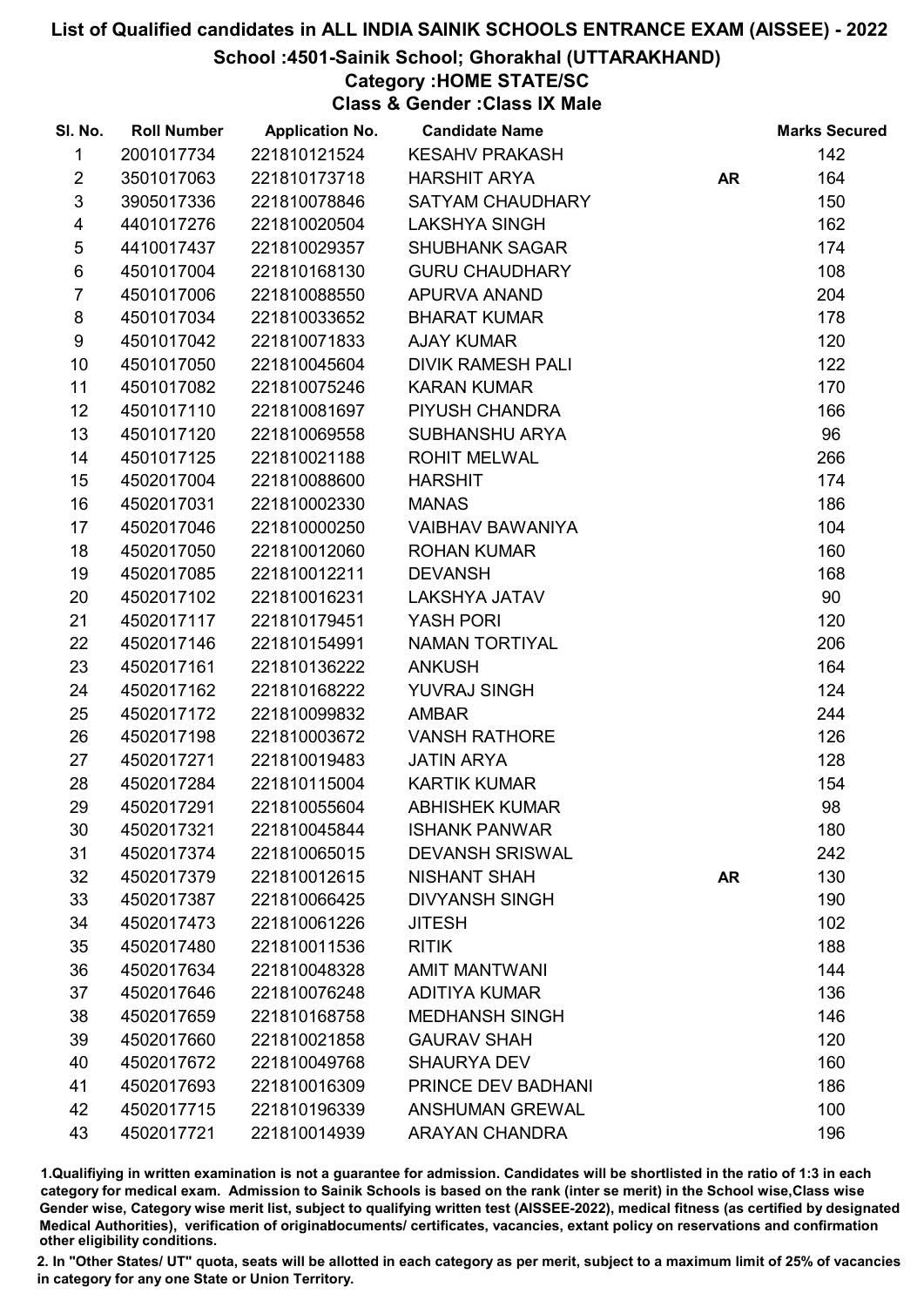#### School :4501-Sainik School; Ghorakhal (UTTARAKHAND)

# Category :HOME STATE/SC

Class & Gender :Class IX Male

| SI. No. | <b>Roll Number</b> | <b>Application No.</b> | <b>Candidate Name</b>       |           | <b>Marks Secured</b> |
|---------|--------------------|------------------------|-----------------------------|-----------|----------------------|
| 44      | 4502017736         | 221810095859           | <b>VAIBHAV KUMAR</b>        |           | 204                  |
| 45      | 4502017755         | 221810013979           | ARCHIT KUMAR GAUTAM         |           | 176                  |
| 46      | 4502017766         | 221810141599           | <b>VAIBHAV KANNOJIA</b>     |           | 162                  |
| 47      | 4504017048         | 221810101001           | <b>JAY KUMAR</b>            |           | 152                  |
| 48      | 4504017079         | 221810166741           | <b>VARUN KUMAR</b>          |           | 126                  |
| 49      | 4504017085         | 221810174651           | <b>MOHIT KUMAR</b>          |           | 174                  |
| 50      | 4504017094         | 221810019371           | <b>DAKSH</b>                |           | 130                  |
| 51      | 4504017097         | 221810122081           | <b>MANNAT TURAHA</b>        |           | 76                   |
| 52      | 4504017106         | 221810135402           | <b>ABHINAV VERMA</b>        |           | 116                  |
| 53      | 4504017123         | 221810023522           | <b>ABHINAV KUMAR</b>        |           | 118                  |
| 54      | 4504017129         | 221810015832           | <b>DIKSHIT PAL</b>          |           | 122                  |
| 55      | 4504017140         | 221810012652           | <b>JAYANT CHANDRA</b>       |           | 154                  |
| 56      | 4504017171         | 221810064723           | <b>ANMOL TURAH</b>          |           | 136                  |
| 57      | 4504017194         | 221810070863           | ARYAN KUMAR ARYA            |           | 158                  |
| 58      | 4504017206         | 221810062993           | APOORV LOHIYA               |           | 148                  |
| 59      | 4504017263         | 221810167984           | <b>JAYASH KUMAR</b>         |           | 108                  |
| 60      | 4504017269         | 221810024994           | <b>AYUSH SAGAR</b>          |           | 166                  |
| 61      | 4504017270         | 221810152005           | PUSHPENDRA GAUTAM           | <b>AR</b> | 94                   |
| 62      | 4504017276         | 221810042505           | <b>PRASHANT BALI</b>        |           | 178                  |
| 63      | 4504017284         | 221810052515           | NAMAN CHAUDHARY             |           | 124                  |
| 64      | 4504017302         | 221810160635           | <b>BHUPENDRA VERMA</b>      |           | 174                  |
| 65      | 4504017309         | 221810113645           | PRANAV KUMAR                |           | 200                  |
| 66      | 4504017339         | 221810010385           | PRIYANSHU CHANYAL           |           | 210                  |
| 67      | 4504017355         | 221810109816           | <b>VINAY SHEKHAR</b>        |           | 140                  |
| 68      | 4504017389         | 221810036186           | <b>SOURABH KUMAR</b>        |           | 170                  |
| 69      | 4504017420         | 221810018527           | <b>AVIRAL KUMAR</b>         |           | 128                  |
| 70      | 4504017430         | 221810030837           | <b>RAKSHIT KUMAR</b>        |           | 142                  |
| 71      | 4504017455         | 221810177967           | <b>MOHAN</b>                |           | 114                  |
| 72      | 4504017492         | 221810015918           | <b>SAKSHAM KUMAR</b>        |           | 136                  |
| 73      | 4504027004         | 221810016809           | PRIYANSHU RAJHANS           |           | 270                  |
| 74      | 4504027037         | 221810089479           | <b>SHIVAM PUSHKAR TAMTA</b> |           | 234                  |
| 75      | 4504027038         | 221810012579           | <b>ARJUN KUMAR</b>          |           | 186                  |
| 76      | 4505017033         | 221810128601           | <b>YUVRAJ SINGH</b>         |           | 184                  |
| 77      | 4505017038         | 221810050611           | <b>CHANDI PRASAD</b>        |           | 202                  |
| 78      | 4505017094         | 221810015163           | <b>BHUPENDAR SINGH</b>      |           | 96                   |
| 79      | 4505017130         | 221810033225           | PRIYANSHU CHOUDHARY         |           | 106                  |
| 80      | 4506017010         | 221810032050           | <b>ARUN TAMTA</b>           |           | 200                  |
| 81      | 4506017023         | 221810006671           | YASH KUMAR TAMTA            |           | 198                  |
| 82      | 4506017027         | 221810162402           | <b>NITIN</b>                |           | 92                   |
| 83      | 4506017028         | 221810129502           | <b>ASHISH KUAMR</b>         |           | 78                   |
| 84      | 4506017039         | 221810135772           | <b>AYUSH PUNGARIYAL</b>     |           | 120                  |
| 85      | 4506017045         | 221810099533           | <b>SIDDHARTH VAIDIK</b>     |           | 128                  |
| 86      | 4506017076         | 221810108335           | <b>TANISHQ KANNOJIYA</b>    |           | 142                  |

1.Qualifiying in written examination is not a guarantee for admission. Candidates will be shortlisted in the ratio of 1:3 in each category for medical exam. Admission to Sainik Schools is based on the rank (inter se merit) in the School wise,Class wise Gender wise, Category wise merit list, subject to qualifying written test (AISSEE-2022), medical fitness (as certified by designated Medical Authorities), verification of originablocuments/ certificates, vacancies, extant policy on reservations and confirmation other eligibility conditions.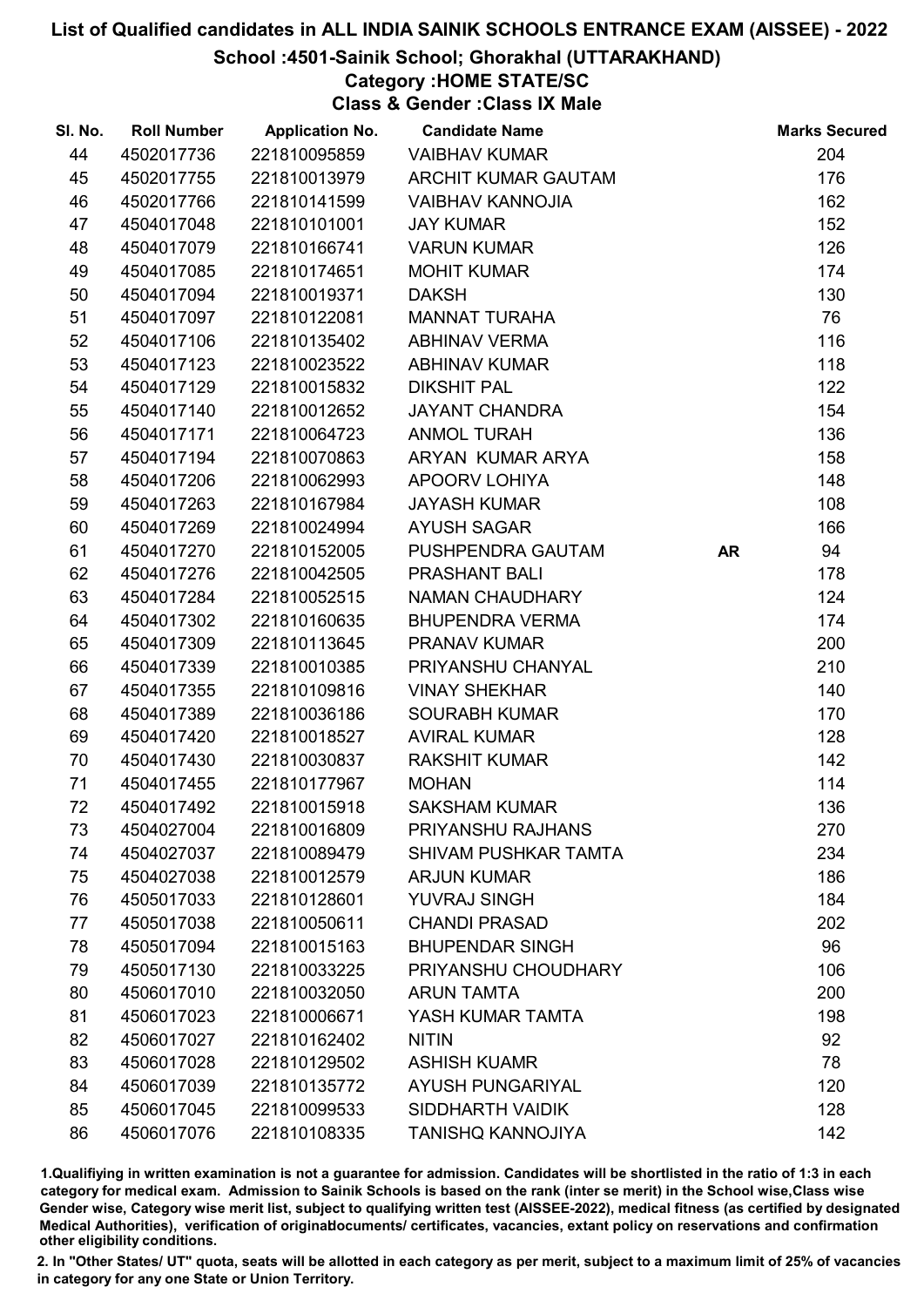School :4501-Sainik School; Ghorakhal (UTTARAKHAND)

# Category :HOME STATE/SC

Class & Gender :Class IX Male

| SI. No. | <b>Roll Number</b> | <b>Application No.</b> | <b>Candidate Name</b>            |           | <b>Marks Secured</b> |
|---------|--------------------|------------------------|----------------------------------|-----------|----------------------|
| 87      | 4506017079         | 221810087465           | <b>PREM KUMAR</b>                |           | 146                  |
| 88      | 4506017097         | 221810164666           | <b>GAURAV KISHOR VISHWAKARMA</b> |           | 168                  |
| 89      | 4506017103         | 221810001596           | <b>SAHIL KUMAR</b>               | <b>AR</b> | 158                  |
| 90      | 4506017110         | 221810091487           | ANSHUMAN KUMAR LOHIYA            |           | 138                  |
| 91      | 4506017115         | 221810049328           | <b>ABHIJEET LOHIYA</b>           |           | 174                  |
| 92      | 4506017129         | 221810060188           | <b>SHIKHAR KOHLI</b>             |           | 138                  |
| 93      | 4506017144         | 221810011769           | <b>AYUSH CHANDRA</b>             | <b>AR</b> | 170                  |
| 94      | 4507017053         | 221810062201           | <b>AKSHIT KUMAR</b>              |           | 114                  |
| 95      | 4507017059         | 221810112021           | <b>HARSHIT</b>                   |           | 128                  |
| 96      | 4507017061         | 221810143221           | <b>PRIYANSHU</b>                 |           | 136                  |
| 97      | 4507017073         | 221810136271           | <b>HIMAL SINGH</b>               |           | 138                  |
| 98      | 4507017101         | 221810024632           | <b>SIDDHARTH</b>                 |           | 242                  |
| 99      | 4507017144         | 221810128163           | AMANDEEP TUNIYAL                 |           | 136                  |
| 100     | 4507017235         | 221810166406           | <b>DIVYANSHU</b>                 |           | 138                  |
| 101     | 4507017250         | 221810002156           | <b>PRATHAM</b>                   |           | 232                  |
| 102     | 4507017261         | 221810017476           | <b>KRISHNA DEV SINGH</b>         |           | 166                  |
| 103     | 4507017264         | 221810056876           | <b>ABHINAV KANOJIA</b>           |           | 166                  |
| 104     | 4507017275         | 221810031907           | <b>GURUVANSH SINGH</b>           |           | 248                  |
| 105     | 4507017310         | 221810087718           | <b>MAYANK KUMAR</b>              |           | 148                  |
| 106     | 4507017348         | 221810161709           | <b>AMAN</b>                      |           | 108                  |
| 107     | 4507017349         | 221810113219           | <b>HARSH KUMAR</b>               |           | 120                  |
| 108     | 4507017363         | 221810008069           | <b>AACHAMAN VERMA</b>            |           | 182                  |
| 109     | 4507017379         | 221810127789           | <b>ATUL KUMAR</b>                |           | 138                  |
| 110     | 4508017007         | 221810144720           | <b>KAUSHAL KUMAR</b>             |           | 134                  |
| 111     | 4508017019         | 221810028060           | <b>ANKIT ARYA</b>                |           | 198                  |
| 112     | 4508017020         | 221810007160           | <b>ANKUSH KUMAR</b>              | CG        | 138                  |
| 113     | 4508017030         | 221810038280           | <b>RITIK</b>                     |           | 112                  |
| 114     | 4508017106         | 221810033763           | <b>ABHAY KUMAR</b>               |           | 170                  |
| 115     | 4508017151         | 221810032445           | <b>DEVANSH KUMAR RAJ</b>         |           | 158                  |
| 116     | 4508017156         | 221810079355           | <b>NITIN KUMAR</b>               |           | 132                  |
| 117     | 4508017171         | 221810150246           | <b>DIPANSHU BHARTI</b>           |           | 156                  |
| 118     | 4508017198         | 221810078317           | PIYUSH CHANDRA                   |           | 116                  |
| 119     | 4508017209         | 221810009857           | <b>SHANTUNU</b>                  |           | 130                  |
| 120     | 4508017214         | 221810026777           | <b>ANIMESH KOHLI</b>             |           | 124                  |
| 121     | 4508017216         | 221810049977           | <b>DHERYA SINGH</b>              |           | 98                   |
| 122     | 4508017230         | 221810148758           | <b>DIVYANSHU BHARTI</b>          |           | 132                  |
| 123     | 4509017007         | 221810035650           | <b>AYUSH KUMAR</b>               |           | 38                   |
| 124     | 4509017020         | 221810089471           | <b>ADITYA</b>                    |           | 158                  |
| 125     | 4509017027         | 221810114732           | <b>ANUSH SINGH</b>               |           | 120                  |
| 126     | 4509017035         | 221810167733           | <b>ABHISHEK BARIYAL</b>          |           | 124                  |
| 127     | 4509017054         | 221810070164           | <b>SAKSHAM</b>                   |           | 124                  |
| 128     | 4509017068         | 221810131926           | <b>RAJ KUMAR</b>                 |           | 148                  |
| 129     | 4509017072         | 221810163766           | <b>VIVEK KUMAR</b>               |           | 148                  |

1.Qualifiying in written examination is not a guarantee for admission. Candidates will be shortlisted in the ratio of 1:3 in each category for medical exam. Admission to Sainik Schools is based on the rank (inter se merit) in the School wise,Class wise Gender wise, Category wise merit list, subject to qualifying written test (AISSEE-2022), medical fitness (as certified by designated Medical Authorities), verification of originablocuments/ certificates, vacancies, extant policy on reservations and confirmation other eligibility conditions.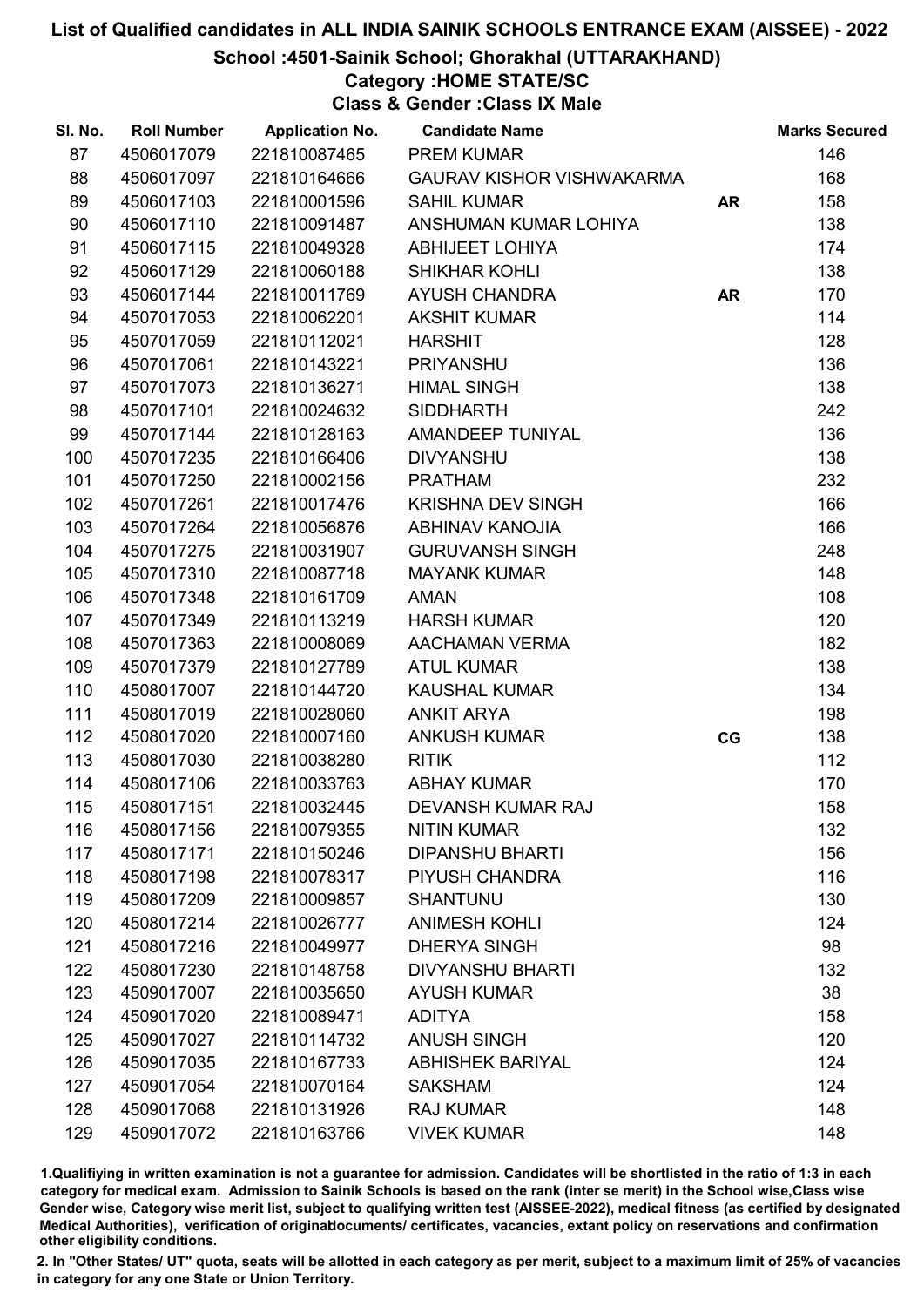### List of Qualified candidates in ALL INDIA SAINIK SCHOOLS ENTRANCE EXAM (AISSEE) - 2022 School :4501-Sainik School; Ghorakhal (UTTARAKHAND) Category :HOME STATE/SC Class & Gender :Class IX Male

| SI. No. | <b>Roll Number</b> | <b>Application No.</b> | Candidate Name | <b>Marks Secured</b> |
|---------|--------------------|------------------------|----------------|----------------------|
| 130     | 4509017079         | 221810177296           | ASHUTOSH SHAH  | 162                  |
| 131     | 4509017095         | 221810062848           | ADITYA SONIYAL | 160                  |
| 132     | 4509017096         | 221810139848           | TANUJ KUMAR    | 110                  |

1.Qualifiying in written examination is not a guarantee for admission. Candidates will be shortlisted in the ratio of 1:3 in each category for medical exam. Admission to Sainik Schools is based on the rank (inter se merit) in the School wise,Class wise Gender wise, Category wise merit list, subject to qualifying written test (AISSEE-2022), medical fitness (as certified by designated Medical Authorities), verification of originablocuments/ certificates, vacancies, extant policy on reservations and confirmation other eligibility conditions.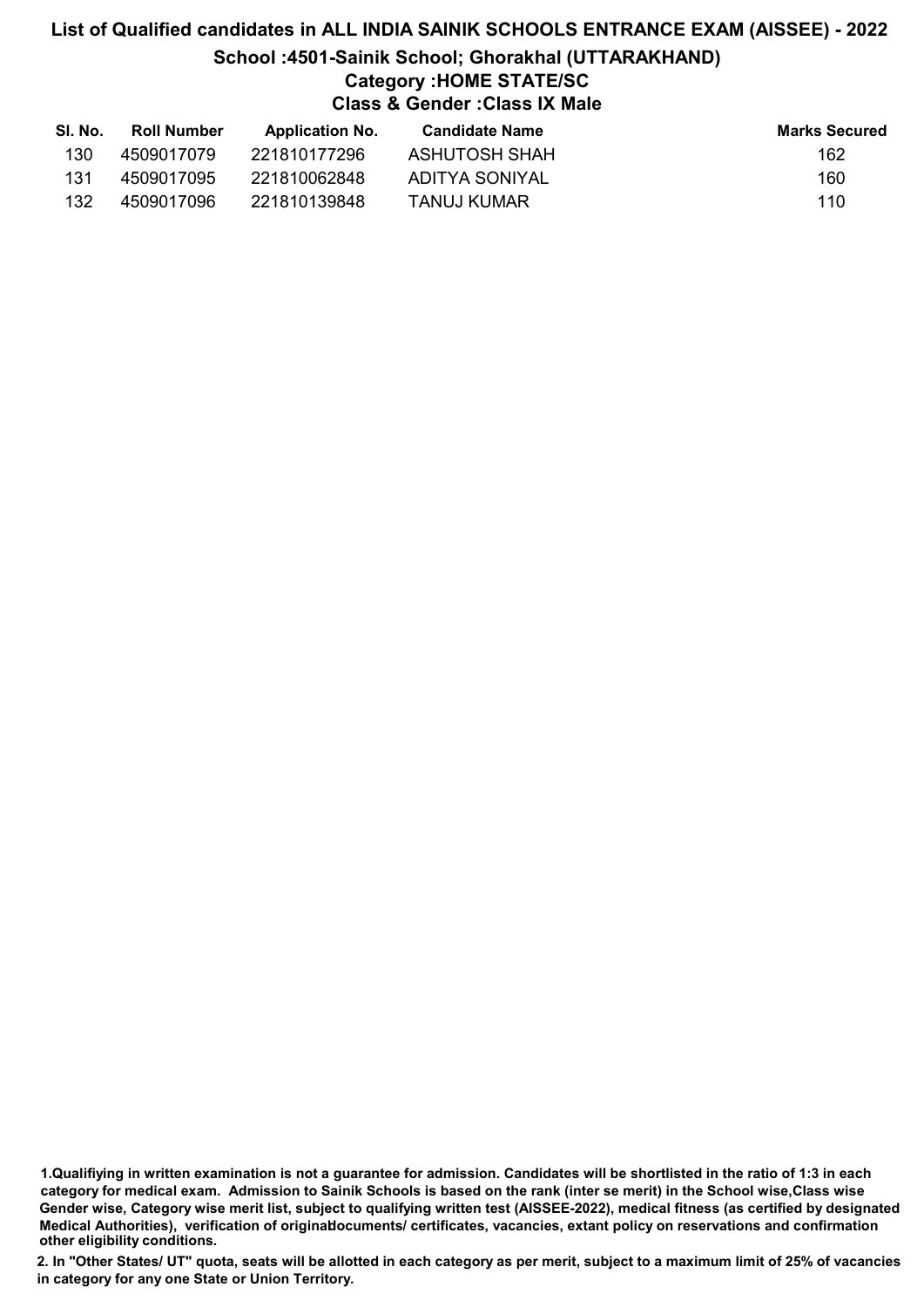#### School :4501-Sainik School; Ghorakhal (UTTARAKHAND)

## Category :HOME STATE/ST

Class & Gender :Class IX Male

| SI. No. | <b>Roll Number</b> | <b>Application No.</b> | <b>Candidate Name</b>      |    | <b>Marks Secured</b> |
|---------|--------------------|------------------------|----------------------------|----|----------------------|
| 133     | 2001027500         | 221810159668           | ANMOL SINGH RAWAT          |    | 174                  |
| 134     | 3904017216         | 221810033823           | <b>HARSHIT SINGH TOMAR</b> |    | 234                  |
| 135     | 3908017040         | 221810191524           | <b>AYUSH CHAUHAN</b>       |    | 98                   |
| 136     | 4501017001         | 221810089400           | <b>MOHIT CHAURIYA</b>      |    | 158                  |
| 137     | 4501017054         | 221810025224           | <b>VEDANSHU RANA</b>       |    | 270                  |
| 138     | 4501017077         | 221810044606           | <b>SAHIL CHAURIYA</b>      |    | 124                  |
| 139     | 4501017099         | 221810102637           | <b>LAKHAN SINGH RAWAT</b>  |    | 136                  |
| 140     | 4502017015         | 221810197510           | NAMAN SINGH PANGTEY        |    | 222                  |
| 141     | 4502017028         | 221810028130           | <b>VEDANSH CHAUHAN</b>     |    | 148                  |
| 142     | 4502017056         | 221810086960           | AKHILESH POKHRIYAL         |    | 138                  |
| 143     | 4502017061         | 221810157970           | <b>ANKIT CHAUHAN</b>       |    | 128                  |
| 144     | 4502017066         | 221810011680           | <b>DISHANT PANWAR</b>      |    | 208                  |
| 145     | 4502017236         | 221810089333           | <b>ARYAN CHAUHAN</b>       |    | 124                  |
| 146     | 4502017251         | 221810009553           | <b>ASHUTOSH RAWAT</b>      |    | 122                  |
| 147     | 4502017258         | 221810055263           | PIYUSH TOMAR               |    | 194                  |
| 148     | 4502017315         | 221810039344           | <b>VEDANSHU RAI</b>        |    | 196                  |
| 149     | 4502017370         | 221810138405           | <b>AYUSH TOMAR</b>         |    | 116                  |
| 150     | 4502017390         | 221810093735           | ARAN ABHYUDAYA CHAUAHAN    |    | 234                  |
| 151     | 4502017422         | 221810166665           | <b>LAKSHAY RANA</b>        |    | 192                  |
| 152     | 4502017427         | 221810023175           | ANSH CHAUHAN               | AR | 174                  |
| 153     | 4502017507         | 221810112166           | <b>NIKHLESH DIMRI</b>      |    | 124                  |
| 154     | 4502017682         | 221810088288           | ARYAN SINGH RAWAT          |    | 202                  |
| 155     | 4502017718         | 221810158639           | <b>SAKSHAM TOMAR</b>       |    | 106                  |
| 156     | 4502017765         | 221810085499           | PRANJAL NAUTIYAL           |    | 114                  |
| 157     | 4504017008         | 221810003310           | <b>TARUN SINGH</b>         |    | 126                  |
| 158     | 4504017011         | 221810042220           | <b>LOKESH LASPAL</b>       |    | 106                  |
| 159     | 4504017026         | 221810138440           | SIDDHARTH GARBYAL          |    | 138                  |
| 160     | 4504017166         | 221810172323           | <b>NIHAL SINGH RANA</b>    |    | 148                  |
| 161     | 4504017364         | 221810143936           | <b>KAVI SINGH</b>          |    | 180                  |
| 162     | 4504017451         | 221810009567           | PRADEEP SINGH              |    | 134                  |
| 163     | 4504027020         | 221810066739           | <b>MAYANK SINGH SEEPAL</b> |    | 130                  |
| 164     | 4504027033         | 221810182869           | PRAKHAR SINGH BRIJWAL      |    | 116                  |
| 165     | 4504027044         | 221810021589           | <b>NIKHIL SINGH</b>        |    | 124                  |
| 166     | 4506017031         | 221810138342           | PARTHAM GARBYAL            |    | 72                   |
| 167     | 4506017094         | 221810102636           | <b>ANKIT PANGTEY</b>       |    | 148                  |
| 168     | 4506017119         | 221810105538           | <b>VISHAL BOTHYAL</b>      |    | 150                  |
| 169     | 4506017133         | 221810076609           | <b>ALEX KHAIR</b>          |    | 200                  |
| 170     | 4507017311         | 221810021528           | <b>AKHIL DOBHAL</b>        |    | 148                  |
| 171     | 4508017033         | 221810113701           | <b>LALIT RANA</b>          |    | 136                  |
| 172     | 4508017116         | 221810086614           | <b>MOHIT SINGH</b>         |    | 120                  |
| 173     | 4508017123         | 221810018244           | PRINCE SINGH RANA          |    | 114                  |
| 174     | 4508017128         | 221810082754           | <b>NIVEDIT SINGH RANA</b>  |    | 254                  |
| 175     | 4508017140         | 221810009205           | <b>ISHANT RANA</b>         |    | 198                  |

1.Qualifiying in written examination is not a guarantee for admission. Candidates will be shortlisted in the ratio of 1:3 in each category for medical exam. Admission to Sainik Schools is based on the rank (inter se merit) in the School wise,Class wise Gender wise, Category wise merit list, subject to qualifying written test (AISSEE-2022), medical fitness (as certified by designated Medical Authorities), verification of originablocuments/ certificates, vacancies, extant policy on reservations and confirmation other eligibility conditions.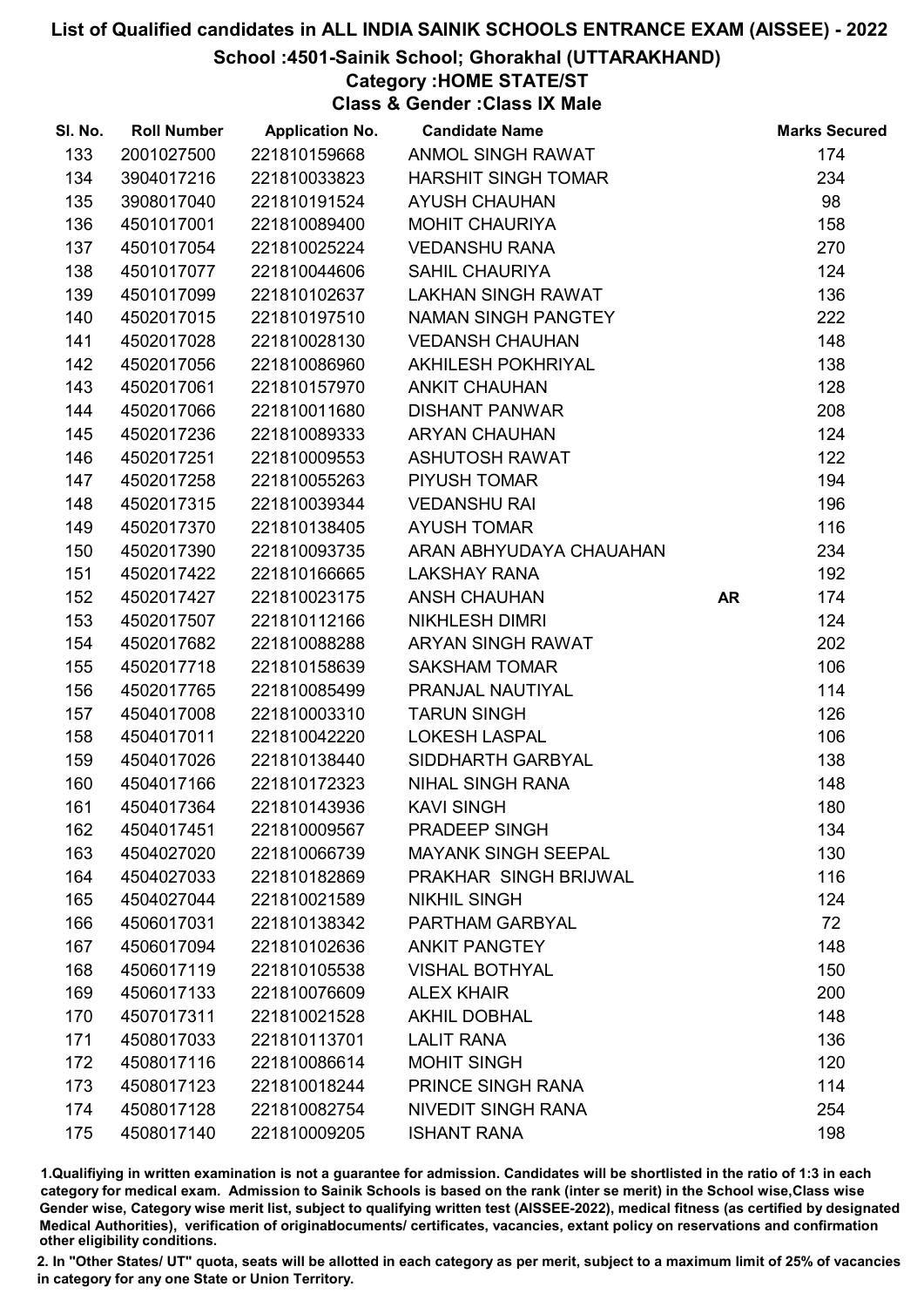### List of Qualified candidates in ALL INDIA SAINIK SCHOOLS ENTRANCE EXAM (AISSEE) - 2022 School :4501-Sainik School; Ghorakhal (UTTARAKHAND) Category :HOME STATE/ST Class & Gender :Class IX Male

| SI. No. | <b>Roll Number</b> | <b>Application No.</b> | <b>Candidate Name</b> | <b>Marks Secured</b> |
|---------|--------------------|------------------------|-----------------------|----------------------|
| 176     | 4508017190         | 221810173966           | DHEERAJ RANA          | 110                  |
| 177     | 4508017232         | 221810151168           | NIKIL RANA            | 148                  |
| 178     | 4508017237         | 221810106009           | DEEP SINGH            | 116                  |
| 179     | 4508017239         | 221810080709           | <b>JAGAT SINGH</b>    | 126                  |
| 180     | 4509017012         | 221810103880           | JATIN RAWAT           | 126                  |

<sup>1.</sup>Qualifiying in written examination is not a guarantee for admission. Candidates will be shortlisted in the ratio of 1:3 in each category for medical exam. Admission to Sainik Schools is based on the rank (inter se merit) in the School wise,Class wise Gender wise, Category wise merit list, subject to qualifying written test (AISSEE-2022), medical fitness (as certified by designated Medical Authorities), verification of originablocuments/ certificates, vacancies, extant policy on reservations and confirmation other eligibility conditions.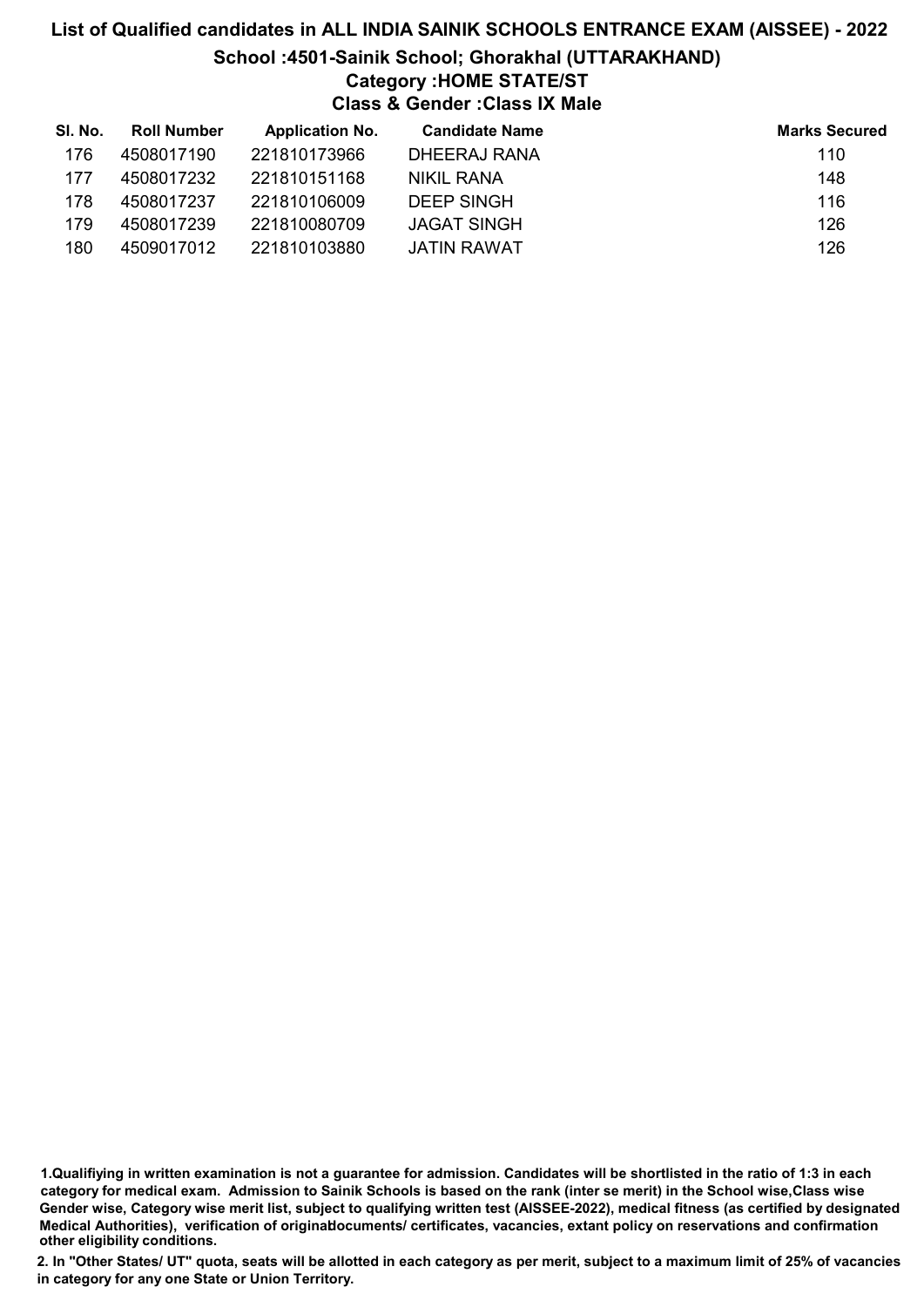School :4501-Sainik School; Ghorakhal (UTTARAKHAND)

### Category :HOME STATE/OBC

Class & Gender :Class IX Male

| SI. No. | <b>Roll Number</b> | <b>Application No.</b> | <b>Candidate Name</b>         |           | <b>Marks Secured</b> |
|---------|--------------------|------------------------|-------------------------------|-----------|----------------------|
| 181     | 3905017162         | 221810057923           | RUDRA PRATAP SINGH GURJAR     |           | 266                  |
| 182     | 4501017048         | 221810171573           | <b>SUMIT SINGH AIRY</b>       |           | 218                  |
| 183     | 4501017117         | 221810079058           | <b>MRIDUL NATH GOSWAMI</b>    |           | 162                  |
| 184     | 4502017006         | 221810132800           | <b>ALOK CHAUHAN</b>           |           | 194                  |
| 185     | 4502017009         | 221810103110           | <b>JAY MISHRA</b>             |           | 186                  |
| 186     | 4502017012         | 221810026210           | <b>RISHABH GOLA</b>           |           | 202                  |
| 187     | 4502017029         | 221810114230           | <b>AKHIL GUSAIN</b>           |           | 160                  |
| 188     | 4502017036         | 221810005830           | DEV NARAYAN KASHYAP           |           | 214                  |
| 189     | 4502017069         | 221810070290           | <b>ARMAN NAKOTI</b>           |           | 186                  |
| 190     | 4502017090         | 221810070911           | <b>SAKSHAM GAUR</b>           |           | 200                  |
| 191     | 4502017097         | 221810073121           | <b>OM CHAUHAN</b>             |           | 206                  |
| 192     | 4502017113         | 221810000841           | <b>AYUSH RAWAT</b>            |           | 190                  |
| 193     | 4502017120         | 221810071061           | <b>ASHUTOSH RANA</b>          |           | 162                  |
| 194     | 4502017188         | 221810051662           | <b>AYUSH SEMWAL</b>           |           | 220                  |
| 195     | 4502017197         | 221810099572           | <b>ARYAN BHATT</b>            |           | 188                  |
| 196     | 4502017212         | 221810063792           | <b>MAYANK KUMAI</b>           |           | 216                  |
| 197     | 4502017221         | 221810127613           | <b>ANSHUMAN BHATT</b>         |           | 188                  |
| 198     | 4502017223         | 221810171913           | DHRUV SINGH RANA              |           | 166                  |
| 199     | 4502017230         | 221810029723           | ADITYA NAUTIYAL               |           | 272                  |
| 200     | 4502017234         | 221810150333           | <b>SHUBH NAUTIYAL</b>         |           | 178                  |
| 201     | 4502017318         | 221810137744           | <b>ASHWIN RAWAT</b>           |           | 186                  |
| 202     | 4502017319         | 221810071844           | <b>AYANSH RAWAT</b>           |           | 192                  |
| 203     | 4502017335         | 221810040964           | <b>KUSHAGRA GURUNG</b>        |           | 178                  |
| 204     | 4502017344         | 221810124574           | <b>ABDUL SAMAD</b>            |           | 248                  |
| 205     | 4502017358         | 221810010394           | RUDRA JUYAL                   |           | 190                  |
| 206     | 4502017361         | 221810048494           | <b>TANUSH RANA</b>            | <b>AR</b> | 228                  |
| 207     | 4502017375         | 221810191115           | <b>ANURAG BHANDARI</b>        |           | 170                  |
| 208     | 4502017381         | 221810074715           | <b>ARSH SAINI</b>             |           | 256                  |
| 209     | 4502017451         | 221810033795           | <b>ARYAN TOMAR</b>            |           | 160                  |
| 210     | 4502017471         | 221810004126           | <b>DEVASHISH THAPA</b>        |           | 286                  |
| 211     | 4502017521         | 221810049176           | <b>ADITYA BAHUGUNA</b>        |           | 160                  |
| 212     | 4502017533         | 221810009586           | <b>HARDIK CHAUHAN</b>         |           | 234                  |
| 213     | 4502017569         | 221810092527           | <b>SAKSHAM CHAUHAN</b>        |           | 174                  |
| 214     | 4502017579         | 221810027637           | <b>SAURABH SINGH</b>          |           | 164                  |
| 215     | 4502017600         | 221810042777           | UTTKARSH BHANDARI             |           | 266                  |
| 216     | 4502017607         | 221810137587           | <b>SHANKAR SINGH KAINTURA</b> |           | 170                  |
| 217     | 4502017638         | 221810140828           | <b>ASHUTOSH GAUR</b>          |           | 226                  |
| 218     | 4502017712         | 221810064139           | <b>SHIVAM MAHAR</b>           |           | 170                  |
| 219     | 4502017724         | 221810007249           | ADHYATAM YADAV                |           | 168                  |
| 220     | 4502017738         | 221810037169           | PRASOON CHAND RAMOLA          |           | 192                  |
| 221     | 4502017758         | 221810021489           | <b>DEEPAK SINGH NEGI</b>      |           | 194                  |
| 222     | 4504017012         | 221810157520           | <b>DHRUV KAMBOJ</b>           |           | 188                  |
| 223     | 4504017039         | 221810122180           | <b>SOMIL KUMAR</b>            |           | 206                  |

1.Qualifiying in written examination is not a guarantee for admission. Candidates will be shortlisted in the ratio of 1:3 in each category for medical exam. Admission to Sainik Schools is based on the rank (inter se merit) in the School wise,Class wise Gender wise, Category wise merit list, subject to qualifying written test (AISSEE-2022), medical fitness (as certified by designated Medical Authorities), verification of originablocuments/ certificates, vacancies, extant policy on reservations and confirmation other eligibility conditions.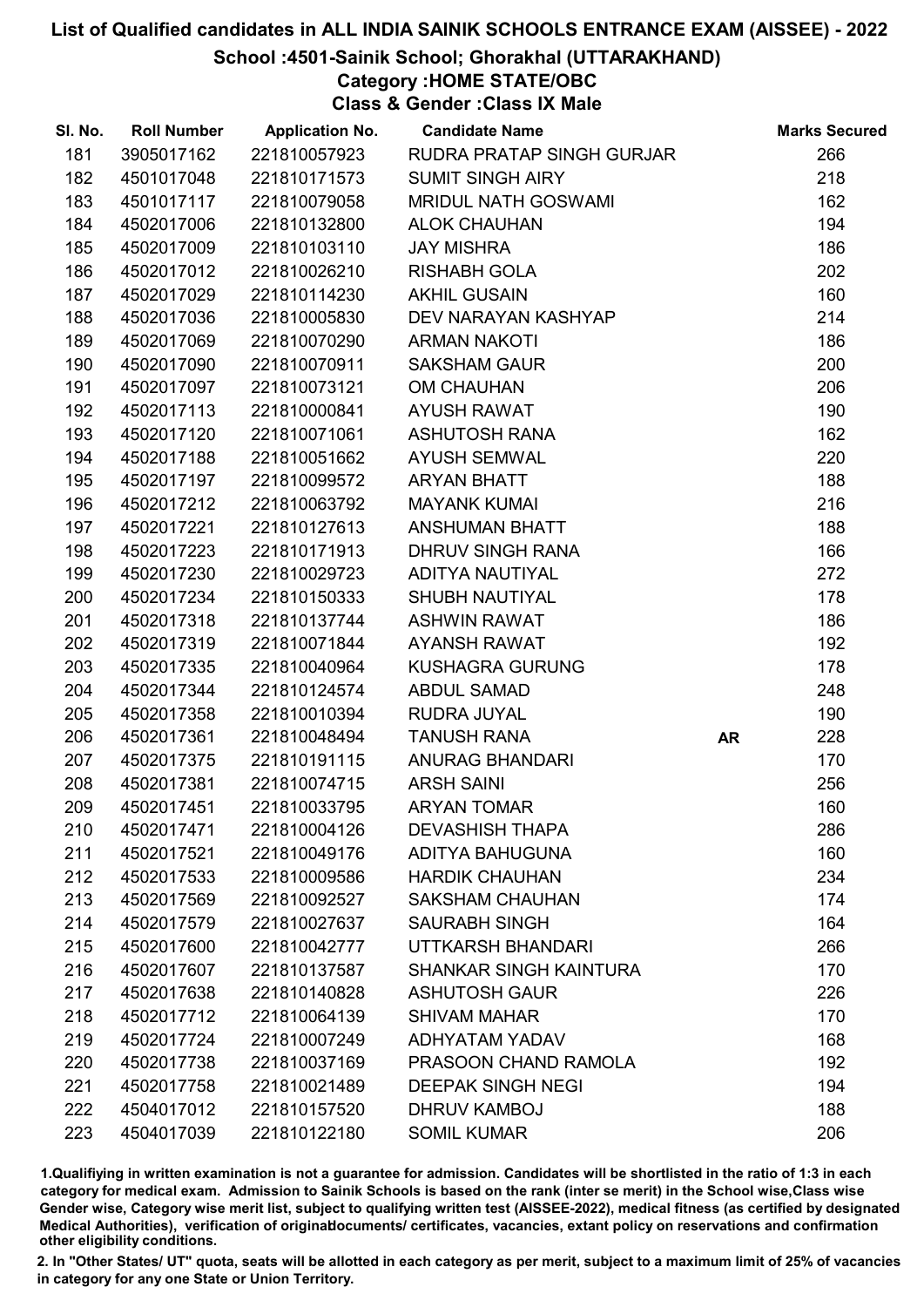#### School :4501-Sainik School; Ghorakhal (UTTARAKHAND)

## Category :HOME STATE/OBC

Class & Gender :Class IX Male

| SI. No. | <b>Roll Number</b> | <b>Application No.</b> | <b>Candidate Name</b>     | <b>Marks Secured</b> |
|---------|--------------------|------------------------|---------------------------|----------------------|
| 224     | 4504017101         | 221810008881           | <b>KRIPANSHU VERMA</b>    | 206                  |
| 225     | 4504017109         | 221810005702           | <b>SUJAL VERMA</b>        | 160                  |
| 226     | 4504017181         | 221810093843           | <b>MANKIRAT SINGH</b>     | 202                  |
| 227     | 4504017185         | 221810171053           | YASHWANT SINGH SHAH       | 238                  |
| 228     | 4504017277         | 221810036605           | PIYUSH BHUMBLA            | 282                  |
| 229     | 4504017362         | 221810158636           | <b>KARTIK KAMBOJ</b>      | 200                  |
| 230     | 4504017458         | 221810012177           | <b>ASMIT VERMA</b>        | 278                  |
| 231     | 4504027050         | 221810076999           | <b>DAKSH GOSWAMI</b>      | 268                  |
| 232     | 4505017186         | 221810118837           | ANSHUMAN PRAJAPATI        | 188                  |
| 233     | 4506017020         | 221810034751           | <b>HARSHIT CHAND</b>      | 196                  |
| 234     | 4507017003         | 221810093500           | <b>DEVESH JOSHI</b>       | 174                  |
| 235     | 4507017005         | 221810108700           | <b>ANURAG YADAV</b>       | 198                  |
| 236     | 4507017026         | 221810010250           | <b>ANIKET</b>             | 226                  |
| 237     | 4507017041         | 221810038370           | <b>DHURV ARYA</b>         | 206                  |
| 238     | 4507017057         | 221810101511           | SUDHANSHU CHOUDHARY       | 258                  |
| 239     | 4507017068         | 221810049841           | PIYUSH KUMAR YADAV        | 206                  |
| 240     | 4507017083         | 221810005102           | <b>TUSHAR SAINI</b>       | 204                  |
| 241     | 4507017098         | 221810094232           | PARNAV CHAUDHARY          | 176                  |
| 242     | 4507017145         | 221810049163           | <b>SURYANSH SINGH</b>     | 178                  |
| 243     | 4507017221         | 221810036575           | <b>NAITIK KUMAR</b>       | 212                  |
| 244     | 4507017228         | 221810033185           | <b>ASHISH PURI</b>        | 184                  |
| 245     | 4507017278         | 221810014527           | <b>TANNU</b>              | 176                  |
| 246     | 4507017368         | 221810025969           | <b>ARYAN SHARMA</b>       | 260                  |
| 247     | 4508017010         | 221810021130           | <b>MOHD ARHAAN ANSARI</b> | 290                  |
| 248     | 4508017013         | 221810077930           | <b>PRIYANSHU</b>          | 228                  |
| 249     | 4508017054         | 221810113181           | PRABHJOT SINGH            | 182                  |
| 250     | 4508017172         | 221810005246           | <b>MOHD KAIF</b>          | 238                  |
| 251     | 4508017184         | 221810036066           | <b>VEDANSH KAMBOJ</b>     | 180                  |
| 252     | 4508017203         | 221810011437           | <b>SUSHIL RATHORE</b>     | 314                  |
| 253     | 4508017218         | 221810164187           | HARSH SINGH KUSHWAHA      | 186                  |
| 254     | 4508017250         | 221810008739           | SHRESHTHA KOTHARI         | 202                  |
|         |                    |                        |                           |                      |

<sup>1.</sup>Qualifiying in written examination is not a guarantee for admission. Candidates will be shortlisted in the ratio of 1:3 in each category for medical exam. Admission to Sainik Schools is based on the rank (inter se merit) in the School wise,Class wise Gender wise, Category wise merit list, subject to qualifying written test (AISSEE-2022), medical fitness (as certified by designated Medical Authorities), verification of originablocuments/ certificates, vacancies, extant policy on reservations and confirmation other eligibility conditions.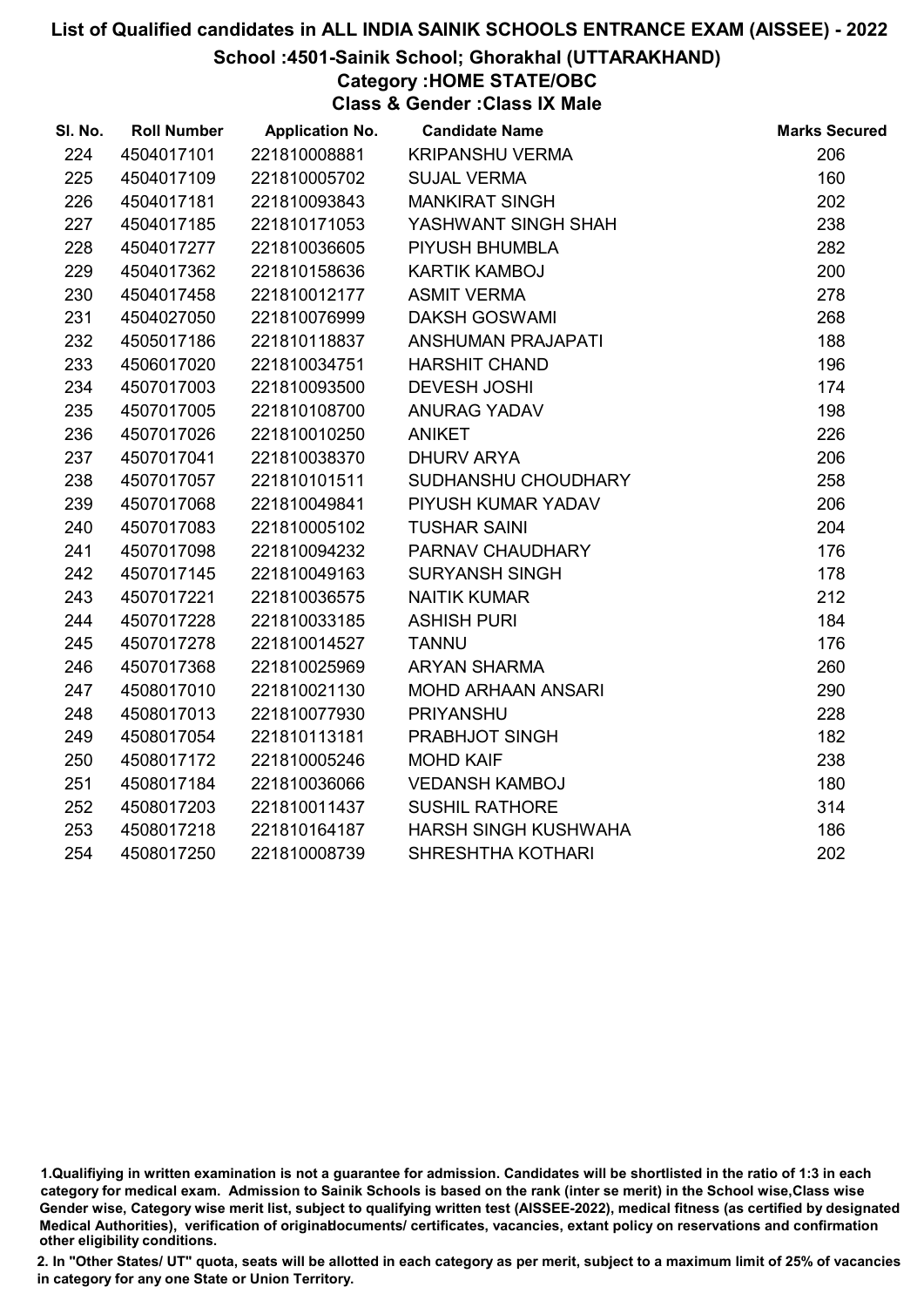#### School :4501-Sainik School; Ghorakhal (UTTARAKHAND)

### Category :HOME STATE/DEF

Class & Gender :Class IX Male

| SI. No. | <b>Roll Number</b> | <b>Application No.</b> | <b>Candidate Name</b>      | <b>Marks Secured</b> |
|---------|--------------------|------------------------|----------------------------|----------------------|
| 255     | 2001017343         | 221810042891           | SIDDHANT RAWAT             | 178                  |
| 256     | 2001017363         | 221810021702           | <b>KARAN SINGH</b>         | 216                  |
| 257     | 2001017802         | 221810011264           | <b>VAIBHAV TIWARI</b>      | 230                  |
| 258     | 2001017931         | 221810121245           | <b>RACHIT</b>              | 200                  |
| 259     | 2001017942         | 221810172745           | <b>LAKSHYA BHATT</b>       | 216                  |
| 260     | 2001027159         | 221810121756           | <b>AGRIM SINGH</b>         | 208                  |
| 261     | 2001027221         | 221810040986           | <b>NIKHIL SINGH BORA</b>   | 234                  |
| 262     | 2001027287         | 221810162337           | <b>AAYUSH BHATT</b>        | 172                  |
| 263     | 2301017088         | 221810042071           | <b>AMAN SINGH</b>          | 222                  |
| 264     | 2301017405         | 221810066847           | <b>TANISHK KUNWAR</b>      | 190                  |
| 265     | 2702017052         | 221810055956           | <b>HITESH RAWAT</b>        | 190                  |
| 266     | 3001017383         | 221810045605           | <b>HIMESH SINGH</b>        | 350                  |
| 267     | 3001017502         | 221810046166           | <b>SOBIT SINGH</b>         | 312                  |
| 268     | 3001017625         | 221810064738           | <b>SHIVAM MAHARA</b>       | 262                  |
| 269     | 3115017292         | 221810090028           | <b>MOHIT SAMANT</b>        | 214                  |
| 270     | 3802017070         | 221810063226           | DIVYANSHU FARTIYAL         | 210                  |
| 271     | 3802017074         | 221810115886           | KARTIK SINGH RAWAT         | 200                  |
| 272     | 3804017031         | 221810038253           | <b>PRIYANSHU</b>           | 234                  |
| 273     | 3805017025         | 221810062031           | SUJEET DHOUNDIYAL          | 226                  |
| 274     | 3905017054         | 221810048031           | <b>TEJAS KUMAR BHATT</b>   | 348                  |
| 275     | 3905017490         | 221810048179           | <b>VAIBHAV JOSHI</b>       | 340                  |
| 276     | 3906017167         | 221810046494           | <b>SATYAM SINGH RAWAT</b>  | 238                  |
| 277     | 3907017052         | 221810107705           | <b>MAYANK JOSHI</b>        | 170                  |
| 278     | 4401017534         | 221810099987           | <b>TANMAY CHANDEL</b>      | 198                  |
| 279     | 4402017027         | 221810138290           | PEYUSH GODIYAL             | 294                  |
| 280     | 4406017060         | 221810074221           | KUNAL SINGH ADHIKARI       | 202                  |
| 281     | 4406017395         | 221810112809           | <b>AYUSH POKHARIYA</b>     | 230                  |
| 282     | 4408017082         | 221810141282           | YOGESH SINGH               | 176                  |
| 283     | 4410017389         | 221810057876           | <b>VIVEK SINGH</b>         | 190                  |
| 284     | 4501017005         | 221810017430           | <b>KARAN LOHANI</b>        | 190                  |
| 285     | 4501017029         | 221810004712           | <b>HARSHIT NAGARKOTI</b>   | 234                  |
| 286     | 4501017036         | 221810104472           | <b>AMIT KANDPAL</b>        | 270                  |
| 287     | 4501017049         | 221810101093           | <b>GAURAV SINGH SIRARI</b> | 190                  |
| 288     | 4501017056         | 221810034324           | PAWAN JOSHI                | 306                  |
| 289     | 4501017059         | 221810103824           | <b>HARSHIT SINGH BISHT</b> | 220                  |
| 290     | 4501017076         | 221810050206           | <b>SHUBHAM SINGH</b>       | 188                  |
| 291     | 4501017130         | 221810138689           | <b>ANKIT MEHRA</b>         | 178                  |
| 292     | 4501017132         | 221810107799           | <b>MANISH SINGH</b>        | 162                  |
| 293     | 4502017018         | 221810026610           | <b>AAYUSH</b>              | 258                  |
| 294     | 4502017025         | 221810030920           | <b>SAGAR SINGH RANA</b>    | 184                  |
| 295     | 4502017054         | 221810040960           | <b>HARSHIT RANA</b>        | 214                  |
| 296     | 4502017058         | 221810007270           | KULDEEP SINGH              | 174                  |
| 297     | 4502017067         | 221810000980           | PAWAN SINGH MEHTA          | 288                  |

1.Qualifiying in written examination is not a guarantee for admission. Candidates will be shortlisted in the ratio of 1:3 in each category for medical exam. Admission to Sainik Schools is based on the rank (inter se merit) in the School wise,Class wise Gender wise, Category wise merit list, subject to qualifying written test (AISSEE-2022), medical fitness (as certified by designated Medical Authorities), verification of originablocuments/ certificates, vacancies, extant policy on reservations and confirmation other eligibility conditions.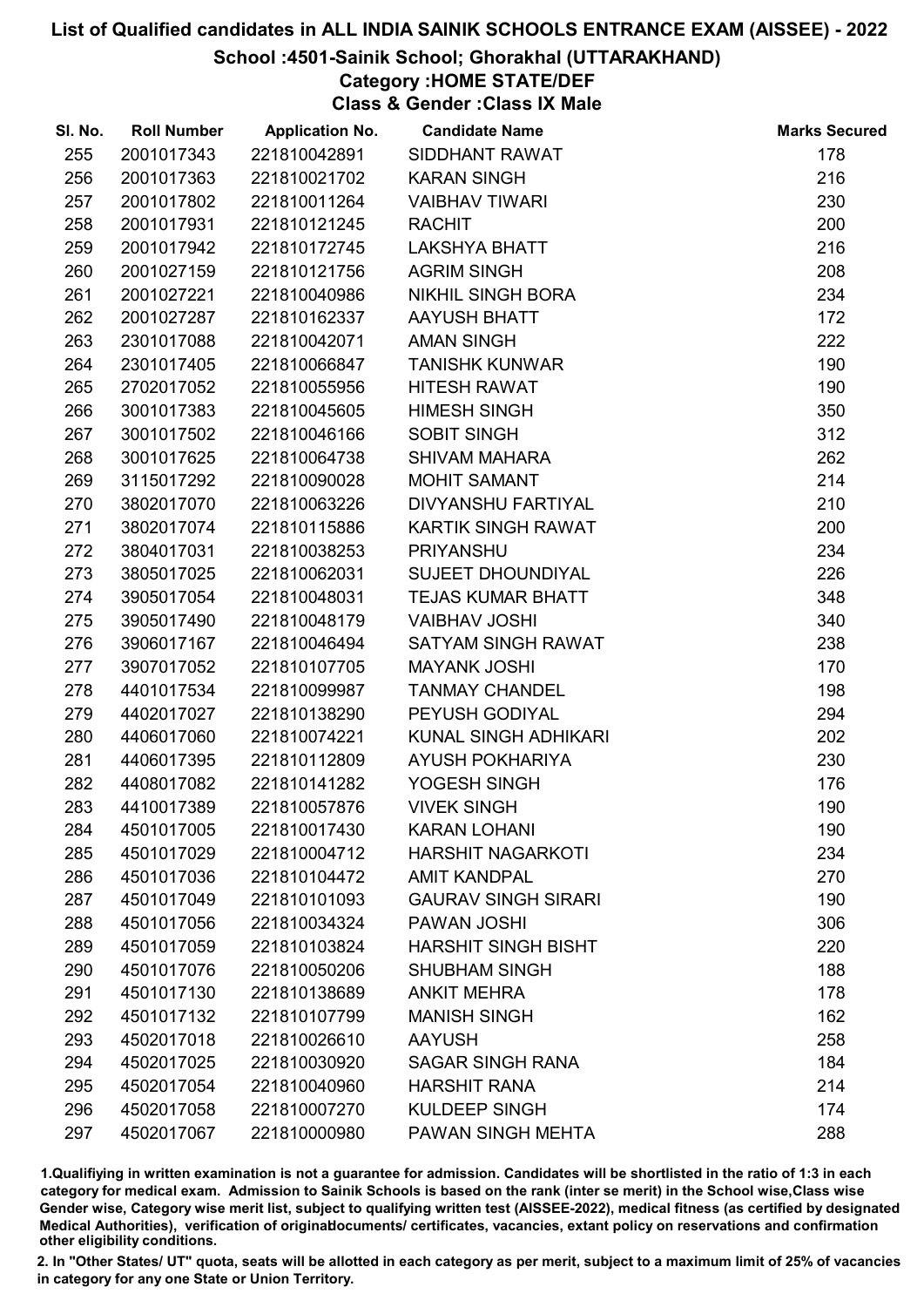#### School :4501-Sainik School; Ghorakhal (UTTARAKHAND)

### Category :HOME STATE/DEF

Class & Gender :Class IX Male

| SI. No. | <b>Roll Number</b> | <b>Application No.</b> | <b>Candidate Name</b>    | <b>Marks Secured</b> |
|---------|--------------------|------------------------|--------------------------|----------------------|
| 298     | 4502017071         | 221810013590           | <b>AYUSH THAPLIYAL</b>   | 210                  |
| 299     | 4502017073         | 221810020690           | KARAN SINGH BHANDARI     | 264                  |
| 300     | 4502017112         | 221810009741           | <b>GAURAV JOSHI</b>      | 258                  |
| 301     | 4502017115         | 221810026351           | <b>VIVEK NEGI</b>        | 296                  |
| 302     | 4502017123         | 221810115561           | <b>ABHINAV GUSAIN</b>    | 210                  |
| 303     | 4502017129         | 221810072471           | <b>ROHIT SINGH</b>       | 202                  |
| 304     | 4502017158         | 221810071712           | ADITYA NAUTIYAL          | 186                  |
| 305     | 4502017163         | 221810048522           | <b>AYUSH KANDARI</b>     | 180                  |
| 306     | 4502017181         | 221810001152           | <b>SUJAL SINGH</b>       | 266                  |
| 307     | 4502017186         | 221810000462           | PRIYANSHU BISHT          | 244                  |
| 308     | 4502017199         | 221810121972           | <b>PARITOSH NEGI</b>     | 160                  |
| 309     | 4502017224         | 221810022223           | <b>RITIK BALONI</b>      | 220                  |
| 310     | 4502017226         | 221810078223           | <b>ABHAY RAWAT</b>       | 218                  |
| 311     | 4502017227         | 221810031423           | <b>HIMANSHU RAWAT</b>    | 238                  |
| 312     | 4502017231         | 221810179723           | <b>SIKHAR RAWAT</b>      | 188                  |
| 313     | 4502017235         | 221810132333           | <b>HIMANSHU BISHT</b>    | 216                  |
| 314     | 4502017239         | 221810071533           | <b>RAJA SINGH</b>        | 210                  |
| 315     | 4502017255         | 221810065063           | <b>DIVYANSH RAWAT</b>    | 176                  |
| 316     | 4502017261         | 221810004463           | <b>BHAVYA KHATTRI</b>    | 190                  |
| 317     | 4502017263         | 221810105273           | <b>SUJAL SINGH</b>       | 190                  |
| 318     | 4502017266         | 221810077873           | <b>SHIVAM CHAND</b>      | 222                  |
| 319     | 4502017277         | 221810185293           | <b>YOGANSH</b>           | 186                  |
| 320     | 4502017296         | 221810049904           | ADITYA LAKHERA           | 224                  |
| 321     | 4502017302         | 221810004914           | ARYAN MANWAL             | 160                  |
| 322     | 4502017313         | 221810011144           | RAHUL RAWAT              | 244                  |
| 323     | 4502017323         | 221810095054           | <b>AKSHAT BELWAL</b>     | 242                  |
| 324     | 4502017353         | 221810062194           | <b>AKSHAT BISHT</b>      | 268                  |
| 325     | 4502017365         | 221810012994           | <b>AYUSH SUNDRIYAL</b>   | 262                  |
| 326     | 4502017384         | 221810022125           | <b>SUMIT JOSHI</b>       | 204                  |
| 327     | 4502017385         | 221810015225           | <b>KSHITIZ RAWAT</b>     | 172                  |
| 328     | 4502017392         | 221810005935           | <b>AMIT BHATT</b>        | 162                  |
| 329     | 4502017397         | 221810011445           | <b>SUMIT JOSHI</b>       | 272                  |
| 330     | 4502017398         | 221810049445           | AMAN SINGH BISHT         | 208                  |
| 331     | 4502017401         | 221810073645           | <b>HARSHIT KUNIYAL</b>   | 242                  |
| 332     | 4502017409         | 221810079655           | <b>SHRIYANSH CHHETRI</b> | 206                  |
| 333     | 4502017413         | 221810061065           | <b>NISHANT KURIYAL</b>   | 204                  |
| 334     | 4502017431         | 221810007475           | <b>ISHANT SINGH DANU</b> | 178                  |
| 335     | 4502017443         | 221810023885           | <b>MAHESH SINGH</b>      | 252                  |
| 336     | 4502017461         | 221810022706           | <b>AYUSHMAN RANA</b>     | 198                  |
| 337     | 4502017477         | 221810012436           | YASRAJ SINGH NEGI        | 160                  |
| 338     | 4502017485         | 221810071146           | <b>VIKAS RAJ</b>         | 160                  |
| 339     | 4502017490         | 221810047346           | <b>ADARSH NEGI</b>       | 176                  |
| 340     | 4502017498         | 221810083846           | <b>AYUSH THAPLIYAL</b>   | 174                  |

1.Qualifiying in written examination is not a guarantee for admission. Candidates will be shortlisted in the ratio of 1:3 in each category for medical exam. Admission to Sainik Schools is based on the rank (inter se merit) in the School wise,Class wise Gender wise, Category wise merit list, subject to qualifying written test (AISSEE-2022), medical fitness (as certified by designated Medical Authorities), verification of originablocuments/ certificates, vacancies, extant policy on reservations and confirmation other eligibility conditions.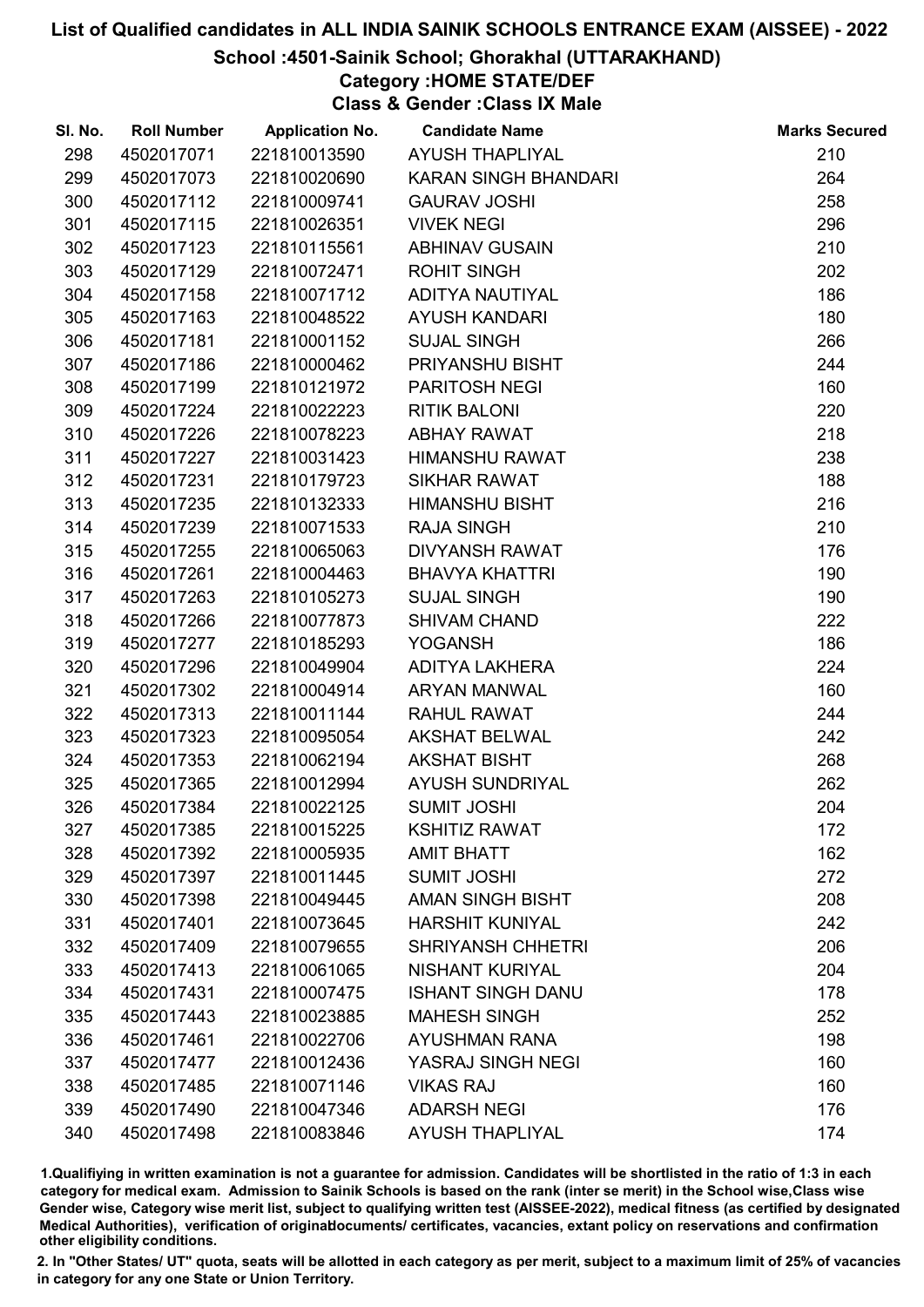#### School :4501-Sainik School; Ghorakhal (UTTARAKHAND)

## Category :HOME STATE/DEF

Class & Gender :Class IX Male

| SI. No. | <b>Roll Number</b> | <b>Application No.</b> | <b>Candidate Name</b>    | <b>Marks Secured</b> |
|---------|--------------------|------------------------|--------------------------|----------------------|
| 341     | 4502017499         | 221810126946           | <b>SHUBHAM BISHT</b>     | 170                  |
| 342     | 4502017503         | 221810006656           | PIYUSH SINGH             | 194                  |
| 343     | 4502017520         | 221810087176           | <b>HARI SINGH</b>        | 176                  |
| 344     | 4502017524         | 221810095576           | PRATHAM RANA             | 166                  |
| 345     | 4502017525         | 221810060676           | <b>RISHAV CHAUDHARY</b>  | 196                  |
| 346     | 4502017526         | 221810098776           | ANSHUL NAUTIYAL          | 178                  |
| 347     | 4502017531         | 221810001586           | <b>HIMANSHU RAWAT</b>    | 160                  |
| 348     | 4502017564         | 221810010227           | <b>AYUSH DABRAL</b>      | 288                  |
| 349     | 4502017567         | 221810104327           | <b>SAMEER GUSAIN</b>     | 204                  |
| 350     | 4502017580         | 221810171737           | SAHIL SINGH RAWAT        | 162                  |
| 351     | 4502017582         | 221810059447           | <b>VARUN JOSHI</b>       | 256                  |
| 352     | 4502017585         | 221810008947           | <b>ATHARVA SAINI</b>     | 222                  |
| 353     | 4502017598         | 221810073177           | <b>KRISHNA KUNIYAL</b>   | 190                  |
| 354     | 4502017599         | 221810027477           | SHUBHANKAR BUDATHOKI     | 184                  |
| 355     | 4502017617         | 221810002308           | <b>AYUSH RAUTHAN</b>     | 228                  |
| 356     | 4502017624         | 221810025118           | <b>AVIJEET SINGH</b>     | 172                  |
| 357     | 4502017626         | 221810001418           | <b>SAHIL RAWAT</b>       | 182                  |
| 358     | 4502017632         | 221810022228           | <b>HARSHIT JOSHI</b>     | 192                  |
| 359     | 4502017656         | 221810142458           | <b>AARAV PARMAR</b>      | 168                  |
| 360     | 4502017680         | 221810000188           | <b>ROHIT SINGH</b>       | 168                  |
| 361     | 4502017689         | 221810002298           | DIVYANSHU DANGWAL        | 178                  |
| 362     | 4502017690         | 221810013498           | SHIVENDRA SINGH RAWAT    | 192                  |
| 363     | 4502017700         | 221810015219           | <b>VIPUL SINGH</b>       | 190                  |
| 364     | 4502017703         | 221810061619           | <b>TEJAS SINGH THAPA</b> | 196                  |
| 365     | 4502017705         | 221810032719           | <b>RAJAT SINGH RAWAT</b> | 208                  |
| 366     | 4502017711         | 221810006929           | ROHIT BOHRA              | 180                  |
| 367     | 4502017723         | 221810018049           | <b>ANSH TRIVEDI</b>      | 308                  |
| 368     | 4502017725         | 221810032449           | <b>AKSHIT SINGH</b>      | 172                  |
| 369     | 4502017727         | 221810001649           | <b>AADARSH SINGH</b>     | 180                  |
| 370     | 4502017728         | 221810047849           | <b>BRIJESH NEGI</b>      | 172                  |
| 371     | 4502017731         | 221810015949           | <b>AKSHIT KANWASI</b>    | 180                  |
| 372     | 4502017745         | 221810095869           | <b>RAJAT BHANDARI</b>    | 296                  |
| 373     | 4502017757         | 221810007089           | <b>SAHIL SINGH</b>       | 176                  |
| 374     | 4502017768         | 221810135799           | <b>ESANT PUROHIT</b>     | 276                  |
| 375     | 4504017004         | 221810004500           | <b>AAYUSH MURARI</b>     | 266                  |
| 376     | 4504017025         | 221810031240           | <b>RAVI DARMAL</b>       | 170                  |
| 377     | 4504017047         | 221810175490           | <b>DARSHAN PATHAK</b>    | 216                  |
| 378     | 4504017051         | 221810073401           | <b>SHIVAM BISHT</b>      | 172                  |
| 379     | 4504017052         | 221810101501           | <b>GAURAV RAWAT</b>      | 164                  |
| 380     | 4504017056         | 221810092701           | <b>SUMIT UPRETI</b>      | 176                  |
| 381     | 4504017057         | 221810093701           | <b>SAUMYA BHATT</b>      | 214                  |
| 382     | 4504017068         | 221810023221           | PRIYANSHU SINGH DHAPOLA  | 162                  |
| 383     | 4504017076         | 221810020241           | <b>VINEET JOSHI</b>      | 164                  |

1.Qualifiying in written examination is not a guarantee for admission. Candidates will be shortlisted in the ratio of 1:3 in each category for medical exam. Admission to Sainik Schools is based on the rank (inter se merit) in the School wise,Class wise Gender wise, Category wise merit list, subject to qualifying written test (AISSEE-2022), medical fitness (as certified by designated Medical Authorities), verification of originablocuments/ certificates, vacancies, extant policy on reservations and confirmation other eligibility conditions.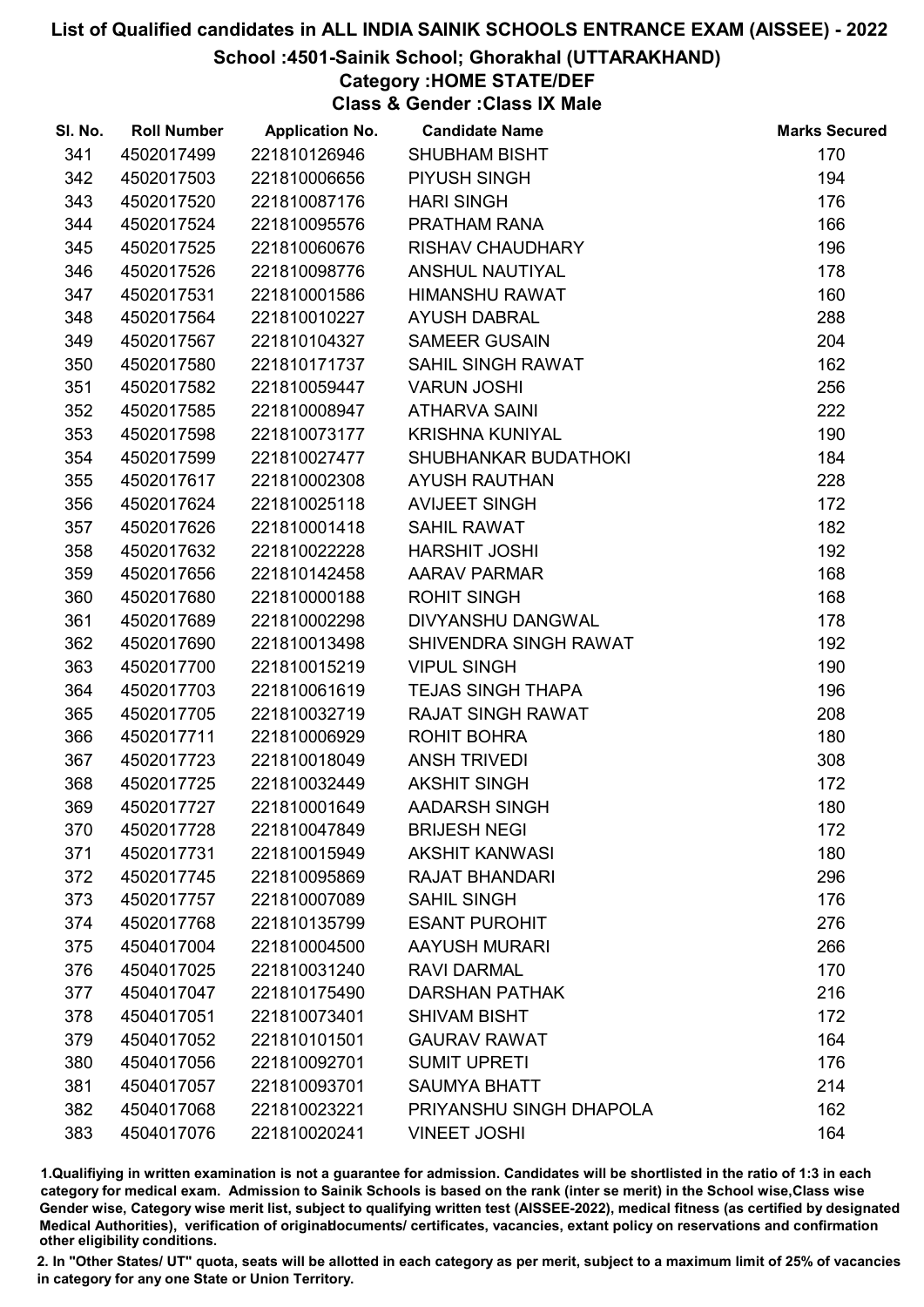#### School :4501-Sainik School; Ghorakhal (UTTARAKHAND)

## Category :HOME STATE/DEF

Class & Gender :Class IX Male

| SI. No. | <b>Roll Number</b> | <b>Application No.</b> | <b>Candidate Name</b>      |           | <b>Marks Secured</b> |
|---------|--------------------|------------------------|----------------------------|-----------|----------------------|
| 384     | 4504017081         | 221810042841           | YOGESH KUMAR               |           | 224                  |
| 385     | 4504017112         | 221810048012           | YASHDEEP GAIRA             |           | 176                  |
| 386     | 4504017146         | 221810014072           | <b>KRISH PANDEY</b>        |           | 276                  |
| 387     | 4504017152         | 221810070682           | <b>SOURAV PANDEY</b>       |           | 164                  |
| 388     | 4504017179         | 221810005833           | <b>ADITYA MAHAR</b>        |           | 196                  |
| 389     | 4504017187         | 221810038553           | <b>ADITYA BOURA</b>        |           | 224                  |
| 390     | 4504017223         | 221810004724           | <b>HARSHIT BISHT</b>       |           | 178                  |
| 391     | 4504017241         | 221810081554           | <b>SUBHAM BISHT</b>        |           | 192                  |
| 392     | 4504017275         | 221810161505           | <b>MANAS RAWAT</b>         |           | 212                  |
| 393     | 4504017286         | 221810026325           | <b>JIGYASU JOSHI</b>       |           | 194                  |
| 394     | 4504017301         | 221810059535           | <b>KRISHNA SINGH RAWAL</b> |           | 222                  |
| 395     | 4504017305         | 221810011045           | <b>ASHISH UPADHYAY</b>     |           | 328                  |
| 396     | 4504017312         | 221810005845           | <b>DIPESH SINGH RANA</b>   |           | 220                  |
| 397     | 4504017330         | 221810014475           | <b>AVIJEET SINGH</b>       |           | 178                  |
| 398     | 4504017334         | 221810094775           | <b>DIVYANSHU JOSHI</b>     |           | 202                  |
| 399     | 4504017346         | 221810069895           | <b>DEEPAK PANT</b>         |           | 172                  |
| 400     | 4504017348         | 221810006106           | KARAN SINGH BHANDARI       |           | 210                  |
| 401     | 4504017352         | 221810068416           | <b>DIPANSU JOSHI</b>       |           | 204                  |
| 402     | 4504017357         | 221810035826           | <b>KARAN JOSHI</b>         |           | 276                  |
| 403     | 4504017370         | 221810005846           | <b>ASHUTOSH JOSHI</b>      |           | 222                  |
| 404     | 4504017371         | 221810027846           | <b>MOHIT JOSHI</b>         |           | 160                  |
| 405     | 4504017381         | 221810104266           | <b>KUSHAGRA BISHT</b>      | <b>AR</b> | 194                  |
| 406     | 4504017397         | 221810065096           | NITIN SINGH GANGOLA        |           | 170                  |
| 407     | 4504017399         | 221810011196           | <b>VISHAL SINGH GAIRA</b>  |           | 190                  |
| 408     | 4504017400         | 221810079196           | DEEPCHAND SINGH RANA       |           | 166                  |
| 409     | 4504017401         | 221810105496           | <b>KRISHNA SHAHI</b>       |           | 178                  |
| 410     | 4504017419         | 221810052527           | <b>AARAV</b>               |           | 174                  |
| 411     | 4504017421         | 221810082727           | <b>DIPANSHU GARIYA</b>     |           | 206                  |
| 412     | 4504017456         | 221810113077           | <b>ADITYA SINGH</b>        |           | 218                  |
| 413     | 4504017473         | 221810006887           | <b>ADITYA RATHORE</b>      |           | 180                  |
| 414     | 4504017474         | 221810024987           | <b>BHASKAR SINGH NEGI</b>  |           | 178                  |
| 415     | 4504017514         | 221810005958           | <b>NISHANT PANDEY</b>      |           | 214                  |
| 416     | 4504017527         | 221810115188           | <b>TEJASH DHAMI</b>        |           | 184                  |
| 417     | 4504017530         | 221810039388           | <b>NIKHIL NOUNI</b>        |           | 244                  |
| 418     | 4504017533         | 221810014098           | <b>DEEP GOSWAMI</b>        |           | 200                  |
| 419     | 4504027002         | 221810034709           | <b>SAGAR SINGH</b>         |           | 174                  |
| 420     | 4504027003         | 221810142809           | <b>NAVEEN NEGI</b>         |           | 176                  |
| 421     | 4504027006         | 221810084219           | <b>MAN MOHAN SINGH</b>     |           | 222                  |
| 422     | 4504027008         | 221810143619           | <b>RISHIT BISHT</b>        |           | 244                  |
| 423     | 4504027028         | 221810011169           | <b>NEETIN KUMAR JOSHI</b>  |           | 228                  |
| 424     | 4504027030         | 221810050269           | AAYUSH SAJWAN              |           | 162                  |
| 425     | 4504027042         | 221810046679           | <b>DEEPANSHU UPRETI</b>    |           | 206                  |
| 426     | 4504027046         | 221810126399           | <b>MAYANK AITHANI</b>      |           | 204                  |

1.Qualifiying in written examination is not a guarantee for admission. Candidates will be shortlisted in the ratio of 1:3 in each category for medical exam. Admission to Sainik Schools is based on the rank (inter se merit) in the School wise,Class wise Gender wise, Category wise merit list, subject to qualifying written test (AISSEE-2022), medical fitness (as certified by designated Medical Authorities), verification of originablocuments/ certificates, vacancies, extant policy on reservations and confirmation other eligibility conditions.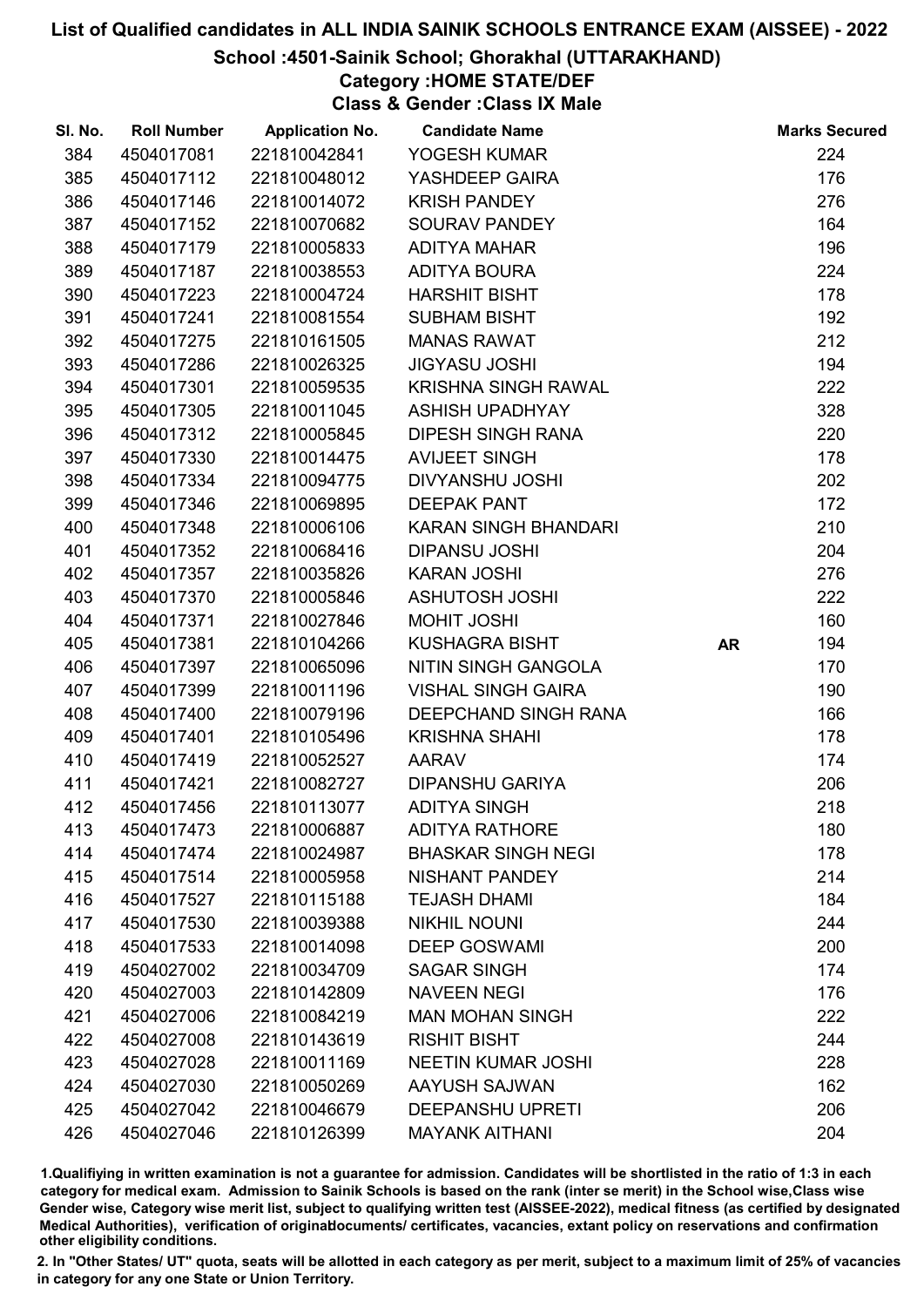#### School :4501-Sainik School; Ghorakhal (UTTARAKHAND)

## Category :HOME STATE/DEF

Class & Gender :Class IX Male

| SI. No. | <b>Roll Number</b> | <b>Application No.</b> | <b>Candidate Name</b>            | <b>Marks Secured</b> |
|---------|--------------------|------------------------|----------------------------------|----------------------|
| 427     | 4505017011         | 221810042050           | <b>KRISH RAWAT</b>               | 218                  |
| 428     | 4505017028         | 221810107890           | PARAS RANA                       | 164                  |
| 429     | 4505017037         | 221810051511           | SARTHAK SINGH RAWAT              | 162                  |
| 430     | 4505017057         | 221810011181           | <b>KARAN RAWAT</b>               | 274                  |
| 431     | 4505017066         | 221810041012           | <b>GAURAV SINGH NEGI</b>         | 200                  |
| 432     | 4505017072         | 221810021942           | <b>ADRSH NEGI</b>                | 202                  |
| 433     | 4505017084         | 221810012603           | <b>RISHABH SINGH RAWAT</b>       | 184                  |
| 434     | 4505017104         | 221810066114           | ANJUL JAKHMOLA                   | 176                  |
| 435     | 4505017112         | 221810009364           | <b>ANSHUL RANA</b>               | 266                  |
| 436     | 4505017114         | 221810161274           | <b>AKSHIT SINGH RAWAT</b>        | 186                  |
| 437     | 4505017139         | 221810039055           | <b>PRIYANSHU</b>                 | 178                  |
| 438     | 4505017142         | 221810141465           | <b>KUNAL RAWAT</b>               | 194                  |
| 439     | 4505017147         | 221810000185           | <b>AKSHIT BHANDARI</b>           | 262                  |
| 440     | 4505017151         | 221810176606           | <b>AYUSH NAUDIYAL</b>            | 202                  |
| 441     | 4505017183         | 221810151037           | SHAURYA RAWAT                    | 278                  |
| 442     | 4505017218         | 221810183149           | <b>LUCKY NEGI</b>                | 168                  |
| 443     | 4506017004         | 221810014700           | DHURAV SINGH DEV                 | 166                  |
| 444     | 4506017009         | 221810162730           | <b>NITIN CHAND</b>               | 170                  |
| 445     | 4506017011         | 221810030360           | <b>DIPANSHU SINGH</b>            | 182                  |
| 446     | 4506017013         | 221810037290           | <b>VAIBHAV BISHT</b>             | 178                  |
| 447     | 4506017029         | 221810112012           | PRATEEK KALA                     | 194                  |
| 448     | 4506017033         | 221810104842           | <b>DIGVIJ KHARAYAT</b>           | 176                  |
| 449     | 4506017046         | 221810046143           | <b>HIMANSHU BHAINSORA</b>        | 200                  |
| 450     | 4506017061         | 221810087714           | <b>ADITYA BELAL</b>              | 210                  |
| 451     | 4506017062         | 221810032224           | <b>RITURAJ SINGH</b>             | 192                  |
| 452     | 4506017075         | 221810157815           | PIYUSH KANYAL                    | 222                  |
| 453     | 4506017078         | 221810077755           | KARTIK SINGH KHOLIA              | 192                  |
| 454     | 4506017093         | 221810132626           | <b>SUMIT PANT</b>                | 168                  |
| 455     | 4506017102         | 221810187396           | <b>JAYVARDHAN SINGH BHANDARI</b> | 218                  |
| 456     | 4506017106         | 221810020127           | <b>ABHISHEK MAHARA</b>           | 252                  |
| 457     | 4506017113         | 221810009497           | <b>DIVYANSH BISHT</b>            | 198                  |
| 458     | 4506017118         | 221810081338           | <b>SIDDHANT NAGARKOTI</b>        | 214                  |
| 459     | 4506017120         | 221810128548           | <b>SAKSHAM SINGH SAMANT</b>      | 196                  |
| 460     | 4506017126         | 221810064278           | <b>VAIBHAV JOSHI</b>             | 194                  |
| 461     | 4506017135         | 221810030719           | <b>MAYANK SINGH CHAUHAN</b>      | 196                  |
| 462     | 4506017137         | 221810059429           | <b>SHUBHAM SINGH</b>             | 258                  |
| 463     | 4506017139         | 221810163149           | <b>SHAHIL SINGH BHANDARI</b>     | 170                  |
| 464     | 4506017146         | 221810097079           | PRIYANSHU JOSHI                  | 172                  |
| 465     | 4507017076         | 221810013871           | <b>AMAN RAWAT</b>                | 162                  |
| 466     | 4507017092         | 221810000522           | <b>DIVYANSHU</b>                 | 174                  |
| 467     | 4507017112         | 221810148862           | <b>ANMOL GAUR</b>                | 190                  |
| 468     | 4507017177         | 221810024934           | <b>PRATEEK</b>                   | 190                  |
| 469     | 4507017203         | 221810005715           | <b>SHUBHAM ASWAL</b>             | 254                  |

1.Qualifiying in written examination is not a guarantee for admission. Candidates will be shortlisted in the ratio of 1:3 in each category for medical exam. Admission to Sainik Schools is based on the rank (inter se merit) in the School wise,Class wise Gender wise, Category wise merit list, subject to qualifying written test (AISSEE-2022), medical fitness (as certified by designated Medical Authorities), verification of originablocuments/ certificates, vacancies, extant policy on reservations and confirmation other eligibility conditions.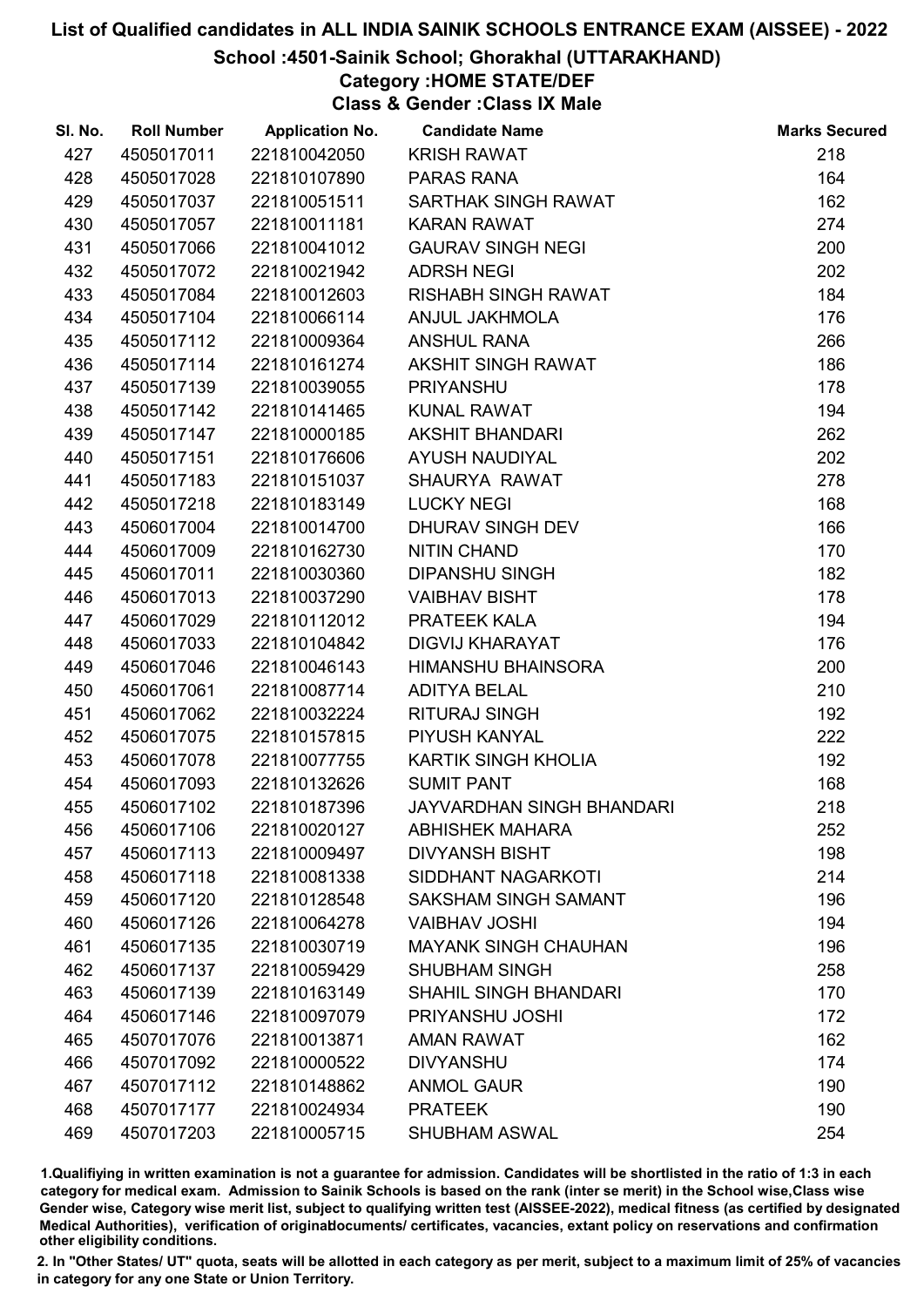#### School :4501-Sainik School; Ghorakhal (UTTARAKHAND)

## Category :HOME STATE/DEF

Class & Gender :Class IX Male

| SI. No. | <b>Roll Number</b> | <b>Application No.</b> | <b>Candidate Name</b>         | <b>Marks Secured</b> |
|---------|--------------------|------------------------|-------------------------------|----------------------|
| 470     | 4507017246         | 221810089446           | <b>HARSHIT RAWAT</b>          | 166                  |
| 471     | 4507017336         | 221810144978           | <b>ABHISHEK CHANDRA</b>       | 286                  |
| 472     | 4508017028         | 221810140280           | <b>GAURAV GIRI</b>            | 190                  |
| 473     | 4508017029         | 221810122280           | <b>BHAWESH PANDEY</b>         | 172                  |
| 474     | 4508017042         | 221810150131           | AYUJ DEV                      | 246                  |
| 475     | 4508017047         | 221810188251           | M AAFTAF                      | 178                  |
| 476     | 4508017064         | 221810008502           | SIMRANJEET SINGH              | 172                  |
| 477     | 4508017065         | 221810113012           | HIMANSHU KHOLIYA              | 186                  |
| 478     | 4508017073         | 221810041232           | <b>MANROOP SINGH</b>          | 188                  |
| 479     | 4508017111         | 221810068493           | <b>VINIT KALAUNI</b>          | 160                  |
| 480     | 4508017114         | 221810146993           | <b>SHIVAM LOHANI</b>          | 212                  |
| 481     | 4508017120         | 221810141234           | <b>TARANDEEP SINGH CHEEMA</b> | 248                  |
| 482     | 4508017133         | 221810149374           | <b>SUMIT SINGH</b>            | 234                  |
| 483     | 4508017144         | 221810022625           | PIYUSH SAMANT                 | 160                  |
| 484     | 4508017213         | 221810053577           | <b>AYUSH NEGI</b>             | 270                  |
| 485     | 4508017228         | 221810113458           | <b>MANISH</b>                 | 286                  |
| 486     | 4508017253         | 221810031049           | <b>SOURAV PANWAR</b>          | 196                  |
| 487     | 4508017261         | 221810006179           | <b>VANSH KUMAR</b>            | 228                  |
| 488     | 4604017006         | 221810085530           | <b>VISHESH MISHRA</b>         | 206                  |

1.Qualifiying in written examination is not a guarantee for admission. Candidates will be shortlisted in the ratio of 1:3 in each category for medical exam. Admission to Sainik Schools is based on the rank (inter se merit) in the School wise,Class wise Gender wise, Category wise merit list, subject to qualifying written test (AISSEE-2022), medical fitness (as certified by designated Medical Authorities), verification of originablocuments/ certificates, vacancies, extant policy on reservations and confirmation other eligibility conditions.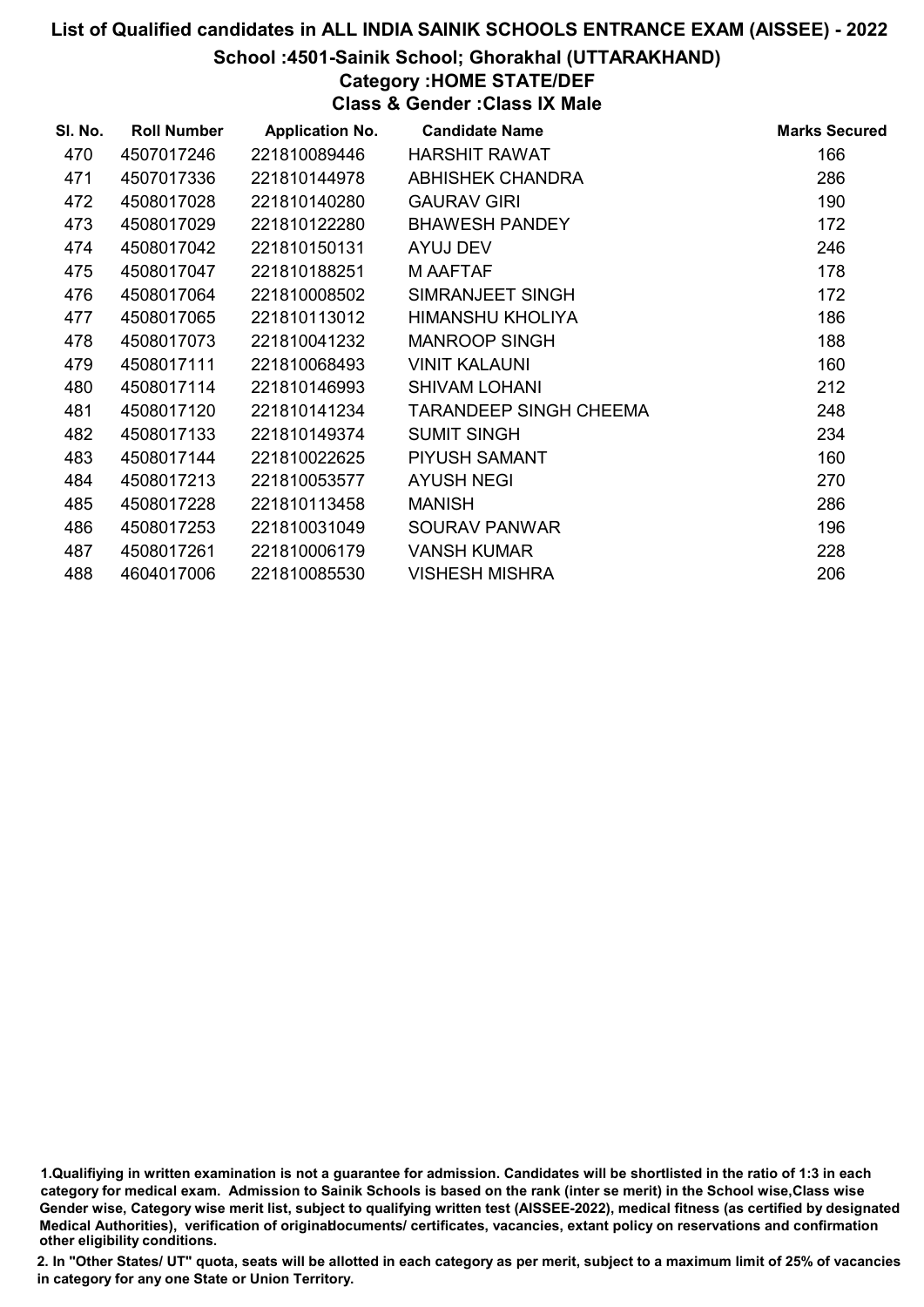#### School :4501-Sainik School; Ghorakhal (UTTARAKHAND)

Category :HOME STATE/GEN

Class & Gender :Class IX Male

| SI. No. | <b>Roll Number</b> | <b>Application No.</b> | <b>Candidate Name</b>            |           | <b>Marks Secured</b> |
|---------|--------------------|------------------------|----------------------------------|-----------|----------------------|
| 489     | 2001017023         | 221810179210           | <b>VANSHRAUTELA</b>              |           | 232                  |
| 490     | 2001017030         | 221810176610           | <b>ABHISHEK JOSHI</b>            |           | 230                  |
| 491     | 2001017060         | 221810050620           | <b>AMAN SINGH RATHORE</b>        | <b>AR</b> | 212                  |
| 492     | 2001017080         | 221810072630           | <b>RESAV KIMOTHI</b>             |           | 198                  |
| 493     | 2001017133         | 221810136460           | <b>DEVANSH SINGH NEGI</b>        |           | 208                  |
| 494     | 2001017192         | 221810006001           | <b>DIVYANSH PATWAL</b>           |           | 330                  |
| 495     | 2001017210         | 221810008611           | <b>SHOURYA KORANGA</b>           |           | 220                  |
| 496     | 2001017256         | 221810074541           | <b>KARTIK BHATT</b>              |           | 180                  |
| 497     | 2001017284         | 221810059361           | AADITYA SINGH RAWAT              |           | 210                  |
| 498     | 2001017297         | 221810027171           | <b>SARTHAK TANWAL</b>            |           | 220                  |
| 499     | 2001017337         | 221810050491           | <b>AADHYAN NEGI</b>              |           | 162                  |
| 500     | 2001017344         | 221810006891           | <b>ADITYA GURURANI</b>           |           | 184                  |
| 501     | 2001017348         | 221810004102           | <b>LAAVANYA BISHT</b>            |           | 206                  |
| 502     | 2001017355         | 221810184402           | PIYUSH SINGH                     |           | 162                  |
| 503     | 2001017373         | 221810118112           | AADITYA ASWAL                    |           | 268                  |
| 504     | 2001017412         | 221810082532           | <b>NAMAN BADONI</b>              |           | 222                  |
| 505     | 2001017456         | 221810119262           | <b>SWARNIM NEGI</b>              |           | 244                  |
| 506     | 2001017527         | 221810008103           | <b>ABHINAV SINGH CHILWAL</b>     |           | 218                  |
| 507     | 2001017530         | 221810115303           | <b>DEEPANSHU BADHANI</b>         |           | 174                  |
| 508     | 2001017534         | 221810048503           | <b>UPLAKSH SUNDRIYAL</b>         |           | 248                  |
| 509     | 2001017542         | 221810048013           | PAVITRA SHARMA                   |           | 266                  |
| 510     | 2001017593         | 221810070143           | <b>SHUBH PUNDIR</b>              |           | 184                  |
| 511     | 2001017719         | 221810006124           | <b>AYUSH ADHIKARI</b>            |           | 208                  |
| 512     | 2001017773         | 221810086644           | <b>ANUGRAH RAWAT</b>             |           | 198                  |
| 513     | 2001017811         | 221810036664           | RAAVYANSH SHARMA                 |           | 206                  |
| 514     | 2001017926         | 221810026835           | PARV KOTLIA                      |           | 166                  |
| 515     | 2001017927         | 221810048835           | <b>SANJIV SINGH</b>              |           | 200                  |
| 516     | 2001027075         | 221810115895           | <b>SOUMIL RAUTELA</b>            |           | 162                  |
| 517     | 2001027128         | 221810084836           | UTKARSH GAUNIYAL                 |           | 160                  |
| 518     | 2001027146         | 221810121646           | <b>AYUSH PHARASI</b>             |           | 196                  |
| 519     | 2001027149         | 221810075056           | PRANEY BALUNI                    |           | 190                  |
| 520     | 2001027177         | 221810035666           | <b>BHAVYA BHANDARI</b>           |           | 256                  |
| 521     | 2001027275         | 221810155427           | <b>SHRISH CHAND</b>              |           | 188                  |
| 522     | 2001027342         | 221810181077           | <b>VAIBHAV RAWAT</b>             |           | 204                  |
| 523     | 2001027421         | 221810121418           | <b>KARTIKEY RAWAT</b>            |           | 232                  |
| 524     | 2001027457         | 221810168148           | AR PRASANT SINGH                 |           | 186                  |
| 525     | 2001027466         | 221810123648           | <b>ADHVIK MOHAN SINGH KHATRI</b> |           | 320                  |
| 526     | 2001027470         | 221810049748           | <b>ADITYA RAWAT</b>              |           | 250                  |
| 527     | 2001027501         | 221810029768           | <b>ADITYA TIWARI</b>             |           | 216                  |
| 528     | 2001027543         | 221810059688           | <b>LAKSHIT MEHRA</b>             |           | 198                  |
| 529     | 2001027591         | 221810062619           | <b>DAKSH BHATT</b>               |           | 182                  |
| 530     | 2001027594         | 221810055719           | YATIN DHOUNDIYAL                 |           | 218                  |
| 531     | 2001027604         | 221810111329           | <b>DHRUV ADHIKARI</b>            |           | 210                  |

1.Qualifiying in written examination is not a guarantee for admission. Candidates will be shortlisted in the ratio of 1:3 in each category for medical exam. Admission to Sainik Schools is based on the rank (inter se merit) in the School wise,Class wise Gender wise, Category wise merit list, subject to qualifying written test (AISSEE-2022), medical fitness (as certified by designated Medical Authorities), verification of originablocuments/ certificates, vacancies, extant policy on reservations and confirmation other eligibility conditions.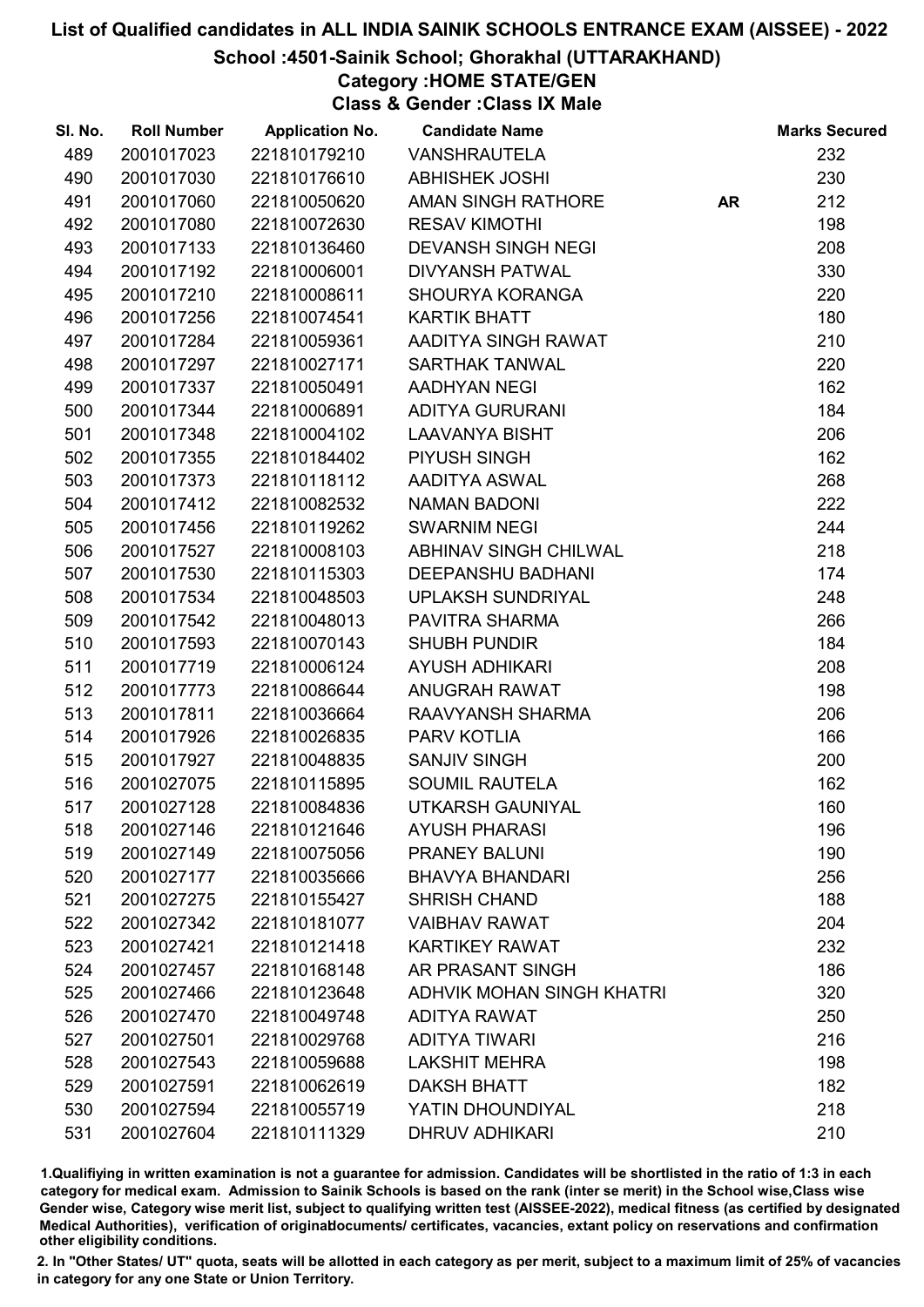#### School :4501-Sainik School; Ghorakhal (UTTARAKHAND)

## Category :HOME STATE/GEN

Class & Gender :Class IX Male

| SI. No. | <b>Roll Number</b> | <b>Application No.</b> | <b>Candidate Name</b>      | <b>Marks Secured</b> |
|---------|--------------------|------------------------|----------------------------|----------------------|
| 532     | 2001027620         | 221810146039           | <b>ADITYA PANDEY</b>       | 166                  |
| 533     | 2001027657         | 221810092759           | <b>BHAVYANSH</b>           | 224                  |
| 534     | 2001027672         | 221810030769           | <b>ASMIT</b>               | 226                  |
| 535     | 2001027682         | 221810000379           | AAYUSH PANDEY              | 168                  |
| 536     | 2001027686         | 221810021879           | <b>KUNAL RAWAT</b>         | 210                  |
| 537     | 2001027693         | 221810021089           | <b>TUSHANT RAWAT</b>       | 202                  |
| 538     | 2001027699         | 221810103489           | <b>DEEPAK SINGH NEGI</b>   | 170                  |
| 539     | 2001027722         | 221810151599           | <b>ARNAV THWAL</b>         | 214                  |
| 540     | 2301017036         | 221810049490           | <b>ARYAN BISHT</b>         | 160                  |
| 541     | 2301017137         | 221810162672           | <b>ADITYA PANT</b>         | 206                  |
| 542     | 2301017446         | 221810049728           | <b>MAYANK KOTNALA</b>      | 166                  |
| 543     | 2303017111         | 221810089911           | <b>KESHAV PRASAD BHATT</b> | 192                  |
| 544     | 2303017225         | 221810089702           | <b>KARTIK SHARMA</b>       | 190                  |
| 545     | 2303017226         | 221810125902           | <b>UTKARSH</b>             | 330                  |
| 546     | 2303027116         | 221810112529           | KARTIKEYA PANDEY           | 218                  |
| 547     | 2303027174         | 221810172969           | <b>ADITYA JOSHI</b>        | 258                  |
| 548     | 2304017655         | 221810193017           | <b>SHOURYA SINGH MEHTA</b> | 170                  |
| 549     | 2501017065         | 221810052831           | RAUNAK HOLARIYA            | 222                  |
| 550     | 3001017020         | 221810161920           | <b>MALAY MEHTA</b>         | 178                  |
| 551     | 3110017236         | 221810023426           | SAMIR MADAN SINGH NEGI     | 198                  |
| 552     | 3110017312         | 221810092418           | YOJIT RAWAT                | 286                  |
| 553     | 3114017284         | 221810025085           | PANKAJ BHANDARI            | 170                  |
| 554     | 3803017011         | 221810001830           | <b>ABHINAV</b>             | 220                  |
| 555     | 3803017195         | 221810004018           | <b>KARTIK NEGI</b>         | 162                  |
| 556     | 3805017028         | 221810171771           | <b>AVI DHYANI</b>          | 176                  |
| 557     | 3905017167         | 221810061833           | <b>DEVESH KUMAR DHYANI</b> | 328                  |
| 558     | 3905017309         | 221810031095           | <b>MOHIT SINGH</b>         | 320                  |
| 559     | 3906017250         | 221810080147           | <b>RAJAT JOSHI</b>         | 168                  |
| 560     | 3908017037         | 221810054704           | PRIYANSHU RAWAT            | 218                  |
| 561     | 4401017043         | 221810099170           | <b>SHASHWAT SHARMA</b>     | 212                  |
| 562     | 4401017111         | 221810061751           | <b>AJINKYA NEGI</b>        | 184                  |
| 563     | 4401017171         | 221810005642           | <b>AKHIL SINGH RAWAT</b>   | 204                  |
| 564     | 4401017569         | 221810098748           | <b>NISCHAL BHANDARI</b>    | 214                  |
| 565     | 4402017104         | 221810057953           | PIYUSH SINGH               | 308                  |
| 566     | 4406017093         | 221810113112           | <b>VASU UPADHYAY</b>       | 212                  |
| 567     | 4406017110         | 221810137832           | <b>CHINMAY MAHAR</b>       | 194                  |
| 568     | 4406017122         | 221810094762           | <b>SHIWANG JOSHI</b>       | 180                  |
| 569     | 4406017137         | 221810025913           | <b>DHRUV KAPRI</b>         | 174                  |
| 570     | 4406017241         | 221810187555           | <b>MAYANK JOSHI</b>        | 186                  |
| 571     | 4406017256         | 221810142285           | <b>UTKARSH RAWAT</b>       | 180                  |
| 572     | 4406017279         | 221810029636           | RAJ KRISHNA PATHAK         | 232                  |
| 573     | 4406017378         | 221810035968           | <b>MANISH PAPOLA</b>       | 216                  |
| 574     | 4410017146         | 221810024342           | <b>SHIVANSH PANDEY</b>     | 276                  |

1.Qualifiying in written examination is not a guarantee for admission. Candidates will be shortlisted in the ratio of 1:3 in each category for medical exam. Admission to Sainik Schools is based on the rank (inter se merit) in the School wise,Class wise Gender wise, Category wise merit list, subject to qualifying written test (AISSEE-2022), medical fitness (as certified by designated Medical Authorities), verification of originablocuments/ certificates, vacancies, extant policy on reservations and confirmation other eligibility conditions.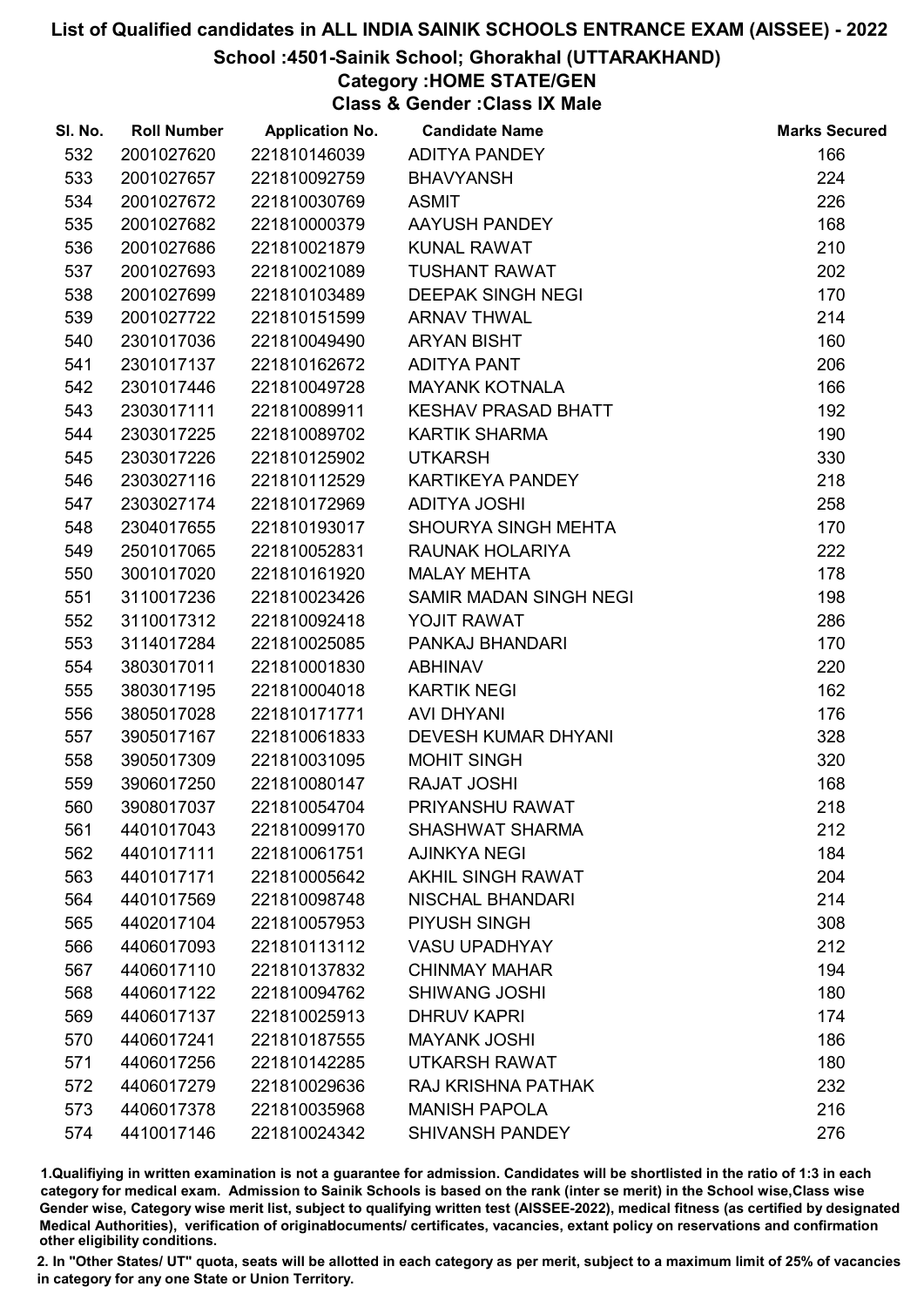#### School :4501-Sainik School; Ghorakhal (UTTARAKHAND)

## Category :HOME STATE/GEN

Class & Gender :Class IX Male

| SI. No. | <b>Roll Number</b> | <b>Application No.</b> | <b>Candidate Name</b>      | <b>Marks Secured</b> |
|---------|--------------------|------------------------|----------------------------|----------------------|
| 575     | 4410017164         | 221810007072           | <b>CHITRANSH PANT</b>      | 162                  |
| 576     | 4410017331         | 221810004585           | <b>KRISHAN SAXENA</b>      | 192                  |
| 577     | 4410017519         | 221810015178           | <b>AARYAN NEGI</b>         | 278                  |
| 578     | 4412017301         | 221810010677           | RUDRA PRATAP SINGH         | 194                  |
| 579     | 4501017003         | 221810025920           | <b>TEJASH JOSHI</b>        | 244                  |
| 580     | 4501017007         | 221810061750           | <b>KARTIKEY PANT</b>       | 196                  |
| 581     | 4501017011         | 221810117170           | <b>HARSHIT BARSILA</b>     | 188                  |
| 582     | 4501017014         | 221810016290           | PRANJAL JOSHI              | 176                  |
| 583     | 4501017017         | 221810133631           | RAMKRISHNA CHHIMWAL        | 312                  |
| 584     | 4501017023         | 221810081071           | <b>HARSHIT ADHIKARI</b>    | 194                  |
| 585     | 4501017030         | 221810013232           | <b>SHUBHAM BHANDARI</b>    | 176                  |
| 586     | 4501017031         | 221810164152           | <b>MANAN JOSHI</b>         | 220                  |
| 587     | 4501017037         | 221810045292           | <b>RUDRAKSH TIWARI</b>     | 332                  |
| 588     | 4501017041         | 221810168023           | <b>SHARAD MEHTA</b>        | 170                  |
| 589     | 4501017044         | 221810119063           | <b>ABHAY TEWARI</b>        | 212                  |
| 590     | 4501017046         | 221810007273           | PRINCE BISHT               | 198                  |
| 591     | 4501017053         | 221810017124           | <b>JITESH PANDEY</b>       | 170                  |
| 592     | 4501017055         | 221810009224           | <b>JAY TIWARI</b>          | 168                  |
| 593     | 4501017057         | 221810108324           | <b>ROHIT SINGH MEHTA</b>   | 168                  |
| 594     | 4501017062         | 221810012984           | <b>KARTIK BISHT</b>        | 170                  |
| 595     | 4501017063         | 221810152984           | RAHUL JOSHI                | 164                  |
| 596     | 4501017064         | 221810024094           | <b>MANAS PILKHWAL</b>      | 164                  |
| 597     | 4501017067         | 221810131805           | NIRMAL UPADHYAY            | 172                  |
| 598     | 4501017068         | 221810048425           | <b>UTKARSH BISHT</b>       | 162                  |
| 599     | 4501017069         | 221810091545           | <b>GARV PANDEY</b>         | 304                  |
| 600     | 4501017075         | 221810140395           | <b>AJAY MEHRA</b>          | 186                  |
| 601     | 4501017081         | 221810191246           | PRADEEP SINGH PARIHAR      | 166                  |
| 602     | 4501017084         | 221810046346           | <b>NIDISH TIWARI</b>       | 248                  |
| 603     | 4501017085         | 221810084546           | <b>HARSHIT SINGH RAWAT</b> | 208                  |
| 604     | 4501017089         | 221810017166           | <b>DEEPAK BISHT</b>        | 176                  |
| 605     | 4501017092         | 221810015766           | <b>DHRUV PALIWAL</b>       | 246                  |
| 606     | 4501017094         | 221810012907           | <b>YASH TIWARI</b>         | 262                  |
| 607     | 4501017095         | 221810110717           | <b>KARAN PHARTYAL</b>      | 218                  |
| 608     | 4501017097         | 221810031037           | PIYUSH BISHT               | 186                  |
| 609     | 4501017098         | 221810188237           | <b>KARAN BISHT</b>         | 262                  |
| 610     | 4501017101         | 221810016447           | <b>NEELESH BISHT</b>       | 208                  |
| 611     | 4501017106         | 221810040377           | NAKSHATRA KAPKOTI          | 182                  |
| 612     | 4501017109         | 221810023397           | YOGESH CHANDRA SANWAL      | 328                  |
| 613     | 4501017116         | 221810103648           | <b>GARVIT TIWARI</b>       | 212                  |
| 614     | 4501017119         | 221810123458           | <b>DEVYANSHU BHOJ</b>      | 182                  |
| 615     | 4501017123         | 221810044968           | <b>SHAURYA BORA</b>        | 226                  |
| 616     | 4501017124         | 221810014978           | <b>DIVYANSH RAWAT</b>      | 278                  |
| 617     | 4501017126         | 221810081688           | <b>DAKSH PARIHAR</b>       | 218                  |

1.Qualifiying in written examination is not a guarantee for admission. Candidates will be shortlisted in the ratio of 1:3 in each category for medical exam. Admission to Sainik Schools is based on the rank (inter se merit) in the School wise,Class wise Gender wise, Category wise merit list, subject to qualifying written test (AISSEE-2022), medical fitness (as certified by designated Medical Authorities), verification of originablocuments/ certificates, vacancies, extant policy on reservations and confirmation other eligibility conditions.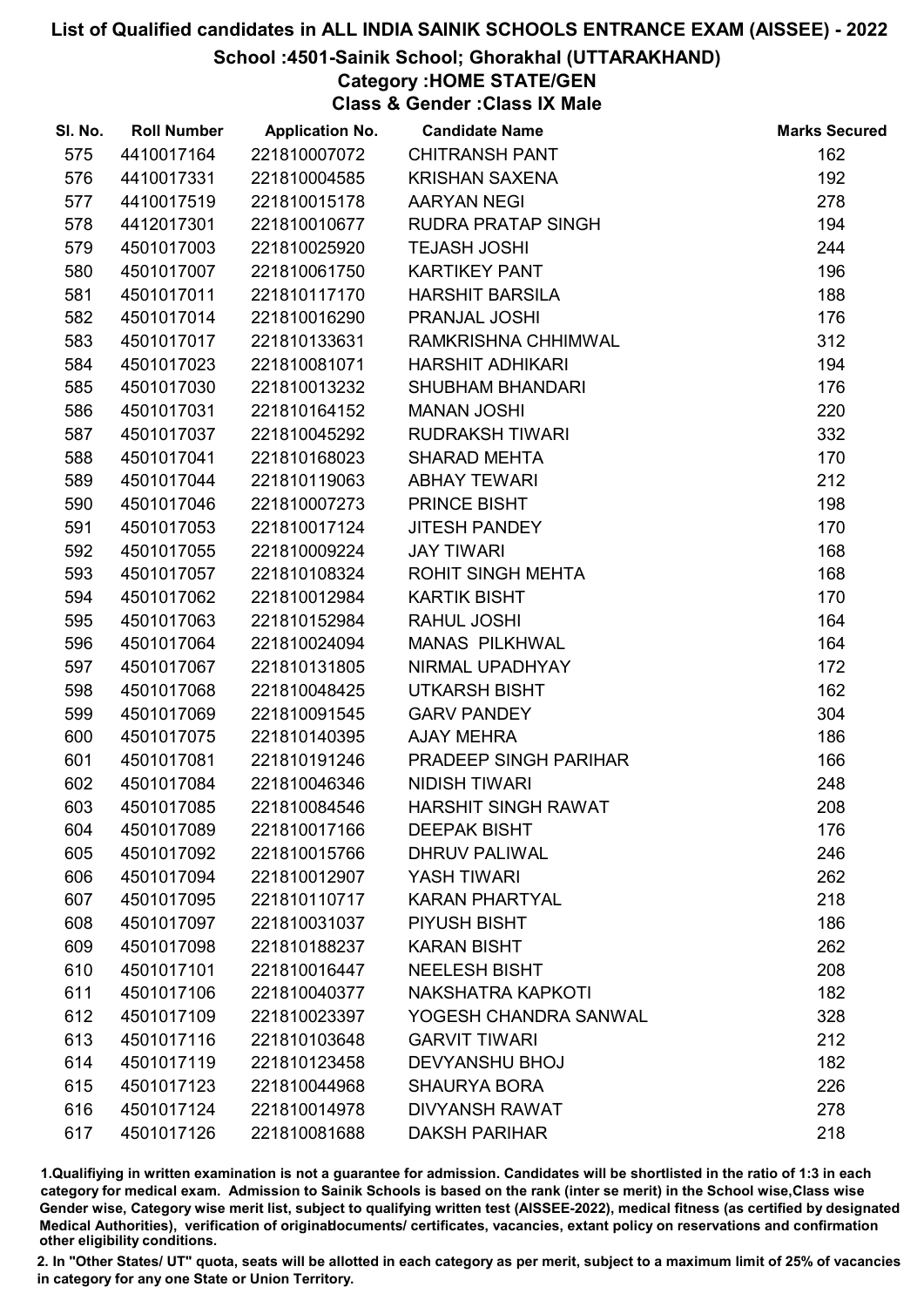#### School :4501-Sainik School; Ghorakhal (UTTARAKHAND)

### Category :HOME STATE/GEN

Class & Gender :Class IX Male

| SI. No. | <b>Roll Number</b> | <b>Application No.</b> | <b>Candidate Name</b>      | <b>Marks Secured</b> |
|---------|--------------------|------------------------|----------------------------|----------------------|
| 618     | 4501017129         | 221810008769           | <b>BHAVISHYA ADHIKARI</b>  | 228                  |
| 619     | 4502017001         | 221810023100           | PRINSHU RAWAT              | 184                  |
| 620     | 4502017005         | 221810001700           | <b>SHAURYA RAMOLA</b>      | 180                  |
| 621     | 4502017013         | 221810119210           | <b>NAMAN CHAUHAN</b>       | 232                  |
| 622     | 4502017017         | 221810023610           | <b>ARCHIT TIWARI</b>       | 168                  |
| 623     | 4502017019         | 221810164710           | <b>AKHILESH KALA</b>       | 200                  |
| 624     | 4502017022         | 221810136220           | PARTH SHARMA               | 210                  |
| 625     | 4502017026         | 221810044920           | <b>ABHIROOP JOSHI</b>      | 196                  |
| 626     | 4502017027         | 221810002130           | <b>RISHAB KHARKWAL</b>     | 212                  |
| 627     | 4502017034         | 221810137730           | <b>DEV SINGH BISHT</b>     | 184                  |
| 628     | 4502017038         | 221810022140           | PARTH AGGARWAL             | 200                  |
| 629     | 4502017044         | 221810047840           | <b>KALP BANSAL</b>         | 190                  |
| 630     | 4502017060         | 221810030670           | <b>DIVYANSHU BISHT</b>     | 204                  |
| 631     | 4502017062         | 221810134180           | <b>PRIYANSHU</b>           | 184                  |
| 632     | 4502017063         | 221810025180           | <b>DEEPANSHU MEHRA</b>     | 164                  |
| 633     | 4502017075         | 221810170890           | <b>DIVIT CHAUHAN</b>       | 168                  |
| 634     | 4502017078         | 221810026501           | <b>MADHUSUDAN CHAMOLI</b>  | 230                  |
| 635     | 4502017084         | 221810179111           | <b>ADITYA BADONI</b>       | 206                  |
| 636     | 4502017089         | 221810029711           | <b>ARPIT SINGH</b>         | 184                  |
| 637     | 4502017091         | 221810113911           | <b>SHIVAM SINGH</b>        | 160                  |
| 638     | 4502017092         | 221810185911           | ADITYA RAUTHAN             | 160                  |
| 639     | 4502017093         | 221810141021           | <b>VANSH GOYAL</b>         | 234                  |
| 640     | 4502017094         | 221810000121           | ADAMYA CHHOKRA             | 212                  |
| 641     | 4502017096         | 221810052121           | <b>DIVYANSH ARORA</b>      | 328                  |
| 642     | 4502017099         | 221810010821           | <b>NISHANT PATWAL</b>      | 252                  |
| 643     | 4502017110         | 221810132641           | <b>ADITYA SINGH RANA</b>   | 196                  |
| 644     | 4502017118         | 221810089551           | <b>SHIV RACHIT PANTHRI</b> | 250                  |
| 645     | 4502017126         | 221810173171           | <b>SARTHAK NAWANI</b>      | 228                  |
| 646     | 4502017127         | 221810174371           | <b>RUCHIT ISTWAL</b>       | 168                  |
| 647     | 4502017130         | 221810090571           | PRAGYAN BIJALWAN           | 226                  |
| 648     | 4502017131         | 221810026571           | <b>MO.AYAAN BAIG</b>       | 184                  |
| 649     | 4502017137         | 221810116281           | <b>ARYAN RAGHAV</b>        | 172                  |
| 650     | 4502017138         | 221810006381           | NISCHAY BARTHWAL           | 220                  |
| 651     | 4502017140         | 221810011581           | <b>PRIYANK NEGI</b>        | 188                  |
| 652     | 4502017143         | 221810011191           | DIVYANSHU JUYAL            | 226                  |
| 653     | 4502017148         | 221810134202           | <b>ADAMYA SAINI</b>        | 168                  |
| 654     | 4502017150         | 221810156602           | <b>ARYAN PRATAP SINGH</b>  | 178                  |
| 655     | 4502017157         | 221810159612           | <b>DEV CHAUDHARY</b>       | 170                  |
| 656     | 4502017160         | 221810083122           | <b>HARSHIT PANT</b>        | 242                  |
| 657     | 4502017167         | 221810170922           | PRIYANSH LUNTHI            | 224                  |
| 658     | 4502017169         | 221810065332           | PRINCE NAUTIYAL            | 186                  |
| 659     | 4502017170         | 221810030632           | <b>SIDDHARTH NEGI</b>      | 272                  |
| 660     | 4502017174         | 221810006042           | <b>ADITYA RAJ</b>          | 200                  |

1.Qualifiying in written examination is not a guarantee for admission. Candidates will be shortlisted in the ratio of 1:3 in each category for medical exam. Admission to Sainik Schools is based on the rank (inter se merit) in the School wise,Class wise Gender wise, Category wise merit list, subject to qualifying written test (AISSEE-2022), medical fitness (as certified by designated Medical Authorities), verification of originablocuments/ certificates, vacancies, extant policy on reservations and confirmation other eligibility conditions.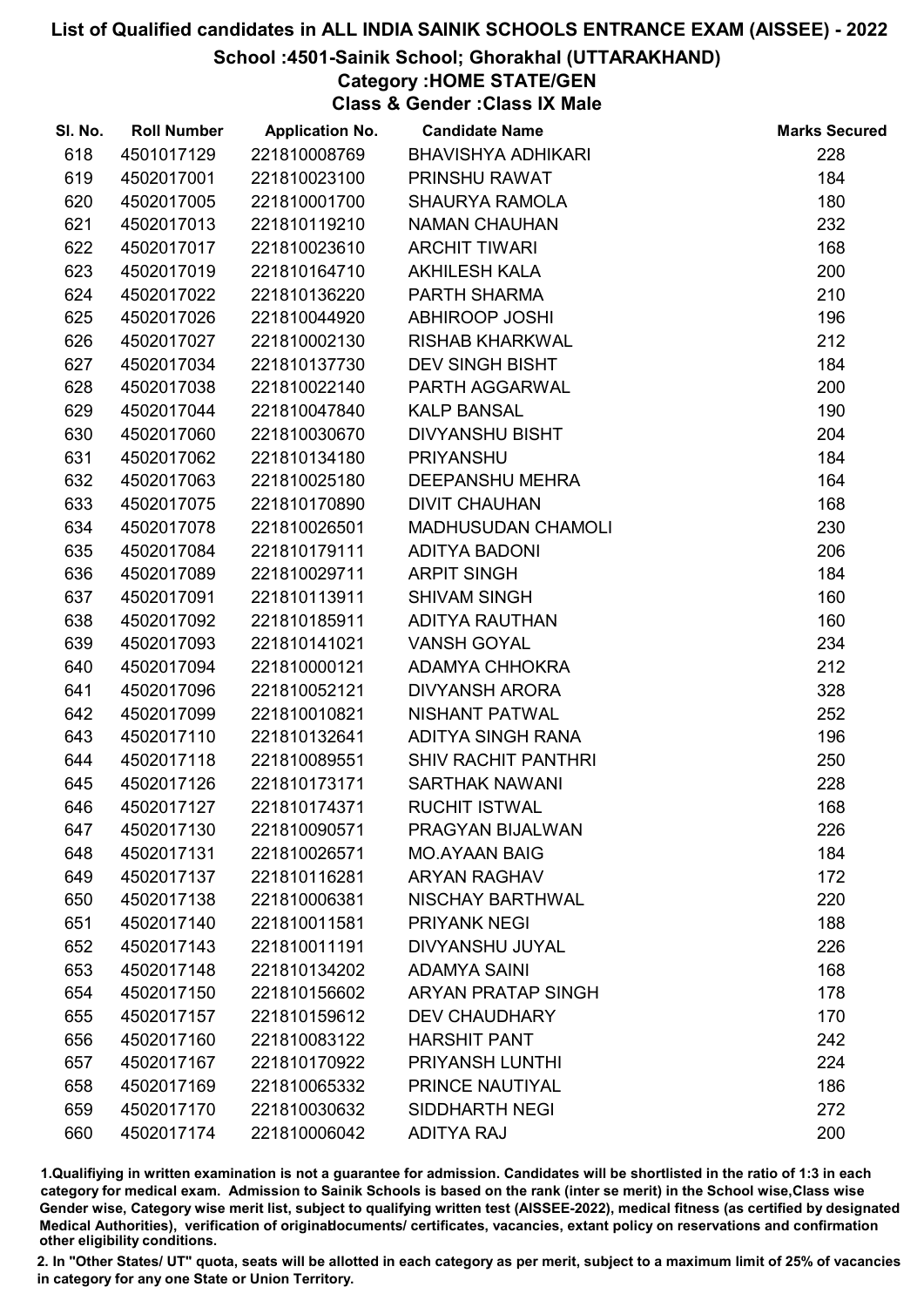#### School :4501-Sainik School; Ghorakhal (UTTARAKHAND)

## Category :HOME STATE/GEN

Class & Gender :Class IX Male

| SI. No. | <b>Roll Number</b> | <b>Application No.</b> | <b>Candidate Name</b>         |           | <b>Marks Secured</b> |
|---------|--------------------|------------------------|-------------------------------|-----------|----------------------|
| 661     | 4502017175         | 221810065142           | <b>MANAV</b>                  |           | 192                  |
| 662     | 4502017177         | 221810000642           | <b>EKLAVYA PURI</b>           |           | 210                  |
| 663     | 4502017178         | 221810039642           | <b>ARYAN RANA</b>             |           | 266                  |
| 664     | 4502017179         | 221810012742           | <b>ANMOL DABRAL</b>           |           | 252                  |
| 665     | 4502017185         | 221810074362           | <b>SHUBHAM NEGI</b>           |           | 212                  |
| 666     | 4502017189         | 221810028762           | <b>ARPIT UNIYAL</b>           |           | 186                  |
| 667     | 4502017191         | 221810069962           | PRAMJEET SINGH MEHAR          |           | 174                  |
| 668     | 4502017194         | 221810067372           | <b>VARAD ACHARYA</b>          |           | 206                  |
| 669     | 4502017195         | 221810066472           | <b>RAUNAK BALONI</b>          |           | 166                  |
| 670     | 4502017200         | 221810020182           | <b>VAIBHAV NEGI</b>           |           | 168                  |
| 671     | 4502017201         | 221810030282           | ADITYA KATHAIT                |           | 212                  |
| 672     | 4502017202         | 221810148382           | AARAV NAUTIYAL                |           | 300                  |
| 673     | 4502017208         | 221810000192           | <b>ABHAY SINGH MANKOTI</b>    |           | 210                  |
| 674     | 4502017209         | 221810067292           | <b>ABHINAV MALIK</b>          |           | 204                  |
| 675     | 4502017214         | 221810002992           | <b>DHAIRYA TIWARI</b>         |           | 210                  |
| 676     | 4502017216         | 221810131403           | <b>ADITYA NEGI</b>            |           | 216                  |
| 677     | 4502017217         | 221810039803           | <b>VAIBHAV BANSAL</b>         |           | 244                  |
| 678     | 4502017219         | 221810148413           | <b>MRIGANK KAKKAR</b>         |           | 204                  |
| 679     | 4502017222         | 221810011713           | <b>AYUSH SINGH</b>            |           | 166                  |
| 680     | 4502017233         | 221810007133           | <b>ADITYA GAIROLA</b>         |           | 244                  |
| 681     | 4502017238         | 221810059433           | <b>SHAURYA RAUTELA</b>        |           | 178                  |
| 682     | 4502017240         | 221810035633           | <b>SHLOK BISHT</b>            |           | 186                  |
| 683     | 4502017241         | 221810035933           | <b>SHIVANSH SINGH PARIHAR</b> |           | 214                  |
| 684     | 4502017242         | 221810004043           | <b>NAYAN JOSHI</b>            |           | 254                  |
| 685     | 4502017247         | 221810128743           | <b>UJJWAL SAH</b>             |           | 248                  |
| 686     | 4502017249         | 221810076843           | AANANT NAUTIYAL               |           | 162                  |
| 687     | 4502017259         | 221810113363           | <b>AKSHIT LEKHWAR</b>         |           | 196                  |
| 688     | 4502017278         | 221810008293           | <b>AMAN LEKHAK</b>            |           | 166                  |
| 689     | 4502017282         | 221810117793           | <b>NITIN BISHT</b>            |           | 172                  |
| 690     | 4502017283         | 221810077893           | <b>SOMYA PRASAD</b>           |           | 176                  |
| 691     | 4502017285         | 221810169104           | <b>SUYASH GHILDIYAL</b>       |           | 252                  |
| 692     | 4502017292         | 221810142704           | <b>NAVEEN BISHT</b>           |           | 298                  |
| 693     | 4502017293         | 221810143704           | <b>ASHWIN BHATT</b>           |           | 190                  |
| 694     | 4502017298         | 221810047214           | <b>SHUBHAM BAHUGUNA</b>       |           | 272                  |
| 695     | 4502017306         | 221810019724           | <b>PEEYUSH</b>                |           | 168                  |
| 696     | 4502017307         | 221810069924           | <b>SWAPNIL DOBLIYAL</b>       | <b>AR</b> | 174                  |
| 697     | 4502017311         | 221810058934           | AADITYA BISHT                 |           | 212                  |
| 698     | 4502017314         | 221810042144           | <b>ANIRUDDH NEGI</b>          |           | 188                  |
| 699     | 4502017316         | 221810024544           | <b>VANSH THAPLIYAL</b>        |           | 250                  |
| 700     | 4502017320         | 221810142844           | <b>NIHAR TYAGI</b>            |           | 186                  |
| 701     | 4502017322         | 221810045944           | <b>VEDANSH BAHUGUNA</b>       |           | 282                  |
| 702     | 4502017327         | 221810090454           | <b>RISHAB YADAV</b>           |           | 286                  |
| 703     | 4502017328         | 221810018554           | <b>VIBUDH TOMAR</b>           |           | 214                  |

1.Qualifiying in written examination is not a guarantee for admission. Candidates will be shortlisted in the ratio of 1:3 in each category for medical exam. Admission to Sainik Schools is based on the rank (inter se merit) in the School wise,Class wise Gender wise, Category wise merit list, subject to qualifying written test (AISSEE-2022), medical fitness (as certified by designated Medical Authorities), verification of originablocuments/ certificates, vacancies, extant policy on reservations and confirmation other eligibility conditions.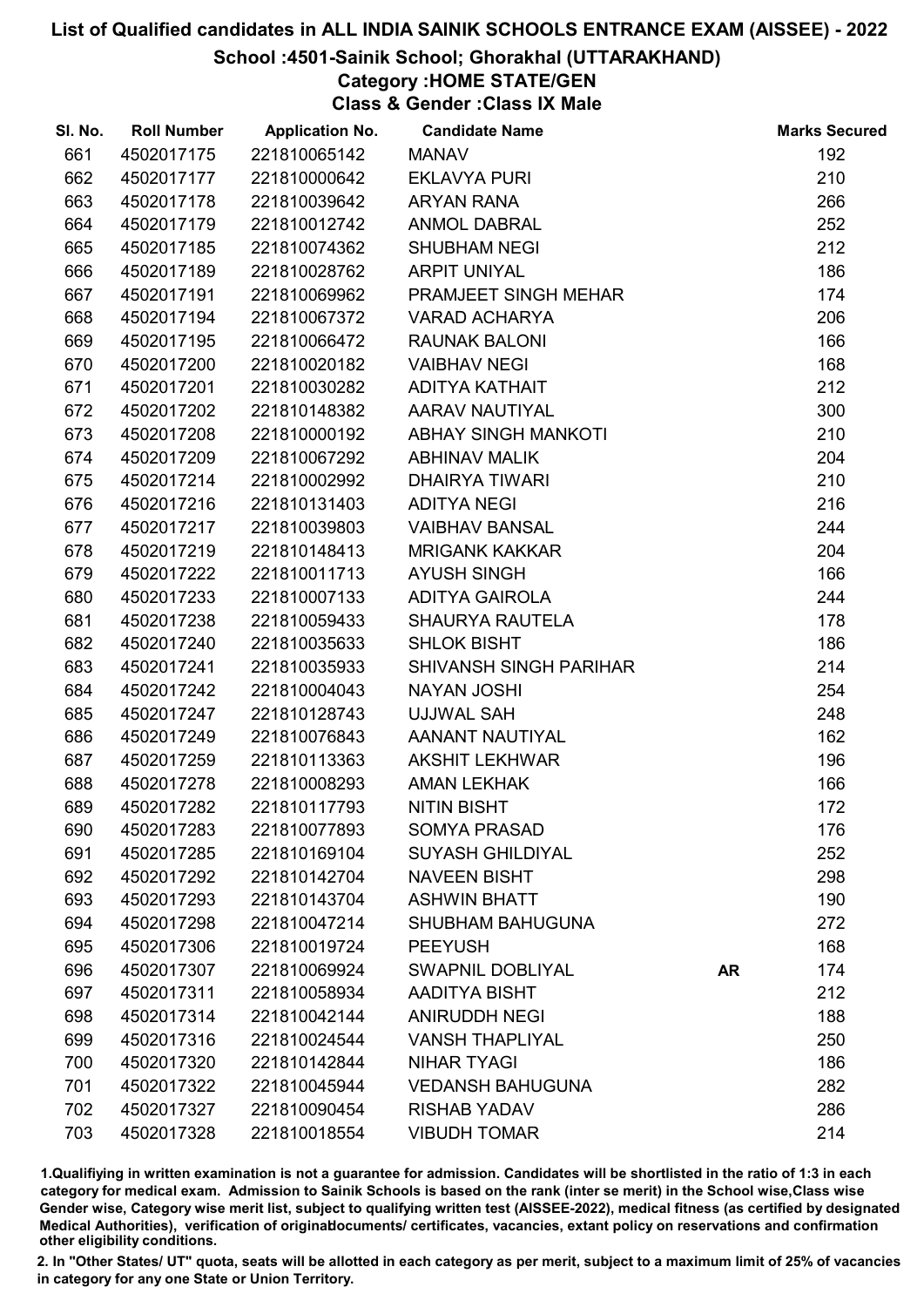#### School :4501-Sainik School; Ghorakhal (UTTARAKHAND)

## Category :HOME STATE/GEN

Class & Gender :Class IX Male

| SI. No. | <b>Roll Number</b> | <b>Application No.</b> | <b>Candidate Name</b>     |           | <b>Marks Secured</b> |
|---------|--------------------|------------------------|---------------------------|-----------|----------------------|
| 704     | 4502017329         | 221810121654           | <b>ABHAY</b>              |           | 206                  |
| 705     | 4502017330         | 221810141364           | <b>ARUN PANWAR</b>        |           | 208                  |
| 706     | 4502017332         | 221810070464           | <b>ABHINAV CHAUHAN</b>    |           | 208                  |
| 707     | 4502017333         | 221810094464           | PRIYANSHU CHANDRA         |           | 166                  |
| 708     | 4502017334         | 221810089764           | <b>ANIRUDH</b>            |           | 174                  |
| 709     | 4502017338         | 221810033074           | PRIYANSHU SAKLANI         |           | 204                  |
| 710     | 4502017341         | 221810106274           | <b>VAIBHAV</b>            |           | 180                  |
| 711     | 4502017343         | 221810004374           | YUVRAJ PANDEY             |           | 176                  |
| 712     | 4502017346         | 221810189974           | RAGHAV SHARMA             |           | 220                  |
| 713     | 4502017348         | 221810047484           | <b>BHAVYA KHUGSHAL</b>    |           | 212                  |
| 714     | 4502017362         | 221810004694           | <b>VIDHYANSHU SEMWAL</b>  |           | 252                  |
| 715     | 4502017363         | 221810045794           | <b>ADITYA</b>             |           | 196                  |
| 716     | 4502017364         | 221810082894           | YATHARTH NAUTIYAL         |           | 226                  |
| 717     | 4502017367         | 221810169005           | <b>TANMAY THAPLIYAL</b>   |           | 190                  |
| 718     | 4502017368         | 221810082105           | <b>ROHIT RAUTELA</b>      |           | 168                  |
| 719     | 4502017377         | 221810185215           | <b>ARYAN JOSHI</b>        |           | 172                  |
| 720     | 4502017378         | 221810013315           | <b>PIYUSH RAWAT</b>       |           | 210                  |
| 721     | 4502017386         | 221810056225           | RUDRAPRIY DANGWAL         |           | 174                  |
| 722     | 4502017388         | 221810029625           | <b>ARUSH SINGH NEGI</b>   |           | 192                  |
| 723     | 4502017389         | 221810027535           | <b>DEEPRAJ</b>            |           | 210                  |
| 724     | 4502017391         | 221810041835           | <b>HIMESH NEGI</b>        |           | 200                  |
| 725     | 4502017394         | 221810005045           | <b>DIVYANSH SAINI</b>     |           | 180                  |
| 726     | 4502017399         | 221810028545           | SHAURYA AGGARWAL          |           | 196                  |
| 727     | 4502017405         | 221810175255           | <b>AVIRAL NEGI</b>        |           | 162                  |
| 728     | 4502017407         | 221810101455           | AARAGYA RATURI            |           | 226                  |
| 729     | 4502017408         | 221810174455           | <b>SHAURYA DOBHAL</b>     |           | 190                  |
| 730     | 4502017411         | 221810007755           | <b>SARTHAK UNIYAL</b>     |           | 224                  |
| 731     | 4502017414         | 221810018265           | <b>AYUSH</b>              |           | 206                  |
| 732     | 4502017415         | 221810116365           | <b>ATHARV LAKHERA</b>     |           | 262                  |
| 733     | 4502017416         | 221810041465           | <b>RAM THAPLIYAL</b>      |           | 174                  |
| 734     | 4502017418         | 221810057565           | <b>ADARSH NEGI</b>        |           | 240                  |
| 735     | 4502017426         | 221810002175           | <b>UDAY PRATAP SINGH</b>  |           | 216                  |
| 736     | 4502017433         | 221810023675           | <b>DIVYANSH KAINTURA</b>  |           | 170                  |
| 737     | 4502017438         | 221810108285           | <b>KARTIKEYA S PANWAR</b> |           | 192                  |
| 738     | 4502017446         | 221810028985           | <b>SHAURYA SATI</b>       |           | 204                  |
| 739     | 4502017449         | 221810090395           | <b>SHIVANSH MALIK</b>     |           | 182                  |
| 740     | 4502017450         | 221810081595           | <b>NAMAN RAWAT</b>        |           | 162                  |
| 741     | 4502017453         | 221810003895           | <b>ARYAN MADHWAL</b>      | <b>AR</b> | 316                  |
| 742     | 4502017456         | 221810039306           | <b>GAURAV BHARDWAJ</b>    |           | 250                  |
| 743     | 4502017462         | 221810038806           | <b>NAVEEN SINGH NEGI</b>  |           | 200                  |
| 744     | 4502017468         | 221810115616           | <b>PRINCE KUKRETI</b>     |           | 216                  |
| 745     | 4502017470         | 221810052026           | <b>HARSHIT GARG</b>       |           | 162                  |
| 746     | 4502017475         | 221810148036           | <b>SKUND TIWARI</b>       |           | 244                  |

1.Qualifiying in written examination is not a guarantee for admission. Candidates will be shortlisted in the ratio of 1:3 in each category for medical exam. Admission to Sainik Schools is based on the rank (inter se merit) in the School wise,Class wise Gender wise, Category wise merit list, subject to qualifying written test (AISSEE-2022), medical fitness (as certified by designated Medical Authorities), verification of originablocuments/ certificates, vacancies, extant policy on reservations and confirmation other eligibility conditions.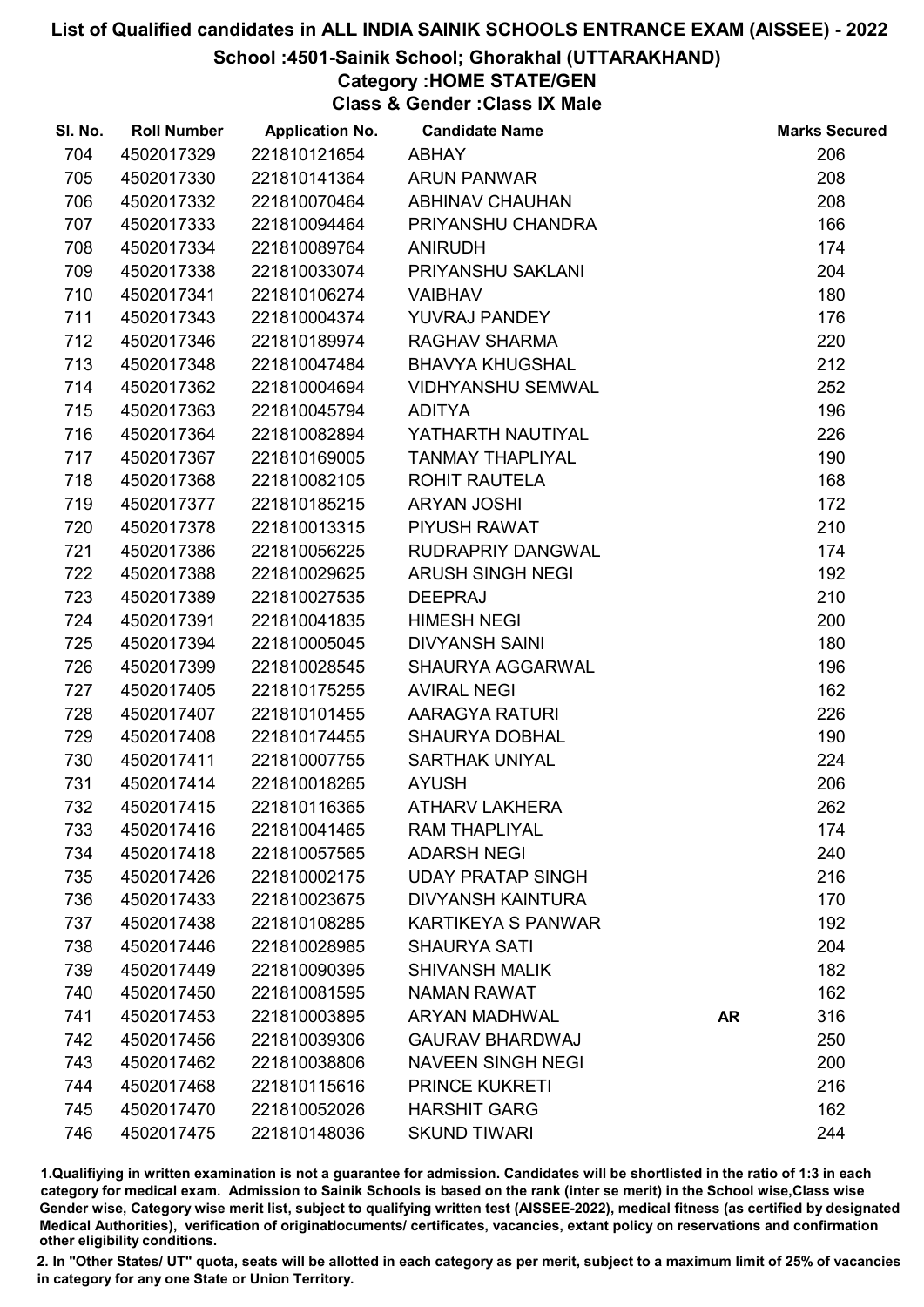#### School :4501-Sainik School; Ghorakhal (UTTARAKHAND)

Category :HOME STATE/GEN

Class & Gender :Class IX Male

| SI. No. | <b>Roll Number</b> | <b>Application No.</b> | <b>Candidate Name</b>         |           | <b>Marks Secured</b> |
|---------|--------------------|------------------------|-------------------------------|-----------|----------------------|
| 747     | 4502017476         | 221810110436           | ADITYA KATHAIT                |           | 236                  |
| 748     | 4502017484         | 221810069836           | <b>ARYAN SINGH</b>            |           | 190                  |
| 749     | 4502017488         | 221810154346           | <b>ABHISHEK BHANDARI</b>      |           | 182                  |
| 750     | 4502017494         | 221810160746           | <b>UPMANYU JOSHI</b>          |           | 226                  |
| 751     | 4502017495         | 221810033746           | AARADHYA MAHRA                |           | 248                  |
| 752     | 4502017501         | 221810025156           | <b>ABHINAV GURUNG</b>         |           | 196                  |
| 753     | 4502017502         | 221810031556           | <b>ANUBHAV NEGI</b>           |           | 288                  |
| 754     | 4502017505         | 221810042956           | <b>ASHISH BHANDARI</b>        |           | 176                  |
| 755     | 4502017514         | 221810117766           | <b>VANSH SEMWAL</b>           | <b>AR</b> | 252                  |
| 756     | 4502017515         | 221810059766           | AKHIL SINGH RAUTHAN           |           | 178                  |
| 757     | 4502017523         | 221810010476           | <b>ARNAV RAWAT</b>            |           | 214                  |
| 758     | 4502017529         | 221810009286           | <b>RISHABH GAUR</b>           |           | 188                  |
| 759     | 4502017532         | 221810017586           | <b>VANSH RAWAT</b>            |           | 230                  |
| 760     | 4502017535         | 221810049686           | <b>SHASHANK BISHT</b>         |           | 218                  |
| 761     | 4502017537         | 221810010096           | <b>ARYAN BISHT</b>            |           | 188                  |
| 762     | 4502017538         | 221810016096           | <b>VYOM BALUNI</b>            |           | 202                  |
| 763     | 4502017540         | 221810166396           | SHREYAANSH BISHT              |           | 174                  |
| 764     | 4502017541         | 221810009396           | <b>RUDRA SINGH PUNDIR</b>     | <b>AR</b> | 222                  |
| 765     | 4502017542         | 221810023596           | PARAYAN PANTHWAL              |           | 162                  |
| 766     | 4502017545         | 221810088796           | <b>AYUSH MISHRA</b>           |           | 178                  |
| 767     | 4502017546         | 221810032996           | LAKSHYA SAJWAN                |           | 316                  |
| 768     | 4502017550         | 221810035307           | <b>FARHAN YUSUF</b>           |           | 170                  |
| 769     | 4502017554         | 221810098407           | <b>SANIDHYA BIST</b>          |           | 188                  |
| 770     | 4502017555         | 221810067507           | <b>AYUSH ASWAL</b>            |           | 230                  |
| 771     | 4502017557         | 221810064017           | <b>VIKASH SINGH</b>           |           | 164                  |
| 772     | 4502017558         | 221810139117           | <b>ABHAY RAWAT</b>            |           | 216                  |
| 773     | 4502017559         | 221810061417           | <b>ARYAN BISHT</b>            |           | 216                  |
| 774     | 4502017561         | 221810126717           | <b>ABHILASH SINGH</b>         |           | 166                  |
| 775     | 4502017566         | 221810009227           | <b>VIJAYRAJ SINGH</b>         |           | 184                  |
| 776     | 4502017572         | 221810150727           | <b>KRISHNA</b>                |           | 190                  |
| 777     | 4502017574         | 221810003137           | <b>ANSH RAUTHAN</b>           |           | 176                  |
| 778     | 4502017576         | 221810066337           | <b>KSHITIJ NAUTIYAL</b>       |           | 242                  |
| 779     | 4502017578         | 221810032637           | <b>GAUTAM THAPLIYAL</b>       |           | 164                  |
| 780     | 4502017588         | 221810010457           | <b>MAAHI BISHT</b>            |           | 248                  |
| 781     | 4502017589         | 221810136457           | <b>HARSHIT SINGH BHANDARI</b> |           | 318                  |
| 782     | 4502017592         | 221810001167           | <b>VIDARBH DABRAL</b>         |           | 250                  |
| 783     | 4502017594         | 221810186367           | <b>SAMARTH CHHETRI</b>        |           | 172                  |
| 784     | 4502017602         | 221810031877           | <b>ADITYA SINGH</b>           |           | 166                  |
| 785     | 4502017616         | 221810008108           | <b>KESHAV CHAMOLI</b>         |           | 188                  |
| 786     | 4502017620         | 221810065608           | <b>KARTIK BHATT</b>           |           | 204                  |
| 787     | 4502017621         | 221810015808           | <b>SAUMIL NEGI</b>            |           | 168                  |
| 788     | 4502017631         | 221810000128           | <b>SWARNIM SILSWAL</b>        |           | 190                  |
| 789     | 4502017635         | 221810016428           | <b>SARTHAK SEMWAL</b>         |           | 168                  |

1.Qualifiying in written examination is not a guarantee for admission. Candidates will be shortlisted in the ratio of 1:3 in each category for medical exam. Admission to Sainik Schools is based on the rank (inter se merit) in the School wise,Class wise Gender wise, Category wise merit list, subject to qualifying written test (AISSEE-2022), medical fitness (as certified by designated Medical Authorities), verification of originablocuments/ certificates, vacancies, extant policy on reservations and confirmation other eligibility conditions.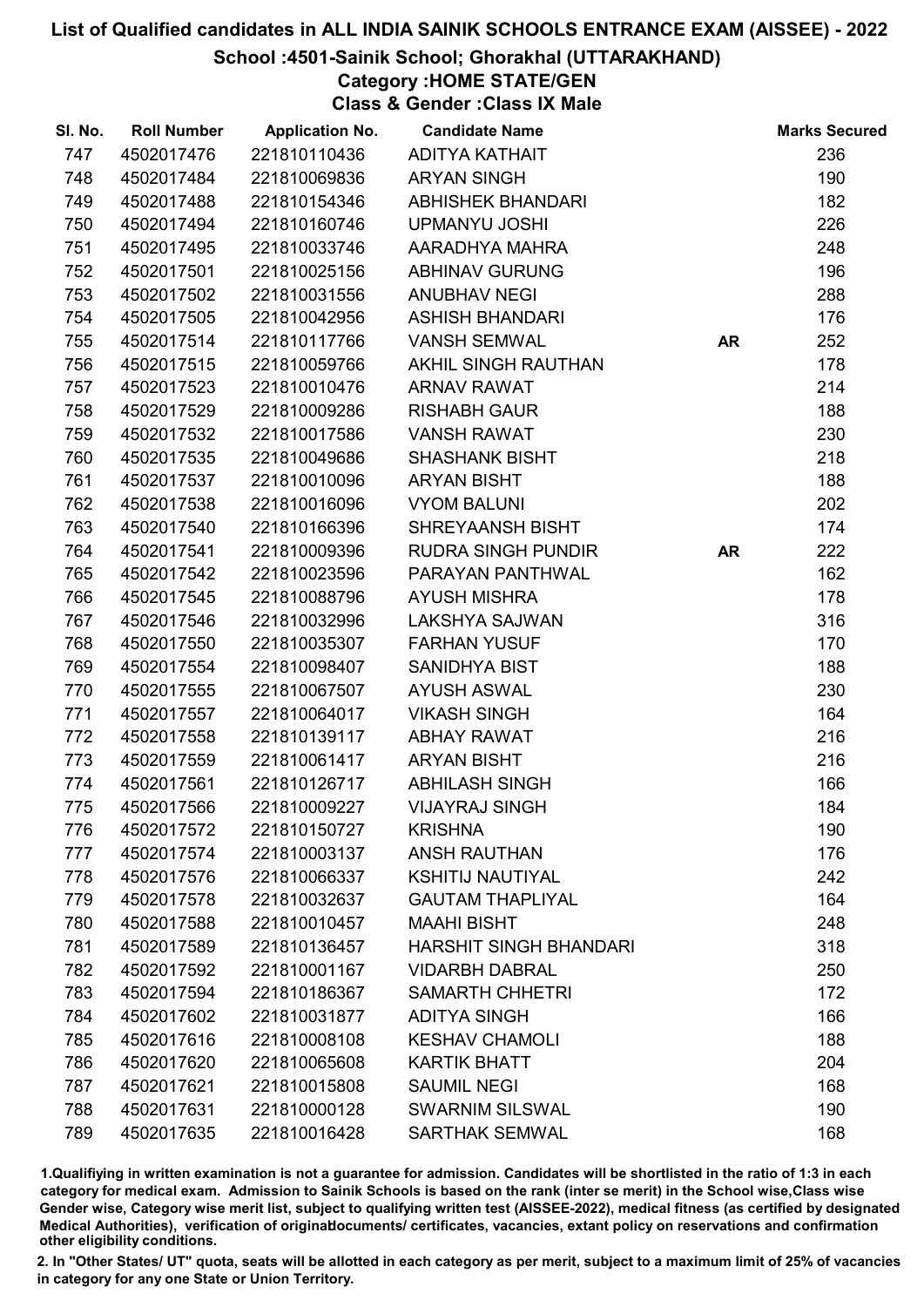#### School :4501-Sainik School; Ghorakhal (UTTARAKHAND)

## Category :HOME STATE/GEN

Class & Gender :Class IX Male

| SI. No. | <b>Roll Number</b> | <b>Application No.</b> | <b>Candidate Name</b>       | <b>Marks Secured</b> |
|---------|--------------------|------------------------|-----------------------------|----------------------|
| 790     | 4502017636         | 221810060528           | SAKSHAM SINGH CHAUHAN       | 246                  |
| 791     | 4502017639         | 221810002928           | <b>ARUN RAWAT</b>           | 176                  |
| 792     | 4502017640         | 221810019138           | <b>ABHINAV SIROHI</b>       | 268                  |
| 793     | 4502017642         | 221810031838           | <b>AMIT CHAUHAN</b>         | 168                  |
| 794     | 4502017648         | 221810014548           | <b>DAKSH DANDRIYAL</b>      | 302                  |
| 795     | 4502017649         | 221810010748           | <b>ADITYA AGARWAL</b>       | 246                  |
| 796     | 4502017651         | 221810010058           | ATRI KAVATIYAL              | 162                  |
| 797     | 4502017652         | 221810063158           | <b>AYUSH BHATT</b>          | 204                  |
| 798     | 4502017653         | 221810183158           | <b>KESHAV PARASHAR</b>      | 232                  |
| 799     | 4502017654         | 221810152258           | <b>MANAS RANA</b>           | 230                  |
| 800     | 4502017661         | 221810095858           | <b>SAKSHAM RANGRA</b>       | 172                  |
| 801     | 4502017662         | 221810179858           | <b>DIVYAM PUROHIT</b>       | 226                  |
| 802     | 4502017665         | 221810043368           | <b>DEEPAK RANA</b>          | 218                  |
| 803     | 4502017666         | 221810017468           | <b>AKSHAT UNIYAL</b>        | 202                  |
| 804     | 4502017667         | 221810077568           | <b>SHIVAM RAWAT</b>         | 172                  |
| 805     | 4502017670         | 221810173768           | <b>VIVEK SINGH</b>          | 218                  |
| 806     | 4502017676         | 221810099478           | <b>SAKSHAM THAPA</b>        | 212                  |
| 807     | 4502017684         | 221810101688           | <b>AVIRAL BHANDARI</b>      | 178                  |
| 808     | 4502017688         | 221810022198           | <b>SHIVANSH SILSWAL</b>     | 202                  |
| 809     | 4502017694         | 221810049309           | <b>AYUSH RAWAT</b>          | 220                  |
| 810     | 4502017701         | 221810081319           | <b>MANAN RAWAT</b>          | 180                  |
| 811     | 4502017702         | 221810010519           | SHRESTH A. KUKRETI          | 284                  |
| 812     | 4502017707         | 221810023129           | <b>SHIVANSH SEMWAL</b>      | 230                  |
| 813     | 4502017720         | 221810143839           | SANIDHYA CHAUHAN            | 196                  |
| 814     | 4502017737         | 221810071169           | <b>BHAVYA DAMIR</b>         | 210                  |
| 815     | 4502017739         | 221810146269           | PRIYANSH GHANSHALA          | 166                  |
| 816     | 4502017741         | 221810001469           | PRANJAL BHATT               | 346                  |
| 817     | 4502017742         | 221810115469           | <b>OM MITTAL</b>            | 166                  |
| 818     | 4502017748         | 221810030279           | <b>HIMANSHU</b>             | 194                  |
| 819     | 4502017751         | 221810066679           | RITURAJ BHAKUNI             | 170                  |
| 820     | 4502017753         | 221810087679           | <b>DAKSH NAWANI</b>         | 192                  |
| 821     | 4502017760         | 221810164989           | <b>ABHINAV NAURIYAL</b>     | 200                  |
| 822     | 4502017761         | 221810025099           | <b>ASHISH SANJAY HATWAL</b> | 216                  |
| 823     | 4502017762         | 221810014199           | <b>SAHIL RAWAT</b>          | 198                  |
| 824     | 4502017763         | 221810027399           | <b>SUBHAM POKHRIYAL</b>     | 190                  |
| 825     | 4502017764         | 221810008399           | <b>SHIVAM KUMAR TIWARI</b>  | 252                  |
| 826     | 4504017002         | 221810175200           | <b>SAUMYA PANT</b>          | 236                  |
| 827     | 4504017003         | 221810037300           | <b>GAURAV MATHPAL</b>       | 198                  |
| 828     | 4504017007         | 221810072210           | <b>AADESH KHULBE</b>        | 290                  |
| 829     | 4504017009         | 221810014410           | <b>KUSHAL DURGAPAL</b>      | 270                  |
| 830     | 4504017010         | 221810016510           | <b>AKSHAT SUYAL</b>         | 272                  |
| 831     | 4504017014         | 221810104720           | <b>TANUJ BHATT</b>          | 272                  |
| 832     | 4504017015         | 221810136720           | <b>GAURAV SUYAL</b>         | 184                  |

1.Qualifiying in written examination is not a guarantee for admission. Candidates will be shortlisted in the ratio of 1:3 in each category for medical exam. Admission to Sainik Schools is based on the rank (inter se merit) in the School wise,Class wise Gender wise, Category wise merit list, subject to qualifying written test (AISSEE-2022), medical fitness (as certified by designated Medical Authorities), verification of originablocuments/ certificates, vacancies, extant policy on reservations and confirmation other eligibility conditions.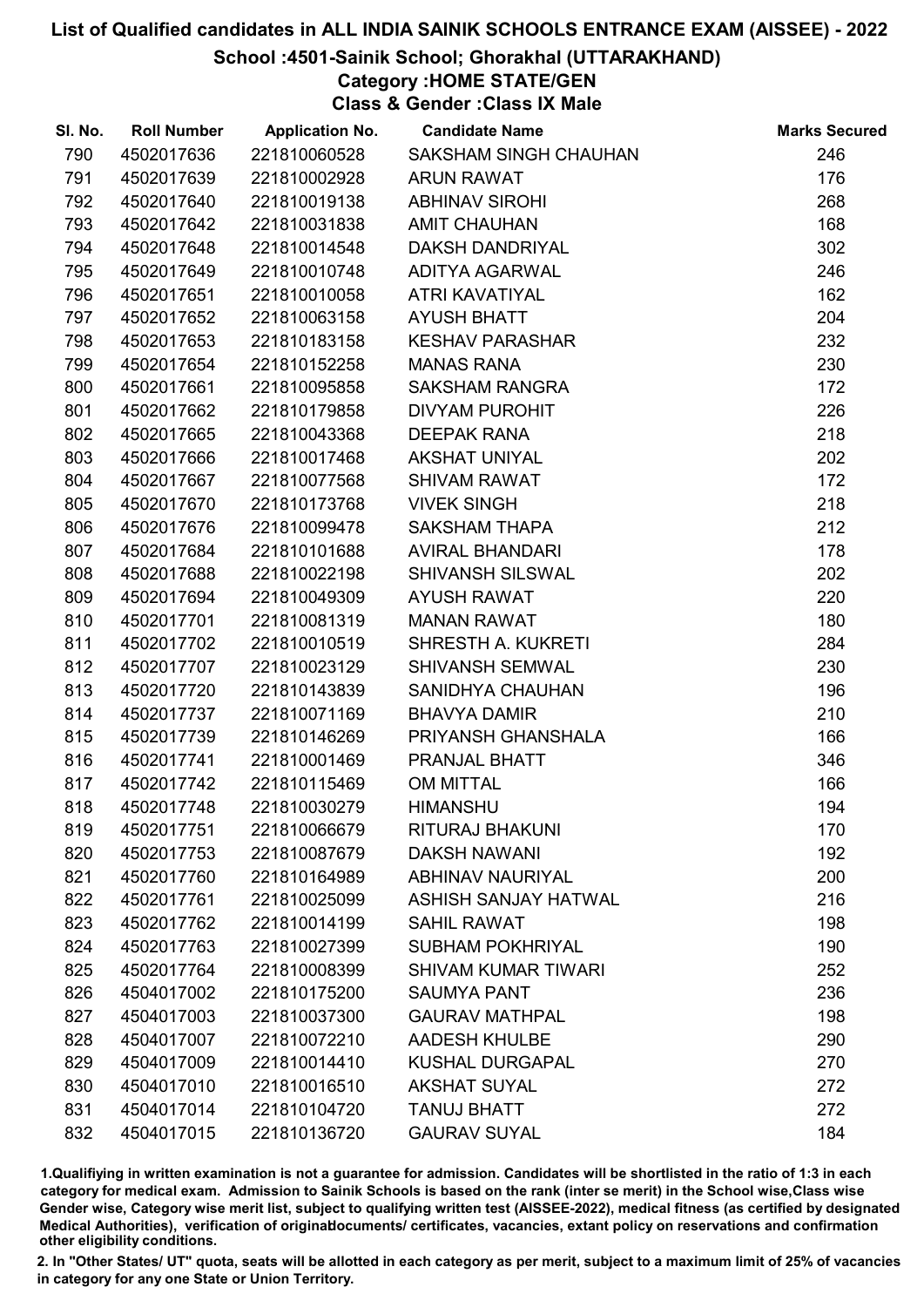#### School :4501-Sainik School; Ghorakhal (UTTARAKHAND)

## Category :HOME STATE/GEN

Class & Gender :Class IX Male

| SI. No. | <b>Roll Number</b> | <b>Application No.</b> | <b>Candidate Name</b>        |           | <b>Marks Secured</b> |
|---------|--------------------|------------------------|------------------------------|-----------|----------------------|
| 833     | 4504017016         | 221810105030           | <b>GAURAV KUMAR TRIPATHI</b> |           | 170                  |
| 834     | 4504017020         | 221810007730           | <b>DIVYANSHU KANDPAL</b>     |           | 190                  |
| 835     | 4504017022         | 221810099930           | ANSH GOEL                    |           | 168                  |
| 836     | 4504017027         | 221810007150           | <b>VISHRUT JOSHI</b>         |           | 168                  |
| 837     | 4504017030         | 221810136550           | <b>MAULIK RAUTELA</b>        |           | 192                  |
| 838     | 4504017032         | 221810028260           | PARIKSHIT BISHT              |           | 220                  |
| 839     | 4504017037         | 221810130870           | PRAFFUL PRABHAV PANT         |           | 202                  |
| 840     | 4504017038         | 221810006970           | <b>VANSH BISHT</b>           |           | 236                  |
| 841     | 4504017041         | 221810037480           | <b>ISHANT SINGH CHAMYAL</b>  |           | 166                  |
| 842     | 4504017042         | 221810171580           | PIYUSH SUTERI                | <b>AR</b> | 238                  |
| 843     | 4504017050         | 221810021201           | PRATYUSH HARARIYA            |           | 162                  |
| 844     | 4504017053         | 221810100601           | <b>CHIRAG NAYAL</b>          |           | 164                  |
| 845     | 4504017058         | 221810004901           | <b>NIKHIL JOSHI</b>          |           | 182                  |
| 846     | 4504017059         | 221810038901           | <b>TANMAY BHATT</b>          |           | 178                  |
| 847     | 4504017060         | 221810009901           | PRADEEP SINGH SHAH           |           | 212                  |
| 848     | 4504017064         | 221810057411           | <b>ARUN SATI</b>             |           | 162                  |
| 849     | 4504017066         | 221810005711           | <b>KARAN JOSHI</b>           |           | 212                  |
| 850     | 4504017067         | 221810169711           | <b>TANMAY MELKANI</b>        |           | 172                  |
| 851     | 4504017069         | 221810089321           | ADITYA SINGH BASERA          |           | 182                  |
| 852     | 4504017072         | 221810141331           | <b>HARDIK MISHRA</b>         |           | 270                  |
| 853     | 4504017075         | 221810000041           | <b>SHUBHAM JOSHI</b>         |           | 216                  |
| 854     | 4504017077         | 221810002541           | <b>VAIBHAV PANDEY</b>        |           | 296                  |
| 855     | 4504017082         | 221810052841           | <b>PARAS BORA</b>            |           | 220                  |
| 856     | 4504017087         | 221810012851           | <b>ATHRVA BARGALI</b>        |           | 222                  |
| 857     | 4504017089         | 221810042761           | UJJWAL SINGH CHAUHAN         |           | 170                  |
| 858     | 4504017098         | 221810025081           | PRABUDDH GUNWANT             |           | 226                  |
| 859     | 4504017099         | 221810038581           | <b>KRISHNA MEHTA</b>         |           | 198                  |
| 860     | 4504017100         | 221810033781           | SHUBHANK JEENA               |           | 248                  |
| 861     | 4504017102         | 221810071981           | <b>AKSHAT BHATT</b>          |           | 196                  |
| 862     | 4504017103         | 221810009981           | <b>DEVRAJ SINGH MEHRA</b>    |           | 208                  |
| 863     | 4504017107         | 221810135502           | <b>ANANT JINDAL</b>          |           | 160                  |
| 864     | 4504017108         | 221810012602           | PRASHANT SINGH BISHT         |           | 166                  |
| 865     | 4504017111         | 221810099902           | <b>SAURABH JOSHI</b>         |           | 204                  |
| 866     | 4504017115         | 221810051212           | <b>YUVRAJ TEWARI</b>         |           | 306                  |
| 867     | 4504017117         | 221810016312           | <b>SHUBHAM JOSHI</b>         |           | 238                  |
| 868     | 4504017118         | 221810012812           | PRINCE BOHRA                 |           | 286                  |
| 869     | 4504017124         | 221810101622           | <b>VIVEK BORA</b>            |           | 166                  |
| 870     | 4504017126         | 221810037032           | <b>ARUN PANDEY</b>           |           | 258                  |
| 871     | 4504017132         | 221810070242           | <b>TEJAS TIWARI</b>          |           | 210                  |
| 872     | 4504017133         | 221810145342           | <b>VIVEK</b>                 |           | 160                  |
| 873     | 4504017138         | 221810035352           | <b>VINAYAK JOSHI</b>         |           | 344                  |
| 874     | 4504017139         | 221810172452           | <b>ARSH BATRA</b>            |           | 170                  |
| 875     | 4504017143         | 221810072952           | <b>DIVYANSH MEHRA</b>        |           | 268                  |

1.Qualifiying in written examination is not a guarantee for admission. Candidates will be shortlisted in the ratio of 1:3 in each category for medical exam. Admission to Sainik Schools is based on the rank (inter se merit) in the School wise,Class wise Gender wise, Category wise merit list, subject to qualifying written test (AISSEE-2022), medical fitness (as certified by designated Medical Authorities), verification of originablocuments/ certificates, vacancies, extant policy on reservations and confirmation other eligibility conditions.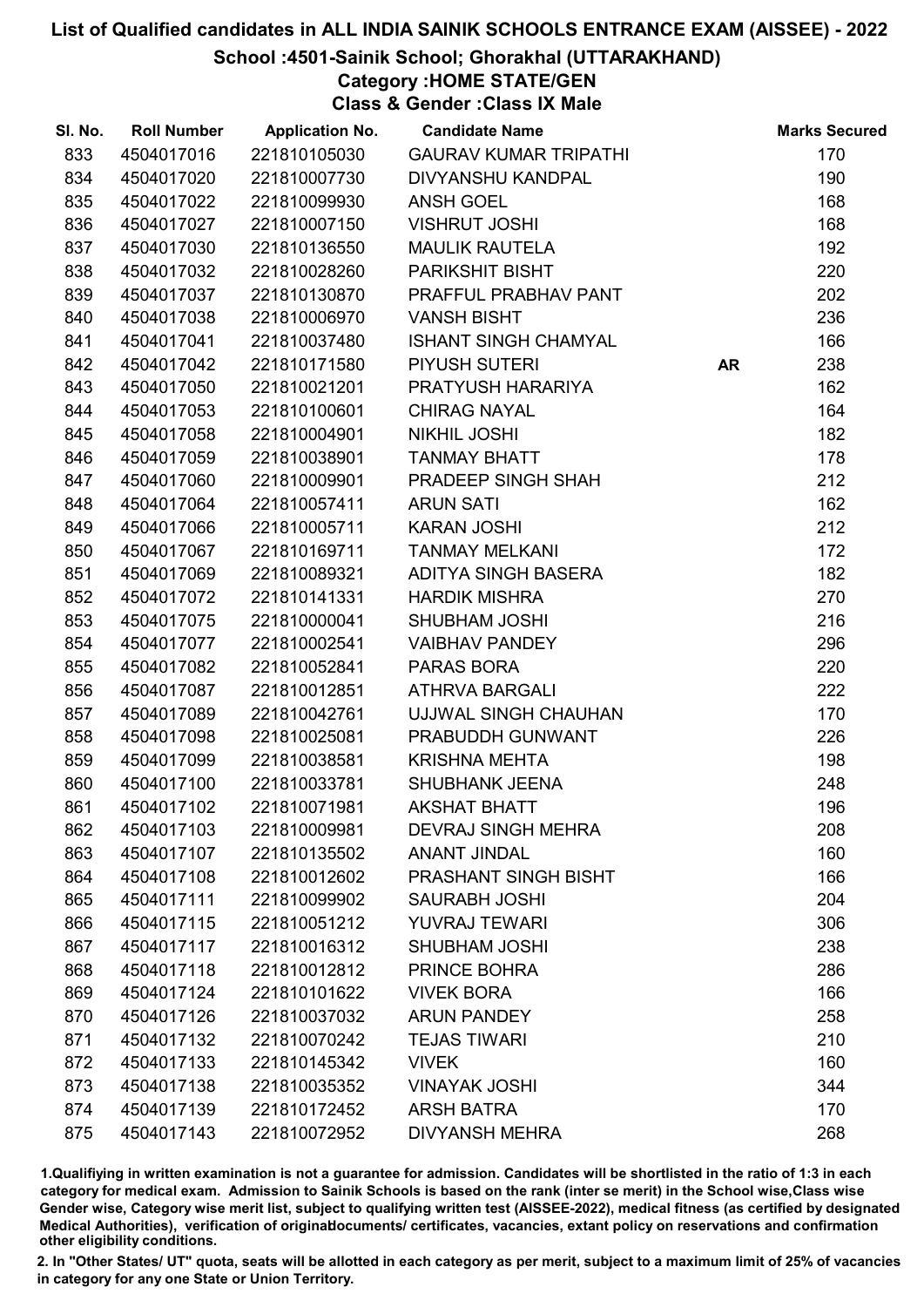#### School :4501-Sainik School; Ghorakhal (UTTARAKHAND)

# Category :HOME STATE/GEN

Class & Gender :Class IX Male

| SI. No. | <b>Roll Number</b> | <b>Application No.</b> | <b>Candidate Name</b>       | <b>Marks Secured</b> |
|---------|--------------------|------------------------|-----------------------------|----------------------|
| 876     | 4504017144         | 221810152162           | <b>HARSH JOSHI</b>          | 164                  |
| 877     | 4504017145         | 221810158462           | <b>ROHAN SINGH BISHT</b>    | 180                  |
| 878     | 4504017147         | 221810033472           | <b>MOHIT KARKI</b>          | 178                  |
| 879     | 4504017148         | 221810073572           | <b>MOHD AKHLAD</b>          | 160                  |
| 880     | 4504017151         | 221810021482           | <b>AMAN SINGH</b>           | 216                  |
| 881     | 4504017153         | 221810055982           | <b>GAUTAM NEGI</b>          | 168                  |
| 882     | 4504017154         | 221810033892           | KAVYANSH BAGDWAL            | 246                  |
| 883     | 4504017156         | 221810010403           | <b>KRISHNA SATI</b>         | 170                  |
| 884     | 4504017157         | 221810167403           | <b>UTKARSH KALAKOTI</b>     | 160                  |
| 885     | 4504017158         | 221810091703           | DEEPANSHU KORANGA           | 226                  |
| 886     | 4504017159         | 221810184113           | DIVYANSHU JALAL             | 180                  |
| 887     | 4504017163         | 221810012913           | DHRUV JOSHI                 | 236                  |
| 888     | 4504017164         | 221810010223           | <b>SOMYA PANDEY</b>         | 240                  |
| 889     | 4504017167         | 221810011623           | <b>ABHISHEK NEGI</b>        | 206                  |
| 890     | 4504017168         | 221810067623           | YUVRAJ SAXENA               | 330                  |
| 891     | 4504017169         | 221810028623           | <b>MOHIL TEWARI</b>         | 174                  |
| 892     | 4504017170         | 221810090723           | YATHARTH JOSHI              | 178                  |
| 893     | 4504017174         | 221810046233           | YOGESH NAUTIYAL             | 222                  |
| 894     | 4504017178         | 221810114833           | <b>RITESH MEHRA</b>         | 200                  |
| 895     | 4504017180         | 221810124743           | <b>SAGAR SINGH ADHIKARI</b> | 160                  |
| 896     | 4504017189         | 221810116063           | <b>IDHANT BHATT</b>         | 172                  |
| 897     | 4504017190         | 221810042563           | MAITREYA PANDEY             | 302                  |
| 898     | 4504017191         | 221810032663           | <b>ASHISH MATHPAL</b>       | 164                  |
| 899     | 4504017192         | 221810032763           | HARSHDEEP BHANDARI          | 262                  |
| 900     | 4504017195         | 221810035073           | <b>ARSH ALI KHAN</b>        | 176                  |
| 901     | 4504017196         | 221810009073           | <b>DIVYARAJ SINGH</b>       | 164                  |
| 902     | 4504017200         | 221810111083           | PARTH KANDPAL               | 230                  |
| 903     | 4504017203         | 221810196883           | PARTH JOSHI                 | 176                  |
| 904     | 4504017205         | 221810014693           | <b>TANMAY PREM JOSHI</b>    | 258                  |
| 905     | 4504017207         | 221810029104           | <b>TANUJ JOSHI</b>          | 164                  |
| 906     | 4504017208         | 221810140204           | <b>SACHIN SANGURI</b>       | 174                  |
| 907     | 4504017209         | 221810021204           | RIYANSHU SINGH DHAPOLA      | 258                  |
| 908     | 4504017215         | 221810090904           | SUYASH SHOURYA KALKHUDIYA   | 206                  |
| 909     | 4504017218         | 221810023514           | <b>KARTIKEY PANDEY</b>      | 254                  |
| 910     | 4504017219         | 221810056514           | <b>ARCHIT JOSHI</b>         | 178                  |
| 911     | 4504017220         | 221810024614           | <b>RAJAT SINGH VERMA</b>    | 174                  |
| 912     | 4504017228         | 221810021634           | <b>KAUSTUBH BISHT</b>       | 200                  |
| 913     | 4504017230         | 221810005044           | <b>AKSHIT BHOUJAK</b>       | 258                  |
| 914     | 4504017231         | 221810082144           | <b>PRASHANT BISHT</b>       | 190                  |
| 915     | 4504017233         | 221810070344           | <b>SHIVANSH DEOPA</b>       | 186                  |
| 916     | 4504017234         | 221810087344           | <b>ADITYA NEGI</b>          | 298                  |
| 917     | 4504017235         | 221810005444           | <b>DIPANSHU TIWARI</b>      | 182                  |
| 918     | 4504017237         | 221810051254           | <b>BHASKAR SINGH BHAGAT</b> | 254                  |

1.Qualifiying in written examination is not a guarantee for admission. Candidates will be shortlisted in the ratio of 1:3 in each category for medical exam. Admission to Sainik Schools is based on the rank (inter se merit) in the School wise,Class wise Gender wise, Category wise merit list, subject to qualifying written test (AISSEE-2022), medical fitness (as certified by designated Medical Authorities), verification of originablocuments/ certificates, vacancies, extant policy on reservations and confirmation other eligibility conditions.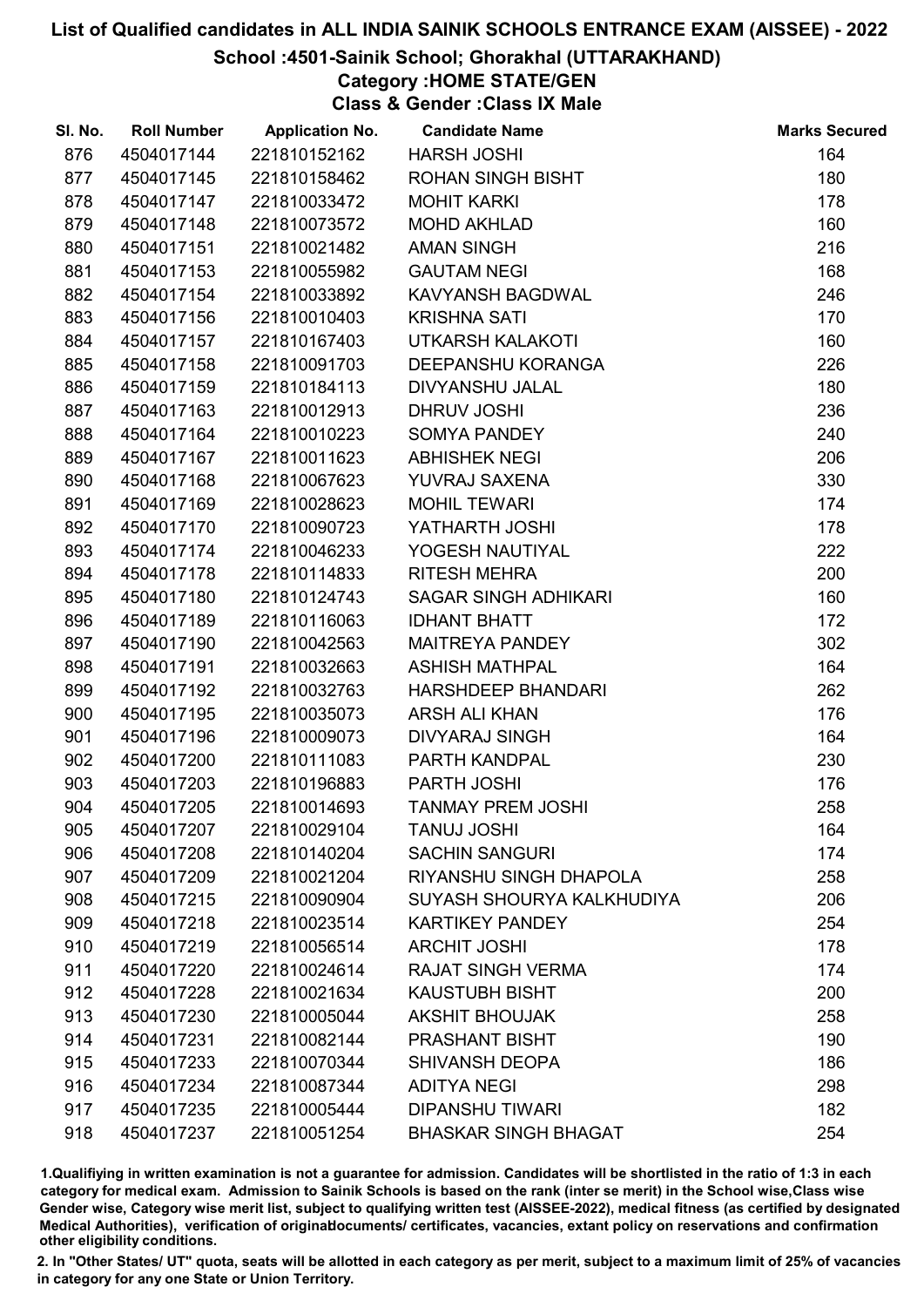#### School :4501-Sainik School; Ghorakhal (UTTARAKHAND)

## Category :HOME STATE/GEN

Class & Gender :Class IX Male

| SI. No. | <b>Roll Number</b> | <b>Application No.</b> | <b>Candidate Name</b>          | <b>Marks Secured</b> |
|---------|--------------------|------------------------|--------------------------------|----------------------|
| 919     | 4504017238         | 221810072354           | <b>CHIRAG NEGI</b>             | 204                  |
| 920     | 4504017239         | 221810001454           | <b>MANISH SINGH GARIYA</b>     | 162                  |
| 921     | 4504017242         | 221810016654           | YASHVARDHAN SINGH BISHT        | 222                  |
| 922     | 4504017245         | 221810011164           | <b>KRISHNA SAH</b>             | 174                  |
| 923     | 4504017246         | 221810081364           | NAVODIT PANDEY                 | 164                  |
| 924     | 4504017247         | 221810105364           | <b>VEBHAV RAWAT</b>            | 194                  |
| 925     | 4504017250         | 221810133764           | <b>NAITIK JOSHI</b>            | 182                  |
| 926     | 4504017251         | 221810003964           | <b>KARTIK PATWAL</b>           | 170                  |
| 927     | 4504017253         | 221810009174           | <b>SAHIL RAWAT</b>             | 218                  |
| 928     | 4504017260         | 221810062584           | <b>ADITYA</b>                  | 180                  |
| 929     | 4504017261         | 221810057784           | <b>HARDIK PATHAK</b>           | 272                  |
| 930     | 4504017266         | 221810055694           | PARAS CHHIMWAL                 | 242                  |
| 931     | 4504017268         | 221810139894           | NAYAN PANDEY                   | 168                  |
| 932     | 4504017271         | 221810127005           | <b>AKSHAT GOYAL</b>            | 200                  |
| 933     | 4504017274         | 221810031405           | <b>DAKSH PANDEY</b>            | 226                  |
| 934     | 4504017280         | 221810123705           | NAITIK PANDEY                  | 208                  |
| 935     | 4504017283         | 221810137115           | ADITYA BHATT                   | 216                  |
| 936     | 4504017285         | 221810014815           | <b>MANOJ RAWAT</b>             | 178                  |
| 937     | 4504017287         | 221810010425           | <b>MANISH JOSHI</b>            | 164                  |
| 938     | 4504017288         | 221810055425           | YUVRAJ SINGH                   | 174                  |
| 939     | 4504017291         | 221810048525           | DHEERAJ SINGH KORANGA          | 186                  |
| 940     | 4504017293         | 221810050825           | HARSHIT JOSHI                  | 170                  |
| 941     | 4504017294         | 221810072825           | <b>KARAN JOSHI</b>             | 256                  |
| 942     | 4504017300         | 221810137535           | <b>VAIBHAV SINGH</b>           | 178                  |
| 943     | 4504017304         | 221810072835           | <b>SANCHIT MALIK</b>           | 256                  |
| 944     | 4504017306         | 221810025145           | <b>NEELESH JOSHI</b>           | 254                  |
| 945     | 4504017308         | 221810020545           | <b>RISHAB TIWARI</b>           | 202                  |
| 946     | 4504017311         | 221810028745           | PRAYJASH KHARKWAL              | 180                  |
| 947     | 4504017314         | 221810164355           | PRIYANSHU SAYALA               | 168                  |
| 948     | 4504017315         | 221810176455           | <b>DAKSH JANGI</b>             | 218                  |
| 949     | 4504017317         | 221810096655           | <b>UJJWAL JOSHI</b>            | 200                  |
| 950     | 4504017319         | 221810007855           | <b>DHRUV RAWAT</b>             | 160                  |
| 951     | 4504017320         | 221810060165           | <b>ADITYA BHATT</b>            | 284                  |
| 952     | 4504017321         | 221810009165           | <b>MANAS SATI</b>              | 344                  |
| 953     | 4504017322         | 221810074365           | HARSHVARDHAN SINGH RAWAT       | 218                  |
| 954     | 4504017323         | 221810019765           | <b>ANKIT NATH GOSWAMI</b>      | 188                  |
| 955     | 4504017325         | 221810003965           | CHETANAYA BHATT                | 200                  |
| 956     | 4504017329         | 221810039375           | <b>TEJASVAJEET SINGH ATWAL</b> | 274                  |
| 957     | 4504017332         | 221810088575           | <b>JATIN KULYAL</b>            | 206                  |
| 958     | 4504017333         | 221810036675           | <b>GARVIT JOSHI</b>            | 214                  |
| 959     | 4504017335         | 221810193875           | <b>YUVRAJ SINGH GAIRA</b>      | 196                  |
| 960     | 4504017344         | 221810062295           | <b>ANSH THUWAL</b>             | 248                  |
| 961     | 4504017347         | 221810041006           | <b>UJJWAL SHARMA</b>           | 258                  |

1.Qualifiying in written examination is not a guarantee for admission. Candidates will be shortlisted in the ratio of 1:3 in each category for medical exam. Admission to Sainik Schools is based on the rank (inter se merit) in the School wise,Class wise Gender wise, Category wise merit list, subject to qualifying written test (AISSEE-2022), medical fitness (as certified by designated Medical Authorities), verification of originablocuments/ certificates, vacancies, extant policy on reservations and confirmation other eligibility conditions.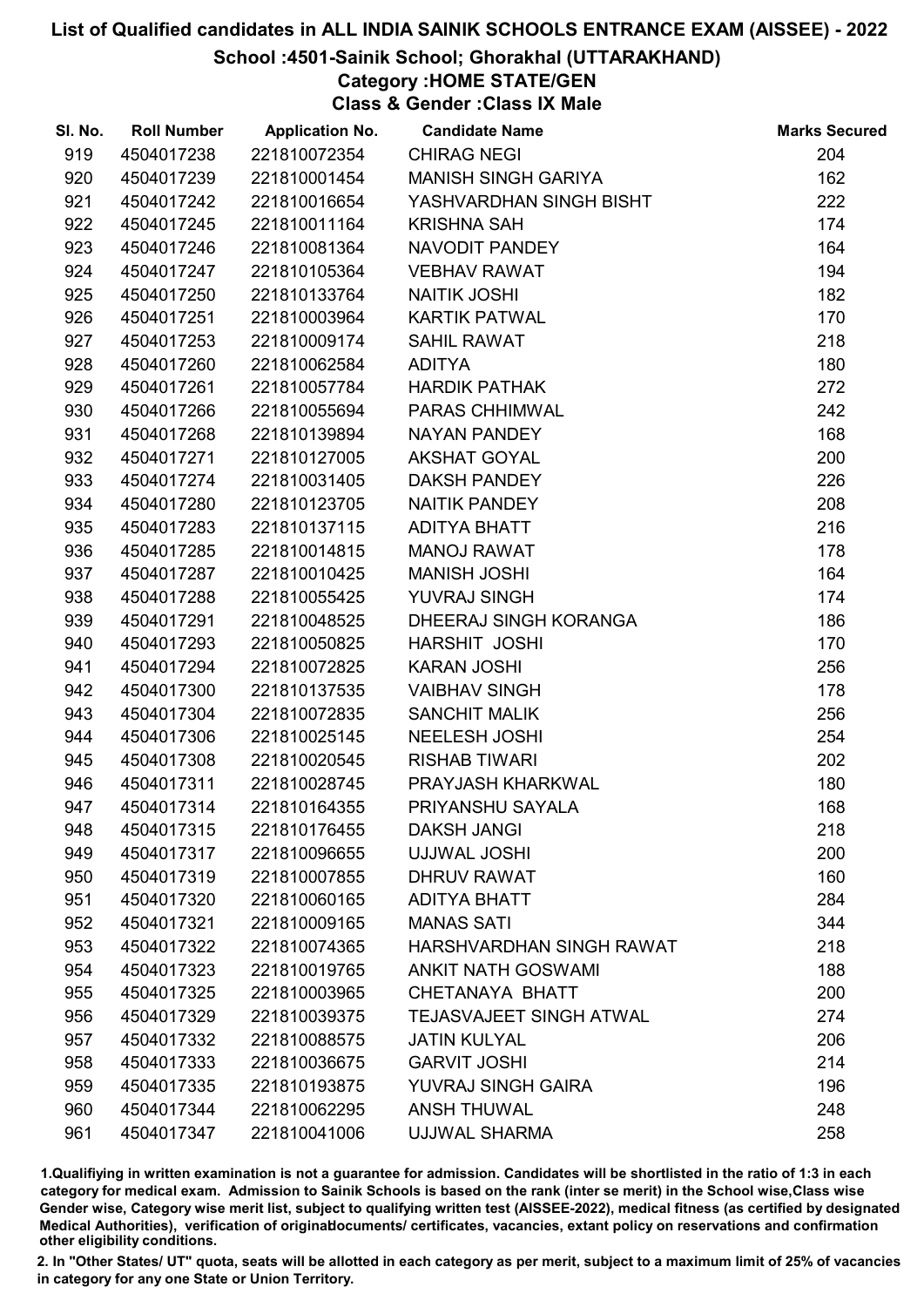#### School :4501-Sainik School; Ghorakhal (UTTARAKHAND)

## Category :HOME STATE/GEN

Class & Gender :Class IX Male

| SI. No. | <b>Roll Number</b> | <b>Application No.</b> | <b>Candidate Name</b>     | <b>Marks Secured</b> |
|---------|--------------------|------------------------|---------------------------|----------------------|
| 962     | 4504017350         | 221810028406           | <b>VAIBHAV PANDEY</b>     | 232                  |
| 963     | 4504017354         | 221810080616           | <b>MANAS SINGH GARIYA</b> | 196                  |
| 964     | 4504017356         | 221810094026           | <b>BHOOMESH KHATRI</b>    | 164                  |
| 965     | 4504017359         | 221810018136           | <b>BHAVESH PANDE</b>      | 294                  |
| 966     | 4504017360         | 221810033436           | <b>SANKALP PARGAIN</b>    | 166                  |
| 967     | 4504017361         | 221810003536           | <b>DIVIJ BAJPAI</b>       | 220                  |
| 968     | 4504017366         | 221810021146           | <b>AYUSH BORA</b>         | 232                  |
| 969     | 4504017367         | 221810109346           | <b>LAKSHIT NAINWAL</b>    | 182                  |
| 970     | 4504017368         | 221810021746           | <b>SUJIT JOSHI</b>        | 160                  |
| 971     | 4504017372         | 221810039846           | <b>ANUBHAV</b>            | 228                  |
| 972     | 4504017374         | 221810113356           | <b>KARTIKEY KARAKOTI</b>  | 218                  |
| 973     | 4504017375         | 221810005356           | <b>SHRISH KAPRI</b>       | 216                  |
| 974     | 4504017377         | 221810092456           | AYUSHMAN NAYAL            | 188                  |
| 975     | 4504017380         | 221810012266           | <b>BHAVY BISHT</b>        | 204                  |
| 976     | 4504017382         | 221810021466           | <b>MANISH JOSHI</b>       | 216                  |
| 977     | 4504017383         | 221810010866           | <b>ADITYA CHAUHAN</b>     | 272                  |
| 978     | 4504017385         | 221810036376           | <b>DAKSHA GARWAL</b>      | 244                  |
| 979     | 4504017387         | 221810010186           | AYUSHMAN SINGH BISHT      | 368                  |
| 980     | 4504017388         | 221810041186           | <b>SHASHWAT NAGILA</b>    | 180                  |
| 981     | 4504017390         | 221810107186           | PRIYANSHU RAWAT           | 174                  |
| 982     | 4504017392         | 221810108386           | <b>MANU PARGAIN</b>       | 268                  |
| 983     | 4504017396         | 221810113986           | <b>PARIKSHIT BISHT</b>    | 244                  |
| 984     | 4504017398         | 221810196096           | <b>SARTHAK NEGI</b>       | 206                  |
| 985     | 4504017402         | 221810005596           | <b>VIVEK KUNWAR</b>       | 186                  |
| 986     | 4504017404         | 221810024796           | <b>MEET BHATT</b>         | 326                  |
| 987     | 4504017409         | 221810017417           | ABHAY NARAYAN SINGH BISHT | 284                  |
| 988     | 4504017413         | 221810004027           | DEEPAK SINGH BAGDWAL      | 204                  |
| 989     | 4504017414         | 221810019127           | <b>KAPISH BAGOTI</b>      | 252                  |
| 990     | 4504017415         | 221810030327           | <b>GAURAV SINGH BISHT</b> | 202                  |
| 991     | 4504017417         | 221810032427           | <b>NAMAN SHARMA</b>       | 176                  |
| 992     | 4504017426         | 221810009537           | PRABHUTAV SINGH BHANDARI  | 162                  |
| 993     | 4504017428         | 221810007637           | <b>SAKSHAM PATHAK</b>     | 276                  |
| 994     | 4504017431         | 221810121837           | <b>VINAY JOSHI</b>        | 192                  |
| 995     | 4504017432         | 221810014047           | <b>BALWANT SINGH MER</b>  | 184                  |
| 996     | 4504017433         | 221810034147           | ABHIGYAN SINGH SONTIYAL   | 212                  |
| 997     | 4504017434         | 221810021247           | <b>JIVESH BHANDARI</b>    | 266                  |
| 998     | 4504017435         | 221810130347           | YOGESH PANDEY             | 196                  |
| 999     | 4504017437         | 221810057447           | <b>MANAV CHAND</b>        | 210                  |
| 1000    | 4504017438         | 221810081947           | SHAURYA VARDHAN ADHIKARI  | 222                  |
| 1001    | 4504017440         | 221810021257           | AASHISH ADHIKARI          | 192                  |
| 1002    | 4504017444         | 221810145657           | <b>RAHUL PANT</b>         | 162                  |
| 1003    | 4504017445         | 221810100857           | <b>MOHIT SINGH BISHT</b>  | 164                  |
| 1004    | 4504017446         | 221810008857           | ANSHUMAN SINGH RAWAT      | 238                  |

1.Qualifiying in written examination is not a guarantee for admission. Candidates will be shortlisted in the ratio of 1:3 in each category for medical exam. Admission to Sainik Schools is based on the rank (inter se merit) in the School wise,Class wise Gender wise, Category wise merit list, subject to qualifying written test (AISSEE-2022), medical fitness (as certified by designated Medical Authorities), verification of originablocuments/ certificates, vacancies, extant policy on reservations and confirmation other eligibility conditions.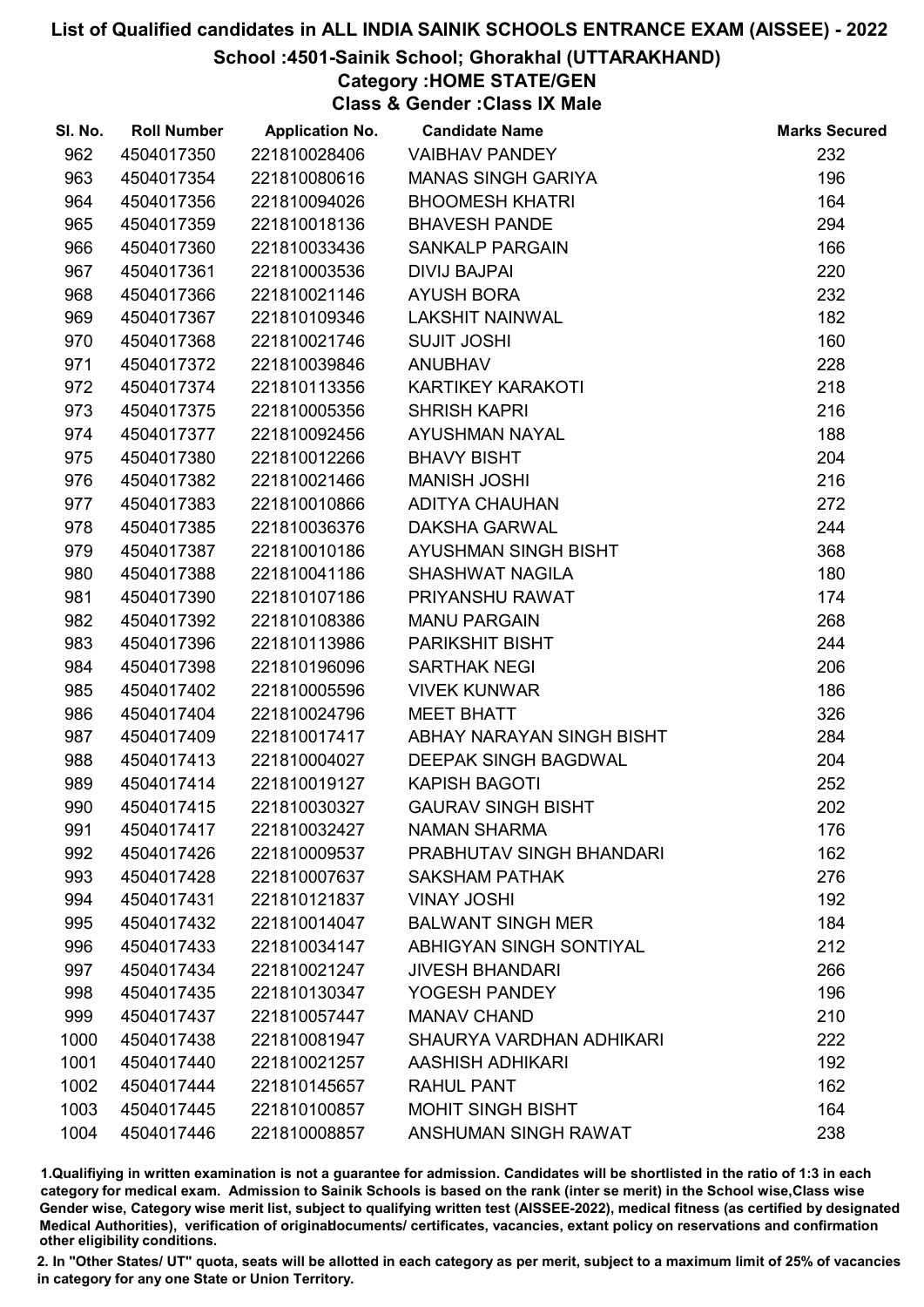#### School :4501-Sainik School; Ghorakhal (UTTARAKHAND)

Category :HOME STATE/GEN

Class & Gender :Class IX Male

| SI. No. | <b>Roll Number</b> | <b>Application No.</b> | <b>Candidate Name</b>        |    | <b>Marks Secured</b> |
|---------|--------------------|------------------------|------------------------------|----|----------------------|
| 1005    | 4504017448         | 221810046067           | PRANAY RAWAT                 | CG | 234                  |
| 1006    | 4504017449         | 221810069467           | PIYUSH MEHTA                 |    | 184                  |
| 1007    | 4504017450         | 221810165567           | PRIYANSHU JOSHI              |    | 230                  |
| 1008    | 4504017452         | 221810162667           | YOJIT SINGH NEGI             |    | 184                  |
| 1009    | 4504017453         | 221810118667           | <b>VAIBHAV JOSHI</b>         |    | 266                  |
| 1010    | 4504017454         | 221810036767           | <b>AADITYA JOSHI</b>         |    | 172                  |
| 1011    | 4504017457         | 221810053077           | <b>ABHINAV SINGH BISHT</b>   |    | 180                  |
| 1012    | 4504017459         | 221810066177           | <b>HARDIK ADHIKARI</b>       |    | 170                  |
| 1013    | 4504017460         | 221810013277           | <b>NAITIK TIWARI</b>         |    | 206                  |
| 1014    | 4504017463         | 221810153977           | <b>SHARTHAK MAWARI</b>       |    | 178                  |
| 1015    | 4504017465         | 221810033287           | <b>RACHIT PANDEY</b>         |    | 204                  |
| 1016    | 4504017469         | 221810024587           | <b>VAIBHAV BINWAL</b>        |    | 326                  |
| 1017    | 4504017470         | 221810088587           | SARTHAK KORANGA              |    | 176                  |
| 1018    | 4504017477         | 221810016397           | <b>JAYESH GUNWANT</b>        |    | 258                  |
| 1019    | 4504017478         | 221810007897           | <b>HIMANSHU ROOPWAL</b>      |    | 262                  |
| 1020    | 4504017481         | 221810007408           | <b>GAURAV NAINWAL</b>        |    | 162                  |
| 1021    | 4504017482         | 221810079508           | AAYUSH BISHT                 |    | 198                  |
| 1022    | 4504017486         | 221810053118           | <b>MAYANK BHATT</b>          |    | 172                  |
| 1023    | 4504017487         | 221810015318           | <b>VANSH PANDEY</b>          |    | 316                  |
| 1024    | 4504017488         | 221810108418           | <b>DEVASHEESH KANWAL</b>     |    | 234                  |
| 1025    | 4504017489         | 221810149618           | <b>KUSHAGRA KHULBE</b>       |    | 228                  |
| 1026    | 4504017491         | 221810142918           | <b>ARJUN SINGH BHANDARI</b>  |    | 164                  |
| 1027    | 4504017495         | 221810090528           | <b>MAYANK GAUNI</b>          |    | 192                  |
| 1028    | 4504017496         | 221810145828           | YASHDEEP SINGH               |    | 184                  |
| 1029    | 4504017497         | 221810041928           | <b>GARV CHAUHAN</b>          |    | 234                  |
| 1030    | 4504017500         | 221810194838           | KUSHAGRA SINGH RAWAT         |    | 238                  |
| 1031    | 4504017501         | 221810010048           | <b>MANAS SINGH LAMGARIYA</b> |    | 194                  |
| 1032    | 4504017503         | 221810139148           | <b>DHRUV KANWAL</b>          |    | 200                  |
| 1033    | 4504017505         | 221810059248           | <b>NEERAJ SINGH MEHRA</b>    |    | 186                  |
| 1034    | 4504017506         | 221810113448           | <b>PUSHP SINGH RAWAT</b>     |    | 162                  |
| 1035    | 4504017515         | 221810024068           | <b>KAMLESH PANDEY</b>        |    | 234                  |
| 1036    | 4504017516         | 221810015568           | <b>ANUJ SINGH BISHT</b>      |    | 166                  |
| 1037    | 4504017517         | 221810110668           | <b>KISLAY BINWAL</b>         |    | 228                  |
| 1038    | 4504017518         | 221810092968           | <b>ANIRUDDH BISHT</b>        |    | 234                  |
| 1039    | 4504017521         | 221810013378           | <b>BHUPESH SINGH GAIRA</b>   |    | 188                  |
| 1040    | 4504017523         | 221810003778           | <b>AYUSH SHARMA</b>          |    | 172                  |
| 1041    | 4504017525         | 221810079978           | <b>LUCKY SINGH RAWAT</b>     |    | 254                  |
| 1042    | 4504017528         | 221810154288           | <b>BHUPESH PANDEY</b>        |    | 212                  |
| 1043    | 4504017529         | 221810074388           | <b>MUKUL PANDEY</b>          |    | 248                  |
| 1044    | 4504017531         | 221810076688           | <b>DEVVRAT PANDEY</b>        |    | 242                  |
| 1045    | 4504017532         | 221810005888           | <b>SAMEER RAWAT</b>          |    | 176                  |
| 1046    | 4504017534         | 221810002398           | LUV JOSHI                    |    | 166                  |
| 1047    | 4504017535         | 221810109398           | <b>ADITYA SINGHWAL</b>       |    | 196                  |

1.Qualifiying in written examination is not a guarantee for admission. Candidates will be shortlisted in the ratio of 1:3 in each category for medical exam. Admission to Sainik Schools is based on the rank (inter se merit) in the School wise,Class wise Gender wise, Category wise merit list, subject to qualifying written test (AISSEE-2022), medical fitness (as certified by designated Medical Authorities), verification of originablocuments/ certificates, vacancies, extant policy on reservations and confirmation other eligibility conditions.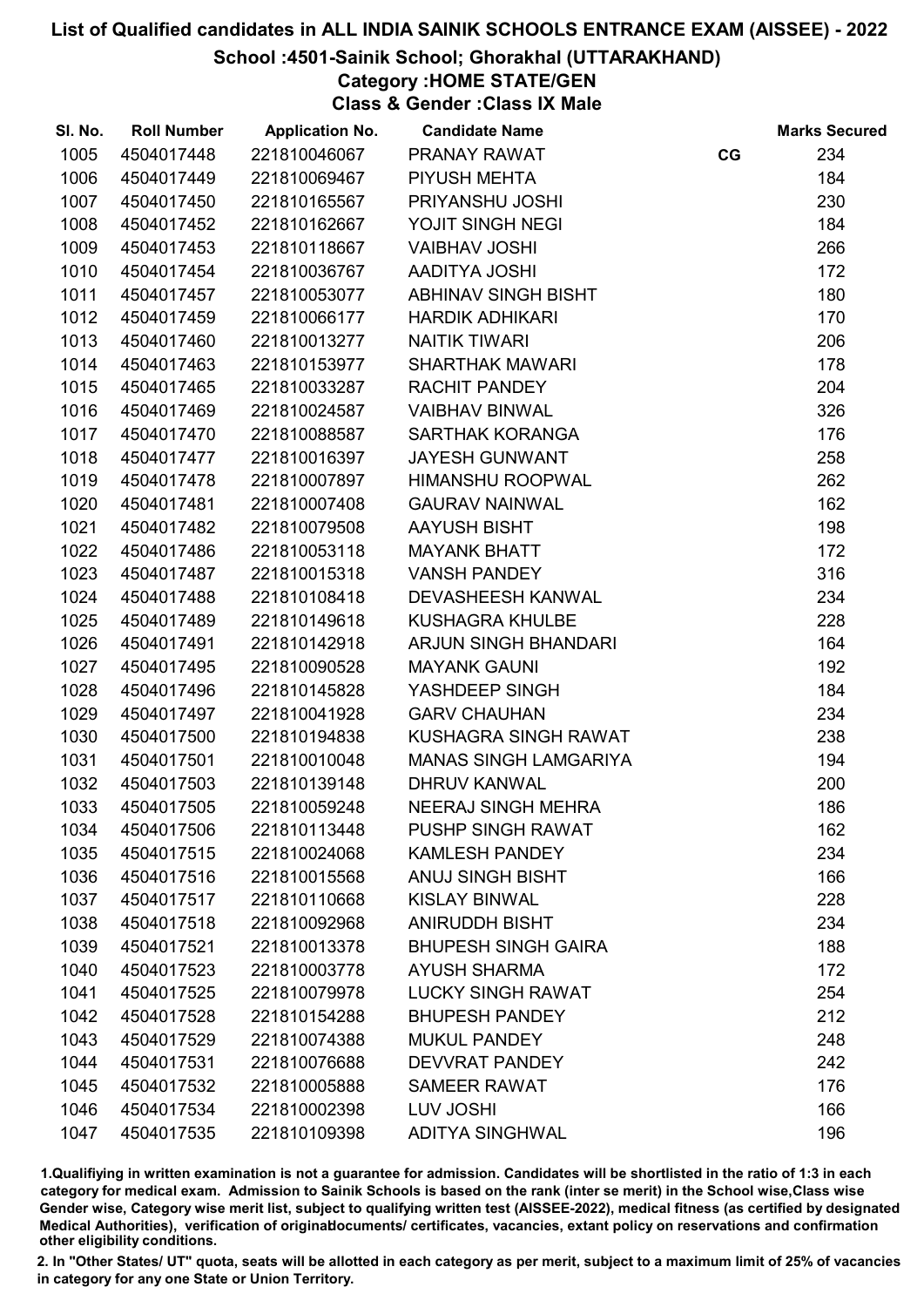#### School :4501-Sainik School; Ghorakhal (UTTARAKHAND)

## Category :HOME STATE/GEN

Class & Gender :Class IX Male

| SI. No. | <b>Roll Number</b> | <b>Application No.</b> | <b>Candidate Name</b>      |           | <b>Marks Secured</b> |
|---------|--------------------|------------------------|----------------------------|-----------|----------------------|
| 1048    | 4504017536         | 221810062498           | <b>MEDHANSH BHATT</b>      |           | 218                  |
| 1049    | 4504017537         | 221810076498           | <b>MANTAVYA NEGI</b>       |           | 210                  |
| 1050    | 4504017538         | 221810013698           | <b>ADITYA BHATT</b>        |           | 196                  |
| 1051    | 4504017540         | 221810008309           | PIYUSH BHATT               |           | 208                  |
| 1052    | 4504027007         | 221810018319           | <b>ASHISH BHANDARI</b>     |           | 212                  |
| 1053    | 4504027010         | 221810113129           | <b>SOURABH KUMAR</b>       |           | 206                  |
| 1054    | 4504027011         | 221810098429           | <b>SAHIL SINGH</b>         |           | 198                  |
| 1055    | 4504027013         | 221810097629           | <b>NIKHIL JOSHI</b>        |           | 176                  |
| 1056    | 4504027014         | 221810030929           | <b>NIRMAL KAPIL</b>        |           | 170                  |
| 1057    | 4504027015         | 221810012139           | <b>DIVYANSH PAL</b>        |           | 194                  |
| 1058    | 4504027024         | 221810090949           | <b>BHAVIN JOSHI</b>        |           | 212                  |
| 1059    | 4504027025         | 221810013949           | <b>BHAWESH ADHIKARI</b>    |           | 164                  |
| 1060    | 4504027027         | 221810030959           | <b>ASHISH RAWAT</b>        |           | 166                  |
| 1061    | 4504027031         | 221810008569           | <b>RAGHAV TIWARI</b>       |           | 170                  |
| 1062    | 4504027035         | 221810073079           | KHUSHAL SINGH BISHT        |           | 180                  |
| 1063    | 4504027036         | 221810043279           | SHIKHAR UPADHYAY           |           | 218                  |
| 1064    | 4504027039         | 221810011679           | <b>BHAVISHYA PHULORIA</b>  |           | 250                  |
| 1065    | 4504027040         | 221810035679           | YATHARTH NEGI              |           | 192                  |
| 1066    | 4504027041         | 221810016679           | <b>VIVEK BHATT</b>         |           | 278                  |
| 1067    | 4504027048         | 221810035499           | <b>GAURAV SINGH SUPYAL</b> |           | 168                  |
| 1068    | 4505017001         | 221810174200           | <b>MAYANK GUSAIN</b>       |           | 202                  |
| 1069    | 4505017003         | 221810068400           | PARTH BALODHI              |           | 258                  |
| 1070    | 4505017005         | 221810008020           | <b>ABHAY BHARDWAJ</b>      |           | 230                  |
| 1071    | 4505017016         | 221810081160           | <b>DHRUP SINGH</b>         | <b>AR</b> | 196                  |
| 1072    | 4505017027         | 221810010490           | <b>SHORYA BHANDARI</b>     |           | 204                  |
| 1073    | 4505017030         | 221810068401           | <b>ANMOL MISHRA</b>        |           | 202                  |
| 1074    | 4505017031         | 221810009401           | ANUJ ANSHUL SEMWAL         |           | 196                  |
| 1075    | 4505017032         | 221810023601           | <b>AKSH KUKSHAL</b>        |           | 230                  |
| 1076    | 4505017039         | 221810019231           | <b>DEVESH ASWAL</b>        |           | 240                  |
| 1077    | 4505017040         | 221810091431           | <b>SHIVAM MUNDEPI</b>      |           | 264                  |
| 1078    | 4505017042         | 221810177731           | <b>ANURAG NEGI</b>         |           | 194                  |
| 1079    | 4505017047         | 221810016541           | <b>SOHAM GOEL</b>          |           | 258                  |
| 1080    | 4505017054         | 221810012771           | <b>HARSHIT NAINWAL</b>     |           | 162                  |
| 1081    | 4505017058         | 221810091581           | <b>DHAIRYA RAWAT</b>       |           | 204                  |
| 1082    | 4505017063         | 221810066002           | <b>VISHRANT THAPLIYAL</b>  |           | 182                  |
| 1083    | 4505017064         | 221810053602           | <b>AKSHAJ RAWAT</b>        |           | 188                  |
| 1084    | 4505017070         | 221810012042           | <b>SAKSHAM RAWAT</b>       |           | 312                  |
| 1085    | 4505017071         | 221810152142           | <b>SAKSHAM THAPA</b>       |           | 176                  |
| 1086    | 4505017074         | 221810143062           | <b>KARTIKEY BAMOLA</b>     | <b>AR</b> | 178                  |
| 1087    | 4505017076         | 221810012162           | <b>DHRUV KUMAR</b>         |           | 178                  |
| 1088    | 4505017078         | 221810102172           | <b>ABHIGYAN BINJOLA</b>    |           | 234                  |
| 1089    | 4505017080         | 221810119092           | <b>DEVANSH NEGI</b>        |           | 232                  |
| 1090    | 4505017082         | 221810012503           | <b>VISHESH DEVRANI</b>     |           | 268                  |

1.Qualifiying in written examination is not a guarantee for admission. Candidates will be shortlisted in the ratio of 1:3 in each category for medical exam. Admission to Sainik Schools is based on the rank (inter se merit) in the School wise,Class wise Gender wise, Category wise merit list, subject to qualifying written test (AISSEE-2022), medical fitness (as certified by designated Medical Authorities), verification of originablocuments/ certificates, vacancies, extant policy on reservations and confirmation other eligibility conditions.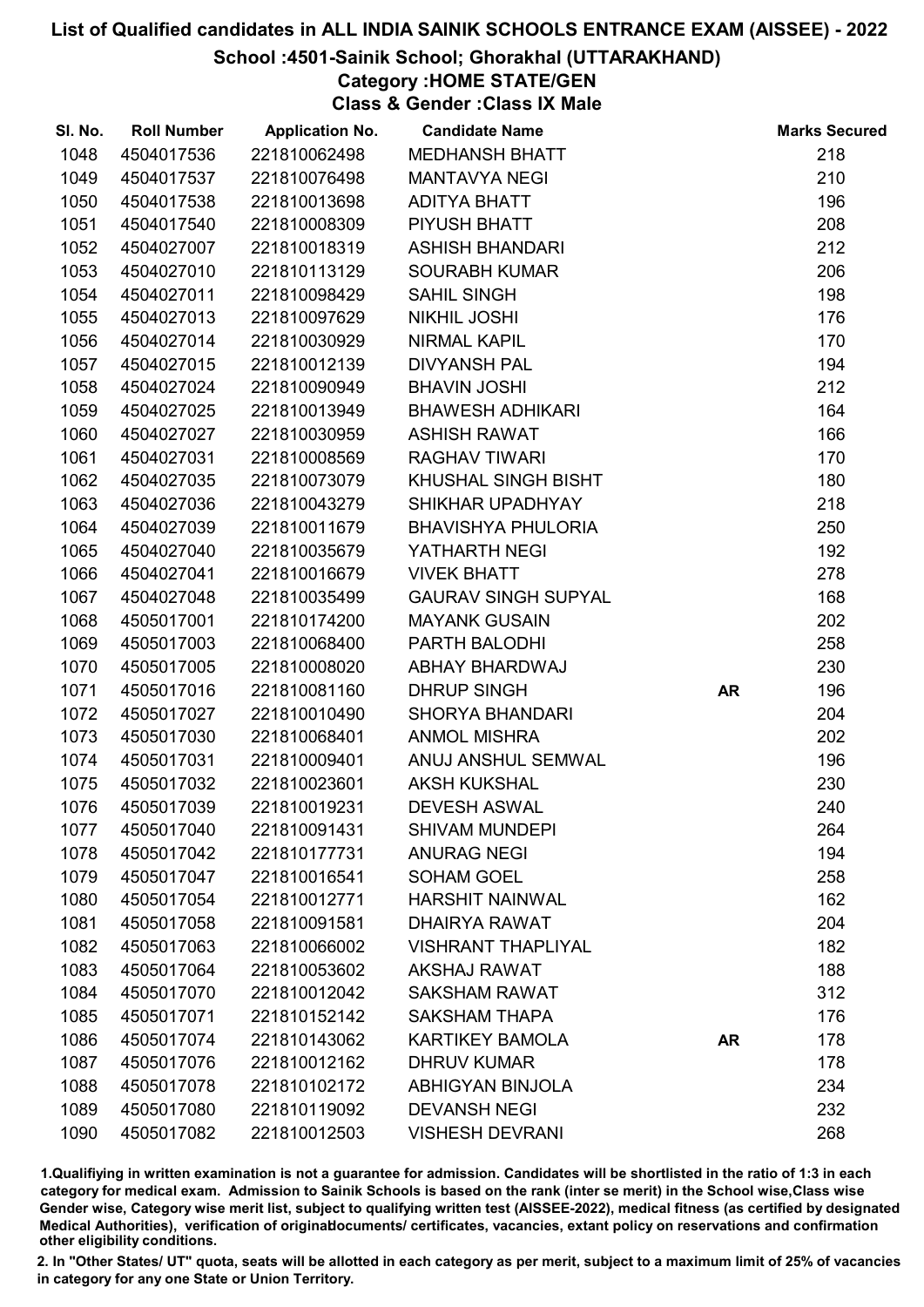#### School :4501-Sainik School; Ghorakhal (UTTARAKHAND)

## Category :HOME STATE/GEN

Class & Gender :Class IX Male

| SI. No. | <b>Roll Number</b> | <b>Application No.</b> | <b>Candidate Name</b>    | <b>Marks Secured</b> |
|---------|--------------------|------------------------|--------------------------|----------------------|
| 1091    | 4505017093         | 221810172853           | PRANAY MAINDOLA          | 188                  |
| 1092    | 4505017097         | 221810022863           | SHIVANSH JAKHMOLA        | 168                  |
| 1093    | 4505017102         | 221810057404           | OM NEGI                  | 200                  |
| 1094    | 4505017103         | 221810182804           | AYUSHMAAN BAHUKHANDI     | 232                  |
| 1095    | 4505017129         | 221810024915           | <b>HARSHIT SATI</b>      | 166                  |
| 1096    | 4505017135         | 221810009535           | ASHUTOSH DOBRIYAL        | 264                  |
| 1097    | 4505017145         | 221810064375           | <b>NISHANT GUSAIN</b>    | 278                  |
| 1098    | 4505017150         | 221810011885           | <b>DEVRISHI NEGI</b>     | 194                  |
| 1099    | 4505017152         | 221810015706           | <b>AKSH NEGI</b>         | 172                  |
| 1100    | 4505017156         | 221810041236           | <b>SHAURYA NAITHANI</b>  | 220                  |
| 1101    | 4505017157         | 221810062236           | <b>DIVYANSH BHADULA</b>  | 212                  |
| 1102    | 4505017158         | 221810168336           | <b>SWAPNIL KUKRETI</b>   | 162                  |
| 1103    | 4505017160         | 221810118536           | <b>OJAS RAWAT</b>        | 210                  |
| 1104    | 4505017167         | 221810014956           | <b>ATUL KUMAR</b>        | 180                  |
| 1105    | 4505017171         | 221810122286           | <b>ADITYA BISHT</b>      | 216                  |
| 1106    | 4505017173         | 221810021886           | PAWAN SINGH GUSAIN       | 222                  |
| 1107    | 4505017174         | 221810131196           | <b>AKSHAT NEGI</b>       | 212                  |
| 1108    | 4505017179         | 221810058227           | MUDIT MOHAN SINGH RAWAT  | 306                  |
| 1109    | 4505017182         | 221810017627           | <b>ARYAN BISHT</b>       | 204                  |
| 1110    | 4505017184         | 221810191137           | PRIYANSHU NEGI           | 186                  |
| 1111    | 4505017187         | 221810067147           | <b>ABHINAV BISHT</b>     | 172                  |
| 1112    | 4505017191         | 221810015487           | <b>SUMIT SINGH</b>       | 194                  |
| 1113    | 4505017192         | 221810117987           | DEVANSHU DEV BHATT       | 164                  |
| 1114    | 4505017194         | 221810015418           | <b>AKHIL BISHT</b>       | 196                  |
| 1115    | 4505017197         | 221810055138           | PRATYAKSHA RAWAT         | 206                  |
| 1116    | 4505017198         | 221810002338           | <b>ARUSH RAWAT</b>       | 194                  |
| 1117    | 4505017200         | 221810003148           | <b>SHIVAM RANA</b>       | 176                  |
| 1118    | 4505017207         | 221810071678           | RISHABH JAKHMOLA         | 178                  |
| 1119    | 4505017208         | 221810014088           | <b>NISHANT SINGH</b>     | 232                  |
| 1120    | 4505017214         | 221810112139           | <b>AMIT SINGH</b>        | 192                  |
| 1121    | 4505017219         | 221810038149           | PRIYANSHU VELWAL         | 170                  |
| 1122    | 4505017222         | 221810188949           | <b>VANSH CHAUDHARY</b>   | 170                  |
| 1123    | 4505017223         | 221810108159           | <b>ALOK RAWAT</b>        | 214                  |
| 1124    | 4505017225         | 221810024559           | <b>SHRESTH NEGI</b>      | 178                  |
| 1125    | 4505017226         | 221810021759           | <b>AASHMAN GUPTA</b>     | 220                  |
| 1126    | 4505017227         | 221810021369           | <b>ADITYA DHYANI</b>     | 184                  |
| 1127    | 4505017229         | 221810170569           | <b>AKSHAT CHRIS BERG</b> | 258                  |
| 1128    | 4505017234         | 221810061289           | <b>AYUSH MAMGAIN</b>     | 160                  |
| 1129    | 4505017235         | 221810042689           | <b>VAIBHAV BISHT</b>     | 206                  |
| 1130    | 4505017236         | 221810084789           | <b>ISHANT JAKHMOLA</b>   | 250                  |
| 1131    | 4505017237         | 221810038789           | LAKSHYA JAKHMOLA         | 266                  |
| 1132    | 4506017017         | 221810138931           | <b>DIVYANSH SINGH</b>    | 204                  |
| 1133    | 4506017019         | 221810012941           | <b>ARSHDEEP SORARI</b>   | 178                  |

1.Qualifiying in written examination is not a guarantee for admission. Candidates will be shortlisted in the ratio of 1:3 in each category for medical exam. Admission to Sainik Schools is based on the rank (inter se merit) in the School wise,Class wise Gender wise, Category wise merit list, subject to qualifying written test (AISSEE-2022), medical fitness (as certified by designated Medical Authorities), verification of originablocuments/ certificates, vacancies, extant policy on reservations and confirmation other eligibility conditions.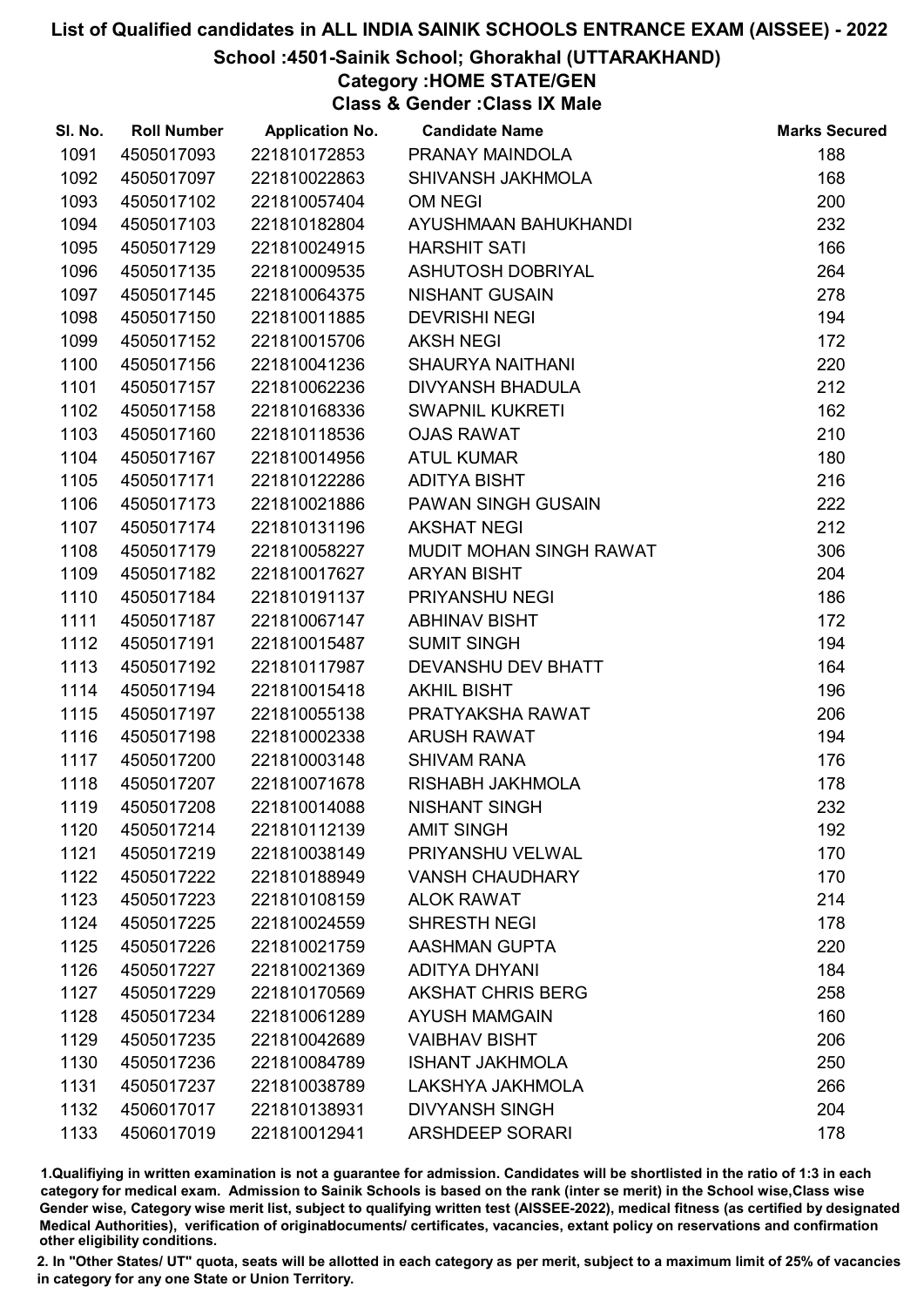#### School :4501-Sainik School; Ghorakhal (UTTARAKHAND)

## Category :HOME STATE/GEN

Class & Gender :Class IX Male

| SI. No. | <b>Roll Number</b> | <b>Application No.</b> | <b>Candidate Name</b>        | <b>Marks Secured</b> |
|---------|--------------------|------------------------|------------------------------|----------------------|
| 1134    | 4506017022         | 221810090851           | <b>ROHIT PANDEY</b>          | 260                  |
| 1135    | 4506017024         | 221810034081           | <b>RUDRAPRATAP SINGH</b>     | 172                  |
| 1136    | 4506017030         | 221810100042           | <b>ADITYA RATHOUR</b>        | 194                  |
| 1137    | 4506017032         | 221810125542           | <b>RAKSHIT JOSHI</b>         | 168                  |
| 1138    | 4506017034         | 221810048352           | AADITYA PANERU               | 208                  |
| 1139    | 4506017041         | 221810018982           | <b>RUDRANSH CHAND</b>        | 242                  |
| 1140    | 4506017043         | 221810133692           | SIDDHARTH SINGH WALDIA       | 202                  |
| 1141    | 4506017044         | 221810084533           | <b>ABHINAV KARKI</b>         | 268                  |
| 1142    | 4506017054         | 221810079493           | <b>ARNAV SINGH DANGI</b>     | 162                  |
| 1143    | 4506017055         | 221810037593           | <b>MRIDUL OLI</b>            | 174                  |
| 1144    | 4506017056         | 221810116004           | <b>KARTIKEY SAUN</b>         | 160                  |
| 1145    | 4506017057         | 221810106704           | <b>MAYANK PUJARI</b>         | 198                  |
| 1146    | 4506017059         | 221810114014           | <b>ADARSH BISHT</b>          | 218                  |
| 1147    | 4506017065         | 221810125644           | PRAJJWAL BHAISORA            | 168                  |
| 1148    | 4506017066         | 221810025854           | <b>VIRENDRA PRATAP SINGH</b> | 282                  |
| 1149    | 4506017067         | 221810007854           | PAWAN PANT                   | 192                  |
| 1150    | 4506017069         | 221810022174           | PRATEEK SHARMA               | 204                  |
| 1151    | 4506017071         | 221810137394           | <b>CHARU CHANDRA JOSHI</b>   | 186                  |
| 1152    | 4506017081         | 221810146275           | <b>KAMAL KISHOR PANT</b>     | 212                  |
| 1153    | 4506017087         | 221810119495           | <b>DEVANSH JOSHI</b>         | 172                  |
| 1154    | 4506017088         | 221810107506           | <b>NARENDRA SINGH</b>        | 216                  |
| 1155    | 4506017090         | 221810099806           | ANKUSH SINGH BUNGALA         | 176                  |
| 1156    | 4506017101         | 221810118296           | <b>CHITRANSH KAPRI</b>       | 186                  |
| 1157    | 4506017105         | 221810003607           | <b>RUDRAKSH JOSHI</b>        | 282                  |
| 1158    | 4506017108         | 221810101337           | <b>VIDDWAT JOSHI</b>         | 238                  |
| 1159    | 4506017114         | 221810131618           | YASH BHATT                   | 250                  |
| 1160    | 4506017127         | 221810133978           | YATHARTH MAKHOLIA            | 170                  |
| 1161    | 4506017131         | 221810034188           | <b>TANUJ BHATT</b>           | 228                  |
| 1162    | 4506017134         | 221810089909           | <b>ADITYA SINGH</b>          | 176                  |
| 1163    | 4506017142         | 221810040569           | <b>SHUBHAM JOSHI</b>         | 160                  |
| 1164    | 4506017149         | 221810059299           | <b>NIKHIL JOSHI</b>          | 188                  |
| 1165    | 4507017008         | 221810147210           | <b>LAKSHYA VADERA</b>        | 194                  |
| 1166    | 4507017012         | 221810008510           | <b>ISHAN BHALLA</b>          | 184                  |
| 1167    | 4507017019         | 221810088140           | <b>AADIT CHAUHAN</b>         | 174                  |
| 1168    | 4507017047         | 221810084290           | <b>ARNAV CHAUHAN</b>         | 210                  |
| 1169    | 4507017051         | 221810067990           | <b>SHIVANSH RANA</b>         | 186                  |
| 1170    | 4507017060         | 221810050121           | <b>RONAK GUPTA</b>           | 166                  |
| 1171    | 4507017074         | 221810051771           | <b>KRISH KUMAR</b>           | 186                  |
| 1172    | 4507017077         | 221810004871           | <b>SHUBH CHAUHAN</b>         | 206                  |
| 1173    | 4507017090         | 221810068812           | <b>DEV KUMAR</b>             | 202                  |
| 1174    | 4507017113         | 221810184962           | <b>TANISHK RANA</b>          | 240                  |
| 1175    | 4507017121         | 221810084192           | <b>KRISH CHOUDHARY</b>       | 172                  |
| 1176    | 4507017122         | 221810115392           | <b>UTKARSH JOSHI</b>         | 224                  |

1.Qualifiying in written examination is not a guarantee for admission. Candidates will be shortlisted in the ratio of 1:3 in each category for medical exam. Admission to Sainik Schools is based on the rank (inter se merit) in the School wise,Class wise Gender wise, Category wise merit list, subject to qualifying written test (AISSEE-2022), medical fitness (as certified by designated Medical Authorities), verification of originablocuments/ certificates, vacancies, extant policy on reservations and confirmation other eligibility conditions.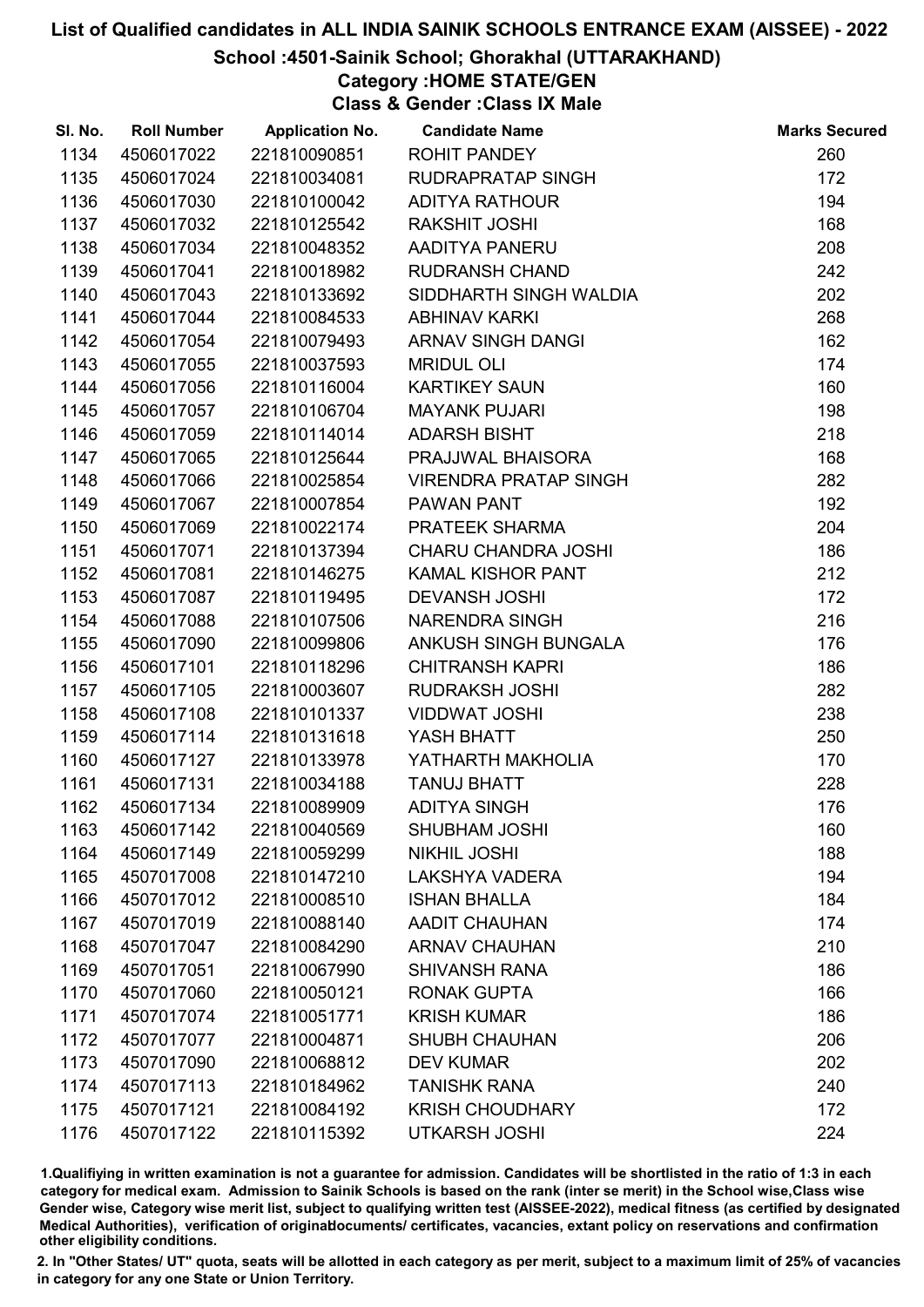#### School :4501-Sainik School; Ghorakhal (UTTARAKHAND)

## Category :HOME STATE/GEN

Class & Gender :Class IX Male

| SI. No. | <b>Roll Number</b> | <b>Application No.</b> | <b>Candidate Name</b>      | <b>Marks Secured</b> |
|---------|--------------------|------------------------|----------------------------|----------------------|
| 1177    | 4507017133         | 221810150133           | <b>HARSHIT GUPTA</b>       | 278                  |
| 1178    | 4507017139         | 221810017943           | <b>VANSH SHARMA</b>        | 218                  |
| 1179    | 4507017170         | 221810050224           | AKSHAT SAXENA              | 238                  |
| 1180    | 4507017173         | 221810001824           | DIVYANSH KUSHWAHA          | 174                  |
| 1181    | 4507017181         | 221810024554           | SAURABH SINGH RAWAT        | 242                  |
| 1182    | 4507017196         | 221810133305           | <b>HIMANSHU RANA</b>       | 302                  |
| 1183    | 4507017216         | 221810052865           | PRIYAM PANDEY              | 222                  |
| 1184    | 4507017223         | 221810024675           | <b>SHIVANSH JOSHI</b>      | 246                  |
| 1185    | 4507017247         | 221810012646           | <b>ANUKALP SINGH</b>       | 270                  |
| 1186    | 4507017251         | 221810106156           | <b>SURYANSH RANA</b>       | 164                  |
| 1187    | 4507017256         | 221810197266           | AARYAN SHARMA              | 162                  |
| 1188    | 4507017257         | 221810026466           | <b>ARYAN SINGHAL</b>       | 188                  |
| 1189    | 4507017265         | 221810066876           | MADHAV DADWAL              | 160                  |
| 1190    | 4507017270         | 221810059007           | <b>SAKSHAM SHUKLA</b>      | 186                  |
| 1191    | 4507017281         | 221810007537           | <b>INDRESH CHAUHAN</b>     | 240                  |
| 1192    | 4507017286         | 221810039147           | <b>SARANSH PANT</b>        | 196                  |
| 1193    | 4507017287         | 221810092547           | PRANAV KAMBOJ              | 164                  |
| 1194    | 4507017301         | 221810129187           | <b>SHIVAM CHAUHAN</b>      | 330                  |
| 1195    | 4507017303         | 221810034208           | DHRUV SINGH RAWAT          | 232                  |
| 1196    | 4507017329         | 221810074758           | <b>ATHARV CHAUHAN</b>      | 168                  |
| 1197    | 4507017337         | 221810140088           | <b>AARYAN GAUR</b>         | 178                  |
| 1198    | 4507017355         | 221810099949           | <b>KRISHNA SHARMA</b>      | 318                  |
| 1199    | 4507017367         | 221810116669           | <b>ADITYA SINGH</b>        | 206                  |
| 1200    | 4507017373         | 221810024579           | <b>KETAN KUMAR</b>         | 236                  |
| 1201    | 4508017001         | 221810050600           | <b>ABHINAV PANT</b>        | 242                  |
| 1202    | 4508017006         | 221810101520           | <b>GURSHAN SINGH</b>       | 232                  |
| 1203    | 4508017011         | 221810015130           | <b>HARSHIT BISHT</b>       | 238                  |
| 1204    | 4508017014         | 221810062240           | <b>SHOBHIT TIWARI</b>      | 166                  |
| 1205    | 4508017018         | 221810097060           | <b>KRISH BORA</b>          | 190                  |
| 1206    | 4508017022         | 221810077170           | <b>ASHISH</b>              | 182                  |
| 1207    | 4508017024         | 221810000670           | <b>RISHABH MEHRA</b>       | 280                  |
| 1208    | 4508017027         | 221810024180           | <b>MANISH JOSHI</b>        | 296                  |
| 1209    | 4508017031         | 221810110890           | <b>VANSHDEEP SINGH</b>     | 228                  |
| 1210    | 4508017037         | 221810008311           | <b>SAJAL GOYAL</b>         | 196                  |
| 1211    | 4508017045         | 221810013251           | <b>ANKUR BISHT</b>         | 238                  |
| 1212    | 4508017050         | 221810124061           | <b>SHUBHAM VINAYAK</b>     | 172                  |
| 1213    | 4508017053         | 221810002471           | <b>RUDRA PRATAP SINGH</b>  | 270                  |
| 1214    | 4508017055         | 221810046181           | NARENDRA SINGH LATWAL      | 272                  |
| 1215    | 4508017058         | 221810008391           | <b>SAKSHAM KUMAR JAIN</b>  | 206                  |
| 1216    | 4508017060         | 221810182991           | <b>ISHAN SARKAR</b>        | 246                  |
| 1217    | 4508017066         | 221810135012           | <b>KARAN SINGH NEGI</b>    | 174                  |
| 1218    | 4508017068         | 221810106712           | <b>TRIJAL SINGH RAWAT</b>  | 194                  |
| 1219    | 4508017069         | 221810073022           | <b>JATIN SINGH BHATIYA</b> | 166                  |

1.Qualifiying in written examination is not a guarantee for admission. Candidates will be shortlisted in the ratio of 1:3 in each category for medical exam. Admission to Sainik Schools is based on the rank (inter se merit) in the School wise,Class wise Gender wise, Category wise merit list, subject to qualifying written test (AISSEE-2022), medical fitness (as certified by designated Medical Authorities), verification of originablocuments/ certificates, vacancies, extant policy on reservations and confirmation other eligibility conditions.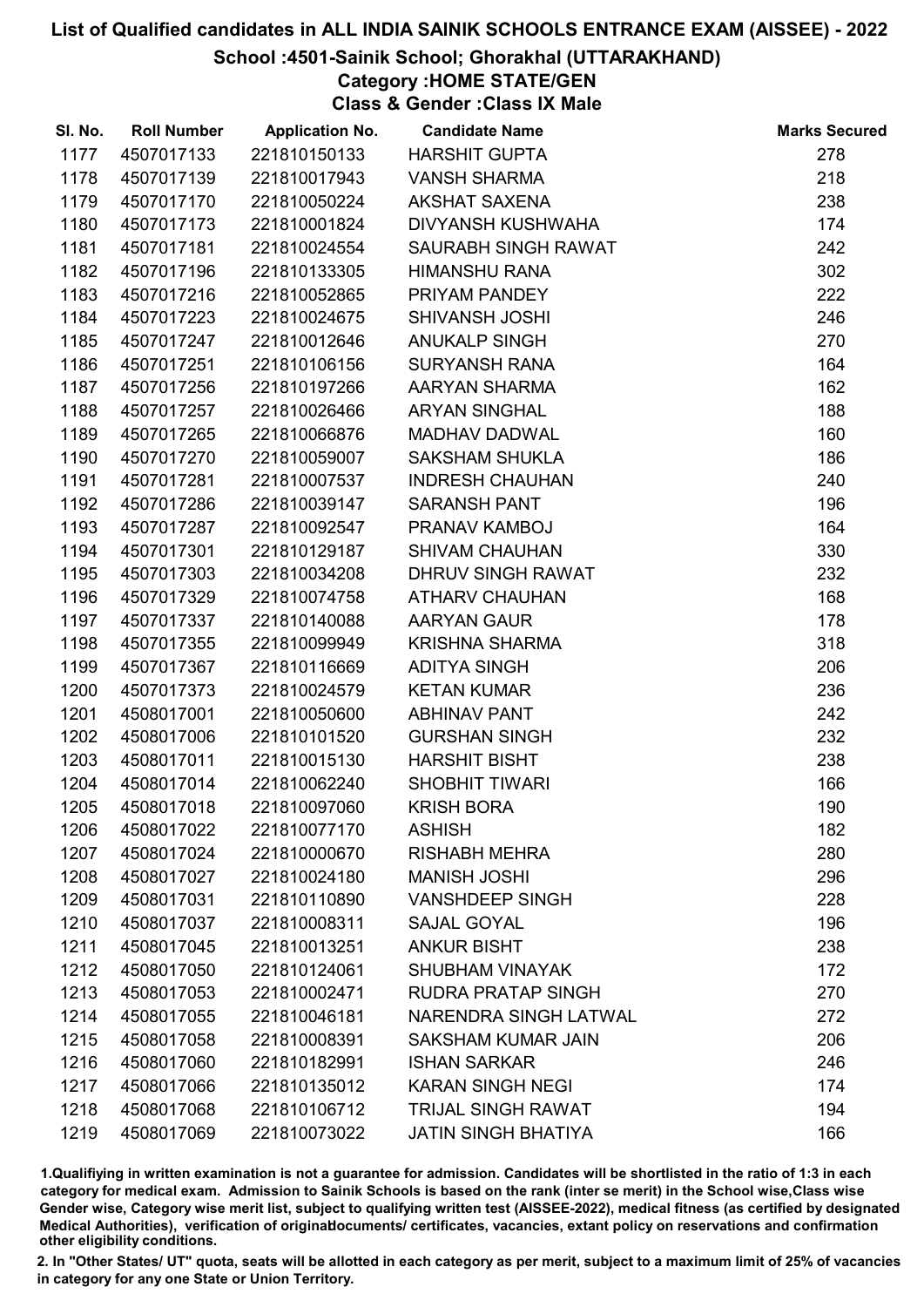#### School :4501-Sainik School; Ghorakhal (UTTARAKHAND)

## Category :HOME STATE/GEN

Class & Gender :Class IX Male

| SI. No. | <b>Roll Number</b> | <b>Application No.</b> | <b>Candidate Name</b>            |           | <b>Marks Secured</b> |
|---------|--------------------|------------------------|----------------------------------|-----------|----------------------|
| 1220    | 4508017075         | 221810156542           | <b>NAMAN CHUGH</b>               |           | 232                  |
| 1221    | 4508017076         | 221810019252           | SOURAV SINGH BHANDARI            |           | 162                  |
| 1222    | 4508017077         | 221810042452           | DHRUVA ADHIKARI                  |           | 210                  |
| 1223    | 4508017085         | 221810011003           | <b>ANSH TYAGI</b>                |           | 236                  |
| 1224    | 4508017086         | 221810007503           | <b>SAURABH NEGI</b>              |           | 162                  |
| 1225    | 4508017088         | 221810102813           | <b>DILRAJ</b>                    |           | 162                  |
| 1226    | 4508017093         | 221810130143           | <b>ANUPAM KUMAR</b>              |           | 232                  |
| 1227    | 4508017100         | 221810036253           | <b>KRISHNA AGARWAL</b>           |           | 166                  |
| 1228    | 4508017101         | 221810021353           | <b>VINAY KRISHNA KANT TEWARI</b> |           | 164                  |
| 1229    | 4508017102         | 221810003453           | SWAPNIL SINGH RAWAT              |           | 218                  |
| 1230    | 4508017103         | 221810014853           | <b>KARTIK BISHT</b>              |           | 188                  |
| 1231    | 4508017107         | 221810061863           | KAVYANSH CHANDOLA                |           | 186                  |
| 1232    | 4508017113         | 221810189693           | <b>ISHAN SHAHI</b>               |           | 250                  |
| 1233    | 4508017125         | 221810028544           | NAMAN AGRAWAL                    |           | 174                  |
| 1234    | 4508017135         | 221810045284           | PRIYANSHU GUNWANT                |           | 252                  |
| 1235    | 4508017136         | 221810090884           | <b>KARTIKEY BISHT</b>            |           | 164                  |
| 1236    | 4508017139         | 221810124005           | <b>DAKSH PANDEY</b>              |           | 200                  |
| 1237    | 4508017143         | 221810075425           | <b>VARUN PANDEY</b>              |           | 214                  |
| 1238    | 4508017145         | 221810071725           | <b>VIKASHDEEP SINGH</b>          |           | 188                  |
| 1239    | 4508017146         | 221810159925           | AKSHAJ AGARWAL                   |           | 276                  |
| 1240    | 4508017149         | 221810094735           | ANANT CHAUDHARY                  |           | 218                  |
| 1241    | 4508017155         | 221810157155           | <b>VANSH DEEP</b>                |           | 164                  |
| 1242    | 4508017158         | 221810067455           | SUDARSHAN MAHESHWARI             |           | 296                  |
| 1243    | 4508017160         | 221810113285           | <b>KAUSHAL CHAND</b>             |           | 168                  |
| 1244    | 4508017161         | 221810017095           | KAUSHAL SINGH BISHT              | <b>AR</b> | 284                  |
| 1245    | 4508017163         | 221810026006           | <b>ADITYA AGARWAL</b>            |           | 172                  |
| 1246    | 4508017166         | 221810004626           | <b>SHAURYA DIMRI</b>             |           | 202                  |
| 1247    | 4508017167         | 221810063136           | <b>TANMAY SAKLANI</b>            |           | 224                  |
| 1248    | 4508017168         | 221810001236           | <b>ABHISHEK SINGH NEGI</b>       |           | 216                  |
| 1249    | 4508017170         | 221810000246           | <b>JATIN SINGH</b>               |           | 292                  |
| 1250    | 4508017174         | 221810012546           | <b>ARJUN SINGH BOHRA</b>         |           | 238                  |
| 1251    | 4508017177         | 221810110846           | <b>MEHUL KRISHNA KANDPAL</b>     |           | 214                  |
| 1252    | 4508017185         | 221810177366           | <b>SUDHANSHU TANGRIYA</b>        |           | 200                  |
| 1253    | 4508017191         | 221810116376           | YAGYA VARDHAN SHARMA             |           | 198                  |
| 1254    | 4508017196         | 221810029207           | <b>AMIT MAITHANI</b>             |           | 194                  |
| 1255    | 4508017197         | 221810172607           | <b>MALANK SINGH PAPOLA</b>       |           | 220                  |
| 1256    | 4508017202         | 221810039237           | <b>RAJAT NEGI</b>                |           | 226                  |
| 1257    | 4508017207         | 221810165347           | ANHAD SINGH SANDHU               |           | 164                  |
| 1258    | 4508017208         | 221810106457           | PIYUSH SINGH DAFOUTY             |           | 192                  |
| 1259    | 4508017221         | 221810086597           | AVIRAJ UPADHYAY                  |           | 166                  |
| 1260    | 4508017225         | 221810046908           | PRATEEK KIRTUNIYA                |           | 312                  |
| 1261    | 4508017231         | 221810048068           | <b>VIVEK TYAGI</b>               |           | 216                  |
| 1262    | 4508017240         | 221810017809           | SAHIL JOSHI                      |           | 222                  |

1.Qualifiying in written examination is not a guarantee for admission. Candidates will be shortlisted in the ratio of 1:3 in each category for medical exam. Admission to Sainik Schools is based on the rank (inter se merit) in the School wise,Class wise Gender wise, Category wise merit list, subject to qualifying written test (AISSEE-2022), medical fitness (as certified by designated Medical Authorities), verification of originablocuments/ certificates, vacancies, extant policy on reservations and confirmation other eligibility conditions.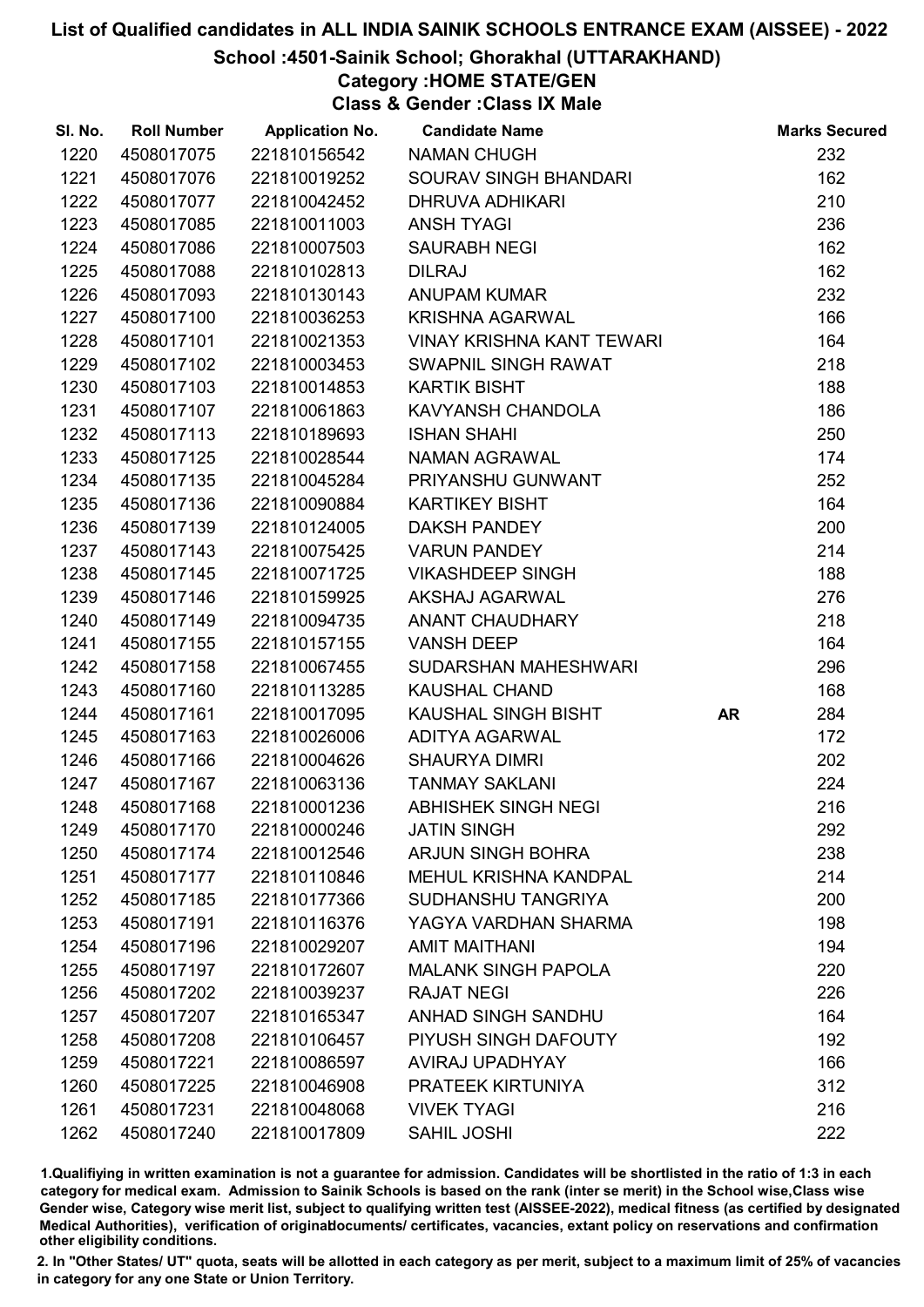#### School :4501-Sainik School; Ghorakhal (UTTARAKHAND)

## Category :HOME STATE/GEN

Class & Gender :Class IX Male

| SI. No. | <b>Roll Number</b> | <b>Application No.</b> | <b>Candidate Name</b>             | <b>Marks Secured</b> |
|---------|--------------------|------------------------|-----------------------------------|----------------------|
| 1263    | 4508017241         | 221810185909           | <b>ASHWIN KUMAR</b>               | 198                  |
| 1264    | 4508017245         | 221810068029           | <b>ASAD KHAN</b>                  | 214                  |
| 1265    | 4508017249         | 221810005639           | PRABHJOT SINGH                    | 230                  |
| 1266    | 4508017257         | 221810149369           | <b>SHIVAM JINDAL</b>              | 252                  |
| 1267    | 4508017258         | 221810003669           | <b>MAYANK SINGH</b>               | 178                  |
| 1268    | 4508017262         | 221810092089           | <b>SURAJ PATHAK</b>               | 200                  |
| 1269    | 4508017269         | 221810051399           | <b>FARHAAN KHAN</b>               | 218                  |
| 1270    | 4508017270         | 221810041899           | <b>HIMANSHU BISHT</b>             | 176                  |
| 1271    | 4509017001         | 221810050700           | <b>SHIVAM MALETHA</b>             | 242                  |
| 1272    | 4509017002         | 221810013800           | <b>AYUSH</b>                      | 162                  |
| 1273    | 4509017005         | 221810062620           | <b>KARAN JOSHI</b>                | 200                  |
| 1274    | 4509017006         | 221810011740           | <b>KSHITIZ RAWAT</b>              | 198                  |
| 1275    | 4509017008         | 221810135950           | PRANJAL BISHT                     | 160                  |
| 1276    | 4509017014         | 221810021521           | <b>ABHINAV PAINULY</b>            | 242                  |
| 1277    | 4509017015         | 221810002521           | <b>AYUSH SINGH NEGI</b>           | 198                  |
| 1278    | 4509017016         | 221810117541           | PRINCE PURI                       | 184                  |
| 1279    | 4509017022         | 221810007881           | ANUBHAV KALA                      | 176                  |
| 1280    | 4509017023         | 221810016391           | <b>AYUSH BHATT</b>                | 196                  |
| 1281    | 4509017025         | 221810119902           | <b>KARTIKEY DIMRI</b>             | 214                  |
| 1282    | 4509017030         | 221810010282           | <b>SHOURYA RANA</b>               | 266                  |
| 1283    | 4509017032         | 221810026903           | <b>KRISHNA UNIYAL</b>             | 186                  |
| 1284    | 4509017036         | 221810066943           | ANURAG LUCKY GAIROLA              | 192                  |
| 1285    | 4509017040         | 221810012163           | <b>HARSHIT BHATT</b>              | 196                  |
| 1286    | 4509017041         | 221810042263           | <b>ESHAN SINGH NEGI</b>           | 260                  |
| 1287    | 4509017042         | 221810015363           | <b>VAIBHAV NEGI</b>               | 202                  |
| 1288    | 4509017043         | 221810165473           | <b>ISHANT SINGH</b>               | 192                  |
| 1289    | 4509017045         | 221810076004           | <b>ABHISHEK JASYARI</b>           | 182                  |
| 1290    | 4509017048         | 221810115114           | <b>SAKSHAM SINGH</b>              | 178                  |
| 1291    | 4509017052         | 221810114334           | <b>ATUL SINGH</b>                 | 224                  |
| 1292    | 4509017053         | 221810159854           | <b>ABHAY SINGH NEGI</b>           | 194                  |
| 1293    | 4509017055         | 221810110864           | <b>SHIVANSH SINGH</b>             | 168                  |
| 1294    | 4509017056         | 221810139015           | <b>NAVAL KISHOR SINGH RAUTHAN</b> | 216                  |
| 1295    | 4509017057         | 221810032515           | <b>MILIND</b>                     | 190                  |
| 1296    | 4509017058         | 221810014125           | <b>SURIYANSH SINGH NEGI</b>       | 286                  |
| 1297    | 4509017061         | 221810105825           | <b>HARDIK</b>                     | 168                  |
| 1298    | 4509017065         | 221810015875           | <b>DHRUV PANT</b>                 | 174                  |
| 1299    | 4509017067         | 221810016916           | <b>ABHINAV KHANDURI</b>           | 166                  |
| 1300    | 4509017069         | 221810004036           | PANKAJ KUNWAR                     | 222                  |
| 1301    | 4509017074         | 221810000966           | AAYUSH PANWAR                     | 164                  |
| 1302    | 4509017081         | 221810169507           | <b>VISHU PANWAR</b>               | 164                  |
| 1303    | 4509017084         | 221810008037           | <b>ARAV RANA</b>                  | 176                  |
| 1304    | 4509017087         | 221810016697           | <b>RISHABH CHAUHAN</b>            | 232                  |
| 1305    | 4509017089         | 221810062728           | <b>DESHBANDHU RANA</b>            | 168                  |

1.Qualifiying in written examination is not a guarantee for admission. Candidates will be shortlisted in the ratio of 1:3 in each category for medical exam. Admission to Sainik Schools is based on the rank (inter se merit) in the School wise,Class wise Gender wise, Category wise merit list, subject to qualifying written test (AISSEE-2022), medical fitness (as certified by designated Medical Authorities), verification of originablocuments/ certificates, vacancies, extant policy on reservations and confirmation other eligibility conditions.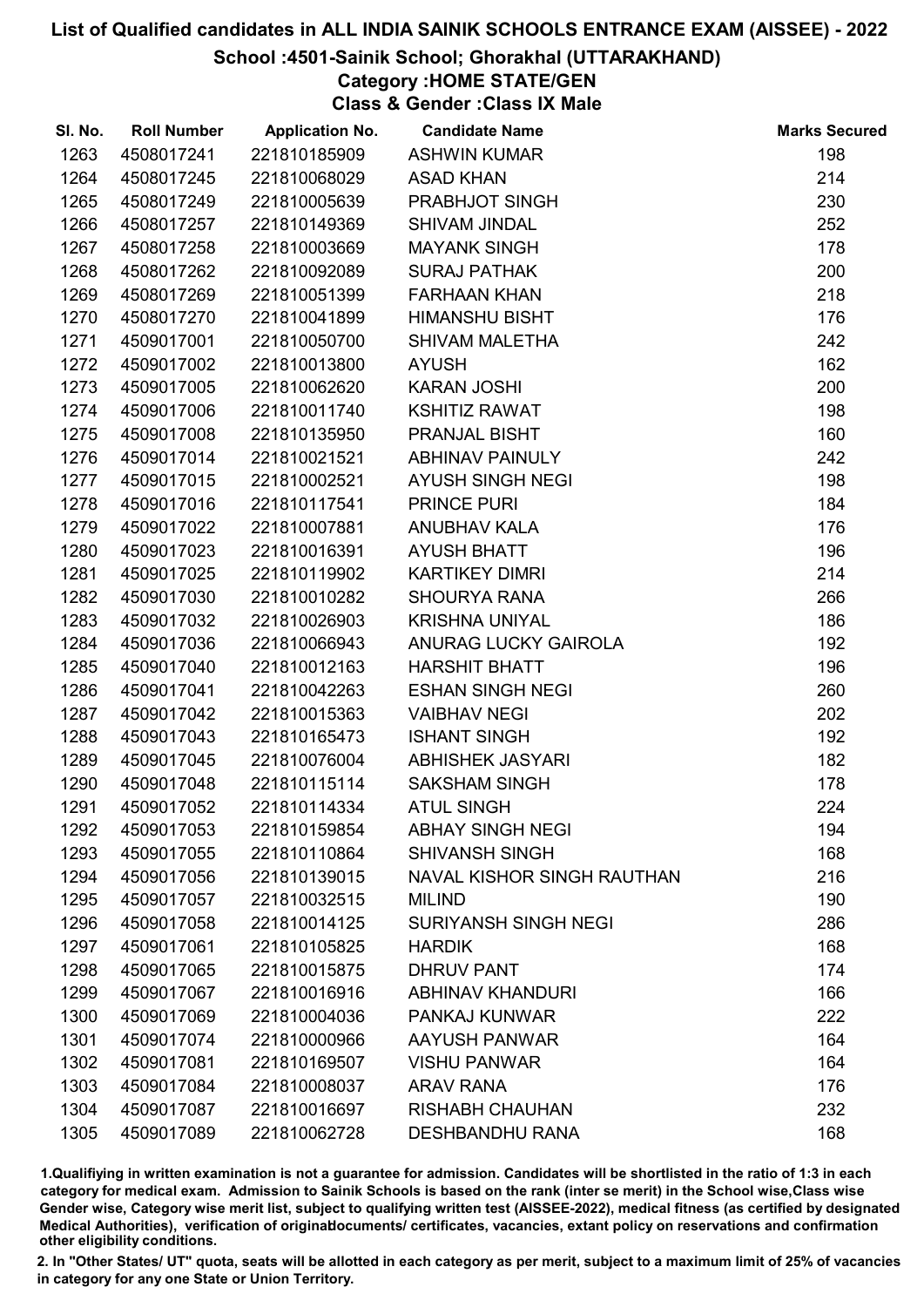### List of Qualified candidates in ALL INDIA SAINIK SCHOOLS ENTRANCE EXAM (AISSEE) - 2022 School :4501-Sainik School; Ghorakhal (UTTARAKHAND) Category :HOME STATE/GEN Class & Gender :Class IX Male

| SI. No. | <b>Roll Number</b> | <b>Application No.</b> | <b>Candidate Name</b> | <b>Marks Secured</b> |
|---------|--------------------|------------------------|-----------------------|----------------------|
| 1306    | 4509017094         | 221810101848           | ARYAN LINGWAL         | 206                  |
| 1307    | 4509017098         | 221810075558           | ABHINAV RAWAT         | 164                  |
| 1308    | 4509017101         | 221810066988           | <b>SARTHAK SEMWAL</b> | 168                  |
| 1309    | 4509017106         | 221810058419           | PIYUSH PHONDANI       | 220                  |
| 1310    | 4509017108         | 221810082349           | ANSHUL SHUKLA         | 186                  |
| 1311    | 4509017109         | 221810046479           | <b>SOM RAWAT</b>      | 204                  |
| 1312    | 4604017048         | 221810012904           | AYUSH RANA            | 160                  |

<sup>1.</sup>Qualifiying in written examination is not a guarantee for admission. Candidates will be shortlisted in the ratio of 1:3 in each category for medical exam. Admission to Sainik Schools is based on the rank (inter se merit) in the School wise,Class wise Gender wise, Category wise merit list, subject to qualifying written test (AISSEE-2022), medical fitness (as certified by designated Medical Authorities), verification of originablocuments/ certificates, vacancies, extant policy on reservations and confirmation other eligibility conditions.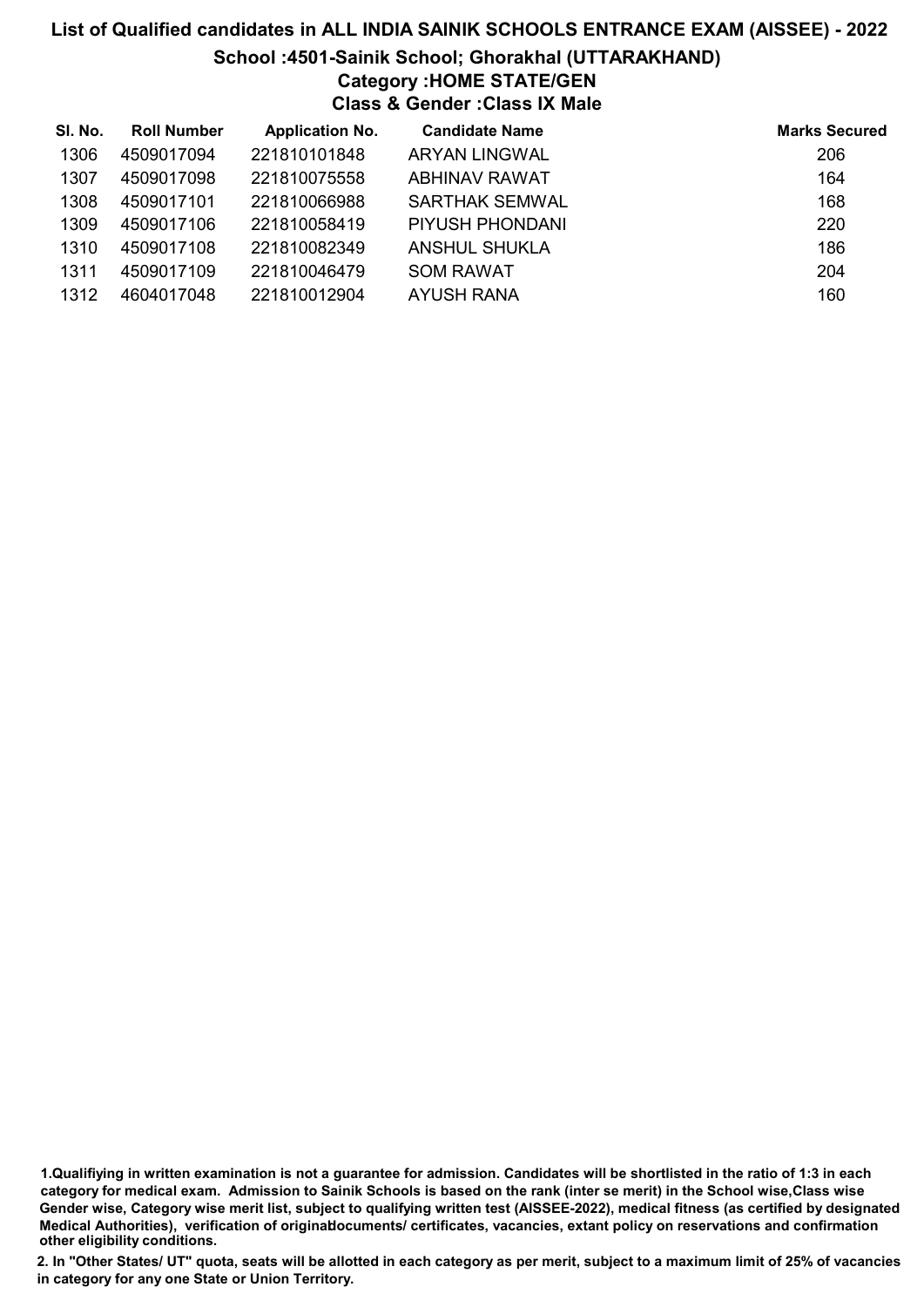#### School :4501-Sainik School; Ghorakhal (UTTARAKHAND)

### Category :OTHER STATE/SC

Class & Gender :Class IX Male

| SI. No. | <b>Roll Number</b> | <b>Application No.</b> | <b>Candidate Name</b>     | <b>Marks Secured</b> |
|---------|--------------------|------------------------|---------------------------|----------------------|
| 1313    | 1501017041         | 221810030322           | <b>ASHWARAY ANAND</b>     | 188                  |
| 1314    | 1503017024         | 221810032341           | <b>VISHAL KUMAR</b>       | 122                  |
| 1315    | 1509017026         | 221810019460           | RAVI RAUSHAN RAJ          | 180                  |
| 1316    | 1511017472         | 221810109647           | AKSHANSH GAUTAM           | 168                  |
| 1317    | 1511017474         | 221810022157           | <b>ARYA RISHI KUMAR</b>   | 194                  |
| 1318    | 1702017009         | 221810038640           | <b>VATSHAL PATRE</b>      | 216                  |
| 1319    | 1702017030         | 221810120071           | ARYAN CHANDRAVANSHI       | 108                  |
| 1320    | 1705017111         | 221810153934           | <b>KRISHNA KUMAR</b>      | 196                  |
| 1321    | 1706017010         | 221810006472           | PRIYANSHU NIGAM           | 150                  |
| 1322    | 2001017031         | 221810027810           | <b>SAKSHAM</b>            | 170                  |
| 1323    | 2001017061         | 221810180620           | <b>DIPESH YUVRAJ</b>      | 156                  |
| 1324    | 2001017066         | 221810019820           | <b>SHAURYA GAUTAM</b>     | 158                  |
| 1325    | 2001017067         | 221810015920           | <b>SHAURYA SARWAN</b>     | 148                  |
| 1326    | 2001017097         | 221810187640           | <b>HARSHIT KASHYAP</b>    | 246                  |
| 1327    | 2001017136         | 221810018660           | <b>SATYAM KESHRI</b>      | 154                  |
| 1328    | 2001017146         | 221810011170           | <b>NAMAN SARUP</b>        | 216                  |
| 1329    | 2001017180         | 221810125290           | <b>NAITIK</b>             | 154                  |
| 1330    | 2001017250         | 221810104331           | <b>SARTHAK KUMAR</b>      | 134                  |
| 1331    | 2001017415         | 221810179732           | <b>DIPESH ROHANRAJ</b>    | 108                  |
| 1332    | 2001017437         | 221810037252           | <b>RUPANSH</b>            | 256                  |
| 1333    | 2001017486         | 221810050182           | <b>DAKSH KUMAR SINGH</b>  | 202                  |
| 1334    | 2001017512         | 221810008692           | <b>TANISHK</b>            | 170                  |
| 1335    | 2001017523         | 221810045003           | <b>KUNAL</b>              | 152                  |
| 1336    | 2001017539         | 221810095803           | <b>AMAN KUMAR</b>         | 164                  |
| 1337    | 2001017561         | 221810139223           | <b>ARYAN RAJ</b>          | 110                  |
| 1338    | 2001017567         | 221810114423           | <b>ANSHUMAN</b>           | 78                   |
| 1339    | 2001017576         | 221810194923           | <b>VISHANT SINGH</b>      | 168                  |
| 1340    | 2001017587         | 221810182733           | <b>TANISHQ</b>            | 146                  |
| 1341    | 2001017613         | 221810037453           | <b>JATIN KUMAR</b>        | 178                  |
| 1342    | 2001017700         | 221810035704           | <b>AARAV SEEKAR</b>       | 186                  |
| 1343    | 2001017767         | 221810129144           | <b>RAMAN KUMAR</b>        | 130                  |
| 1344    | 2001017807         | 221810158464           | <b>MANISH KUMAR</b>       | 88                   |
| 1345    | 2001017815         | 221810197764           | YATHARTH KANOJIA          | 152                  |
| 1346    | 2001017861         | 221810011594           | ANIRUDH SATHIYARAM        | 248                  |
| 1347    | 2001017862         | 221810081594           | <b>TRISHANT</b>           | 186                  |
| 1348    | 2001017887         | 221810083315           | <b>PRINCE KUMAR</b>       | 114                  |
| 1349    | 2001027095         | 221810188216           | NISHANT PAHADIA           | 158                  |
| 1350    | 2001027104         | 221810038816           | <b>ISHANT SAGAR</b>       | 170                  |
| 1351    | 2001027131         | 221810043046           | <b>SHAURYA KANT SINGH</b> | 298                  |
| 1352    | 2001027158         | 221810091556           | <b>DIPANSH BHARGAV</b>    | 130                  |
| 1353    | 2001027202         | 221810033186           | PRAJJWAL SINGH            | 122                  |
| 1354    | 2001027251         | 221810009307           | <b>NAMAN KUMAR</b>        | 182                  |
| 1355    | 2001027284         | 221810019927           | <b>ARSH</b>               | 154                  |

1.Qualifiying in written examination is not a guarantee for admission. Candidates will be shortlisted in the ratio of 1:3 in each category for medical exam. Admission to Sainik Schools is based on the rank (inter se merit) in the School wise,Class wise Gender wise, Category wise merit list, subject to qualifying written test (AISSEE-2022), medical fitness (as certified by designated Medical Authorities), verification of originablocuments/ certificates, vacancies, extant policy on reservations and confirmation other eligibility conditions.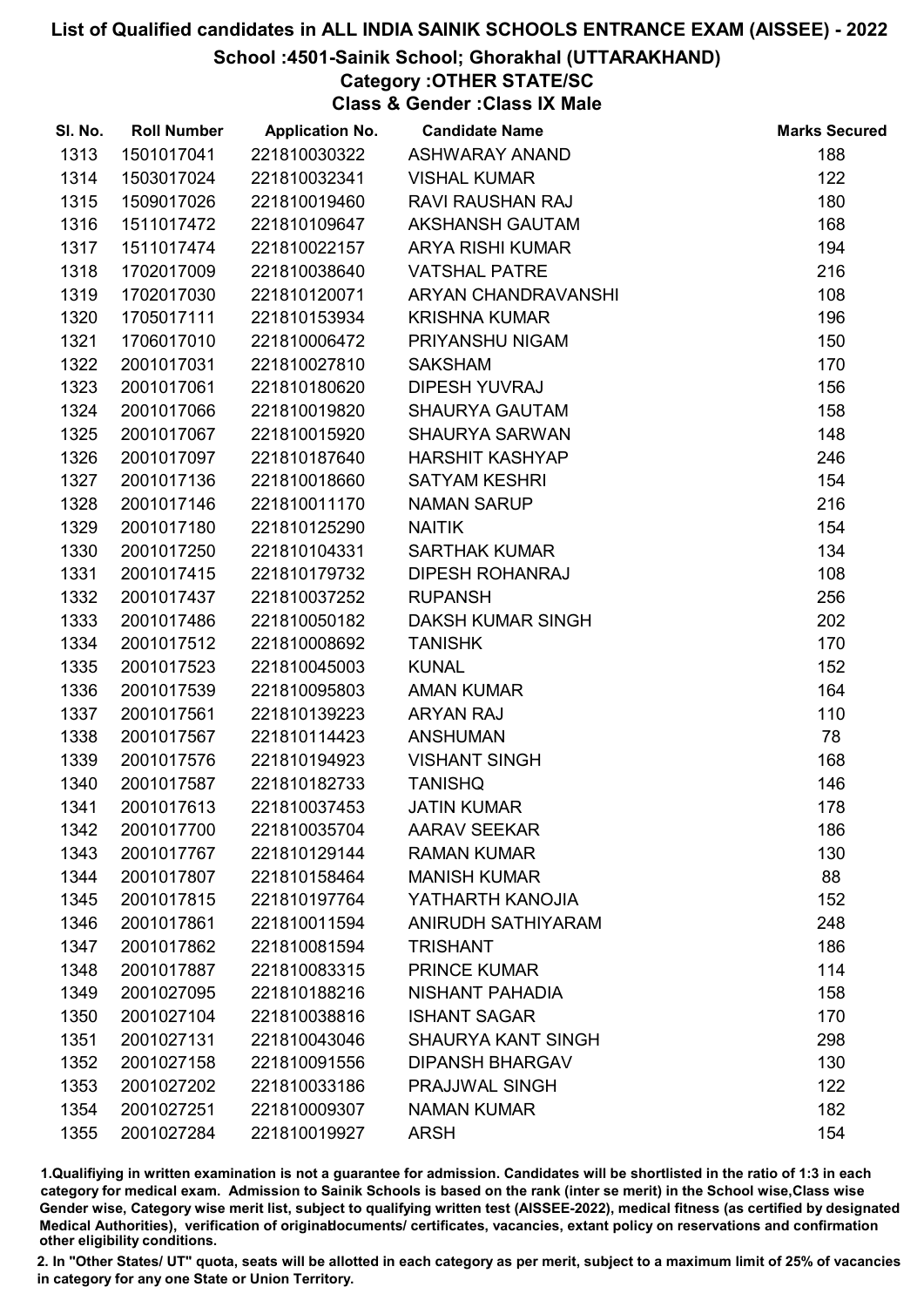#### School :4501-Sainik School; Ghorakhal (UTTARAKHAND)

### Category :OTHER STATE/SC

Class & Gender :Class IX Male

| SI. No. | <b>Roll Number</b> | <b>Application No.</b> | <b>Candidate Name</b>   | <b>Marks Secured</b> |
|---------|--------------------|------------------------|-------------------------|----------------------|
| 1356    | 2001027297         | 221810011147           | <b>CHIRAG</b>           | 138                  |
| 1357    | 2001027315         | 221810028457           | <b>AKSHAT KUMAR</b>     | 166                  |
| 1358    | 2001027345         | 221810119177           | <b>KRISHNA</b>          | 104                  |
| 1359    | 2001027353         | 221810140477           | <b>OM</b>               | 216                  |
| 1360    | 2001027407         | 221810160808           | <b>TUSHAR NIWARIA</b>   | 98                   |
| 1361    | 2001027439         | 221810022528           | <b>DARSH KATARIA</b>    | 198                  |
| 1362    | 2001027494         | 221810141368           | <b>DISHANT KUMAR</b>    | 106                  |
| 1363    | 2001027520         | 221810190878           | <b>ABHYANSH DHUSIA</b>  | 166                  |
| 1364    | 2001027542         | 221810065688           | <b>SUMIT KUMAR</b>      | 150                  |
| 1365    | 2001027548         | 221810158198           | <b>SHIVAJI</b>          | 128                  |
| 1366    | 2001027598         | 221810072129           | ADITYA RAJ KUMAR        | 132                  |
| 1367    | 2001027618         | 221810020929           | <b>DIVYAM</b>           | 232                  |
| 1368    | 2001027635         | 221810067449           | <b>DEV SOURTHA</b>      | 116                  |
| 1369    | 2001027638         | 221810085549           | SIDDHARTH TANWAR        | 148                  |
| 1370    | 2001027650         | 221810172559           | <b>SAMEER ARYA</b>      | 156                  |
| 1371    | 2001027655         | 221810056659           | <b>PRIYANK</b>          | 120                  |
| 1372    | 2001027708         | 221810053889           | <b>HIMANSHU</b>         | 116                  |
| 1373    | 2001027717         | 221810168299           | <b>AKASH</b>            | 130                  |
| 1374    | 2301017030         | 221810058980           | <b>VIPIN</b>            | 166                  |
| 1375    | 2301017126         | 221810070942           | <b>MOHIT KUMAR</b>      | 126                  |
| 1376    | 2301017132         | 221810018062           | KUNAL CHAUDHARY         | 136                  |
| 1377    | 2301017143         | 221810070982           | <b>RITIK KUMAR</b>      | 168                  |
| 1378    | 2301017221         | 221810057334           | <b>SUMEDH GAUTAM</b>    | 162                  |
| 1379    | 2301017326         | 221810063995           | ADITYA KUMAR BHARTI     | 170                  |
| 1380    | 2301017387         | 221810028417           | <b>RAJA</b>             | 132                  |
| 1381    | 2301017435         | 221810048908           | YASH VARDHAN            | 170                  |
| 1382    | 2302017055         | 221810165231           | <b>MAYANK HATWAL</b>    | 140                  |
| 1383    | 2302017162         | 221810018633           | <b>YUVRAJ SINGH</b>     | 148                  |
| 1384    | 2302017220         | 221810149364           | <b>SAMEER</b>           | 190                  |
| 1385    | 2302017236         | 221810045894           | <b>MANDEEP NAUTIYAL</b> | 152                  |
| 1386    | 2302017252         | 221810139335           | <b>AMBER SINGH</b>      | 154                  |
| 1387    | 2302017432         | 221810080498           | <b>KARTIKEY</b>         | 142                  |
| 1388    | 2303017015         | 221810047310           | <b>RAHUL KUMAR</b>      | 142                  |
| 1389    | 2303017017         | 221810078510           | <b>TEJPAL PUNIA</b>     | 120                  |
| 1390    | 2303017212         | 221810024891           | <b>VIVEK KUMAR</b>      | 148                  |
| 1391    | 2303017299         | 221810166782           | <b>PROHIT KUMAR</b>     | 122                  |
| 1392    | 2303017356         | 221810085753           | <b>NISCHAL</b>          | 208                  |
| 1393    | 2303017388         | 221810076783           | <b>JATIN</b>            | 116                  |
| 1394    | 2303017550         | 221810098135           | <b>JATIN</b>            | 116                  |
| 1395    | 2303017560         | 221810176835           | <b>MAYANK</b>           | 122                  |
| 1396    | 2303017778         | 221810177947           | <b>YUVRAJ</b>           | 104                  |
| 1397    | 2303027031         | 221810092058           | <b>NITIN</b>            | 140                  |
| 1398    | 2303027052         | 221810099868           | <b>JEET SINGH</b>       | 106                  |
|         |                    |                        |                         |                      |

1.Qualifiying in written examination is not a guarantee for admission. Candidates will be shortlisted in the ratio of 1:3 in each category for medical exam. Admission to Sainik Schools is based on the rank (inter se merit) in the School wise,Class wise Gender wise, Category wise merit list, subject to qualifying written test (AISSEE-2022), medical fitness (as certified by designated Medical Authorities), verification of originablocuments/ certificates, vacancies, extant policy on reservations and confirmation other eligibility conditions.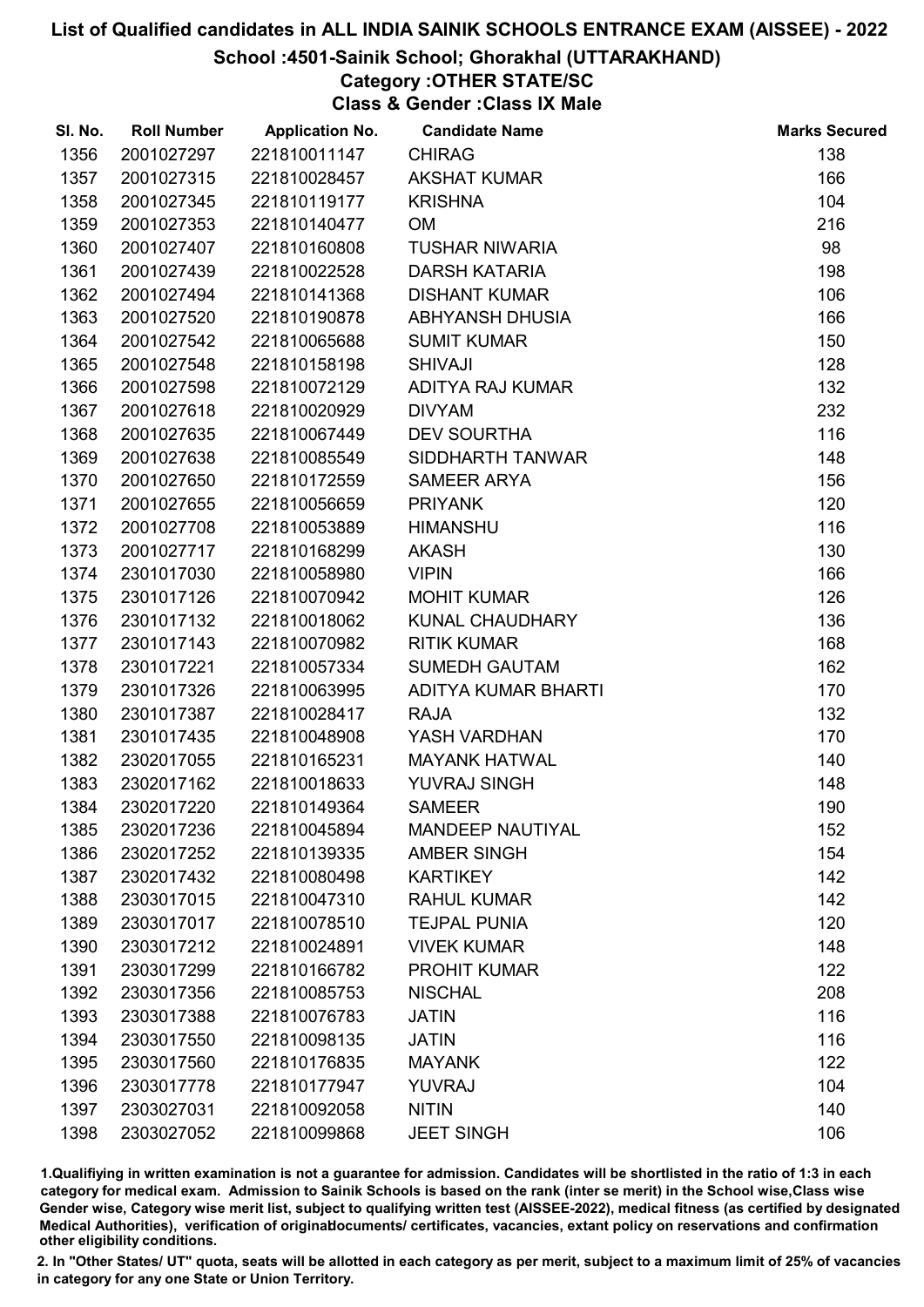## School :4501-Sainik School; Ghorakhal (UTTARAKHAND)

## Category :OTHER STATE/SC

Class & Gender :Class IX Male

| SI. No. | <b>Roll Number</b> | <b>Application No.</b> | <b>Candidate Name</b>      | <b>Marks Secured</b> |
|---------|--------------------|------------------------|----------------------------|----------------------|
| 1399    | 2303027149         | 221810068749           | <b>HARDIK</b>              | 102                  |
| 1400    | 2303027151         | 221810112849           | <b>PRINCE KUMAR</b>        | 198                  |
| 1401    | 2303027166         | 221810090169           | <b>PIYUSH KUMAR</b>        | 224                  |
| 1402    | 2303027184         | 221810016479           | PRATHAM TANWAR             | 160                  |
| 1403    | 2304017199         | 221810087822           | <b>VINEET</b>              | 134                  |
| 1404    | 2304017346         | 221810013193           | <b>MILAN MURAL</b>         | 202                  |
| 1405    | 2304017517         | 221810041275           | <b>VINIT</b>               | 142                  |
| 1406    | 2304017753         | 221810028428           | <b>DHIREN KUMAR</b>        | 130                  |
| 1407    | 2304017858         | 221810047739           | <b>TANMAY BAGRI</b>        | 170                  |
| 1408    | 2304017901         | 221810018189           | <b>PRINCE</b>              | 182                  |
| 1409    | 2403017024         | 221810006241           | <b>AYUSH</b>               | 106                  |
| 1410    | 2404017009         | 221810136080           | <b>TANMAY</b>              | 88                   |
| 1411    | 2406017001         | 221810064000           | <b>RISHABH</b>             | 152                  |
| 1412    | 2406017033         | 221810196623           | <b>JAISAL</b>              | 138                  |
| 1413    | 2406017075         | 221810019627           | UJJWAL SWAROOP             | 154                  |
| 1414    | 2406017097         | 221810057198           | <b>KARTIK CHHABRA</b>      | 130                  |
| 1415    | 2501017158         | 221810050633           | <b>NITESH RAY</b>          | 202                  |
| 1416    | 2501017222         | 221810133774           | <b>VIHAAN PRATAP SINGH</b> | 212                  |
| 1417    | 2501017408         | 221810022958           | <b>SURYAVEER</b>           | 202                  |
| 1418    | 2501017427         | 221810006319           | <b>HARSHIT</b>             | 134                  |
| 1419    | 2502017020         | 221810058602           | ADITHYA KUMAR              | 108                  |
| 1420    | 2701017197         | 221810050766           | <b>MANTHAN JATOLIYA</b>    | 164                  |
| 1421    | 2801017163         | 221810088965           | <b>HITESH KATARIYA</b>     | 142                  |
| 1422    | 3001017082         | 221810093801           | <b>PUSHKAR AHIRWAR</b>     | 140                  |
| 1423    | 3001017224         | 221810089792           | ABHAY KUMAR KANNOJE        | 172                  |
| 1424    | 3001017233         | 221810138713           | <b>DIVY BALSARA</b>        | 132                  |
| 1425    | 3001017280         | 221810192073           | MOHIT KUMAR BAROTHIYA      | 116                  |
| 1426    | 3001017332         | 221810021844           | PUNIT KUMAR KANERIA        | 106                  |
| 1427    | 3001017448         | 221810063285           | PIYUSH KATARIA             | 128                  |
| 1428    | 3001017472         | 221810105616           | <b>SIDDHARTH KOGRE</b>     | 100                  |
| 1429    | 3001017512         | 221810134876           | <b>ARYAN MORE</b>          | 146                  |
| 1430    | 3001017665         | 221810056509           | <b>HARSH RATNA SINGH</b>   | 134                  |
| 1431    | 3001017693         | 221810079829           | <b>JATIN KUMAR BAITHA</b>  | 114                  |
| 1432    | 3002017035         | 221810182770           | <b>JYOTISH INDOLIYA</b>    | 154                  |
| 1433    | 3002017135         | 221810158713           | <b>DHRUV AISWAR</b>        | 170                  |
| 1434    | 3002017158         | 221810104453           | <b>ADITYA</b>              | 182                  |
| 1435    | 3002017209         | 221810149244           | PRASHANT MOOJURIYA         | 74                   |
| 1436    | 3002017344         | 221810130057           | <b>HANSRAJ AHIRWAR</b>     | 156                  |
| 1437    | 3002017402         | 221810079778           | <b>KRISHAN KANT SHAKYA</b> | 146                  |
| 1438    | 3003017057         | 221810056152           | <b>NAMAN CHOUDHARY</b>     | 152                  |
| 1439    | 3003017177         | 221810098696           | <b>SHOURYA CHOUDHARY</b>   | 246                  |
| 1440    | 3003017188         | 221810156037           | <b>NIKHIL RAHUL</b>        | 152                  |
| 1441    | 3004017170         | 221810039106           | YASH VERMA                 | 142                  |

1.Qualifiying in written examination is not a guarantee for admission. Candidates will be shortlisted in the ratio of 1:3 in each category for medical exam. Admission to Sainik Schools is based on the rank (inter se merit) in the School wise,Class wise Gender wise, Category wise merit list, subject to qualifying written test (AISSEE-2022), medical fitness (as certified by designated Medical Authorities), verification of originablocuments/ certificates, vacancies, extant policy on reservations and confirmation other eligibility conditions.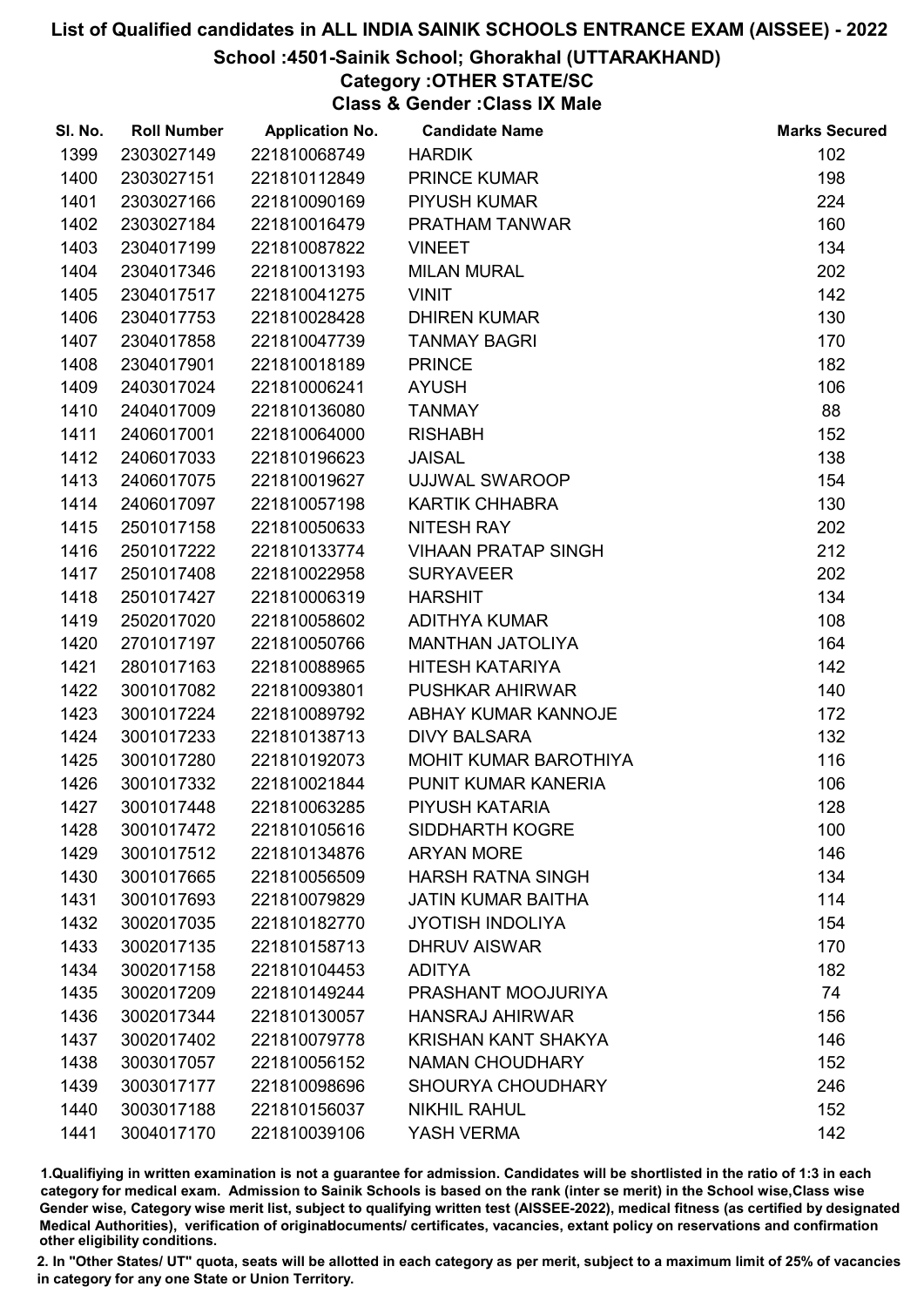## School :4501-Sainik School; Ghorakhal (UTTARAKHAND)

## Category :OTHER STATE/SC

Class & Gender :Class IX Male

| SI. No. | <b>Roll Number</b> | <b>Application No.</b> | <b>Candidate Name</b>       | <b>Marks Secured</b> |
|---------|--------------------|------------------------|-----------------------------|----------------------|
| 1442    | 3106017006         | 221810189080           | <b>ADITYA GARHWAL</b>       | 132                  |
| 1443    | 3111017219         | 221810146587           | RUDRA YUVRAJ SOMKUWAR       | 136                  |
| 1444    | 3802017097         | 221810019539           | <b>BHAVESH SAGAR</b>        | 148                  |
| 1445    | 3901017055         | 221810111553           | <b>DEEPANSH VERMA</b>       | 142                  |
| 1446    | 3901017077         | 221810060665           | DHRUV KANAUJIYA             | 118                  |
| 1447    | 3904017021         | 221810037130           | <b>PRASHANT</b>             | 158                  |
| 1448    | 3904017138         | 221810027702           | PRIYANSHU UJJWAL            | 130                  |
| 1449    | 3904017171         | 221810065552           | <b>NAITIK</b>               | 156                  |
| 1450    | 3904017214         | 221810014623           | <b>HIMANSHU VERMA</b>       | 146                  |
| 1451    | 3904017240         | 221810012063           | <b>SAKSHAM</b>              | 90                   |
| 1452    | 3904017577         | 221810165758           | PIYUSH KAYAL                | 156                  |
| 1453    | 3905017068         | 221810088241           | <b>VIMAL RAJ</b>            | 348                  |
| 1454    | 3906017121         | 221810028543           | YOGESH KUMAR GAUTAM         | 206                  |
| 1455    | 3906017296         | 221810044098           | <b>UDIT KUMAR</b>           | 138                  |
| 1456    | 4401017005         | 221810041800           | CHETANYA RAJ GAUTAM         | 118                  |
| 1457    | 4401017010         | 221810038220           | <b>SUMIT KUMAR</b>          | 174                  |
| 1458    | 4401017125         | 221810119571           | <b>BHAVYA ANAND</b>         | 122                  |
| 1459    | 4401017145         | 221810051112           | ABHAY PRATAP SINGH          | 152                  |
| 1460    | 4401017148         | 221810082312           | <b>VICHITRA KUMAR</b>       | 68                   |
| 1461    | 4401017159         | 221810115232           | <b>VAIBHAV SINGH</b>        | 262                  |
| 1462    | 4401017175         | 221810145052           | ADITYA KUMAR                | 130                  |
| 1463    | 4401017195         | 221810108372           | <b>YASH BHARTI</b>          | 128                  |
| 1464    | 4401017203         | 221810054782           | <b>ANURAAG</b>              | 182                  |
| 1465    | 4401017213         | 221810173013           | <b>MILAN MADHUKAR</b>       | 226                  |
| 1466    | 4401017248         | 221810118063           | AMAN BARETHA                | 128                  |
| 1467    | 4401017254         | 221810090963           | <b>SUMIT KUMAR</b>          | 110                  |
| 1468    | 4401017273         | 221810051793           | <b>VISHAL GAUTAM</b>        | 80                   |
| 1469    | 4401017275         | 221810003204           | <b>JAYANT WARDHAN SHAMI</b> | 200                  |
| 1470    | 4401017283         | 221810003814           | <b>SOUMYA KUMAR</b>         | 138                  |
| 1471    | 4401017307         | 221810148834           | <b>DHANAJAY</b>             | 116                  |
| 1472    | 4401017315         | 221810050654           | <b>ANSH RAJ SINGH</b>       | 238                  |
| 1473    | 4401017348         | 221810056205           | <b>LUCKY</b>                | 154                  |
| 1474    | 4401017379         | 221810018935           | <b>AYUSH BILTORIYA</b>      | 142                  |
| 1475    | 4401017387         | 221810119845           | PRAKHAR RAJ SHEKHAR         | 170                  |
| 1476    | 4401017391         | 221810034655           | <b>NIKHIL VERMA</b>         | 202                  |
| 1477    | 4401017402         | 221810049275           | <b>RISHABH KUMAR</b>        | 210                  |
| 1478    | 4401017416         | 221810083985           | <b>VILIYAM MAURYA</b>       | 174                  |
| 1479    | 4401017423         | 221810012506           | <b>HARSH KUMAR</b>          | 300                  |
| 1480    | 4401017433         | 221810023026           | <b>PRASHANT KUMAR</b>       | 210                  |
| 1481    | 4401017593         | 221810048588           | <b>VISHESH KUMAR</b>        | 112                  |
| 1482    | 4401017614         | 221810187229           | <b>ASHISH KUMAR</b>         | 170                  |
| 1483    | 4401017617         | 221810038629           | <b>PRANJAL SINGH</b>        | 172                  |
| 1484    | 4401017621         | 221810069239           | PIYUSH KUMAR                | 124                  |

1.Qualifiying in written examination is not a guarantee for admission. Candidates will be shortlisted in the ratio of 1:3 in each category for medical exam. Admission to Sainik Schools is based on the rank (inter se merit) in the School wise,Class wise Gender wise, Category wise merit list, subject to qualifying written test (AISSEE-2022), medical fitness (as certified by designated Medical Authorities), verification of originablocuments/ certificates, vacancies, extant policy on reservations and confirmation other eligibility conditions.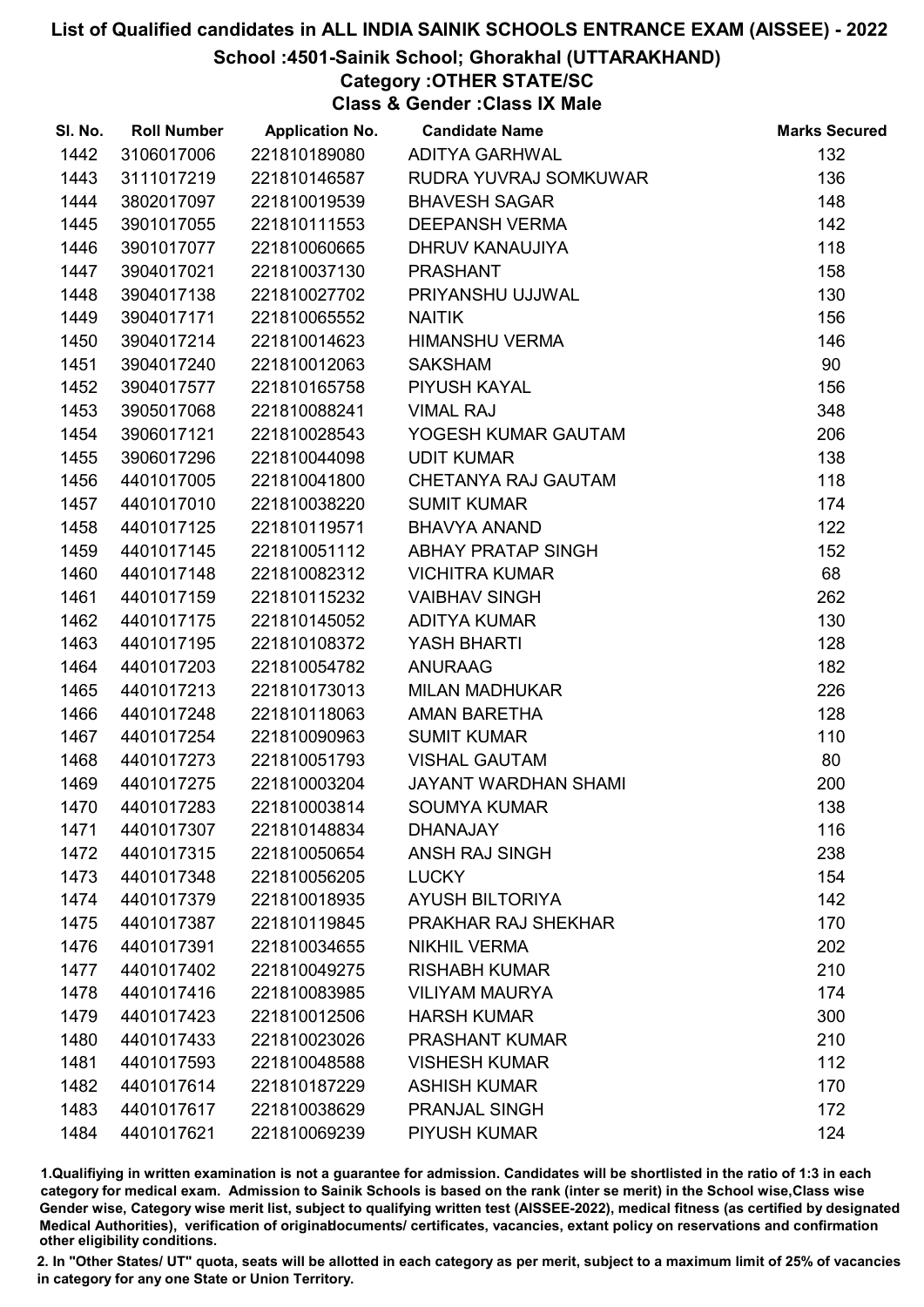## School :4501-Sainik School; Ghorakhal (UTTARAKHAND)

## Category :OTHER STATE/SC

Class & Gender :Class IX Male

| SI. No. | <b>Roll Number</b> | <b>Application No.</b> | <b>Candidate Name</b>      | <b>Marks Secured</b> |
|---------|--------------------|------------------------|----------------------------|----------------------|
| 1485    | 4401017632         | 221810152649           | UTSAB SARKAR               | 134                  |
| 1486    | 4401017651         | 221810118289           | ANAUGH PRATAP SINGH        | 136                  |
| 1487    | 4402017047         | 221810156551           | <b>KRISHNA RAJ</b>         | 290                  |
| 1488    | 4402017117         | 221810007404           | <b>MANMOHAN SINGH</b>      | 140                  |
| 1489    | 4402017119         | 221810070814           | <b>VIPIN SAROJ</b>         | 108                  |
| 1490    | 4402017177         | 221810070595           | <b>RISHABH SINGH</b>       | 124                  |
| 1491    | 4402017188         | 221810176336           | <b>SAHIL</b>               | 154                  |
| 1492    | 4403017004         | 221810089520           | RAJSHEKHAR SAROJ           | 138                  |
| 1493    | 4403017007         | 221810138060           | <b>HARSH SAROJ</b>         | 150                  |
| 1494    | 4403017016         | 221810100571           | <b>ALOK KUMAR</b>          | 116                  |
| 1495    | 4403017024         | 221810071622           | <b>HIMANSHU RAI</b>        | 174                  |
| 1496    | 4403017025         | 221810196232           | <b>ASHUTOSH KUMAR</b>      | 136                  |
| 1497    | 4403017031         | 221810003762           | <b>ADARSH SINGH</b>        | 146                  |
| 1498    | 4403017042         | 221810057563           | <b>OMSHIV</b>              | 158                  |
| 1499    | 4404017003         | 221810118940           | <b>ANSH VERMA</b>          | 196                  |
| 1500    | 4404017026         | 221810185286           | <b>TANMAY KUMAR SINGH</b>  | 160                  |
| 1501    | 4405017006         | 221810007541           | <b>AKASH KUMAR</b>         | 120                  |
| 1502    | 4405017041         | 221810036414           | <b>HARSHIT KUMAR</b>       | 102                  |
| 1503    | 4405017077         | 221810144746           | <b>AROON KUMAR</b>         | 142                  |
| 1504    | 4405017094         | 221810074067           | <b>MAYANK KUMAR</b>        | 82                   |
| 1505    | 4405017111         | 221810182988           | <b>NIKHIL SEHGAL</b>       | 152                  |
| 1506    | 4405017113         | 221810052809           | <b>SIDHANT</b>             | 182                  |
| 1507    | 4405017123         | 221810039349           | <b>ANANT RAJ</b>           | 158                  |
| 1508    | 4406017020         | 221810065820           | <b>VINAYAK SINGH</b>       | 150                  |
| 1509    | 4406017033         | 221810020250           | CHITRAKSH PRAKASH HARIT    | 126                  |
| 1510    | 4406017036         | 221810189760           | <b>VISHAL</b>              | 160                  |
| 1511    | 4406017066         | 221810003231           | <b>DEVANG SHUKLA</b>       | 260                  |
| 1512    | 4406017077         | 221810186571           | <b>BHARAT SINGH GAUTAM</b> | 160                  |
| 1513    | 4406017082         | 221810122491           | <b>HIRDESH GAUTAM</b>      | 190                  |
| 1514    | 4406017097         | 221810074712           | <b>AYUSH RAO</b>           | 128                  |
| 1515    | 4406017103         | 221810065722           | <b>SHIKHAR</b>             | 144                  |
| 1516    | 4406017114         | 221810084842           | <b>ABHINAV KUMAR</b>       | 156                  |
| 1517    | 4406017121         | 221810164462           | <b>HARIVANSH SINGH</b>     | 154                  |
| 1518    | 4406017132         | 221810010582           | <b>MAYANK PAL SINGH</b>    | 154                  |
| 1519    | 4406017143         | 221810020533           | <b>ANMOL KUMAR</b>         | 144                  |
| 1520    | 4406017149         | 221810123343           | <b>JATIN KUMAR</b>         | 168                  |
| 1521    | 4406017162         | 221810040383           | <b>DARSHIL BHASKAR</b>     | 170                  |
| 1522    | 4406017172         | 221810144104           | <b>JAI PRATAP SINGH</b>    | 192                  |
| 1523    | 4406017194         | 221810111334           | <b>TARUN KUMAR</b>         | 192                  |
| 1524    | 4406017195         | 221810158334           | <b>GANESH SHANKAR</b>      | 164                  |
| 1525    | 4406017209         | 221810007664           | <b>AMAN BHARTI</b>         | 182                  |
| 1526    | 4406017242         | 221810163855           | <b>RAKESH SINGH</b>        | 150                  |
| 1527    | 4406017287         | 221810127946           | <b>KANISHK VARDHAN</b>     | 138                  |

1.Qualifiying in written examination is not a guarantee for admission. Candidates will be shortlisted in the ratio of 1:3 in each category for medical exam. Admission to Sainik Schools is based on the rank (inter se merit) in the School wise,Class wise Gender wise, Category wise merit list, subject to qualifying written test (AISSEE-2022), medical fitness (as certified by designated Medical Authorities), verification of originablocuments/ certificates, vacancies, extant policy on reservations and confirmation other eligibility conditions.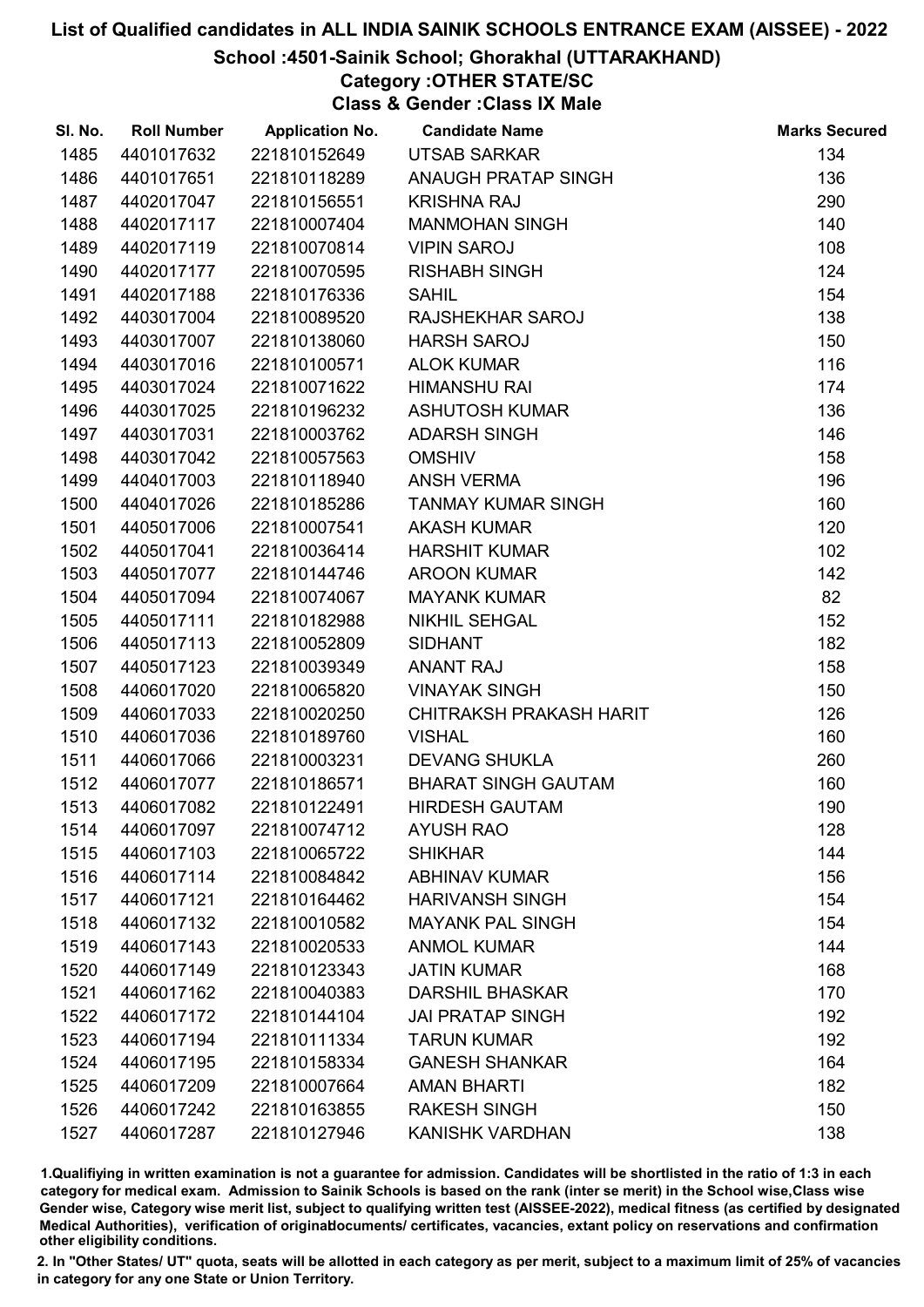## School :4501-Sainik School; Ghorakhal (UTTARAKHAND)

## Category :OTHER STATE/SC

Class & Gender :Class IX Male

| SI. No. | <b>Roll Number</b> | <b>Application No.</b> | <b>Candidate Name</b>      | <b>Marks Secured</b> |
|---------|--------------------|------------------------|----------------------------|----------------------|
| 1528    | 4406017301         | 221810028896           | PUSHPENDRA RAJ             | 132                  |
| 1529    | 4406017322         | 221810043937           | <b>SHYAM SINGH</b>         | 102                  |
| 1530    | 4406017329         | 221810118167           | <b>LALTAKSH VEER SINGH</b> | 198                  |
| 1531    | 4406017334         | 221810122867           | <b>DEEPENDRA SINGH</b>     | 138                  |
| 1532    | 4406017358         | 221810116828           | <b>SHIVAM KUMAR</b>        | 178                  |
| 1533    | 4406017359         | 221810156828           | PRINCE SINGH               | 126                  |
| 1534    | 4406017362         | 221810026638           | <b>TANMAY CHAUDHARY</b>    | 210                  |
| 1535    | 4406017370         | 221810043058           | <b>MRADUL SINGH</b>        | 234                  |
| 1536    | 4406017374         | 221810086758           | <b>ADHIRAJ SINGH</b>       | 134                  |
| 1537    | 4406017390         | 221810149109           | <b>SHIKHAR SINGH</b>       | 148                  |
| 1538    | 4406017394         | 221810114709           | <b>PURVANSH SHASTRI</b>    | 144                  |
| 1539    | 4406017404         | 221810168529           | <b>DAKSH KUMAR</b>         | 230                  |
| 1540    | 4406017418         | 221810025769           | <b>KSHITIJ</b>             | 142                  |
| 1541    | 4406017423         | 221810002089           | <b>VARUN KUMAR</b>         | 112                  |
| 1542    | 4407017023         | 221810028940           | <b>ATUL RAJ</b>            | 174                  |
| 1543    | 4407017078         | 221810027791           | <b>ABHISHEK</b>            | 144                  |
| 1544    | 4407017106         | 221810018652           | SHIVANSHU KUMAR GAUTAM     | 86                   |
| 1545    | 4407017173         | 221810082514           | <b>VIKAS</b>               | 154                  |
| 1546    | 4407017212         | 221810001835           | <b>DIVYANSHU GAUTAM</b>    | 110                  |
| 1547    | 4407017282         | 221810014647           | PRIYANSHU CHAUDHARY        | 178                  |
| 1548    | 4407017290         | 221810152277           | <b>SHAILENDRA KUMAR</b>    | 136                  |
| 1549    | 4407017301         | 221810032187           | <b>KAUSHIK KUMAR</b>       | 198                  |
| 1550    | 4407017366         | 221810028779           | <b>ADARSH RAJ</b>          | 164                  |
| 1551    | 4408017004         | 221810074610           | ANUBHAV ANAND              | 148                  |
| 1552    | 4408017020         | 221810115260           | ADITYA RAJ SINGH           | 176                  |
| 1553    | 4408017023         | 221810040470           | <b>SURYA PRATAP SINGH</b>  | 192                  |
| 1554    | 4408017053         | 221810109281           | <b>UTKARSH SHRIVAS</b>     | 258                  |
| 1555    | 4408017073         | 221810190732           | YASHRAJ KABIR              | 126                  |
| 1556    | 4408017086         | 221810194992           | <b>DEEPOO</b>              | 128                  |
| 1557    | 4408017098         | 221810051223           | <b>KRISH DIWAKAR</b>       | 134                  |
| 1558    | 4408017099         | 221810008323           | <b>DIVYANSH SADH</b>       | 156                  |
| 1559    | 4408017120         | 221810012704           | <b>SAMEER CHAUDHARY</b>    | 184                  |
| 1560    | 4408017148         | 221810132015           | <b>ARSH GAUTAM</b>         | 104                  |
| 1561    | 4408017173         | 221810063685           | PRASHANT RAO               | 170                  |
| 1562    | 4408017174         | 221810095295           | <b>DIVYANSHU RAO</b>       | 180                  |
| 1563    | 4408017196         | 221810050656           | <b>ADITYA KUMAR</b>        | 184                  |
| 1564    | 4408017198         | 221810090086           | <b>HARSHIT CHAUDHARY</b>   | 202                  |
| 1565    | 4408017258         | 221810069839           | <b>AMIT</b>                | 182                  |
| 1566    | 4409017018         | 221810000650           | <b>ANUJ KUMAR</b>          | 166                  |
| 1567    | 4409017050         | 221810071861           | PANKAJ KUMAR               | 96                   |
| 1568    | 4409017055         | 221810170671           | <b>SAMEER TYAGI</b>        | 168                  |
| 1569    | 4409017067         | 221810196902           | <b>AMAN GAUTAM</b>         | 118                  |
| 1570    | 4409017073         | 221810051832           | <b>MANJUL PRATAP SINGH</b> | 238                  |

1.Qualifiying in written examination is not a guarantee for admission. Candidates will be shortlisted in the ratio of 1:3 in each category for medical exam. Admission to Sainik Schools is based on the rank (inter se merit) in the School wise,Class wise Gender wise, Category wise merit list, subject to qualifying written test (AISSEE-2022), medical fitness (as certified by designated Medical Authorities), verification of originablocuments/ certificates, vacancies, extant policy on reservations and confirmation other eligibility conditions.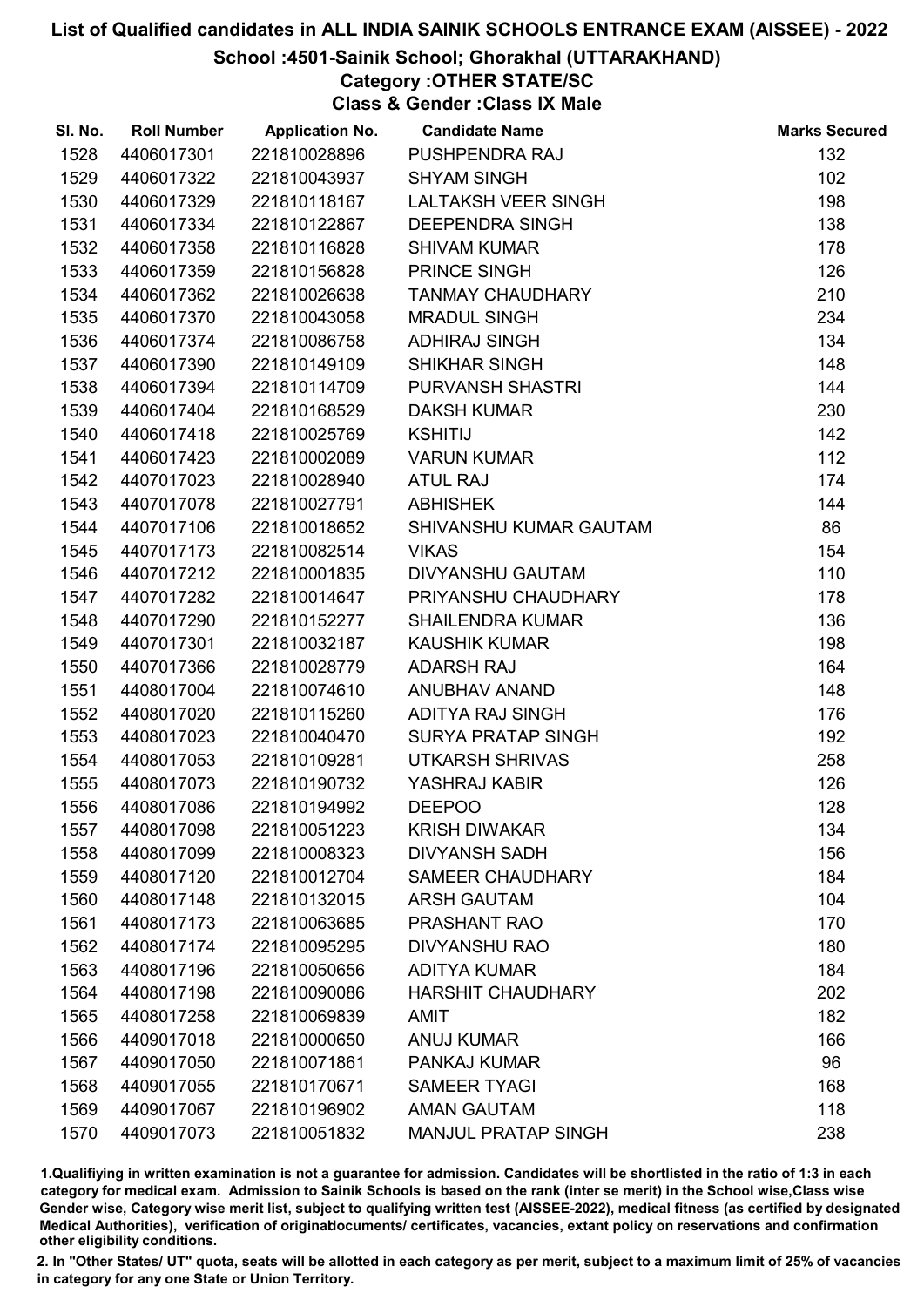## School :4501-Sainik School; Ghorakhal (UTTARAKHAND)

## Category :OTHER STATE/SC

Class & Gender :Class IX Male

| SI. No. | <b>Roll Number</b> | <b>Application No.</b> | <b>Candidate Name</b>      | <b>Marks Secured</b> |
|---------|--------------------|------------------------|----------------------------|----------------------|
| 1571    | 4409017079         | 221810065852           | <b>SHIVAM KUMAR</b>        | 122                  |
| 1572    | 4409017117         | 221810109383           | <b>MAANVENDRA VERMA</b>    | 188                  |
| 1573    | 4409017131         | 221810194624           | <b>ANMOL DIWAKAR</b>       | 162                  |
| 1574    | 4409017143         | 221810013254           | <b>AYUSH SINGH</b>         | 186                  |
| 1575    | 4409017147         | 221810045664           | <b>AMAN KUMAR SINGH</b>    | 180                  |
| 1576    | 4409017179         | 221810035275           | <b>TANAY KUMAR GAURAV</b>  | 204                  |
| 1577    | 4409017182         | 221810118775           | <b>K G S PRINCE GAUTAM</b> | 172                  |
| 1578    | 4409017211         | 221810196956           | <b>KULDEEP VERMA</b>       | 186                  |
| 1579    | 4409017221         | 221810008986           | <b>VINAY SHANKHWAR</b>     | 228                  |
| 1580    | 4409017238         | 221810131857           | <b>AYUSH GAUTAM</b>        | 182                  |
| 1581    | 4409017270         | 221810036168           | <b>UTKARSH KUMAR</b>       | 104                  |
| 1582    | 4409017276         | 221810041688           | <b>SAMEER</b>              | 212                  |
| 1583    | 4409017302         | 221810050059           | <b>ALOKKUMAR</b>           | 206                  |
| 1584    | 4410017009         | 221810155900           | <b>GAURAV KUMAR</b>        | 164                  |
| 1585    | 4410017011         | 221810168410           | SIDDHANT SINGH             | 150                  |
| 1586    | 4410017023         | 221810185430           | AMRIT RAJ ANAND            | 144                  |
| 1587    | 4410017031         | 221810172940           | <b>NIKHIL KUMAR</b>        | 112                  |
| 1588    | 4410017068         | 221810062701           | <b>DIVYANSH SINGH</b>      | 158                  |
| 1589    | 4410017071         | 221810075111           | <b>RUBAL KUMAR</b>         | 136                  |
| 1590    | 4410017091         | 221810172931           | <b>AYUSH RAJAK</b>         | 196                  |
| 1591    | 4410017099         | 221810141051           | <b>KARAN RAJ</b>           | 150                  |
| 1592    | 4410017199         | 221810155933           | <b>ANAND KUMAR SINGH</b>   | 136                  |
| 1593    | 4410017263         | 221810133154           | <b>AYUSH KUMAR</b>         | 158                  |
| 1594    | 4410017272         | 221810025964           | <b>ARCHIT GAUTAM</b>       | 158                  |
| 1595    | 4410017276         | 221810179374           | <b>PAVAN KUMAR</b>         | 92                   |
| 1596    | 4410017316         | 221810044855           | <b>TANISHQ KUMAR</b>       | 116                  |
| 1597    | 4410017356         | 221810019536           | <b>VANSH KUMAR</b>         | 148                  |
| 1598    | 4410017357         | 221810025736           | SHRESTHA CHOUDHARY         | 196                  |
| 1599    | 4410017360         | 221810021936           | <b>ANKIT KUMAR</b>         | 210                  |
| 1600    | 4410017382         | 221810007376           | PRIYANSHU SINGH            | 158                  |
| 1601    | 4410017411         | 221810192127           | PRINCE ROY                 | 128                  |
| 1602    | 4410017412         | 221810165127           | <b>SAHIL NIRMAL</b>        | 96                   |
| 1603    | 4410017444         | 221810175567           | <b>GAGAN VARMA</b>         | 134                  |
| 1604    | 4410017456         | 221810046597           | <b>RITESH</b>              | 166                  |
| 1605    | 4410017458         | 221810080697           | <b>KAMALJEET</b>           | 88                   |
| 1606    | 4410017469         | 221810160908           | <b>ARADHYA CHAUDHARY</b>   | 138                  |
| 1607    | 4410017492         | 221810180048           | <b>ARNAV YASH ARYA</b>     | 174                  |
| 1608    | 4410017500         | 221810111658           | <b>ANCHIT RAJPUT</b>       | 176                  |
| 1609    | 4410017541         | 221810088498           | RAJVEER RAJ                | 128                  |
| 1610    | 4410017546         | 221810041898           | <b>AYUSH ANAND</b>         | 192                  |
| 1611    | 4410017553         | 221810056609           | AYUSH KUMAR CHAUDHARY      | 238                  |
| 1612    | 4410017559         | 221810193819           | <b>SHANU RAJ</b>           | 174                  |
| 1613    | 4410017597         | 221810068689           | <b>VIKAS VERMA</b>         | 140                  |

1.Qualifiying in written examination is not a guarantee for admission. Candidates will be shortlisted in the ratio of 1:3 in each category for medical exam. Admission to Sainik Schools is based on the rank (inter se merit) in the School wise,Class wise Gender wise, Category wise merit list, subject to qualifying written test (AISSEE-2022), medical fitness (as certified by designated Medical Authorities), verification of originablocuments/ certificates, vacancies, extant policy on reservations and confirmation other eligibility conditions.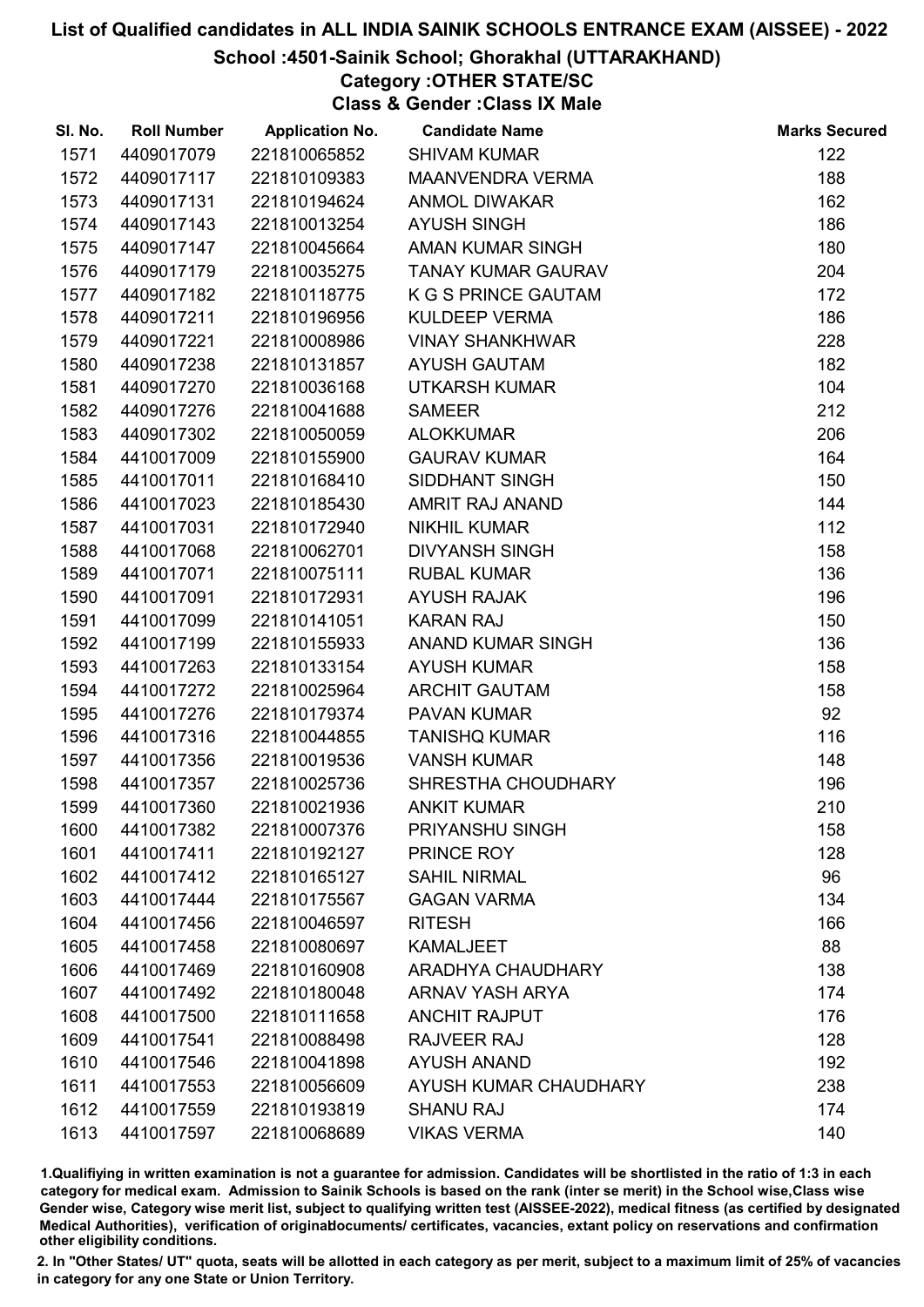## School :4501-Sainik School; Ghorakhal (UTTARAKHAND)

## Category :OTHER STATE/SC

Class & Gender :Class IX Male

| SI. No. | <b>Roll Number</b> | <b>Application No.</b> | <b>Candidate Name</b>       | <b>Marks Secured</b> |
|---------|--------------------|------------------------|-----------------------------|----------------------|
| 1614    | 4411017021         | 221810014731           | <b>ABHINAV MATHUR</b>       | 134                  |
| 1615    | 4411017028         | 221810074181           | <b>VANSH KUMAR</b>          | 108                  |
| 1616    | 4411017038         | 221810030852           | <b>DEV RAJ SINGH</b>        | 220                  |
| 1617    | 4411017043         | 221810024772           | <b>SANTOSH KUMAR</b>        | 146                  |
| 1618    | 4411017111         | 221810097285           | <b>VIDIT RAJ SINGH</b>      | 166                  |
| 1619    | 4411017117         | 221810156416           | <b>NAVNEET KUMAR</b>        | 134                  |
| 1620    | 4411017147         | 221810132708           | AKSHAT KUMAR SINGH          | 140                  |
| 1621    | 4412017003         | 221810128400           | <b>NEERAJ KUMAR</b>         | 106                  |
| 1622    | 4412017023         | 221810151160           | <b>NAITIK RAO</b>           | 176                  |
| 1623    | 4412017044         | 221810086321           | PRAVEEN KUMAR               | 158                  |
| 1624    | 4412017134         | 221810097953           | <b>ARYAN GAUTAM</b>         | 202                  |
| 1625    | 4412017179         | 221810040164           | PRASHANT RAV                | 110                  |
| 1626    | 4412017211         | 221810155155           | SAURABH KUMAR GAUTAM        | 146                  |
| 1627    | 4412017245         | 221810195636           | PRATIK GAUTAM               | 190                  |
| 1628    | 4412017371         | 221810077739           | <b>RISHABH AGRAWAL</b>      | 184                  |
| 1629    | 4501017087         | 221810022256           | <b>SHUBHAM BISWAS</b>       | 206                  |
| 1630    | 4502017008         | 221810126800           | <b>AYUSH GAUR</b>           | 194                  |
| 1631    | 4502017074         | 221810091690           | <b>GAGANDEEP SINGH</b>      | 178                  |
| 1632    | 4502017109         | 221810195341           | <b>SHIVAM</b>               | 144                  |
| 1633    | 4502017420         | 221810019565           | PRIYANSHU KUMAR CHAUDHARY   | 114                  |
| 1634    | 4502017625         | 221810045318           | <b>SHIVANSH BHARTI</b>      | 284                  |
| 1635    | 4502017645         | 221810138148           | <b>PIYUSH RAJ</b>           | 124                  |
| 1636    | 4504017336         | 221810061975           | <b>BHUVNESHWAR SAGAR</b>    | 148                  |
| 1637    | 4504017393         | 221810113486           | YASH ARYA                   | 160                  |
| 1638    | 4504017476         | 221810063397           | <b>PRATHVI SAGAR</b>        | 128                  |
| 1639    | 4504017511         | 221810149658           | PULKIT VERMA                | 118                  |
| 1640    | 4505017007         | 221810094130           | <b>ANMOL SINGH</b>          | 146                  |
| 1641    | 4505017021         | 221810159180           | <b>ARYA SHRESTH</b>         | 156                  |
| 1642    | 4505017026         | 221810159190           | <b>SANDEEP KUMAR</b>        | 150                  |
| 1643    | 4505017048         | 221810033351           | <b>DHANANJAY</b>            | 174                  |
| 1644    | 4505017059         | 221810153391           | <b>BHANUPRATAP SINGH</b>    | 116                  |
| 1645    | 4505017060         | 221810123991           | PRATYAKSH GAUTAM            | 102                  |
| 1646    | 4505017068         | 221810173412           | <b>RAJAN SINGH</b>          | 120                  |
| 1647    | 4505017069         | 221810139422           | <b>HARSH RAJ SINGH</b>      | 138                  |
| 1648    | 4505017073         | 221810048152           | <b>VANSH KUMAR</b>          | 116                  |
| 1649    | 4505017091         | 221810120053           | <b>ABHIKIRTI RAO GAUTAM</b> | 218                  |
| 1650    | 4505017110         | 221810134854           | <b>NISHANT</b>              | 134                  |
| 1651    | 4505017124         | 221810118215           | <b>DARPAN KUMAR</b>         | 138                  |
| 1652    | 4505017161         | 221810091936           | <b>SHIVAM</b>               | 134                  |
| 1653    | 4505017190         | 221810048277           | <b>HARSH KUMAR</b>          | 184                  |
| 1654    | 4505017203         | 221810108968           | <b>PRINCE KUMAR</b>         | 158                  |
| 1655    | 4505017230         | 221810157569           | <b>BHASKAR KUMAR</b>        | 108                  |
| 1656    | 4507017014         | 221810020810           | ANANT KUMAR DUDHERA         | 328                  |

1.Qualifiying in written examination is not a guarantee for admission. Candidates will be shortlisted in the ratio of 1:3 in each category for medical exam. Admission to Sainik Schools is based on the rank (inter se merit) in the School wise,Class wise Gender wise, Category wise merit list, subject to qualifying written test (AISSEE-2022), medical fitness (as certified by designated Medical Authorities), verification of originablocuments/ certificates, vacancies, extant policy on reservations and confirmation other eligibility conditions.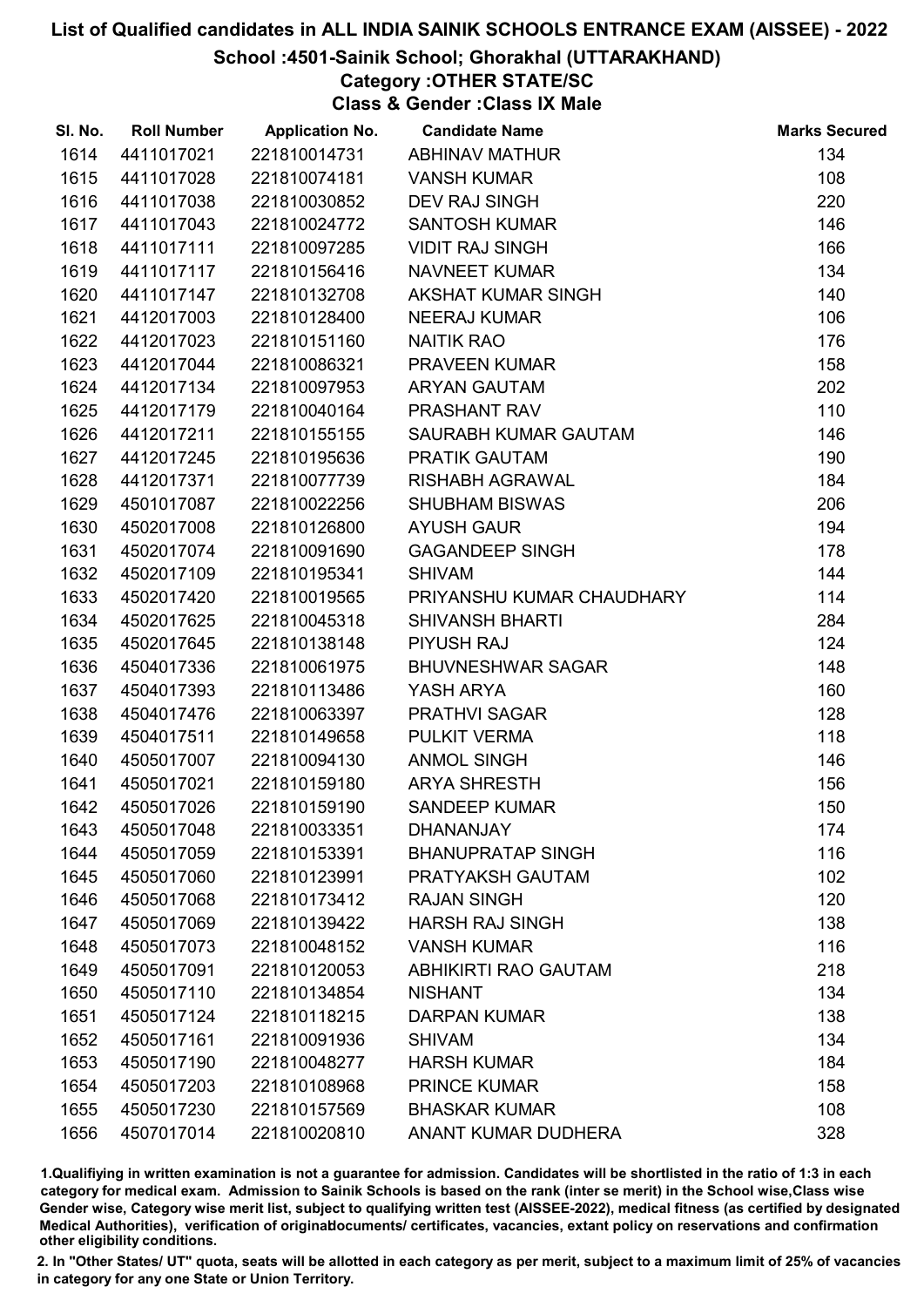School :4501-Sainik School; Ghorakhal (UTTARAKHAND)

## Category :OTHER STATE/SC

Class & Gender :Class IX Male

| SI. No. | <b>Roll Number</b> | <b>Application No.</b> | <b>Candidate Name</b> |    | <b>Marks Secured</b> |
|---------|--------------------|------------------------|-----------------------|----|----------------------|
| 1657    | 4507017015         | 221810116420           | <b>SHUBHAM</b>        |    | 116                  |
| 1658    | 4507017024         | 221810175940           | <b>ARPIT KUMAR</b>    |    | 156                  |
| 1659    | 4507017069         | 221810004051           | <b>RITHVIK KUMAR</b>  |    | 216                  |
| 1660    | 4507017071         | 221810170061           | <b>BAADAL</b>         |    | 116                  |
| 1661    | 4507017161         | 221810102293           | <b>LAVISH</b>         |    | 104                  |
| 1662    | 4507017172         | 221810186224           | ALOK KUMAR            |    | 150                  |
| 1663    | 4507017204         | 221810078715           | <b>GURUPAL SINGH</b>  |    | 180                  |
| 1664    | 4507017244         | 221810124736           | <b>AADITYA</b>        |    | 114                  |
| 1665    | 4507017274         | 221810076807           | SAKSHAM GAUTAM        |    | 162                  |
| 1666    | 4507017277         | 221810067227           | AKSHIT SINGH          |    | 122                  |
| 1667    | 4507017298         | 221810168667           | <b>PRANJAL SINGH</b>  | CG | 204                  |
| 1668    | 4507017308         | 221810150218           | UJJAWAL KUMAR         |    | 160                  |
| 1669    | 4508017063         | 221810000202           | SAURABH KUMAR         |    | 148                  |
| 1670    | 4508017210         | 221810107867           | <b>JAI SINGH</b>      |    | 104                  |
| 1671    | 4508017236         | 221810166498           | <b>KARTIK KUMAR</b>   |    | 190                  |
| 1672    | 4601017056         | 221810095519           | <b>ADITYA SINGH</b>   |    | 150                  |

1.Qualifiying in written examination is not a guarantee for admission. Candidates will be shortlisted in the ratio of 1:3 in each category for medical exam. Admission to Sainik Schools is based on the rank (inter se merit) in the School wise,Class wise Gender wise, Category wise merit list, subject to qualifying written test (AISSEE-2022), medical fitness (as certified by designated Medical Authorities), verification of originablocuments/ certificates, vacancies, extant policy on reservations and confirmation other eligibility conditions.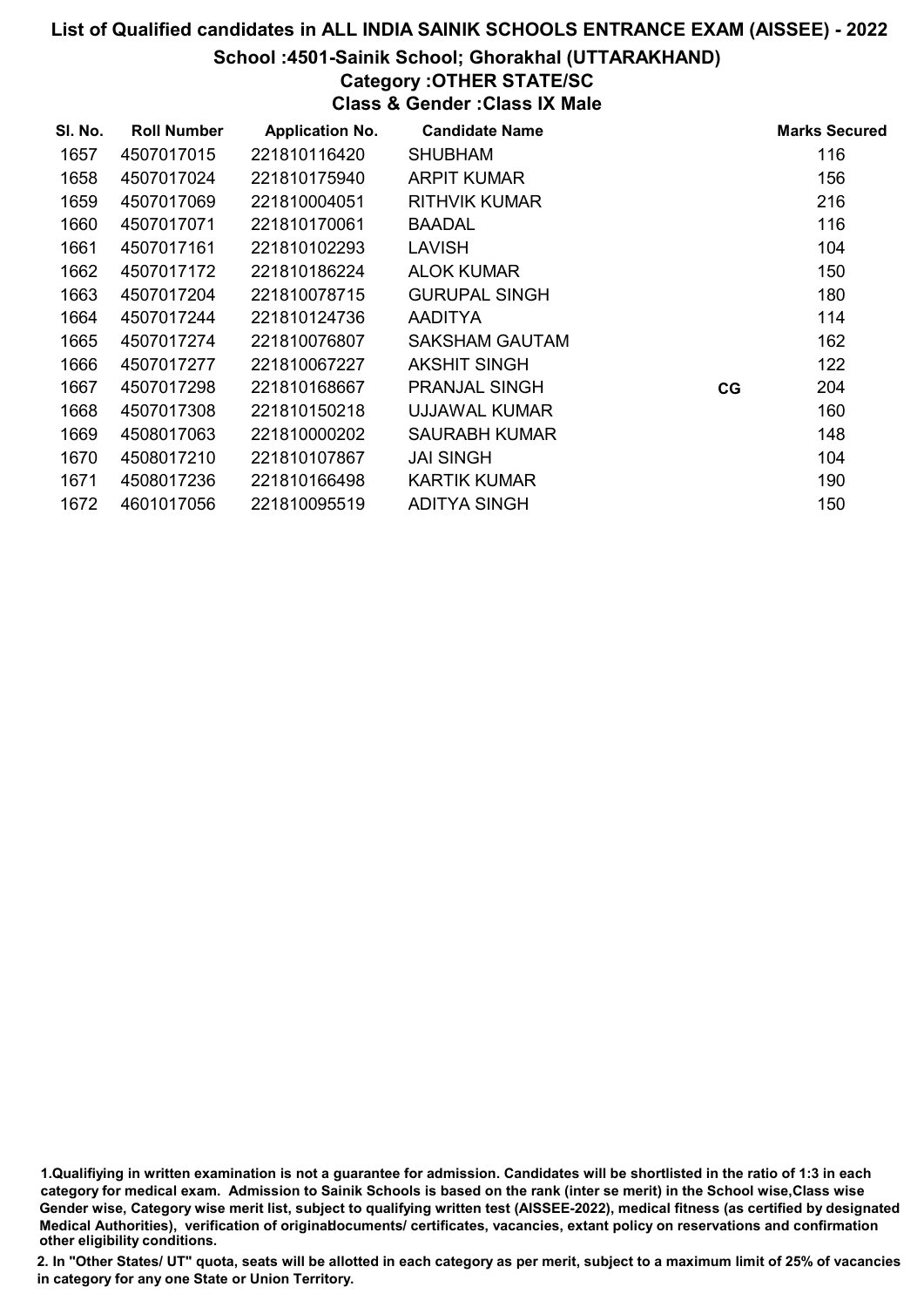# School :4501-Sainik School; Ghorakhal (UTTARAKHAND)

## Category :OTHER STATE/ST

Class & Gender :Class IX Male

| SI. No. | <b>Roll Number</b> | <b>Application No.</b> | <b>Candidate Name</b>       | <b>Marks Secured</b> |
|---------|--------------------|------------------------|-----------------------------|----------------------|
| 1673    | 1301017020         | 221810075932           | <b>NIBA LAMNIO</b>          | 140                  |
| 1674    | 1301017032         | 221810013514           | <b>TAI PACHO</b>            | 204                  |
| 1675    | 1301017040         | 221810010625           | YUKAM YANGFO                | 178                  |
| 1676    | 1302017021         | 221810168666           | <b>TSEWANG NORBU KIGAR</b>  | 108                  |
| 1677    | 1504017030         | 221810092901           | <b>ANAND RAJ</b>            | 188                  |
| 1678    | 1506017049         | 221810025583           | <b>SHUBHAM KUMAR</b>        | 148                  |
| 1679    | 1702017002         | 221810109010           | <b>SUMIT KUMAR</b>          | 112                  |
| 1680    | 1702017004         | 221810160020           | <b>SIDDHARTH KUMAR</b>      | 120                  |
| 1681    | 1702017036         | 221810149452           | ANSHUMAN SINGH SIDAR        | 174                  |
| 1682    | 1703017002         | 221810134570           | <b>OM PIDDA</b>             | 128                  |
| 1683    | 1704017024         | 221810057715           | YESHU CHANDRA JAGAT         | 96                   |
| 1684    | 1705017119         | 221810161964           | <b>MOHNISH VAMAN</b>        | 84                   |
| 1685    | 1705017208         | 221810042118           | <b>DOMENDRA SINGH</b>       | 164                  |
| 1686    | 1705017213         | 221810154928           | ARYAN KUMAR USENDI          | 128                  |
| 1687    | 1705017229         | 221810127278           | <b>ANUBHAV SAI</b>          | 130                  |
| 1688    | 1705017247         | 221810154939           | <b>HARSHIT SINGH THAKUR</b> | 160                  |
| 1689    | 1706017016         | 221810145723           | <b>ABHISHEK KHAIRWAR</b>    | 122                  |
| 1690    | 1706017020         | 221810106324           | <b>AARIN EKKA</b>           | 152                  |
| 1691    | 1706017027         | 221810047275           | <b>YUVRAJ PAIKRA</b>        | 174                  |
| 1692    | 1706017029         | 221810017685           | <b>RITESH EKKA</b>          | 116                  |
| 1693    | 1706017031         | 221810072895           | RAJAT LAKRA                 | 44                   |
| 1694    | 1706017034         | 221810001336           | PRINCE VALDE KUJUR          | 130                  |
| 1695    | 1706017048         | 221810183788           | ABHIJEET NARAYAN PAINKRA    | 122                  |
| 1696    | 2001017309         | 221810049771           | <b>ABHISHEK KUMAR</b>       | 192                  |
| 1697    | 2001017385         | 221810066122           | LOVESH JARWAL               | 164                  |
| 1698    | 2001017413         | 221810008532           | <b>HIMANSHU</b>             | 176                  |
| 1699    | 2001017829         | 221810059374           | <b>YAVNISH</b>              | 178                  |
| 1700    | 2001027142         | 221810161446           | <b>MAYANK</b>               | 84                   |
| 1701    | 2001027461         | 221810071548           | <b>NIKUNJ SHARMA</b>        | 146                  |
| 1702    | 2301017301         | 221810043565           | <b>KANIK</b>                | 176                  |
| 1703    | 2303017416         | 221810128014           | <b>KRISH GOSWAMI</b>        | 134                  |
| 1704    | 2303017475         | 221810157864           | <b>HIMANSHU MEENA</b>       | 206                  |
| 1705    | 2303017604         | 221810150185           | <b>CHIRAG MEENA</b>         | 180                  |
| 1706    | 2304017203         | 221810140232           | <b>ABHAY</b>                | 174                  |
| 1707    | 2401017049         | 221810115654           | <b>ADITYA</b>               | 204                  |
| 1708    | 2401017075         | 221810027228           | <b>ANKUSH CHOUDHARY</b>     | 124                  |
| 1709    | 2401017077         | 221810143938           | <b>AKSHIT</b>               | 102                  |
| 1710    | 2402017012         | 221810138904           | <b>NIKHIL KALIA</b>         | 124                  |
| 1711    | 2402017013         | 221810132824           | <b>SAHIL KUMAR</b>          | 124                  |
| 1712    | 2402017015         | 221810164605           | <b>ABHISHEK CHARAK</b>      | 138                  |
| 1713    | 2402017022         | 221810157136           | <b>PARIKSHIT THAKUR</b>     | 170                  |
| 1714    | 2403017025         | 221810000441           | <b>RIJUL KAPOOR</b>         | 146                  |
| 1715    | 2403017059         | 221810082572           | <b>VARUN</b>                | 168                  |

1.Qualifiying in written examination is not a guarantee for admission. Candidates will be shortlisted in the ratio of 1:3 in each category for medical exam. Admission to Sainik Schools is based on the rank (inter se merit) in the School wise,Class wise Gender wise, Category wise merit list, subject to qualifying written test (AISSEE-2022), medical fitness (as certified by designated Medical Authorities), verification of originablocuments/ certificates, vacancies, extant policy on reservations and confirmation other eligibility conditions.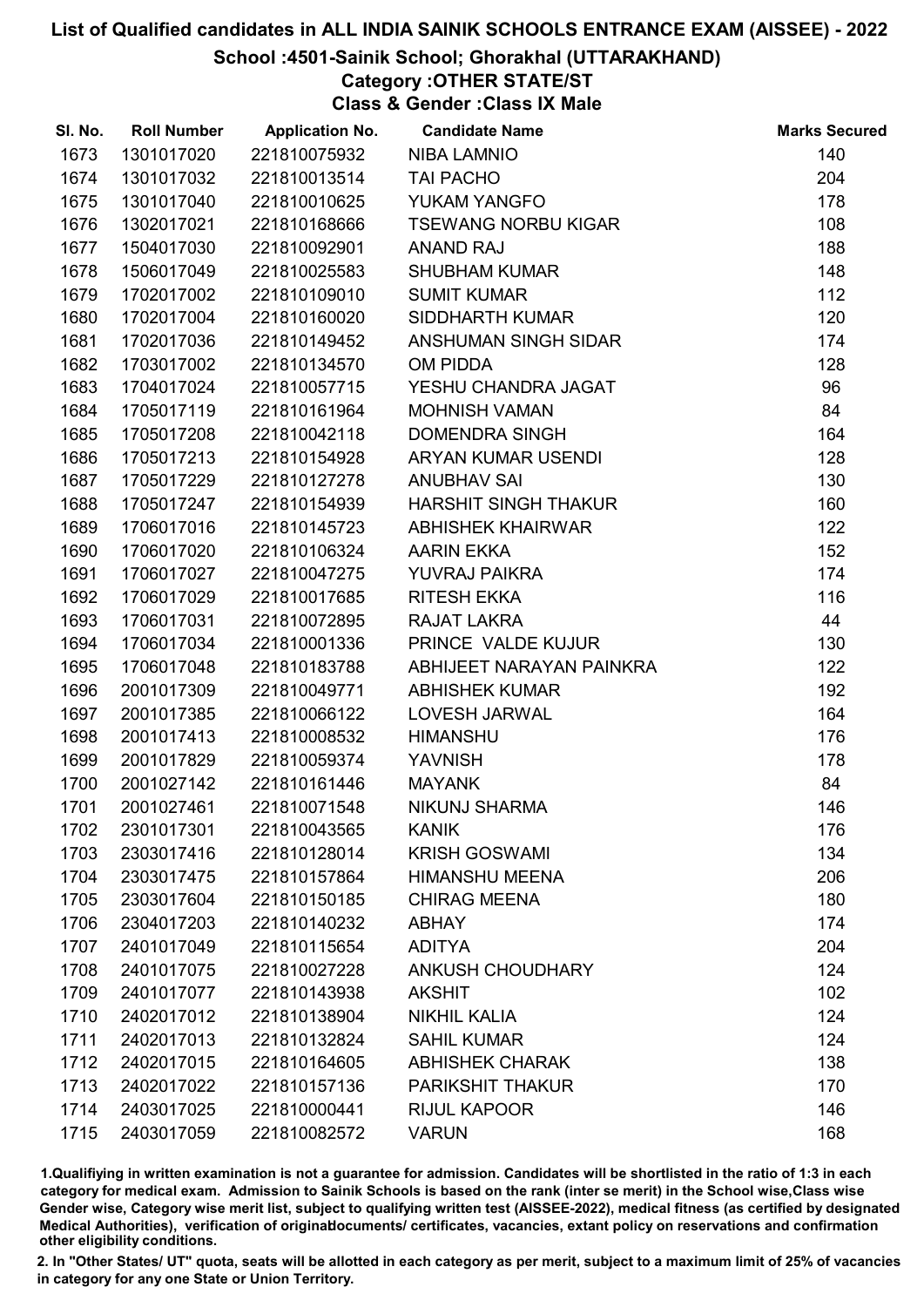# School :4501-Sainik School; Ghorakhal (UTTARAKHAND)

## Category :OTHER STATE/ST

Class & Gender :Class IX Male

| SI. No. | <b>Roll Number</b> | <b>Application No.</b> | <b>Candidate Name</b>      | <b>Marks Secured</b> |
|---------|--------------------|------------------------|----------------------------|----------------------|
| 1716    | 2403017101         | 221810002224           | ADITYA KAPOOR              | 214                  |
| 1717    | 2403017114         | 221810070774           | <b>ARYAN SHARMA</b>        | 264                  |
| 1718    | 2403017120         | 221810071005           | <b>ANANT SHARMA</b>        | 232                  |
| 1719    | 2403017136         | 221810046365           | <b>KESHAV KUMAR</b>        | 106                  |
| 1720    | 2403017157         | 221810070196           | <b>TANMAY KAPOOR</b>       | 172                  |
| 1721    | 2403017203         | 221810181129           | <b>AARAV</b>               | 206                  |
| 1722    | 2404017014         | 221810009411           | <b>KARTIK</b>              | 180                  |
| 1723    | 2404017040         | 221810090604           | <b>AYUSH MITTAL</b>        | 170                  |
| 1724    | 2404017052         | 221810132225           | <b>TUSHAR CHANDEL</b>      | 112                  |
| 1725    | 2404017053         | 221810136135           | <b>RAHUL YADAV</b>         | 140                  |
| 1726    | 2404017055         | 221810059545           | <b>ARYAN RAO</b>           | 164                  |
| 1727    | 2404017076         | 221810184437           | <b>RITHIK</b>              | 126                  |
| 1728    | 2404017093         | 221810011198           | DHANANJAY SHARMA           | 110                  |
| 1729    | 2404017096         | 221810099109           | <b>PIYUSH</b>              | 114                  |
| 1730    | 2405017016         | 221810044265           | <b>KUNAL SINGH</b>         | 130                  |
| 1731    | 2406017011         | 221810001090           | <b>ISHANT NEGI</b>         | 168                  |
| 1732    | 2406017013         | 221810163890           | <b>HARSHIT NEGI</b>        | 118                  |
| 1733    | 2406017029         | 221810064562           | <b>HIMESH NEGI</b>         | 104                  |
| 1734    | 2406017030         | 221810104762           | <b>ARNAV BHANDARI</b>      | 178                  |
| 1735    | 2406017035         | 221810088543           | <b>HIMANSHU</b>            | 128                  |
| 1736    | 2406017039         | 221810063873           | <b>DIVYANSH THAKUR</b>     | 166                  |
| 1737    | 2406017062         | 221810154375           | <b>ABHAY</b>               | 118                  |
| 1738    | 2406017082         | 221810106887           | <b>AADRESH</b>             | 132                  |
| 1739    | 2406017088         | 221810013748           | <b>DHRUV</b>               | 160                  |
| 1740    | 2407017124         | 221810105736           | <b>SWASTIK THAKUR</b>      | 156                  |
| 1741    | 2407017162         | 221810187038           | <b>ANIKET</b>              | 144                  |
| 1742    | 2408017009         | 221810011211           | <b>YUSAF KHAN</b>          | 128                  |
| 1743    | 2501017036         | 221810099760           | <b>ISRAR CHOUDHARY</b>     | 106                  |
| 1744    | 2501017039         | 221810042270           | <b>MOHD TAHIR</b>          | 140                  |
| 1745    | 2501017063         | 221810136631           | <b>ADIL HUSSAIN</b>        | 200                  |
| 1746    | 2501017072         | 221810051951           | <b>KAFAYAT ALI</b>         | 146                  |
| 1747    | 2501017080         | 221810015461           | <b>UMAR SOHIL</b>          | 142                  |
| 1748    | 2501017126         | 221810162862           | <b>SULAIMAN ASSAD</b>      | 228                  |
| 1749    | 2501017162         | 221810190933           | <b>ARVIND SINGH</b>        | 134                  |
| 1750    | 2501017165         | 221810018343           | <b>IZHAN CHOUDHARY</b>     | 126                  |
| 1751    | 2501017176         | 221810081673           | <b>MOHD TOHEED</b>         | 116                  |
| 1752    | 2501017201         | 221810009424           | <b>ASID HUSSAIN</b>        | 86                   |
| 1753    | 2501017218         | 221810116074           | <b>ASAD ALI AZMI</b>       | 138                  |
| 1754    | 2501017246         | 221810156925           | <b>OBAID UL REHMAN</b>     | 162                  |
| 1755    | 2501017250         | 221810017145           | <b>MOHD SAJID AMIN</b>     | 98                   |
| 1756    | 2501017296         | 221810041726           | SOHAIL CHOUDHARY           | 144                  |
| 1757    | 2501017327         | 221810125986           | <b>MOHD SAQIB UL ISLAM</b> | 152                  |
| 1758    | 2501017358         | 221810158957           | <b>KAMRAN FAROOQ</b>       | 114                  |

1.Qualifiying in written examination is not a guarantee for admission. Candidates will be shortlisted in the ratio of 1:3 in each category for medical exam. Admission to Sainik Schools is based on the rank (inter se merit) in the School wise,Class wise Gender wise, Category wise merit list, subject to qualifying written test (AISSEE-2022), medical fitness (as certified by designated Medical Authorities), verification of originablocuments/ certificates, vacancies, extant policy on reservations and confirmation other eligibility conditions.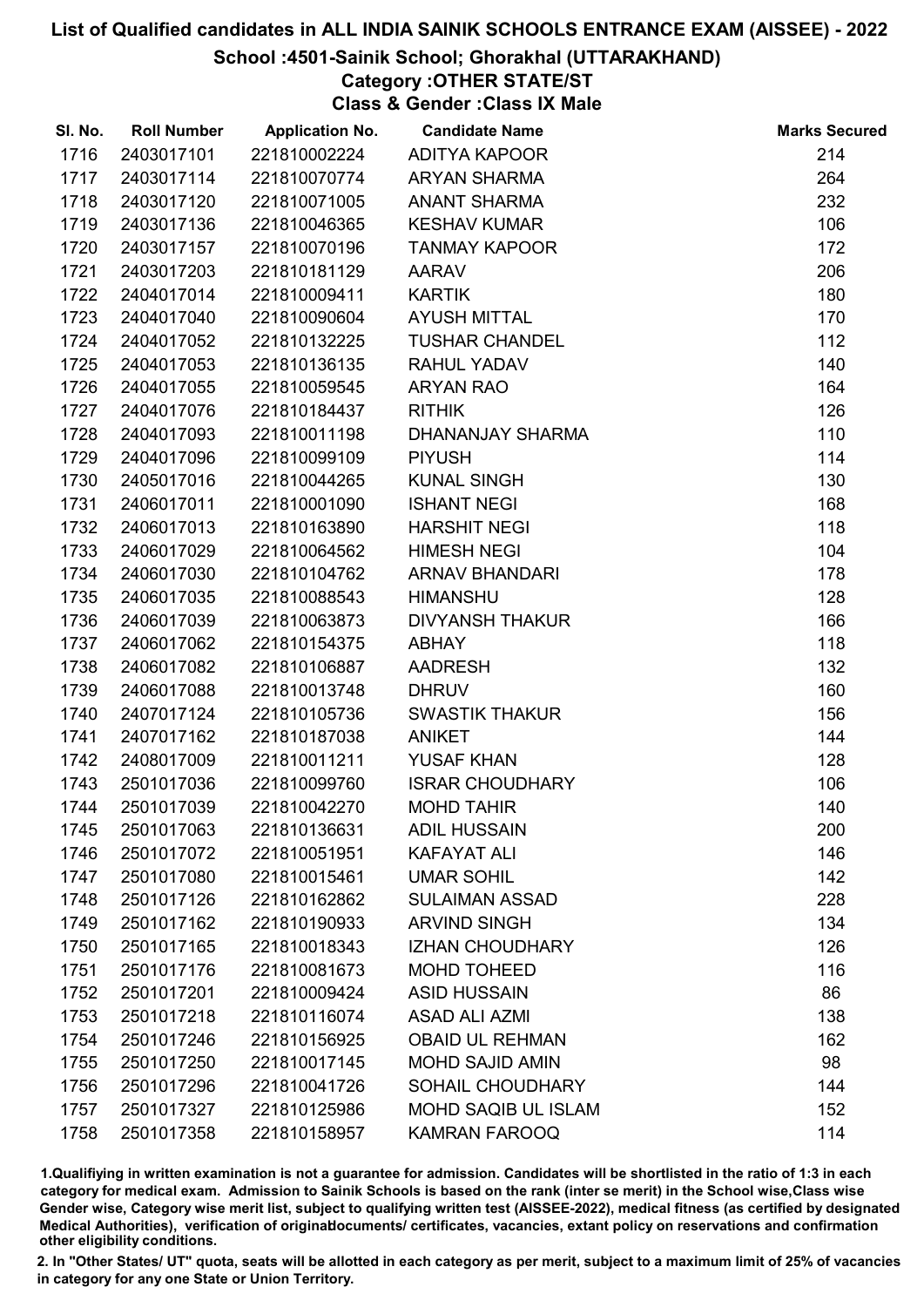School :4501-Sainik School; Ghorakhal (UTTARAKHAND)

## Category :OTHER STATE/ST

Class & Gender :Class IX Male

| SI. No. | <b>Roll Number</b> | <b>Application No.</b> | <b>Candidate Name</b>        |    | <b>Marks Secured</b> |
|---------|--------------------|------------------------|------------------------------|----|----------------------|
| 1759    | 2501017364         | 221810047377           | RAFAQAT ALI                  |    | 194                  |
| 1760    | 2501017373         | 221810003397           | <b>UMAR FAROOQ</b>           |    | 176                  |
| 1761    | 2501017442         | 221810080559           | <b>IRSLAN PARVAIZ</b>        |    | 150                  |
| 1762    | 2501017458         | 221810134489           | <b>ABRAR AHMED</b>           |    | 108                  |
| 1763    | 2601017019         | 221810031734           | <b>RAMRAY BASKEY</b>         |    | 188                  |
| 1764    | 2603017023         | 221810066973           | RAJENDRA KUMAR SINGH         |    | 108                  |
| 1765    | 2610017025         | 221810072172           | <b>AYUSH BARAIK</b>          |    | 220                  |
| 1766    | 2610017029         | 221810034882           | RAJDEEP LAKRA                |    | 154                  |
| 1767    | 2612017041         | 221810014092           | <b>AAYUSH TIRU</b>           |    | 154                  |
| 1768    | 2712017007         | 221810167646           | <b>SOORAJ</b>                |    | 90                   |
| 1769    | 2712017008         | 221810166928           | <b>GAGAN V R</b>             |    | 128                  |
| 1770    | 3001017001         | 221810074100           | <b>ARUN JAMOD</b>            |    | 104                  |
| 1771    | 3001017023         | 221810174330           | <b>NITIN CHOUHAN</b>         |    | 108                  |
| 1772    | 3001017026         | 221810134630           | PIYUSH KAWADE                |    | 156                  |
| 1773    | 3001017060         | 221810085870           | <b>LEONARD ADITYA THOMAS</b> |    | 132                  |
| 1774    | 3001017098         | 221810142531           | <b>ADITYA WASKLE</b>         |    | 114                  |
| 1775    | 3001017101         | 221810035631           | DAVID KANNOJ                 |    | 162                  |
| 1776    | 3001017159         | 221810000312           | ANUJ KAUSHAL                 |    | 130                  |
| 1777    | 3001017166         | 221810024322           | <b>SAWAN SINGAR</b>          |    | 112                  |
| 1778    | 3001017184         | 221810194242           | <b>CHANDAN SOLANKI</b>       |    | 74                   |
| 1779    | 3001017190         | 221810012452           | <b>RISHIKESH MANDLOI</b>     |    | 118                  |
| 1780    | 3001017207         | 221810194172           | <b>NILESH BARDE</b>          |    | 116                  |
| 1781    | 3001017217         | 221810050482           | <b>JAYANT MARSKOLE</b>       | CG | 98                   |
| 1782    | 3001017243         | 221810177923           | <b>ROHIT SOLANKI</b>         |    | 94                   |
| 1783    | 3001017252         | 221810197043           | <b>FIRDESH KIRADE</b>        |    | 126                  |
| 1784    | 3001017302         | 221810002793           | AVINASH PRATAP SINGH THAKUR  |    | 108                  |
| 1785    | 3001017333         | 221810173844           | <b>DIVESH KASDE</b>          |    | 108                  |
| 1786    | 3001017380         | 221810038305           | <b>DIPESH PAWAR</b>          |    | 86                   |
| 1787    | 3001017391         | 221810058415           | <b>SHIVANG SINGH GOUND</b>   |    | 108                  |
| 1788    | 3001017417         | 221810096145           | PRIYESH NORIYA               |    | 138                  |
| 1789    | 3001017432         | 221810106855           | <b>ROHIT SINGAR</b>          |    | 120                  |
| 1790    | 3001017436         | 221810016865           | <b>AYAN PARTE</b>            |    | 170                  |
| 1791    | 3001017493         | 221810093546           | <b>SUMIT PENDHARKAR</b>      |    | 134                  |
| 1792    | 3001017514         | 221810014286           | <b>KARAN DAMOR</b>           |    | 100                  |
| 1793    | 3001017556         | 221810007847           | <b>VASUDEV PRASAD</b>        |    | 112                  |
| 1794    | 3001017588         | 221810020287           | <b>TANMAY DHURWE</b>         |    | 154                  |
| 1795    | 3001017638         | 221810179268           | PRINCE RAWAT                 |    | 166                  |
| 1796    | 3001017649         | 221810074978           | <b>SOMIL CHOUDHARY</b>       |    | 154                  |
| 1797    | 3001017681         | 221810017229           | ALWIN ANUGRAH KERKETTA       |    | 114                  |
| 1798    | 3001017697         | 221810109339           | <b>NIHAL DHURWE</b>          |    | 108                  |
| 1799    | 3002017141         | 221810124923           | <b>MANOJ SINGH</b>           |    | 130                  |
| 1800    | 3003017016         | 221810072360           | <b>ANUPAM SINGH</b>          |    | 114                  |
| 1801    | 3003017029         | 221810072901           | AMAN KUMAR PANIKA            |    | 104                  |

1.Qualifiying in written examination is not a guarantee for admission. Candidates will be shortlisted in the ratio of 1:3 in each category for medical exam. Admission to Sainik Schools is based on the rank (inter se merit) in the School wise,Class wise Gender wise, Category wise merit list, subject to qualifying written test (AISSEE-2022), medical fitness (as certified by designated Medical Authorities), verification of originablocuments/ certificates, vacancies, extant policy on reservations and confirmation other eligibility conditions.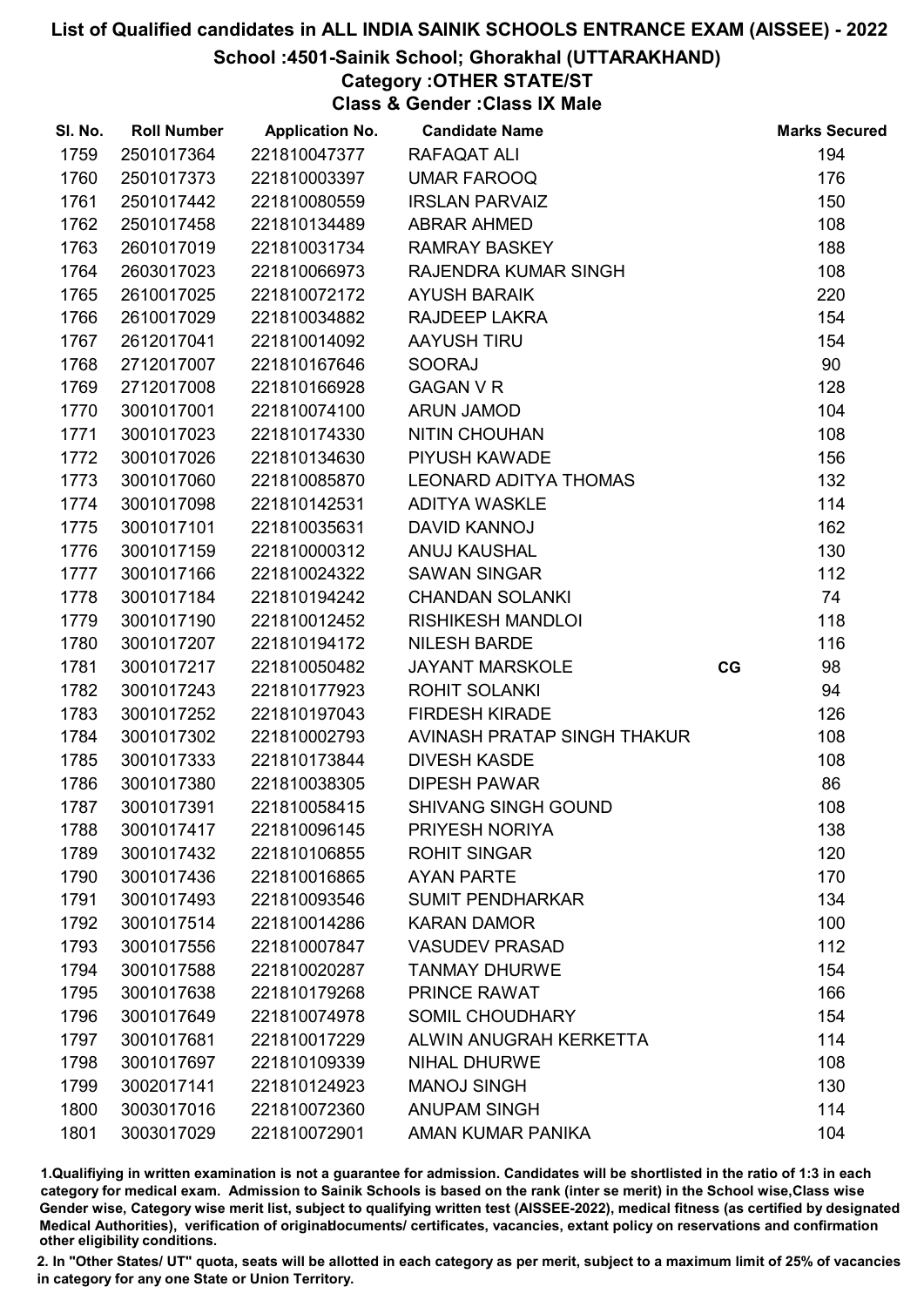# School :4501-Sainik School; Ghorakhal (UTTARAKHAND)

Category :OTHER STATE/ST

Class & Gender :Class IX Male

| SI. No. | <b>Roll Number</b> | <b>Application No.</b> | <b>Candidate Name</b>          |           | <b>Marks Secured</b> |
|---------|--------------------|------------------------|--------------------------------|-----------|----------------------|
| 1802    | 3003017062         | 221810079262           | NAVEEN SINGH MARAVI            |           | 144                  |
| 1803    | 3003017135         | 221810173455           | SHRIYANSH KUMAR TEKAM          |           | 122                  |
| 1804    | 3003017193         | 221810103757           | <b>SHUBHAM DHURVE</b>          |           | 128                  |
| 1805    | 3003017216         | 221810193818           | <b>MANISH UIKEY</b>            |           | 136                  |
| 1806    | 3003017263         | 221810019089           | PRINCE BAIGA                   |           | 94                   |
| 1807    | 3004017050         | 221810144181           | DAKSH JALODIYA                 |           | 132                  |
| 1808    | 3004017085         | 221810174203           | <b>SAMEER BAIGA</b>            |           | 132                  |
| 1809    | 3004017122         | 221810091844           | <b>SAURABH RAWAT</b>           |           | 100                  |
| 1810    | 3004017154         | 221810154155           | <b>KRISH DHURVEY</b>           |           | 166                  |
| 1811    | 3111017040         | 221810048331           | <b>GULSHAN TEKAM</b>           |           | 112                  |
| 1812    | 3201017019         | 221810043654           | KONING MORUNGPHUN MAKUNGA      |           | 164                  |
| 1813    | 3608017005         | 221810077670           | <b>HARIOM PRASAD MAJHI</b>     |           | 122                  |
| 1814    | 3608017018         | 221810050862           | ASHWINI KUMAR MEHER            |           | 106                  |
| 1815    | 3803017214         | 221810064998           | <b>VINOD KUMAR MEENA</b>       |           | 134                  |
| 1816    | 3803017228         | 221810127869           | <b>ASIF IQBAL</b>              |           | 110                  |
| 1817    | 3804017069         | 221810010517           | <b>PRATYUSH KAPOOR</b>         |           | 136                  |
| 1818    | 3902017007         | 221810110701           | <b>MAYANK MEENA</b>            |           | 136                  |
| 1819    | 3903017008         | 221810168060           | <b>HIMESH GARASIA</b>          |           | 168                  |
| 1820    | 3903017022         | 221810009801           | ABHAY PRATAP SINGH             |           | 146                  |
| 1821    | 3903017031         | 221810025731           | KAUSHAL KUMAR GARASIYA         |           | 162                  |
| 1822    | 3903017081         | 221810058743           | <b>CHANDRAVEER SINGH DAMOR</b> |           | 104                  |
| 1823    | 3903017142         | 221810097656           | <b>SANIDHYA MEENA</b>          |           | 190                  |
| 1824    | 3903017166         | 221810020877           | <b>DIVYANK KATARA</b>          |           | 118                  |
| 1825    | 3904017068         | 221810129011           | ADARSH B MEENA                 |           | 160                  |
| 1826    | 3904017089         | 221810096641           | <b>DAKSH MEENA</b>             |           | 156                  |
| 1827    | 3904017108         | 221810026561           | <b>GIRRAJ MEENA</b>            |           | 126                  |
| 1828    | 3904017124         | 221810163881           | RAHUL MEENA                    |           | 156                  |
| 1829    | 3904017129         | 221810044991           | <b>ADITYA MEENA</b>            |           | 146                  |
| 1830    | 3904017173         | 221810008852           | PRIYANSHU SINGHAL              |           | 158                  |
| 1831    | 3904017183         | 221810089382           | <b>RAHUL KUMAR</b>             |           | 218                  |
| 1832    | 3904017186         | 221810048982           | <b>SUNIL KUMAR MEENA</b>       |           | 144                  |
| 1833    | 3904017203         | 221810101513           | <b>ANKIT MEENA</b>             |           | 164                  |
| 1834    | 3904017219         | 221810048333           | <b>LUCKY MEENA</b>             | <b>AR</b> | 80                   |
| 1835    | 3904017282         | 221810015414           | <b>NAMAN KUMAR MEENA</b>       |           | 126                  |
| 1836    | 3904017359         | 221810150945           | <b>NILESH</b>                  |           | 158                  |
| 1837    | 3904017406         | 221810168526           | YOGESH DHANKA                  |           | 222                  |
| 1838    | 3904017486         | 221810053327           | <b>PARTH SARTHI</b>            |           | 220                  |
| 1839    | 3904017551         | 221810097618           | <b>ANSHUL</b>                  |           | 114                  |
| 1840    | 3904017566         | 221810049838           | <b>ADITYA MEENA</b>            |           | 148                  |
| 1841    | 3904017601         | 221810047009           | <b>RAVI KUMAR MEENA</b>        |           | 156                  |
| 1842    | 3905017037         | 221810125490           | <b>RAJPAL MEENA</b>            |           | 134                  |
| 1843    | 3905017294         | 221810113175           | <b>HARSHIT MEENA</b>           |           | 184                  |
| 1844    | 3905017371         | 221810050727           | <b>PRITAM PABRI</b>            |           | 312                  |

1.Qualifiying in written examination is not a guarantee for admission. Candidates will be shortlisted in the ratio of 1:3 in each category for medical exam. Admission to Sainik Schools is based on the rank (inter se merit) in the School wise,Class wise Gender wise, Category wise merit list, subject to qualifying written test (AISSEE-2022), medical fitness (as certified by designated Medical Authorities), verification of originablocuments/ certificates, vacancies, extant policy on reservations and confirmation other eligibility conditions.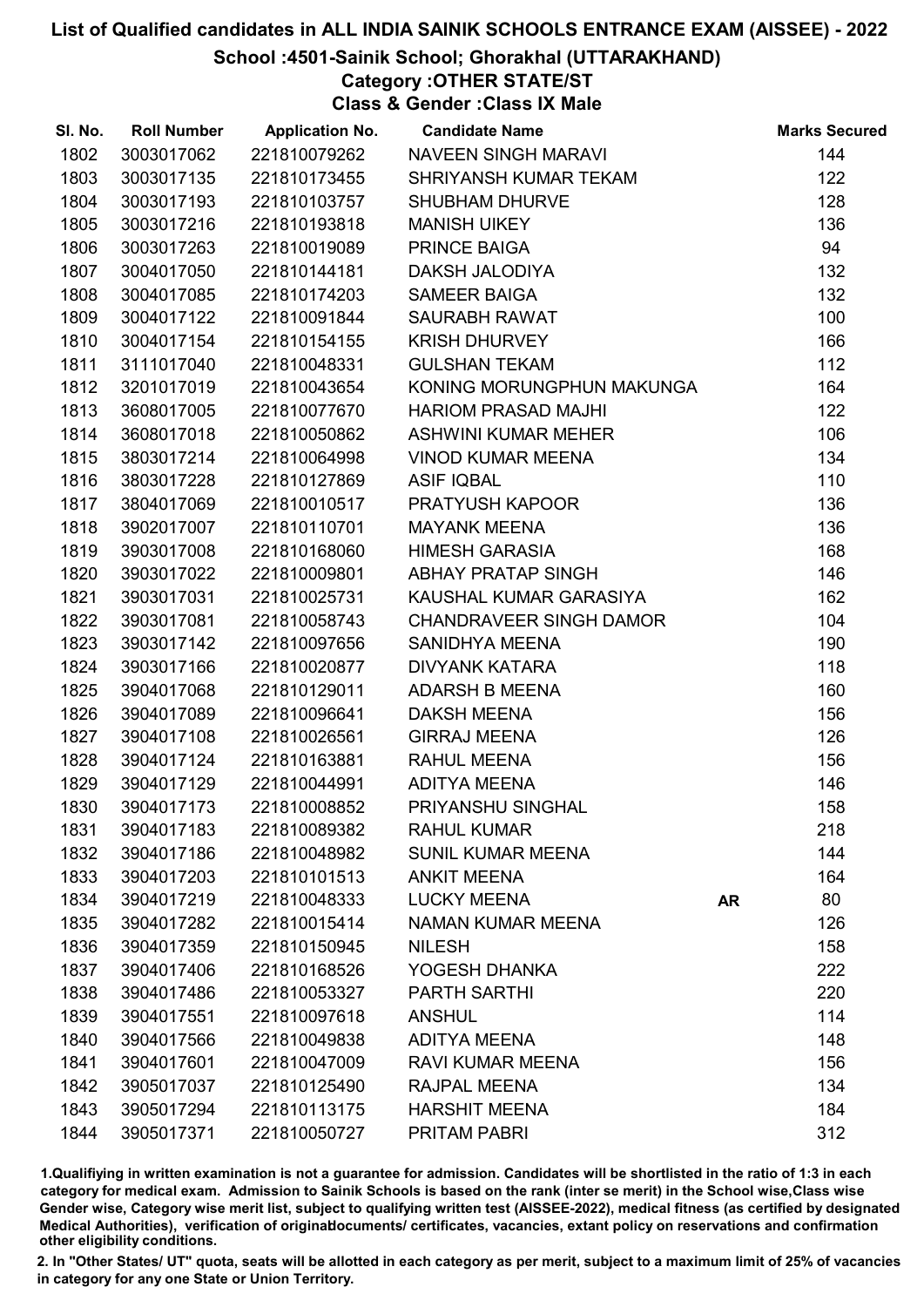# School :4501-Sainik School; Ghorakhal (UTTARAKHAND)

## Category :OTHER STATE/ST

Class & Gender :Class IX Male

| SI. No. | <b>Roll Number</b> | <b>Application No.</b> | <b>Candidate Name</b>        | <b>Marks Secured</b> |
|---------|--------------------|------------------------|------------------------------|----------------------|
| 1845    | 3906017182         | 221810063545           | <b>MAHENDER</b>              | 146                  |
| 1846    | 3907017017         | 221810065421           | YOJIT DEV                    | 166                  |
| 1847    | 3907017049         | 221810153394           | <b>LOKANSH MEENA</b>         | 192                  |
| 1848    | 3907017098         | 221810037999           | KOUSHIK KUMAR MEENA          | 116                  |
| 1849    | 4104017051         | 221810140695           | RUDRA PRAKASH MEENA          | 146                  |
| 1850    | 4201017396         | 221810066613           | <b>RAMAVATH NITHIN</b>       | 124                  |
| 1851    | 4401017127         | 221810145871           | <b>ASHUTOSH TOPNO</b>        | 184                  |
| 1852    | 4401017235         | 221810070543           | SHANTANU KUMAR MEENA         | 180                  |
| 1853    | 4402017021         | 221810024270           | <b>UDAY SINGH MEENA</b>      | 140                  |
| 1854    | 4405017010         | 221810039061           | KUSHAGRA KHARWAR             | 218                  |
| 1855    | 4406017273         | 221810032426           | <b>HARSHIT RANA</b>          | 96                   |
| 1856    | 4406017291         | 221810071066           | NEERAJ KUMAR MEENA           | 166                  |
| 1857    | 4412017299         | 221810077577           | <b>SUMEET KUMAR GOND</b>     | 138                  |
| 1858    | 4412017357         | 221810120898           | PRINCE KUMAR GOND            | 122                  |
| 1859    | 4502017108         | 221810081931           | <b>CHIRAG MEENA</b>          | 116                  |
| 1860    | 4502017256         | 221810180263           | ARVIND KUMAR MEENA           | 118                  |
| 1861    | 4504017070         | 221810181621           | <b>JITESH SINGH RANA</b>     | 160                  |
| 1862    | 4504017343         | 221810005195           | <b>ARAV SEHRA</b>            | 232                  |
| 1863    | 4504017472         | 221810168787           | <b>BHAWANI SHANKAR MEENA</b> | 192                  |
| 1864    | 4507017184         | 221810068954           | <b>GULZAR AHMED</b>          | 196                  |
| 1865    | 4507017365         | 221810047269           | <b>SHIVEN SHARMA</b>         | 164                  |
| 1866    | 4507017374         | 221810017779           | <b>SHASHANK KUMAR KITTU</b>  | 156                  |
| 1867    | 4601017005         | 221810041371           | <b>SHAILESH CHANDRA</b>      | 196                  |
| 1868    | 4602017167         | 221810165258           | SHIBANGSHU MANDI             | 144                  |
| 1869    | 4604017069         | 221810005916           | <b>AMAN PRATAP</b>           | 192                  |
| 1870    | 4604017076         | 221810069666           | PRANAY LAMA                  | 156                  |
| 1871    | 4701017001         | 221810196900           | <b>AQEEL RASHID</b>          | 120                  |
| 1872    | 4701017002         | 221810069250           | <b>STANZIN OTSAL</b>         | 190                  |
| 1873    | 4701017003         | 221810083380           | <b>BASHARAT HUSSAIN</b>      | 130                  |
| 1874    | 4701017005         | 221810020812           | <b>STANZIN NURBOO</b>        | 104                  |
| 1875    | 4701017006         | 221810005332           | <b>TSEWANG NORBO</b>         | 134                  |
| 1876    | 4701017009         | 221810166693           | <b>IRFAN HUSSAIN</b>         | 168                  |
| 1877    | 4701017010         | 221810077974           | <b>SAMCHOK TSEPHEL</b>       | 194                  |
| 1878    | 4701017014         | 221810020237           | <b>STANZIN CHOSLDAN</b>      | 172                  |
| 1879    | 4701017015         | 221810171248           | <b>STANZIN TSULTIM</b>       | 128                  |
| 1880    | 4701017017         | 221810039368           | <b>RINCHEN DORJEY</b>        | 136                  |

1.Qualifiying in written examination is not a guarantee for admission. Candidates will be shortlisted in the ratio of 1:3 in each category for medical exam. Admission to Sainik Schools is based on the rank (inter se merit) in the School wise,Class wise Gender wise, Category wise merit list, subject to qualifying written test (AISSEE-2022), medical fitness (as certified by designated Medical Authorities), verification of originablocuments/ certificates, vacancies, extant policy on reservations and confirmation other eligibility conditions.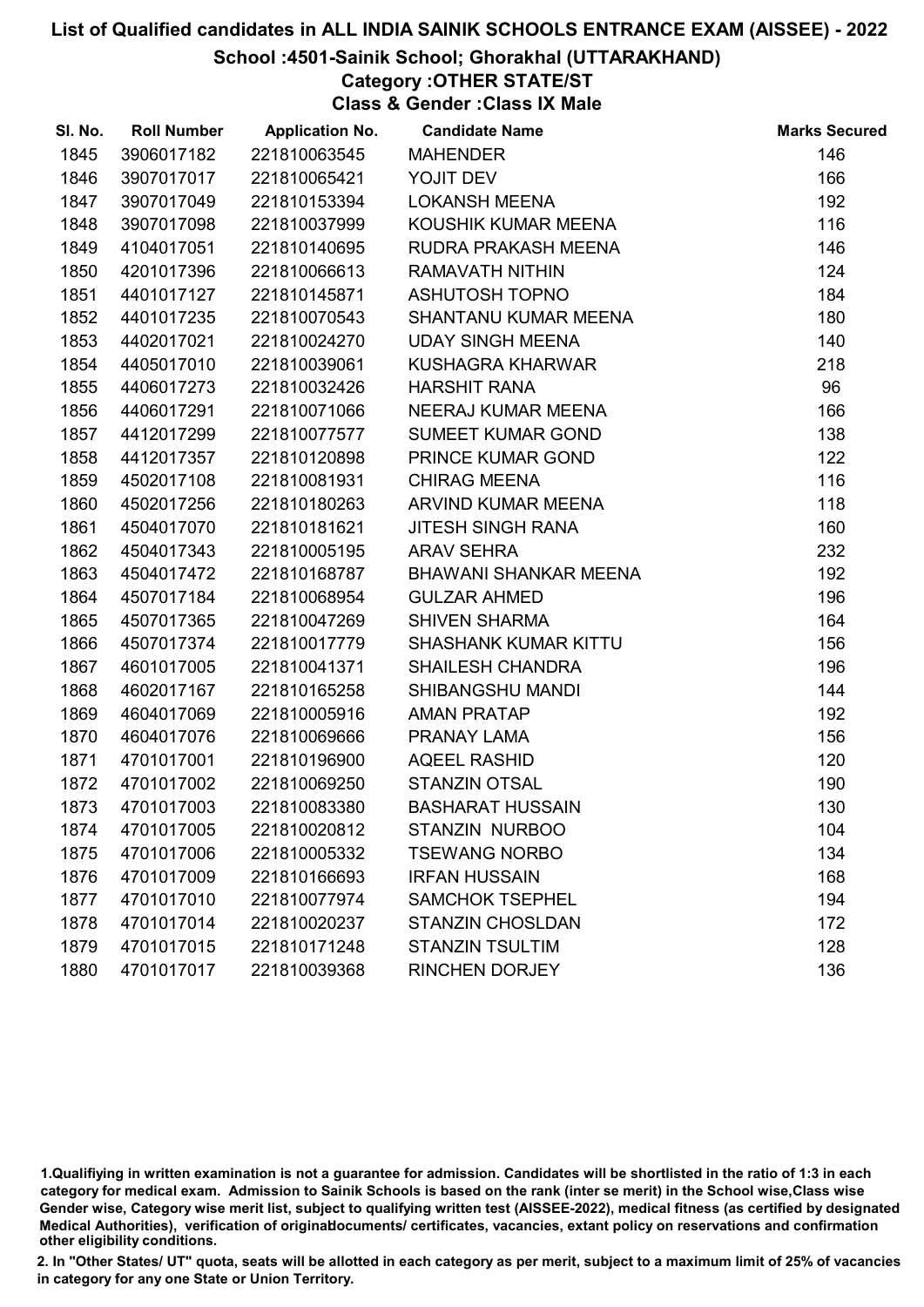## School :4501-Sainik School; Ghorakhal (UTTARAKHAND)

Category :OTHER STATE/OBC

Class & Gender :Class IX Male

| SI. No. | <b>Roll Number</b> | <b>Application No.</b> | <b>Candidate Name</b>    |           | <b>Marks Secured</b> |
|---------|--------------------|------------------------|--------------------------|-----------|----------------------|
| 1881    | 1211017100         | 221810022414           | <b>BHASKAR SAHU</b>      |           | 256                  |
| 1882    | 1501017099         | 221810003295           | <b>MANDEEP HARSH</b>     |           | 232                  |
| 1883    | 1502017015         | 221810070211           | <b>DAKSH BHARTI</b>      |           | 246                  |
| 1884    | 1503017086         | 221810058555           | <b>SHIVAM KUMAR</b>      |           | 208                  |
| 1885    | 1505017033         | 221810049501           | <b>ANKUSH AMAN</b>       |           | 256                  |
| 1886    | 1505017035         | 221810113111           | <b>NIRAJ KUMAR</b>       |           | 284                  |
| 1887    | 1505017162         | 221810112765           | <b>SURAJ KUMAR</b>       |           | 328                  |
| 1888    | 1506017069         | 221810129735           | <b>AMIT KUMAR</b>        | CG        | 164                  |
| 1889    | 1507017106         | 221810023408           | <b>SUMIT KUMAR</b>       |           | 244                  |
| 1890    | 1507017135         | 221810122979           | <b>ALOK KUMAR</b>        |           | 234                  |
| 1891    | 1508017043         | 221810086842           | <b>PIYUSH RAJ</b>        |           | 208                  |
| 1892    | 1508017080         | 221810116483           | <b>RAUNAK KUMAR</b>      |           | 188                  |
| 1893    | 1508017138         | 221810174237           | <b>AKASH KUMAR</b>       | <b>AR</b> | 236                  |
| 1894    | 1509017183         | 221810041585           | <b>RAHUL KUMAR</b>       |           | 222                  |
| 1895    | 1509017208         | 221810039946           | <b>RISHIDEV KUMAR</b>    |           | 244                  |
| 1896    | 1509017297         | 221810040149           | <b>AMAN KUMAR</b>        |           | 188                  |
| 1897    | 1510017063         | 221810075065           | <b>NAMISH NANDAN</b>     |           | 190                  |
| 1898    | 1511017011         | 221810152020           | <b>PRITAM KUMAR</b>      |           | 204                  |
| 1899    | 1512017013         | 221810154331           | <b>SATYAM KUMAR</b>      |           | 176                  |
| 1900    | 1512017014         | 221810164351           | <b>AMAR KUMAR</b>        |           | 246                  |
| 1901    | 1512017071         | 221810073267           | <b>VISHIST MANAV</b>     |           | 186                  |
| 1902    | 1702017058         | 221810009164           | <b>SHREYANSH SONI</b>    |           | 188                  |
| 1903    | 1702017110         | 221810087348           | AYUSH KUMAR JAISWAL      |           | 164                  |
| 1904    | 1705017101         | 221810089404           | <b>BHAVISHYA SAHU</b>    |           | 178                  |
| 1905    | 1705017112         | 221810006644           | RISHU KUMAR VERMA        |           | 178                  |
| 1906    | 1705017177         | 221810016876           | <b>TANMAY SAHU</b>       |           | 204                  |
| 1907    | 2001017004         | 221810037100           | <b>HARSH BAINSLA</b>     |           | 272                  |
| 1908    | 2001017008         | 221810096500           | <b>DEVANSH</b>           |           | 172                  |
| 1909    | 2001017068         | 221810140030           | <b>YUG KAPAASIYA</b>     |           | 174                  |
| 1910    | 2001017074         | 221810165330           | <b>KRISH KUMAR YADAV</b> |           | 188                  |
| 1911    | 2001017111         | 221810028150           | PRARABDH SWARN MOHAN     |           | 224                  |
| 1912    | 2001017145         | 221810110170           | <b>ADITYA YADAV</b>      |           | 160                  |
| 1913    | 2001017165         | 221810014080           | <b>HARSH</b>             |           | 166                  |
| 1914    | 2001017175         | 221810122980           | ROHAN KHATANA            |           | 340                  |
| 1915    | 2001017201         | 221810033701           | <b>SHAURYA SIROHI</b>    |           | 174                  |
| 1916    | 2001017207         | 221810043411           | <b>MANIKANT MORAL</b>    |           | 170                  |
| 1917    | 2001017232         | 221810021321           | <b>SUNNY YADAV</b>       |           | 166                  |
| 1918    | 2001017244         | 221810031031           | <b>DEVANSHU BHATI</b>    |           | 218                  |
| 1919    | 2001017248         | 221810151331           | <b>ARYAN CHOUDHARY</b>   |           | 176                  |
| 1920    | 2001017268         | 221810117151           | <b>YOGANSH</b>           |           | 198                  |
| 1921    | 2001017273         | 221810026451           | <b>SCHIEL KRISHNA</b>    |           | 226                  |
| 1922    | 2001017352         | 221810113302           | <b>AVANEESH YADAV</b>    |           | 276                  |
| 1923    | 2001017368         | 221810066902           | NISHANT KUSHWAHA         |           | 190                  |

1.Qualifiying in written examination is not a guarantee for admission. Candidates will be shortlisted in the ratio of 1:3 in each category for medical exam. Admission to Sainik Schools is based on the rank (inter se merit) in the School wise,Class wise Gender wise, Category wise merit list, subject to qualifying written test (AISSEE-2022), medical fitness (as certified by designated Medical Authorities), verification of originablocuments/ certificates, vacancies, extant policy on reservations and confirmation other eligibility conditions.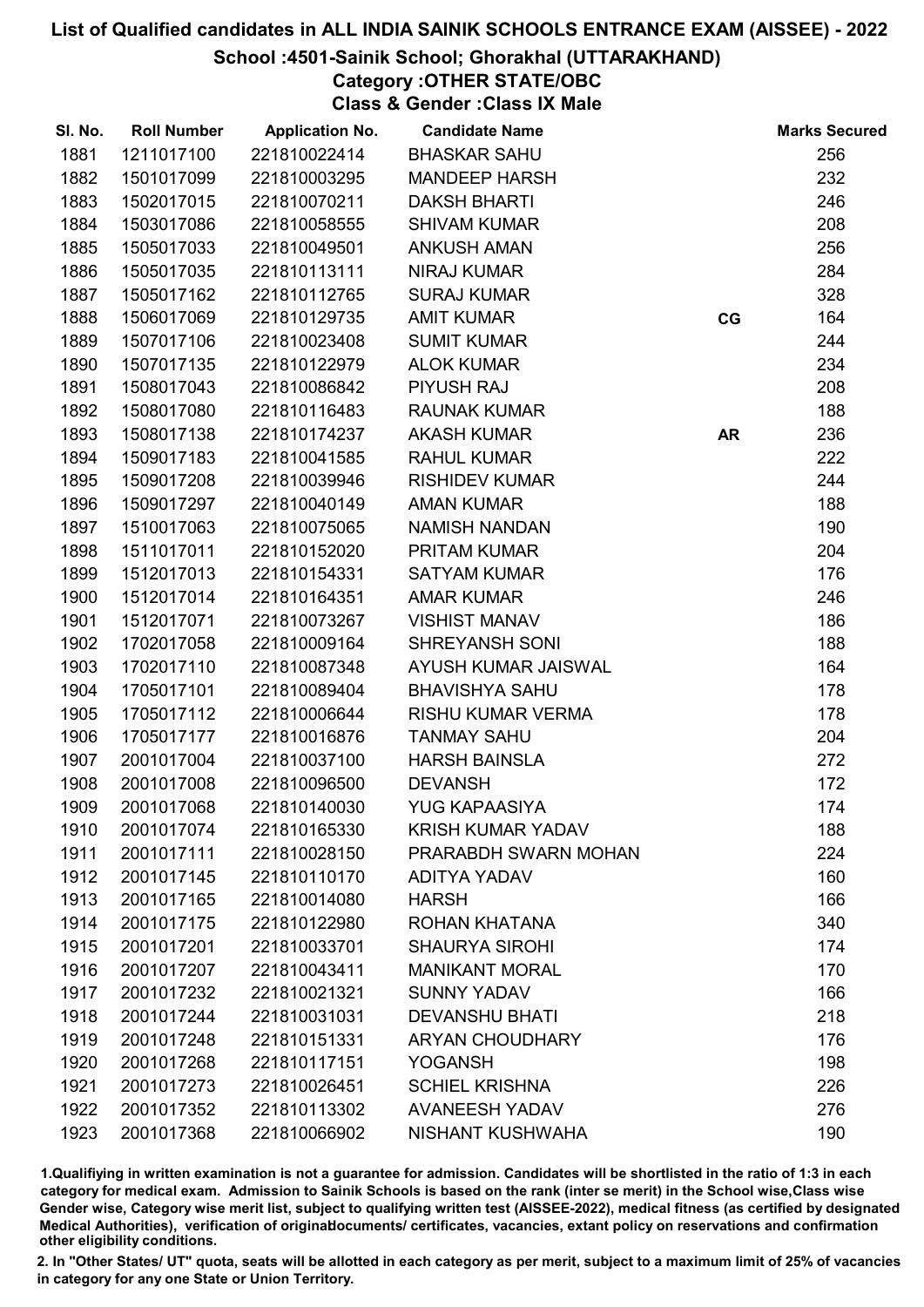## School :4501-Sainik School; Ghorakhal (UTTARAKHAND)

Category :OTHER STATE/OBC

Class & Gender :Class IX Male

| SI. No. | <b>Roll Number</b> | <b>Application No.</b> | <b>Candidate Name</b> |    | <b>Marks Secured</b> |
|---------|--------------------|------------------------|-----------------------|----|----------------------|
| 1924    | 2001017402         | 221810002032           | <b>DEV BHATI</b>      |    | 214                  |
| 1925    | 2001017445         | 221810039752           | <b>YOGESH</b>         |    | 174                  |
| 1926    | 2001017454         | 221810050262           | <b>HIMANSHU</b>       |    | 228                  |
| 1927    | 2001017455         | 221810027262           | <b>GIRIK S RAO</b>    |    | 172                  |
| 1928    | 2001017472         | 221810099072           | <b>ADITYA PAL</b>     |    | 174                  |
| 1929    | 2001017476         | 221810004272           | PARAS SHARMA          |    | 196                  |
| 1930    | 2001017491         | 221810005482           | DIVYANSH KUMAR YADAV  |    | 166                  |
| 1931    | 2001017496         | 221810113882           | <b>TANMAY BAISLA</b>  |    | 230                  |
| 1932    | 2001017559         | 221810104123           | <b>MOHIT</b>          |    | 226                  |
| 1933    | 2001017578         | 221810052033           | <b>NISHIT YADAV</b>   |    | 174                  |
| 1934    | 2001017583         | 221810057433           | NAVDEEP RAJ SAHAY     | CG | 200                  |
| 1935    | 2001017585         | 221810059533           | <b>ANUBHAV PAL</b>    |    | 196                  |
| 1936    | 2001017608         | 221810007943           | SANDESH KASHYAP       |    | 162                  |
| 1937    | 2001017627         | 221810009363           | SARVESH RAJ           |    | 236                  |
| 1938    | 2001017631         | 221810097663           | <b>AJAY SINGH PAL</b> |    | 224                  |
| 1939    | 2001017721         | 221810019124           | <b>KRISHNA YADAV</b>  |    | 172                  |
| 1940    | 2001017725         | 221810018224           | <b>VAIBHAV TAIWAL</b> |    | 220                  |
| 1941    | 2001017730         | 221810120424           | <b>JAYANT DAHIYA</b>  |    | 186                  |
| 1942    | 2001017769         | 221810038244           | <b>VANSH YADAV</b>    |    | 276                  |
| 1943    | 2001017873         | 221810059105           | <b>HARDIK YADAV</b>   |    | 180                  |
| 1944    | 2001017890         | 221810056715           | AARAV YADAV           |    | 216                  |
| 1945    | 2001017899         | 221810161525           | <b>ADITYA PILANIA</b> |    | 214                  |
| 1946    | 2001027020         | 221810104565           | <b>KHUSH RIYAR</b>    |    | 198                  |
| 1947    | 2001027103         | 221810016716           | PARAM AHLAWAT         |    | 230                  |
| 1948    | 2001027156         | 221810163456           | <b>LAKSHAY</b>        |    | 252                  |
| 1949    | 2001027157         | 221810016456           | <b>SATYAM</b>         |    | 184                  |
| 1950    | 2001027191         | 221810013576           | SIDDHARTH KANT        |    | 188                  |
| 1951    | 2001027234         | 221810115596           | <b>HITESH YADAV</b>   |    | 166                  |
| 1952    | 2001027349         | 221810057277           | <b>RONAK</b>          |    | 230                  |
| 1953    | 2001027354         | 221810041477           | <b>AVINASH YADAV</b>  |    | 190                  |
| 1954    | 2001027368         | 221810073587           | <b>ANURAG PAL</b>     |    | 160                  |
| 1955    | 2001027429         | 221810050028           | <b>ALOK GOSWAMI</b>   |    | 174                  |
| 1956    | 2001027441         | 221810031828           | <b>VANSH GOSWAMI</b>  |    | 262                  |
| 1957    | 2001027452         | 221810149438           | <b>PARAS KUMAR</b>    |    | 282                  |
| 1958    | 2001027478         | 221810179358           | ARYAN G. S.           |    | 202                  |
| 1959    | 2001027496         | 221810007468           | <b>SHASHANK KUMAR</b> |    | 238                  |
| 1960    | 2001027526         | 221810072188           | <b>DAKSH</b>          |    | 168                  |
| 1961    | 2001027551         | 221810110298           | <b>AMAN</b>           |    | 172                  |
| 1962    | 2001027563         | 221810050309           | <b>DIBYANSU SINGH</b> |    | 168                  |
| 1963    | 2001027565         | 221810161309           | <b>MANU YADAV</b>     |    | 184                  |
| 1964    | 2001027597         | 221810111129           | <b>MANISH KUMAR</b>   |    | 164                  |
| 1965    | 2001027615         | 221810049629           | <b>YUG</b>            |    | 202                  |
| 1966    | 2001027663         | 221810073369           | <b>MOHAN SINGH</b>    |    | 176                  |

1.Qualifiying in written examination is not a guarantee for admission. Candidates will be shortlisted in the ratio of 1:3 in each category for medical exam. Admission to Sainik Schools is based on the rank (inter se merit) in the School wise,Class wise Gender wise, Category wise merit list, subject to qualifying written test (AISSEE-2022), medical fitness (as certified by designated Medical Authorities), verification of originablocuments/ certificates, vacancies, extant policy on reservations and confirmation other eligibility conditions.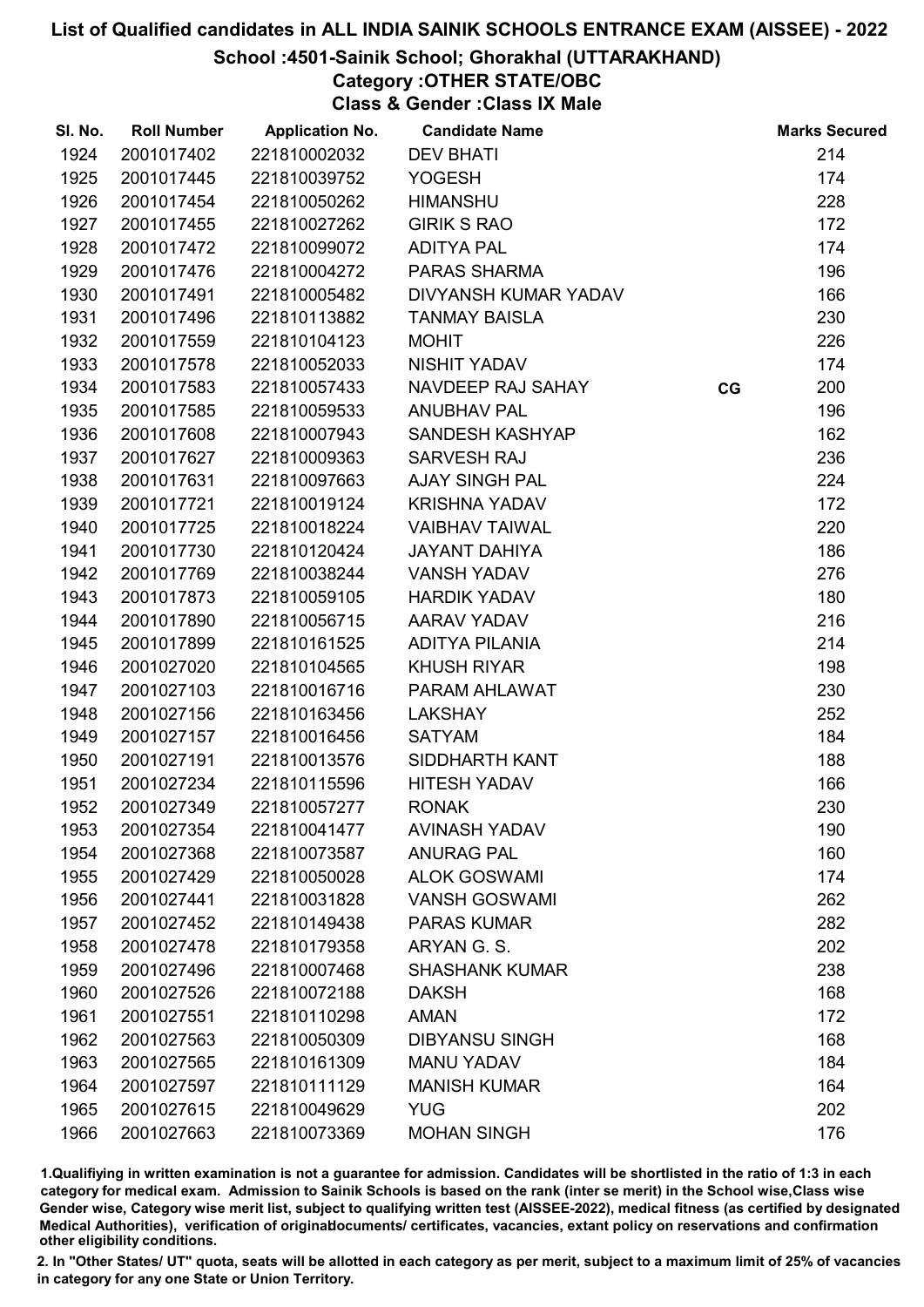## School :4501-Sainik School; Ghorakhal (UTTARAKHAND)

# Category :OTHER STATE/OBC

Class & Gender :Class IX Male

| SI. No. | <b>Roll Number</b> | <b>Application No.</b> | <b>Candidate Name</b>        | <b>Marks Secured</b> |
|---------|--------------------|------------------------|------------------------------|----------------------|
| 1967    | 2001027688         | 221810037879           | <b>AMAN YADAV</b>            | 352                  |
| 1968    | 2001027713         | 221810175989           | <b>NAMAN LAKSHKAR</b>        | 212                  |
| 1969    | 2201017192         | 221810057507           | <b>AKSHANSH</b>              | 188                  |
| 1970    | 2202017133         | 221810153297           | <b>DEEPAK KUMAR</b>          | 178                  |
| 1971    | 2301017043         | 221810019701           | <b>ADITYA VERMA</b>          | 192                  |
| 1972    | 2301017254         | 221810165574           | ADITYA YADAV                 | 184                  |
| 1973    | 2301017354         | 221810034546           | <b>HARSHIL YADAV</b>         | 206                  |
| 1974    | 2301017419         | 221810022767           | <b>ARYAN</b>                 | 216                  |
| 1975    | 2301017452         | 221810016158           | <b>NISHANT KAUSHIK</b>       | 196                  |
| 1976    | 2302017018         | 221810147730           | <b>LAKSHAY</b>               | 218                  |
| 1977    | 2302017045         | 221810080011           | NISHANT CHHOKER              | 180                  |
| 1978    | 2302017160         | 221810105533           | <b>RUDRAKSH</b>              | 190                  |
| 1979    | 2302017205         | 221810030634           | <b>PLAKSH PANCHAL</b>        | 164                  |
| 1980    | 2302017223         | 221810156274           | <b>SAKSHAM NIRVAN</b>        | 216                  |
| 1981    | 2302017275         | 221810084975           | <b>AARAV GARGE</b>           | 234                  |
| 1982    | 2302017292         | 221810134016           | <b>KESHAV</b>                | 160                  |
| 1983    | 2302017302         | 221810023436           | <b>ANISH SAINI</b>           | 272                  |
| 1984    | 2302017354         | 221810119737           | <b>VINAYAK SINGH LEELWAN</b> | 240                  |
| 1985    | 2302017366         | 221810137667           | AAYUSH CHHOKER               | 254                  |
| 1986    | 2302017387         | 221810127308           | <b>JIGYANSHU</b>             | 246                  |
| 1987    | 2302017413         | 221810148558           | <b>HIMANK</b>                | 166                  |
| 1988    | 2302017430         | 221810043098           | <b>CHETAN DHARRA</b>         | 160                  |
| 1989    | 2302017435         | 221810045998           | <b>JASHAN</b>                | 196                  |
| 1990    | 2303017003         | 221810157200           | <b>SUSHANT</b>               | 206                  |
| 1991    | 2303017033         | 221810040620           | NIKHIL YADAV                 | 224                  |
| 1992    | 2303017052         | 221810030250           | <b>VISHWAS YADAV</b>         | 162                  |
| 1993    | 2303017097         | 221810021301           | <b>PRINCE</b>                | 188                  |
| 1994    | 2303017104         | 221810089111           | <b>DEVANSH SAINI</b>         | 248                  |
| 1995    | 2303017155         | 221810196251           | <b>LAKSHAY PRATAP SINGH</b>  | 232                  |
| 1996    | 2303017156         | 221810168351           | RAJAT YADAV                  | 174                  |
| 1997    | 2303017175         | 221810016371           | <b>HARSHIT</b>               | 188                  |
| 1998    | 2303017179         | 221810048571           | <b>MAYANK YADAV</b>          | 184                  |
| 1999    | 2303017196         | 221810007481           | <b>ADITYA KUMAR PAL</b>      | 234                  |
| 2000    | 2303017254         | 221810104532           | <b>ABHINAV</b>               | 320                  |
| 2001    | 2303017266         | 221810072942           | <b>VINAY</b>                 | 252                  |
| 2002    | 2303017291         | 221810037082           | <b>RUDRA RAO</b>             | 220                  |
| 2003    | 2303017315         | 221810172303           | <b>VARUN</b>                 | 248                  |
| 2004    | 2303017317         | 221810042503           | <b>AMIT KUMAR</b>            | 242                  |
| 2005    | 2303017365         | 221810050963           | <b>SHIVAM</b>                | 194                  |
| 2006    | 2303017387         | 221810121783           | <b>LAKSHAYDEEP</b>           | 164                  |
| 2007    | 2303017413         | 221810079604           | <b>TANUJ</b>                 | 190                  |
| 2008    | 2303017435         | 221810052824           | <b>HARSH</b>                 | 162                  |
| 2009    | 2303017438         | 221810040134           | <b>LOVE KUMAR</b>            | 234                  |

1.Qualifiying in written examination is not a guarantee for admission. Candidates will be shortlisted in the ratio of 1:3 in each category for medical exam. Admission to Sainik Schools is based on the rank (inter se merit) in the School wise,Class wise Gender wise, Category wise merit list, subject to qualifying written test (AISSEE-2022), medical fitness (as certified by designated Medical Authorities), verification of originablocuments/ certificates, vacancies, extant policy on reservations and confirmation other eligibility conditions.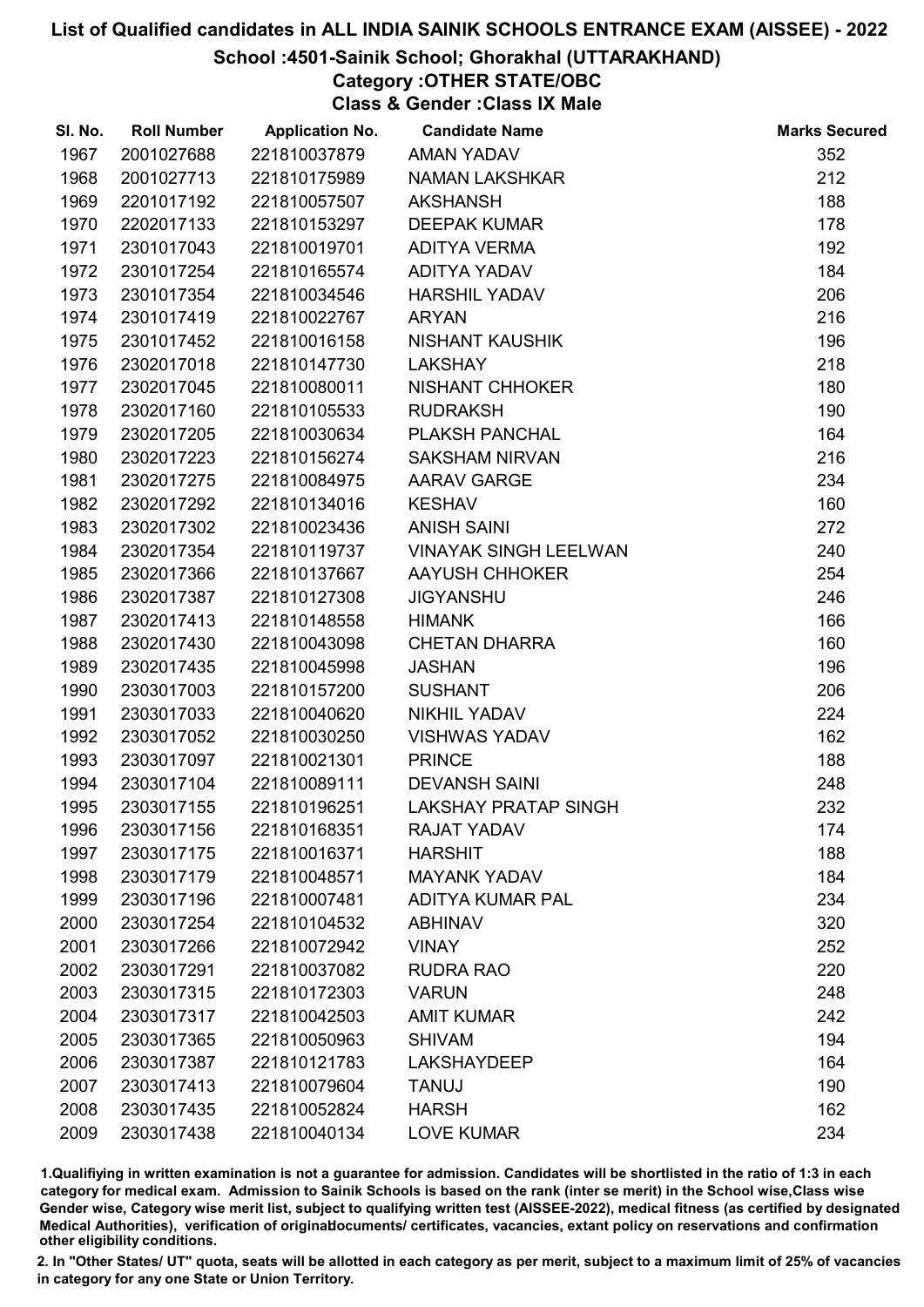## School :4501-Sainik School; Ghorakhal (UTTARAKHAND)

# Category :OTHER STATE/OBC

Class & Gender :Class IX Male

| SI. No. | <b>Roll Number</b> | <b>Application No.</b> | <b>Candidate Name</b>      | <b>Marks Secured</b> |
|---------|--------------------|------------------------|----------------------------|----------------------|
| 2010    | 2303017442         | 221810161534           | <b>GARVIT</b>              | 206                  |
| 2011    | 2303017446         | 221810001044           | <b>DEV</b>                 | 328                  |
| 2012    | 2303017464         | 221810041554           | HARSHVARDHAN JANGID        | 216                  |
| 2013    | 2303017472         | 221810071764           | <b>SAMEER CHOUDHARY</b>    | 218                  |
| 2014    | 2303017483         | 221810152474           | <b>DHAWAL</b>              | 236                  |
| 2015    | 2303017505         | 221810135884           | <b>GAURAV</b>              | 160                  |
| 2016    | 2303017536         | 221810131915           | <b>DIVESH</b>              | 202                  |
| 2017    | 2303017541         | 221810070125           | <b>MANAV GUNWAL</b>        | 182                  |
| 2018    | 2303017552         | 221810034335           | <b>CHIRAG YADAV</b>        | 232                  |
| 2019    | 2303017570         | 221810122545           | <b>HIREN</b>               | 210                  |
| 2020    | 2303017599         | 221810086675           | <b>ASHU</b>                | 188                  |
| 2021    | 2303017607         | 221810102485           | <b>ISHU DAHIYA</b>         | 238                  |
| 2022    | 2303017609         | 221810137585           | <b>LAKSHAY YADAV</b>       | 218                  |
| 2023    | 2303017614         | 221810039985           | <b>AASHIM SIKERWAL</b>     | 196                  |
| 2024    | 2303017619         | 221810007595           | <b>KHUS</b>                | 176                  |
| 2025    | 2303017645         | 221810154626           | PRINCE YADAV               | 208                  |
| 2026    | 2303017692         | 221810069076           | SHAURYAVEER YADAV          | 176                  |
| 2027    | 2303017747         | 221810102927           | PRIYANSHU VERMA            | 264                  |
| 2028    | 2303017760         | 221810025537           | <b>HARSH KUMAR</b>         | 186                  |
| 2029    | 2303017784         | 221810011257           | YASH                       | 230                  |
| 2030    | 2303017806         | 221810192087           | <b>PUSHPENDER</b>          | 198                  |
| 2031    | 2303017816         | 221810010987           | <b>HARDIK YADAV</b>        | 310                  |
| 2032    | 2303017817         | 221810170097           | <b>ASHISH VARMA</b>        | 234                  |
| 2033    | 2303017830         | 221810084308           | <b>DEEPAK</b>              | 200                  |
| 2034    | 2303027007         | 221810072918           | <b>PAVITR VASHISTH</b>     | 224                  |
| 2035    | 2303027042         | 221810052468           | PANKAJ KUMAR               | 170                  |
| 2036    | 2303027047         | 221810017768           | <b>NISHANT</b>             | 208                  |
| 2037    | 2303027071         | 221810050488           | <b>YUVRAJ SAINI</b>        | 178                  |
| 2038    | 2303027133         | 221810022939           | <b>NAMAN KUMAR YADAV</b>   | 270                  |
| 2039    | 2304017022         | 221810042020           | <b>NAVJOT SINGH</b>        | 216                  |
| 2040    | 2304017031         | 221810060920           | <b>RAKESH</b>              | 252                  |
| 2041    | 2304017068         | 221810024760           | <b>PRINCE</b>              | 322                  |
| 2042    | 2304017125         | 221810147431           | <b>JATIN</b>               | 282                  |
| 2043    | 2304017131         | 221810098831           | <b>LALIT</b>               | 170                  |
| 2044    | 2304017132         | 221810145041           | <b>ASHISH KASANA</b>       | 266                  |
| 2045    | 2304017162         | 221810165171           | <b>MUKUL</b>               | 172                  |
| 2046    | 2304017175         | 221810046791           | <b>DIPANSHU</b>            | 202                  |
| 2047    | 2304017223         | 221810148152           | <b>DEV</b>                 | 218                  |
| 2048    | 2304017701         | 221810057267           | <b>MANN</b>                | 214                  |
| 2049    | 2304017722         | 221810091787           | <b>HARSHIT</b>             | 170                  |
| 2050    | 2304017770         | 221810037838           | <b>KRISHNA MURARI BIND</b> | 334                  |
| 2051    | 2304017892         | 221810064779           | YOGESH KUMAR               | 198                  |
| 2052    | 2304017903         | 221810050389           | <b>DEV</b>                 | 182                  |

1.Qualifiying in written examination is not a guarantee for admission. Candidates will be shortlisted in the ratio of 1:3 in each category for medical exam. Admission to Sainik Schools is based on the rank (inter se merit) in the School wise,Class wise Gender wise, Category wise merit list, subject to qualifying written test (AISSEE-2022), medical fitness (as certified by designated Medical Authorities), verification of originablocuments/ certificates, vacancies, extant policy on reservations and confirmation other eligibility conditions.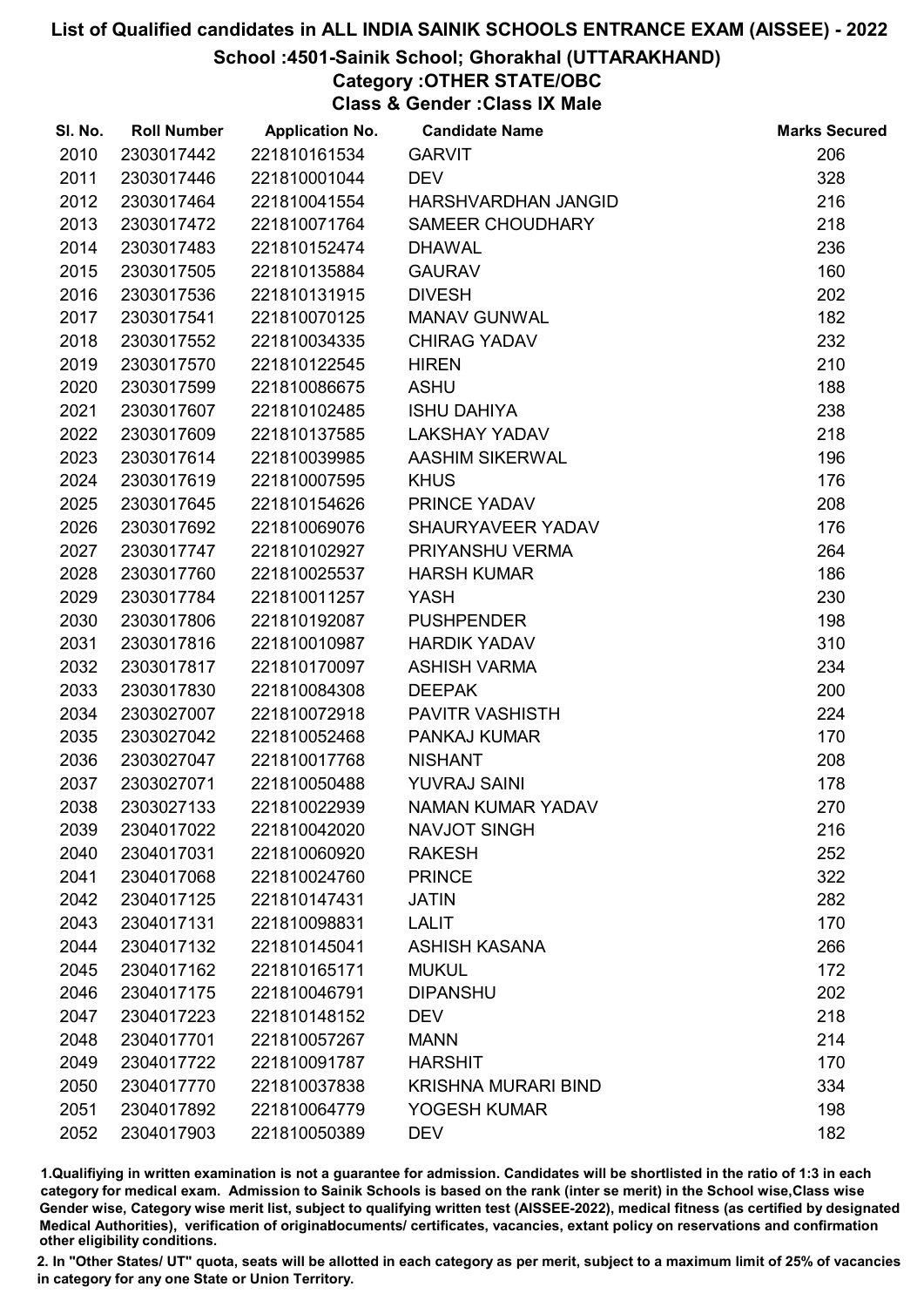## School :4501-Sainik School; Ghorakhal (UTTARAKHAND)

Category :OTHER STATE/OBC Class & Gender :Class IX Male

| SI. No. | <b>Roll Number</b> | <b>Application No.</b> | <b>Candidate Name</b>        |           | <b>Marks Secured</b> |
|---------|--------------------|------------------------|------------------------------|-----------|----------------------|
| 2053    | 2304017916         | 221810117599           | <b>SAMAR SINGH</b>           |           | 224                  |
| 2054    | 2403017045         | 221810011912           | <b>SHOURYA GURUNG</b>        |           | 220                  |
| 2055    | 2403017047         | 221810089432           | <b>SANGAM</b>                | <b>AR</b> | 266                  |
| 2056    | 2405017027         | 221810072219           | <b>ABHAY PAL</b>             |           | 168                  |
| 2057    | 2501017010         | 221810065220           | <b>ARYAN KUMAR</b>           |           | 160                  |
| 2058    | 2501017361         | 221810046767           | <b>DEVANSH KUMAR GUPTA</b>   |           | 330                  |
| 2059    | 2701017004         | 221810174500           | <b>SHIVA NAND YADAV</b>      |           | 172                  |
| 2060    | 2702017016         | 221810128971           | ABHIMANYU YADAV              |           | 194                  |
| 2061    | 2710017005         | 221810187083           | <b>AYUSH KUMAR</b>           | CG        | 174                  |
| 2062    | 3001017074         | 221810098690           | <b>DANISH PARDHI</b>         |           | 174                  |
| 2063    | 3001017349         | 221810130274           | <b>MUDIT PARIHAR</b>         |           | 180                  |
| 2064    | 3001017476         | 221810111326           | <b>GEETANSH MUKATI</b>       |           | 194                  |
| 2065    | 3001017589         | 221810138387           | <b>DIVYANSH SONI</b>         |           | 172                  |
| 2066    | 3001017595         | 221810001297           | <b>AYAN KHAN</b>             |           | 160                  |
| 2067    | 3001017602         | 221810117697           | <b>GARV PARMAR</b>           |           | 160                  |
| 2068    | 3002017051         | 221810003301           | <b>AKSHAY BAGHEL</b>         |           | 246                  |
| 2069    | 3002017178         | 221810082293           | AMAN RAJPOOT                 |           | 178                  |
| 2070    | 3002017228         | 221810143405           | SURENDRA SINGH               |           | 248                  |
| 2071    | 3002017235         | 221810172035           | <b>PIRNCE SEN</b>            |           | 178                  |
| 2072    | 3002017329         | 221810157727           | <b>ISHANT BADOTIYA</b>       |           | 164                  |
| 2073    | 3002017334         | 221810025637           | RIJJWAL VISHWAKARMA          |           | 212                  |
| 2074    | 3002017339         | 221810157447           | PRASHANT BADOTIYA            |           | 202                  |
| 2075    | 3002017365         | 221810138987           | YASH RAJPUT                  |           | 172                  |
| 2076    | 3002017366         | 221810144197           | <b>VARUN YADAV</b>           |           | 268                  |
| 2077    | 3002017415         | 221810151809           | YASH SHIVHARE                |           | 198                  |
| 2078    | 3003017120         | 221810033215           | <b>ASHISH YADAV</b>          |           | 168                  |
| 2079    | 3003017137         | 221810010265           | <b>ABHINAY PATEL</b>         |           | 244                  |
| 2080    | 3004017022         | 221810095360           | <b>ARYAN SINGH</b>           |           | 258                  |
| 2081    | 3004017061         | 221810016812           | <b>ABHINAV CHAURASIA</b>     |           | 168                  |
| 2082    | 3004017092         | 221810006423           | <b>SHAURYA PATEL</b>         |           | 256                  |
| 2083    | 3004017214         | 221810127157           | <b>SHIKHAR SINGH</b>         |           | 256                  |
| 2084    | 3110017078         | 221810023722           | <b>ANIRUDH SINGH</b>         |           | 190                  |
| 2085    | 3111017252         | 221810056839           | <b>ALHAD RAMAN RAUT</b>      |           | 186                  |
| 2086    | 3114017325         | 221810150186           | <b>EKLAVYA PALAVE</b>        |           | 222                  |
| 2087    | 3604017002         | 221810064221           | <b>HARSHVARDHAN PAL</b>      |           | 236                  |
| 2088    | 3802017010         | 221810026811           | <b>ANSH BAGHEL</b>           |           | 188                  |
| 2089    | 3901017139         | 221810150988           | <b>AMIT KUMAR</b>            |           | 202                  |
| 2090    | 3902017034         | 221810135764           | <b>SAHIL KUMAR</b>           |           | 206                  |
| 2091    | 3902017053         | 221810005067           | <b>MOHIT</b>                 |           | 180                  |
| 2092    | 3904017001         | 221810099000           | <b>AVICHAL GATHALA</b>       |           | 220                  |
| 2093    | 3904017008         | 221810014010           | <b>SAMAY SINGH CHOUDHARY</b> |           | 214                  |
| 2094    | 3904017102         | 221810178951           | SANIDHYA KAVIYA              |           | 178                  |
| 2095    | 3904017220         | 221810108533           | <b>LOKESH KUMAR SAINI</b>    |           | 212                  |
|         |                    |                        |                              |           |                      |

1.Qualifiying in written examination is not a guarantee for admission. Candidates will be shortlisted in the ratio of 1:3 in each category for medical exam. Admission to Sainik Schools is based on the rank (inter se merit) in the School wise,Class wise Gender wise, Category wise merit list, subject to qualifying written test (AISSEE-2022), medical fitness (as certified by designated Medical Authorities), verification of originablocuments/ certificates, vacancies, extant policy on reservations and confirmation other eligibility conditions.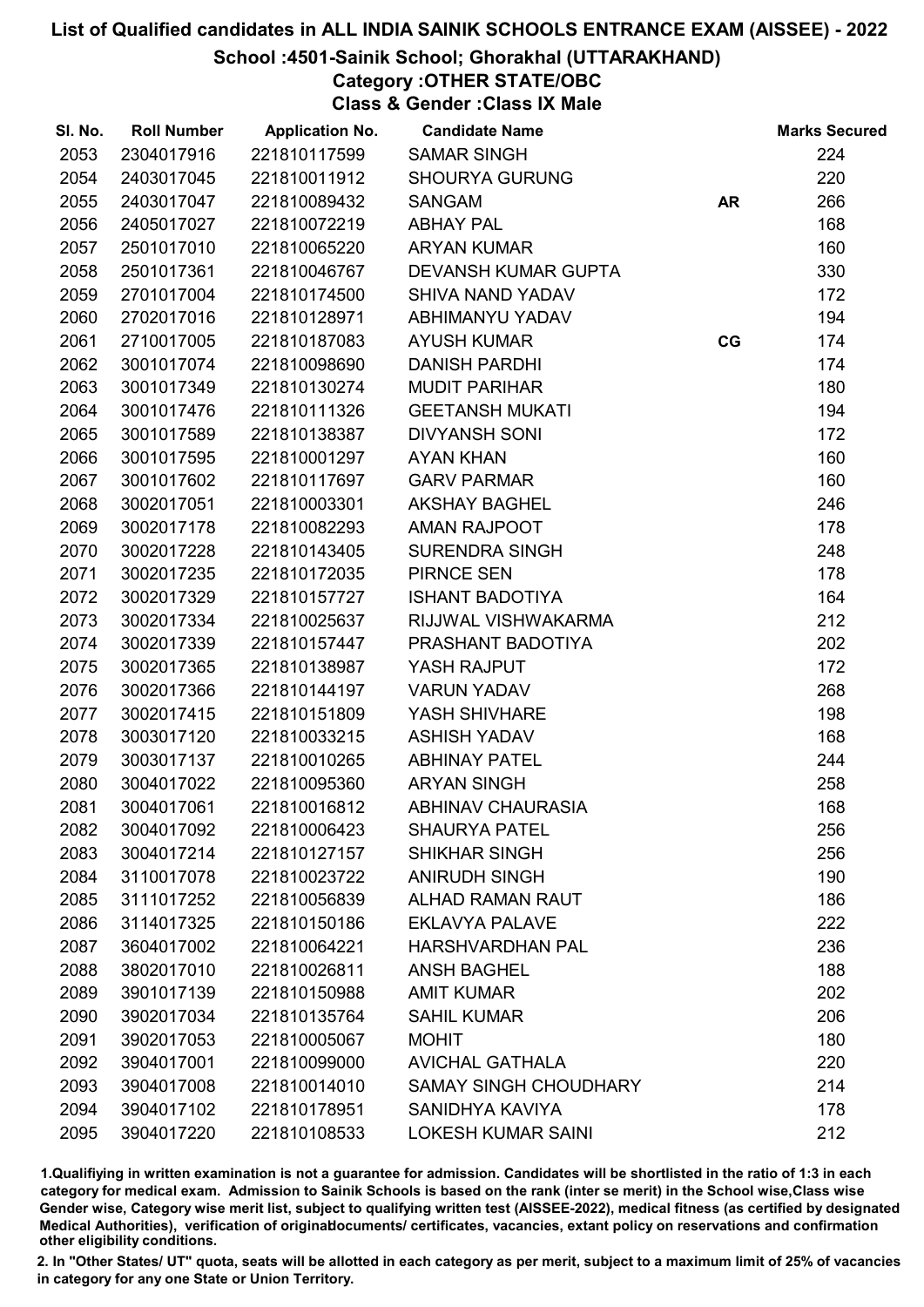## School :4501-Sainik School; Ghorakhal (UTTARAKHAND)

# Category :OTHER STATE/OBC

Class & Gender :Class IX Male

| SI. No. | <b>Roll Number</b> | <b>Application No.</b> | <b>Candidate Name</b>         | <b>Marks Secured</b> |
|---------|--------------------|------------------------|-------------------------------|----------------------|
| 2096    | 3904017247         | 221810002083           | <b>RIYAZ KHAN</b>             | 188                  |
| 2097    | 3904017280         | 221810171414           | <b>MEENAL YADAV</b>           | 214                  |
| 2098    | 3904017294         | 221810131334           | AMAN CHOUDHARY                | 210                  |
| 2099    | 3904017477         | 221810172307           | NISHANT YADAV                 | 302                  |
| 2100    | 3904017578         | 221810097268           | <b>RAVI KANT</b>              | 298                  |
| 2101    | 3904017580         | 221810066468           | <b>PRINCE</b>                 | 184                  |
| 2102    | 3904017582         | 221810139768           | <b>RISHABH</b>                | 176                  |
| 2103    | 3904017645         | 221810023859           | CHANDRA PRAKASH SINGH YADAV   | 252                  |
| 2104    | 3905017007         | 221810036800           | <b>ARYAN KUMAR</b>            | 174                  |
| 2105    | 3905017017         | 221810080830           | <b>DINKAR MAHALA</b>          | 174                  |
| 2106    | 3905017074         | 221810093651           | NAMAN SINGH DHAKAR            | 188                  |
| 2107    | 3905017076         | 221810079161           | ADITYA RAJORA                 | 266                  |
| 2108    | 3905017111         | 221810080432           | <b>SUNNY BENIWAL</b>          | 204                  |
| 2109    | 3905017120         | 221810045852           | <b>HEMANT KARWASRA</b>        | 322                  |
| 2110    | 3905017138         | 221810151392           | <b>TANISH PRATAP MATHURIA</b> | 234                  |
| 2111    | 3905017179         | 221810017353           | <b>BHAVIK GULERIYA</b>        | 244                  |
| 2112    | 3905017194         | 221810128483           | <b>MAYANK</b>                 | 226                  |
| 2113    | 3905017240         | 221810072464           | <b>HARISH CHOUDHARY</b>       | 208                  |
| 2114    | 3905017260         | 221810028894           | <b>CHETAN</b>                 | 184                  |
| 2115    | 3905017270         | 221810140625           | <b>HARSHIT CHOUDHARY</b>      | 196                  |
| 2116    | 3905017273         | 221810034435           | <b>NIRAJ SINGH</b>            | 328                  |
| 2117    | 3905017317         | 221810108706           | <b>SURYANS SINGH</b>          | 226                  |
| 2118    | 3905017379         | 221810159937           | YUGANK SINGH                  | 230                  |
| 2119    | 3905017380         | 221810151147           | <b>NAITIK JANGIR</b>          | 198                  |
| 2120    | 3905017408         | 221810021108           | <b>NITIN</b>                  | 266                  |
| 2121    | 3905017429         | 221810175828           | <b>NAVEEN KUMAR</b>           | 214                  |
| 2122    | 3905017441         | 221810115848           | <b>AASHISH SAINI</b>          | 216                  |
| 2123    | 3905017481         | 221810109249           | <b>ARMAN YADAV</b>            | 238                  |
| 2124    | 3906017180         | 221810093045           | PIYUSH JAT                    | 170                  |
| 2125    | 3906017194         | 221810138195           | <b>SUMIT JAKHAR</b>           | 184                  |
| 2126    | 3906017246         | 221810107227           | PARTH DUDI                    | 264                  |
| 2127    | 3907017006         | 221810014910           | <b>RISHABH JAT</b>            | 168                  |
| 2128    | 3907017081         | 221810114348           | <b>ADITYA YADAV</b>           | 274                  |
| 2129    | 3907017086         | 221810009578           | <b>BHAVYA MALAV</b>           | 170                  |
| 2130    | 3907017087         | 221810194298           | <b>RUPENDER SINGH</b>         | 182                  |
| 2131    | 3907017092         | 221810181229           | <b>GATIK SONI</b>             | 178                  |
| 2132    | 3908017079         | 221810079048           | <b>JAI SURYA JANDU</b>        | 316                  |
| 2133    | 4102017007         | 221810012310           | <b>SHUBHAM</b>                | 176                  |
| 2134    | 4401017028         | 221810079950           | <b>AKASH SINGH</b>            | 202                  |
| 2135    | 4401017068         | 221810006201           | <b>ADITYA VERMA</b>           | 204                  |
| 2136    | 4401017118         | 221810126561           | <b>AMIT KUMAR</b>             | 248                  |
| 2137    | 4401017123         | 221810028471           | YASH JEET SINGH               | 162                  |
| 2138    | 4401017140         | 221810043002           | <b>DEV YADAV</b>              | 208                  |

1.Qualifiying in written examination is not a guarantee for admission. Candidates will be shortlisted in the ratio of 1:3 in each category for medical exam. Admission to Sainik Schools is based on the rank (inter se merit) in the School wise,Class wise Gender wise, Category wise merit list, subject to qualifying written test (AISSEE-2022), medical fitness (as certified by designated Medical Authorities), verification of originablocuments/ certificates, vacancies, extant policy on reservations and confirmation other eligibility conditions.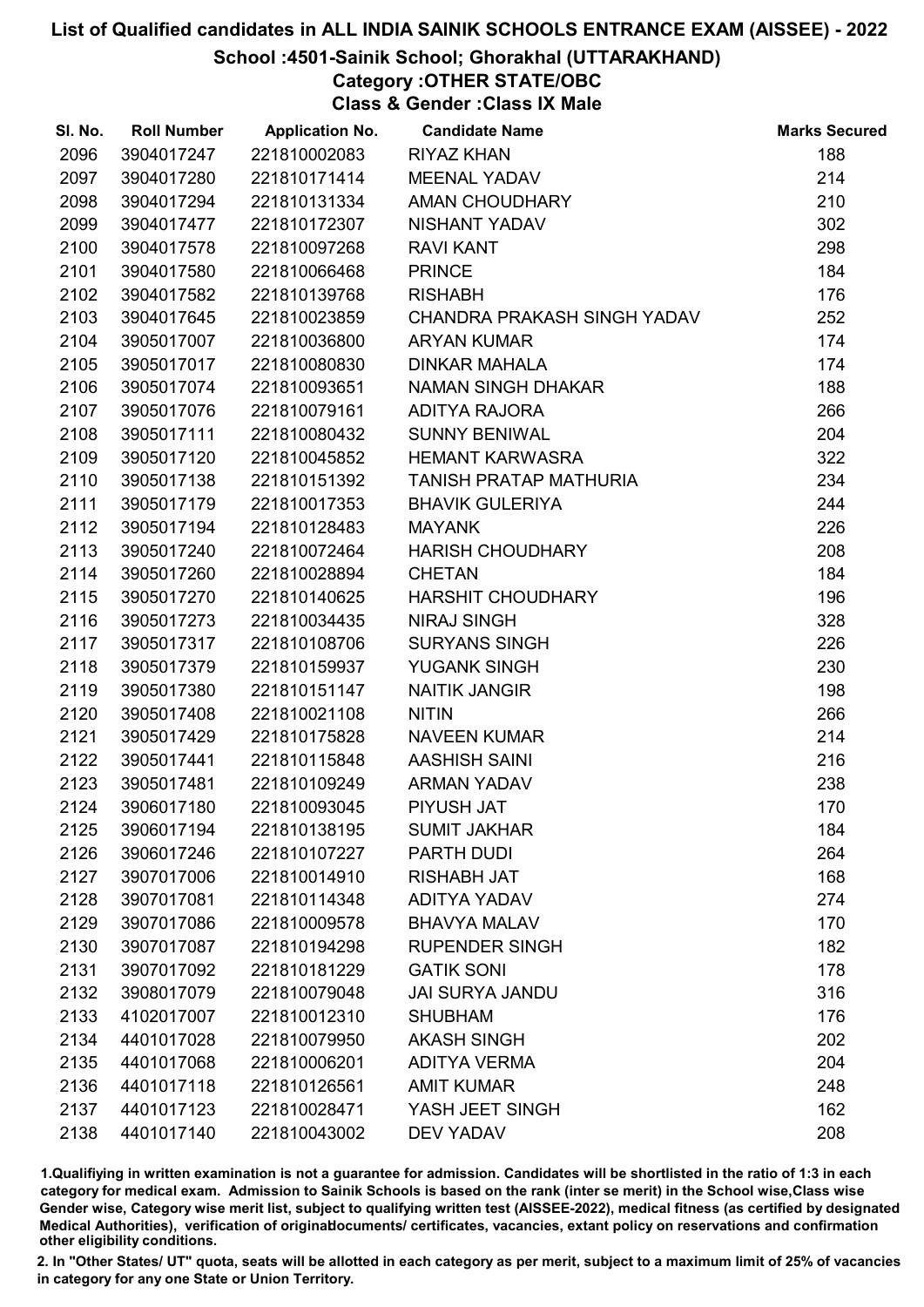## School :4501-Sainik School; Ghorakhal (UTTARAKHAND)

# Category :OTHER STATE/OBC

Class & Gender :Class IX Male

| SI. No. | <b>Roll Number</b> | <b>Application No.</b> | <b>Candidate Name</b>       | <b>Marks Secured</b> |
|---------|--------------------|------------------------|-----------------------------|----------------------|
| 2139    | 4401017146         | 221810002212           | YASHRAJ SINGH               | 206                  |
| 2140    | 4401017209         | 221810007992           | <b>RITIK YADAV</b>          | 250                  |
| 2141    | 4401017236         | 221810008743           | <b>ANURAG</b>               | 196                  |
| 2142    | 4401017262         | 221810187183           | <b>NAMAN YADAV</b>          | 252                  |
| 2143    | 4401017264         | 221810024283           | RASHTRADEEP SINGH           | 244                  |
| 2144    | 4401017323         | 221810000864           | <b>HIMANSHU KUMAR</b>       | 222                  |
| 2145    | 4401017326         | 221810138374           | <b>MANJUL YADAV</b>         | 182                  |
| 2146    | 4401017327         | 221810040474           | <b>JAIDEEP CHAUDHARY</b>    | 228                  |
| 2147    | 4401017367         | 221810157525           | YATENDRA KUMAR              | 162                  |
| 2148    | 4401017388         | 221810006055           | <b>MOHIT VERMA</b>          | 242                  |
| 2149    | 4401017390         | 221810109355           | <b>NAYAN PRAKASH</b>        | 208                  |
| 2150    | 4401017393         | 221810140855           | <b>PRANAV BAGHEL</b>        | 212                  |
| 2151    | 4401017418         | 221810003695           | NIKHIL VARDHAN SINGH        | 246                  |
| 2152    | 4401017420         | 221810026995           | <b>ABHISHEK KUMAR</b>       | 210                  |
| 2153    | 4401017430         | 221810117316           | <b>KUMAR ARNAV</b>          | 234                  |
| 2154    | 4401017458         | 221810054366           | ANURAG YADAV                | 162                  |
| 2155    | 4401017461         | 221810050666           | ATHARVA SINGH               | 208                  |
| 2156    | 4401017471         | 221810100876           | <b>KRATAGYA YADAV</b>       | 238                  |
| 2157    | 4401017491         | 221810043107           | <b>UDAY YADAV</b>           | 192                  |
| 2158    | 4401017502         | 221810141127           | ASHEESH CHAUDHARY           | 200                  |
| 2159    | 4401017507         | 221810170537           | <b>ABHAY</b>                | 224                  |
| 2160    | 4401017514         | 221810036157           | ADITYA YADAV                | 234                  |
| 2161    | 4401017553         | 221810114628           | ABHINAV YADAV               | 196                  |
| 2162    | 4401017558         | 221810054338           | PRINCE YADAV                | 240                  |
| 2163    | 4401017590         | 221810000288           | <b>ADITYA GUPTA</b>         | 194                  |
| 2164    | 4401017619         | 221810090239           | <b>ARYAN PRATAP</b>         | 198                  |
| 2165    | 4401017636         | 221810129159           | <b>SHOURYA SINGH CHAHAR</b> | 190                  |
| 2166    | 4401017653         | 221810113789           | <b>DARSH CHAUDHARY</b>      | 160                  |
| 2167    | 4401017657         | 221810003399           | <b>SHAURYA</b>              | 206                  |
| 2168    | 4402017002         | 221810191400           | PRATEEK YADAV               | 180                  |
| 2169    | 4402017026         | 221810111290           | <b>VINAYAK SINGH SACHAN</b> | 230                  |
| 2170    | 4402017034         | 221810195501           | <b>HEMANT KUMAR PAL</b>     | 198                  |
| 2171    | 4402017042         | 221810025931           | SAURAV PRATAP YADAV         | 258                  |
| 2172    | 4402017058         | 221810048581           | <b>ALOK PATEL</b>           | 238                  |
| 2173    | 4402017084         | 221810099382           | <b>SUSHANT JAISWAL</b>      | 248                  |
| 2174    | 4402017086         | 221810115003           | <b>MOHIT JAISWAL</b>        | 188                  |
| 2175    | 4402017096         | 221810098033           | <b>KARAN SONI</b>           | 244                  |
| 2176    | 4402017102         | 221810110353           | <b>VIVEK KUMAR</b>          | 170                  |
| 2177    | 4402017108         | 221810183973           | <b>ANSHU MAURYA</b>         | 208                  |
| 2178    | 4402017112         | 221810023193           | <b>MOHD SAHIL</b>           | 200                  |
| 2179    | 4402017123         | 221810183534           | <b>AYUSH YADAV</b>          | 182                  |
| 2180    | 4402017139         | 221810187205           | <b>OM SINGH</b>             | 166                  |
| 2181    | 4402017141         | 221810110605           | <b>ABHINOV JAISWAL</b>      | 206                  |

1.Qualifiying in written examination is not a guarantee for admission. Candidates will be shortlisted in the ratio of 1:3 in each category for medical exam. Admission to Sainik Schools is based on the rank (inter se merit) in the School wise,Class wise Gender wise, Category wise merit list, subject to qualifying written test (AISSEE-2022), medical fitness (as certified by designated Medical Authorities), verification of originablocuments/ certificates, vacancies, extant policy on reservations and confirmation other eligibility conditions.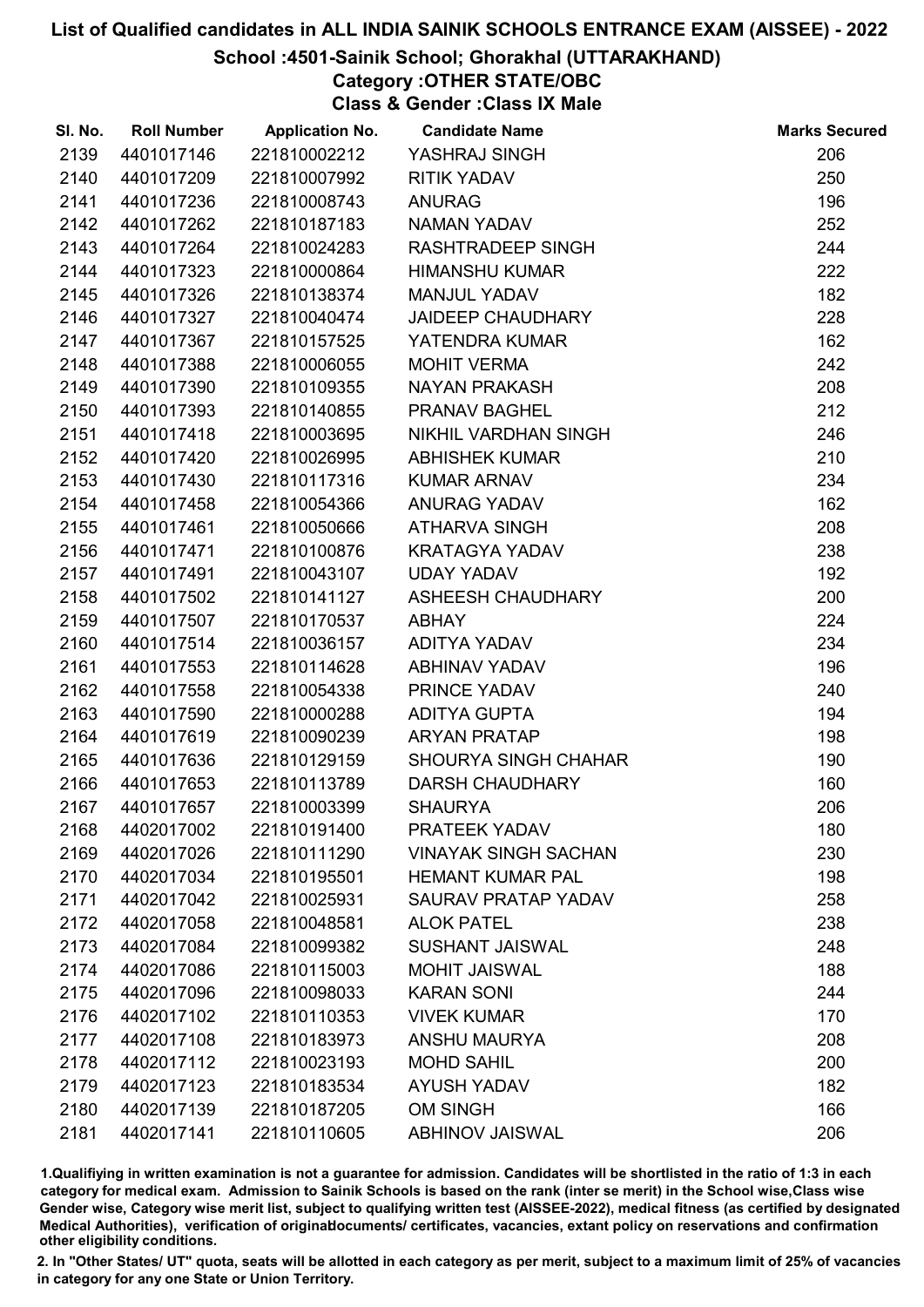## School :4501-Sainik School; Ghorakhal (UTTARAKHAND)

# Category :OTHER STATE/OBC

Class & Gender :Class IX Male

| SI. No. | <b>Roll Number</b> | <b>Application No.</b> | <b>Candidate Name</b>    | <b>Marks Secured</b> |
|---------|--------------------|------------------------|--------------------------|----------------------|
| 2182    | 4402017154         | 221810066265           | <b>KRISHNA SINGH</b>     | 182                  |
| 2183    | 4402017155         | 221810150665           | <b>CHITRANSH SONI</b>    | 174                  |
| 2184    | 4402017163         | 221810106475           | NIHAL KUMAR BHURTIYA     | 168                  |
| 2185    | 4402017165         | 221810062875           | <b>ANKUR KRISHNA</b>     | 238                  |
| 2186    | 4402017169         | 221810109485           | <b>ARYAN SINGH</b>       | 170                  |
| 2187    | 4402017193         | 221810094446           | <b>ANKUR SINGH</b>       | 198                  |
| 2188    | 4402017204         | 221810002796           | ANAND YADAV              | 190                  |
| 2189    | 4402017208         | 221810104317           | <b>RITUL SHARMA</b>      | 226                  |
| 2190    | 4402017211         | 221810148037           | <b>SHIVAM SINGH</b>      | 238                  |
| 2191    | 4402017220         | 221810011457           | <b>ABHISHEK YADAV</b>    | 172                  |
| 2192    | 4402017224         | 221810158767           | ARYAVANSH                | 172                  |
| 2193    | 4402017234         | 221810050187           | <b>KUWAR SINGH</b>       | 162                  |
| 2194    | 4402017244         | 221810080997           | ANAND VIKRAM MAURYA      | 234                  |
| 2195    | 4402017247         | 221810116508           | PRIYANSHU SINGH          | 266                  |
| 2196    | 4402017252         | 221810001338           | <b>NIKHIL SHARMA</b>     | 164                  |
| 2197    | 4402017257         | 221810061548           | KULSHRESTHA SINGH        | 218                  |
| 2198    | 4402017275         | 221810084809           | <b>RAJAT MAURYA</b>      | 186                  |
| 2199    | 4402017288         | 221810050979           | <b>ANUKALP GIRI</b>      | 256                  |
| 2200    | 4402017290         | 221810055489           | ADITYA KUMAR YADAV       | 162                  |
| 2201    | 4403017001         | 221810026200           | <b>ARYAN PATEL</b>       | 282                  |
| 2202    | 4403017019         | 221810033081           | <b>VAIBHAV YADAV</b>     | 200                  |
| 2203    | 4403017023         | 221810010422           | ANKUSH VISHWAKARMA       | 260                  |
| 2204    | 4403017026         | 221810017932           | <b>VAIBHAV PAL</b>       | 164                  |
| 2205    | 4403017046         | 221810000483           | <b>ARUN KUMAR</b>        | 316                  |
| 2206    | 4403017050         | 221810000524           | SATYAM YADAV             | 182                  |
| 2207    | 4403017060         | 221810010045           | <b>HARSH JAISWAL</b>     | 196                  |
| 2208    | 4403017066         | 221810000485           | AMBUJ VISHWAKARMA        | 230                  |
| 2209    | 4403017083         | 221810075807           | <b>ADITYA SHARMA</b>     | 198                  |
| 2210    | 4403017091         | 221810004177           | <b>AAVIBHARVA</b>        | 266                  |
| 2211    | 4403017093         | 221810150097           | <b>SWATANTR</b>          | 162                  |
| 2212    | 4403017098         | 221810065268           | <b>NEERAJ JAISWAL</b>    | 232                  |
| 2213    | 4404017012         | 221810024833           | <b>ADITYA CHAUDHARY</b>  | 188                  |
| 2214    | 4404017016         | 221810037663           | SANSKAR JAISWAL          | 268                  |
| 2215    | 4405017018         | 221810178212           | <b>ARYAN VERMA</b>       | 190                  |
| 2216    | 4405017032         | 221810026423           | <b>SHIVAM GUPTA</b>      | 192                  |
| 2217    | 4405017056         | 221810175884           | <b>AYUSH KUMAR GUPTA</b> | 204                  |
| 2218    | 4405017058         | 221810105194           | <b>VINIT KUMAR</b>       | 208                  |
| 2219    | 4405017091         | 221810050457           | ABHINANDAN PRAJAPATI     | 182                  |
| 2220    | 4405017106         | 221810144668           | <b>PRIYANSHU PATEL</b>   | 176                  |
| 2221    | 4406017007         | 221810108210           | <b>UTKARSH BAGHEL</b>    | 180                  |
| 2222    | 4406017009         | 221810010610           | ADITYA RAJ GANGWAR       | 180                  |
| 2223    | 4406017023         | 221810064430           | <b>VANSH MALIK</b>       | 208                  |
| 2224    | 4406017028         | 221810029730           | <b>AYUSH GANGWAR</b>     | 254                  |

1.Qualifiying in written examination is not a guarantee for admission. Candidates will be shortlisted in the ratio of 1:3 in each category for medical exam. Admission to Sainik Schools is based on the rank (inter se merit) in the School wise,Class wise Gender wise, Category wise merit list, subject to qualifying written test (AISSEE-2022), medical fitness (as certified by designated Medical Authorities), verification of originablocuments/ certificates, vacancies, extant policy on reservations and confirmation other eligibility conditions.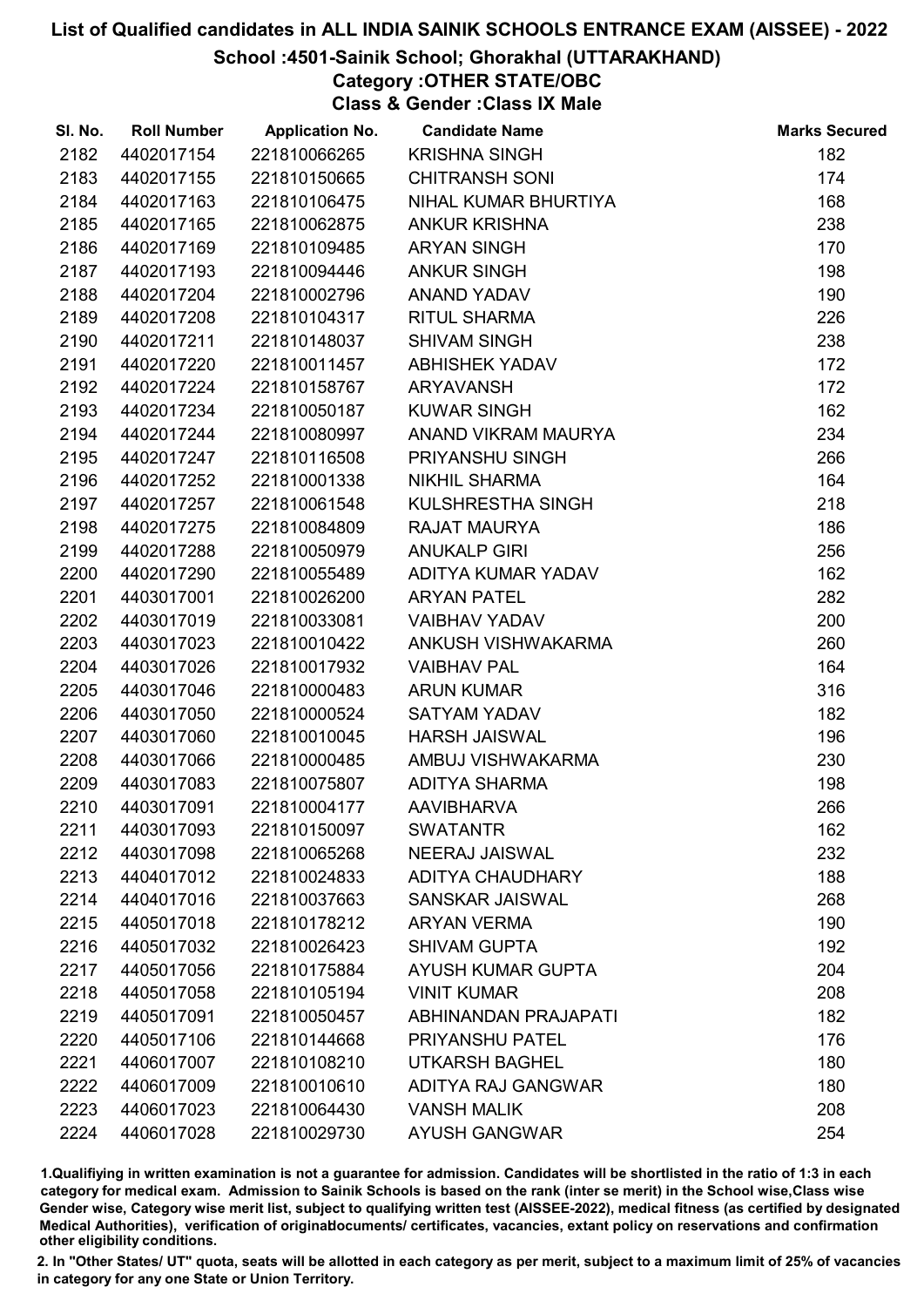## School :4501-Sainik School; Ghorakhal (UTTARAKHAND)

# Category :OTHER STATE/OBC

Class & Gender :Class IX Male

| SI. No. | <b>Roll Number</b> | <b>Application No.</b> | <b>Candidate Name</b>        |    | <b>Marks Secured</b> |
|---------|--------------------|------------------------|------------------------------|----|----------------------|
| 2225    | 4406017047         | 221810092990           | <b>MAAHIM SAXENA</b>         |    | 192                  |
| 2226    | 4406017059         | 221810032021           | <b>ARYAN GANGWAR</b>         |    | 168                  |
| 2227    | 4406017064         | 221810111131           | HARSHIT KUMAR GOSWAMI        |    | 204                  |
| 2228    | 4406017083         | 221810026491           | <b>GAUTAM KUMAR</b>          |    | 184                  |
| 2229    | 4406017096         | 221810130512           | <b>VANSH GANGWAR</b>         |    | 212                  |
| 2230    | 4406017100         | 221810170422           | <b>BIKANSHU KASANA</b>       |    | 186                  |
| 2231    | 4406017104         | 221810069032           | RAJ VERMA                    |    | 248                  |
| 2232    | 4406017109         | 221810010832           | <b>ARYAN YADAV</b>           |    | 238                  |
| 2233    | 4406017111         | 221810036042           | YASH SATYARTHI               |    | 202                  |
| 2234    | 4406017140         | 221810087923           | <b>TANMAY YADUVANSHI</b>     |    | 184                  |
| 2235    | 4406017150         | 221810085943           | RITURAJ SINGH YADAV          |    | 300                  |
| 2236    | 4406017152         | 221810057053           | PRANJAL YADAV                |    | 190                  |
| 2237    | 4406017155         | 221810055063           | <b>MOHD ARSH</b>             |    | 208                  |
| 2238    | 4406017157         | 221810121963           | <b>LAKSHYA KUMAR</b>         |    | 180                  |
| 2239    | 4406017160         | 221810017873           | AMAR DEEP SINGH              |    | 208                  |
| 2240    | 4406017163         | 221810055483           | <b>AKSHAY RASTOGI</b>        |    | 172                  |
| 2241    | 4406017169         | 221810040593           | <b>DAKSH GANGWAR</b>         |    | 164                  |
| 2242    | 4406017175         | 221810139304           | <b>AYUSH GANGWAR</b>         |    | 172                  |
| 2243    | 4406017176         | 221810012604           | <b>HARSH KUMAR</b>           |    | 210                  |
| 2244    | 4406017196         | 221810003344           | <b>ARJUN SINGH SOLANKI</b>   |    | 234                  |
| 2245    | 4406017198         | 221810086544           | ABHAY SINGH BAGHEL           |    | 176                  |
| 2246    | 4406017208         | 221810033664           | <b>HRISHABH GANGWAR</b>      |    | 168                  |
| 2247    | 4406017211         | 221810143774           | <b>SURYANSH GANGWAR</b>      |    | 162                  |
| 2248    | 4406017219         | 221810007094           | <b>AYUSH PATEL</b>           |    | 194                  |
| 2249    | 4406017223         | 221810028994           | <b>AYUSH PATEL</b>           |    | 196                  |
| 2250    | 4406017237         | 221810013145           | YASH RAJ                     |    | 166                  |
| 2251    | 4406017253         | 221810044575           | <b>RITESH YADAV</b>          |    | 208                  |
| 2252    | 4406017254         | 221810062085           | <b>AVNISH</b>                |    | 170                  |
| 2253    | 4406017274         | 221810068826           | <b>HEMANT KUMAR</b>          |    | 210                  |
| 2254    | 4406017296         | 221810045486           | <b>CHITRANSH GANGWAR</b>     |    | 200                  |
| 2255    | 4406017300         | 221810043796           | NISHANT GANGWAR              |    | 176                  |
| 2256    | 4406017317         | 221810075537           | <b>UTKARSH PATEL</b>         |    | 234                  |
| 2257    | 4406017320         | 221810001737           | <b>MAYANK PAL</b>            |    | 172                  |
| 2258    | 4406017323         | 221810065937           | DHRUV YADUVANSHI             |    | 220                  |
| 2259    | 4406017330         | 221810118467           | YASH PAL                     |    | 176                  |
| 2260    | 4406017352         | 221810122128           | <b>RAHUL RANA</b>            |    | 214                  |
| 2261    | 4406017377         | 221810128768           | <b>SHIV OM RAJPOOT</b>       |    | 298                  |
| 2262    | 4406017380         | 221810009278           | <b>VANSH RATHI</b>           |    | 222                  |
| 2263    | 4406017382         | 221810138378           | <b>MOHD AREEB FARAZ</b>      |    | 186                  |
| 2264    | 4406017389         | 221810054398           | <b>AJISTHA SINGH</b>         |    | 238                  |
| 2265    | 4406017400         | 221810003029           | <b>KRISHNA KUMAR RASTOGI</b> |    | 228                  |
| 2266    | 4406017417         | 221810062959           | <b>ANSH</b>                  | CG | 184                  |
| 2267    | 4407017024         | 221810011150           | <b>ARUSH JAISWAL</b>         |    | 172                  |

1.Qualifiying in written examination is not a guarantee for admission. Candidates will be shortlisted in the ratio of 1:3 in each category for medical exam. Admission to Sainik Schools is based on the rank (inter se merit) in the School wise,Class wise Gender wise, Category wise merit list, subject to qualifying written test (AISSEE-2022), medical fitness (as certified by designated Medical Authorities), verification of originablocuments/ certificates, vacancies, extant policy on reservations and confirmation other eligibility conditions.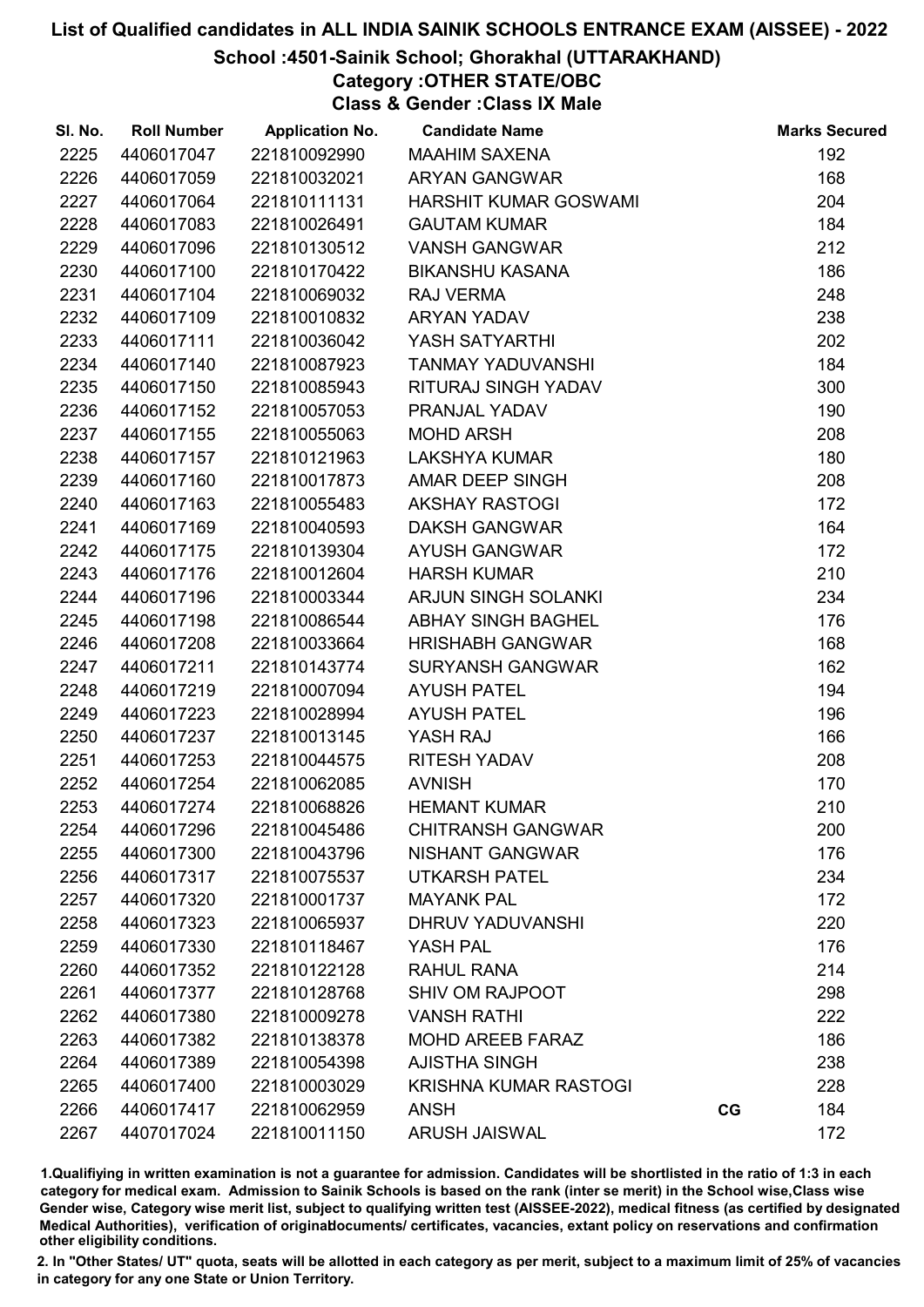## School :4501-Sainik School; Ghorakhal (UTTARAKHAND)

# Category :OTHER STATE/OBC

Class & Gender :Class IX Male

| SI. No. | <b>Roll Number</b> | <b>Application No.</b> | <b>Candidate Name</b>  | <b>Marks Secured</b> |
|---------|--------------------|------------------------|------------------------|----------------------|
| 2268    | 4407017034         | 221810026480           | DIVYANSHU YADAV        | 186                  |
| 2269    | 4407017077         | 221810019291           | AAKASH PRATAP MALL     | 222                  |
| 2270    | 4407017086         | 221810177512           | <b>NIKHIL</b>          | 180                  |
| 2271    | 4407017123         | 221810113992           | ABHINAV JAISWAL        | 226                  |
| 2272    | 4407017170         | 221810050993           | <b>GULSHAN YADAV</b>   | 240                  |
| 2273    | 4407017185         | 221810052954           | ANMOL PRATAP SINGH     | 166                  |
| 2274    | 4407017204         | 221810041905           | ARYAN NATH YOGI        | 192                  |
| 2275    | 4407017217         | 221810084145           | DIVYANSH YADAV         | 180                  |
| 2276    | 4407017241         | 221810069506           | <b>RISHABH YADAV</b>   | 206                  |
| 2277    | 4407017260         | 221810142486           | RACHIT VISHWAKARMA     | 224                  |
| 2278    | 4407017281         | 221810036147           | <b>DIVYANSHU SINGH</b> | 184                  |
| 2279    | 4407017286         | 221810045367           | <b>SUMIT PRAJAPATI</b> | 192                  |
| 2280    | 4407017287         | 221810174567           | SAURABH CHAURASIA      | 194                  |
| 2281    | 4407017314         | 221810050128           | PRASHANT PRAJAPATI     | 232                  |
| 2282    | 4407017315         | 221810189428           | SANIDHYA KUMAR GUPTA   | 194                  |
| 2283    | 4407017365         | 221810011779           | <b>AMAN VERMA</b>      | 302                  |
| 2284    | 4407017375         | 221810158699           | SHREYANSH YADAV        | 174                  |
| 2285    | 4408017033         | 221810003511           | <b>PRAKHAR KUMAR</b>   | 180                  |
| 2286    | 4408017043         | 221810044651           | <b>PARTH CHAURASIA</b> | 212                  |
| 2287    | 4408017048         | 221810097261           | <b>ADITYA GURJAR</b>   | 232                  |
| 2288    | 4408017055         | 221810012781           | PIYUSH SAHU            | 220                  |
| 2289    | 4408017076         | 221810142552           | <b>ARPIT KUMAR</b>     | 198                  |
| 2290    | 4408017081         | 221810053872           | UTKARSH PRAJAPATI      | 240                  |
| 2291    | 4408017090         | 221810075503           | <b>PRANJAL SINGH</b>   | 212                  |
| 2292    | 4408017096         | 221810051713           | <b>PARTH SAHU</b>      | 226                  |
| 2293    | 4408017104         | 221810006433           | MOHD ABDAN ULLAH KHAN  | 242                  |
| 2294    | 4408017111         | 221810082663           | <b>KARTIK SINGH</b>    | 172                  |
| 2295    | 4408017115         | 221810021883           | <b>KARTIK SINGH</b>    | 196                  |
| 2296    | 4408017158         | 221810107825           | <b>VIKAL</b>           | 162                  |
| 2297    | 4408017165         | 221810015945           | <b>SATVIK BANKRE</b>   | 170                  |
| 2298    | 4408017168         | 221810118075           | <b>DEEPAK YADAV</b>    | 200                  |
| 2299    | 4408017215         | 221810007167           | <b>MUBASSHIR AHMAD</b> | 182                  |
| 2300    | 4408017235         | 221810034428           | SIDDHARTHA SACHAN      | 288                  |
| 2301    | 4408017246         | 221810121488           | <b>NIKET SINGH</b>     | 172                  |
| 2302    | 4408017252         | 221810007119           | <b>LOKENDRA YADAV</b>  | 164                  |
| 2303    | 4408017257         | 221810177929           | <b>VAIBHAV YADAV</b>   | 182                  |
| 2304    | 4408017267         | 221810057579           | <b>PRIYANSHU</b>       | 162                  |
| 2305    | 4409017005         | 221810110610           | <b>VISHNU YADAV</b>    | 208                  |
| 2306    | 4409017014         | 221810161140           | <b>SHABYA YADAV</b>    | 216                  |
| 2307    | 4409017021         | 221810089360           | <b>VAIBHAV PRATAP</b>  | 174                  |
| 2308    | 4409017022         | 221810050070           | <b>MANAS RATHAUR</b>   | 188                  |
| 2309    | 4409017023         | 221810118170           | <b>ANUBHAV MALIK</b>   | 180                  |
| 2310    | 4409017032         | 221810105201           | <b>ABHIJEET PAL</b>    | 198                  |

1.Qualifiying in written examination is not a guarantee for admission. Candidates will be shortlisted in the ratio of 1:3 in each category for medical exam. Admission to Sainik Schools is based on the rank (inter se merit) in the School wise,Class wise Gender wise, Category wise merit list, subject to qualifying written test (AISSEE-2022), medical fitness (as certified by designated Medical Authorities), verification of originablocuments/ certificates, vacancies, extant policy on reservations and confirmation other eligibility conditions.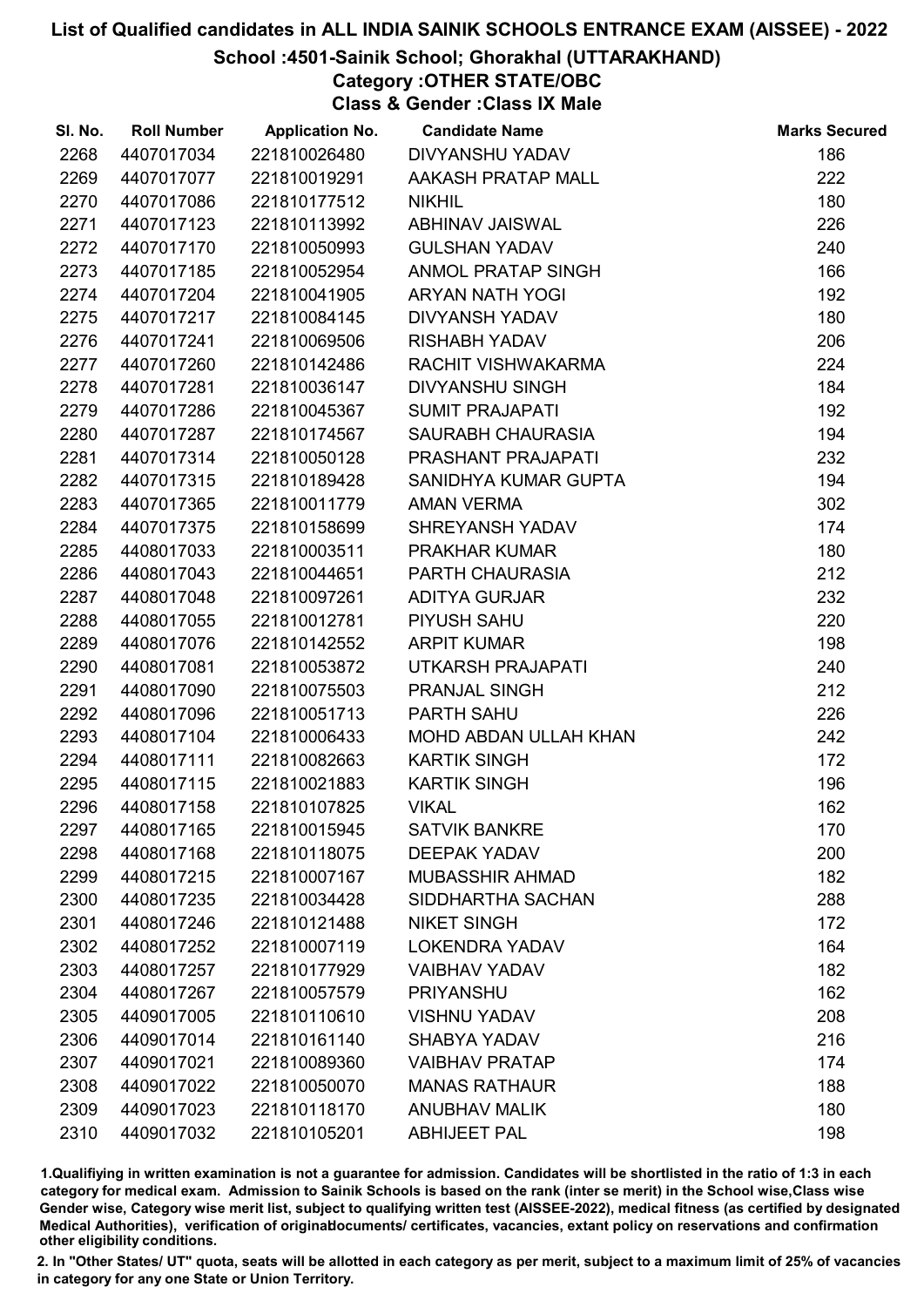## School :4501-Sainik School; Ghorakhal (UTTARAKHAND)

# Category :OTHER STATE/OBC

Class & Gender :Class IX Male

| SI. No. | <b>Roll Number</b> | <b>Application No.</b> | <b>Candidate Name</b>    | <b>Marks Secured</b> |
|---------|--------------------|------------------------|--------------------------|----------------------|
| 2311    | 4409017057         | 221810163181           | <b>LOVE YADAV</b>        | 218                  |
| 2312    | 4409017065         | 221810113702           | <b>UDAY PRATAP SINGH</b> | 292                  |
| 2313    | 4409017070         | 221810007822           | <b>SAKSHAM</b>           | 168                  |
| 2314    | 4409017077         | 221810036942           | AAKARSHAN YADAV          | 178                  |
| 2315    | 4409017085         | 221810066372           | <b>AKASH YADAV</b>       | 194                  |
| 2316    | 4409017088         | 221810057382           | <b>DEV SHAKYA</b>        | 204                  |
| 2317    | 4409017091         | 221810097982           | <b>SATYAM</b>            | 172                  |
| 2318    | 4409017103         | 221810154633           | <b>JAYESH SINGH</b>      | 230                  |
| 2319    | 4409017134         | 221810099434           | <b>KRATARTH MOHAN</b>    | 210                  |
| 2320    | 4409017154         | 221810124015           | YASH PRATAP SINGH        | 232                  |
| 2321    | 4409017170         | 221810017745           | <b>ABHISHEK SINGH</b>    | 180                  |
| 2322    | 4409017173         | 221810072555           | <b>MAYANK PAL</b>        | 178                  |
| 2323    | 4409017204         | 221810045546           | <b>SAKSHAM YADAV</b>     | 192                  |
| 2324    | 4409017248         | 221810145197           | <b>DEEPENDRA YADAV</b>   | 186                  |
| 2325    | 4409017249         | 221810036997           | <b>MRIGANK YADAV</b>     | 192                  |
| 2326    | 4409017251         | 221810096208           | <b>HARSHIT KUMAR</b>     | 170                  |
| 2327    | 4409017272         | 221810023578           | ADITYA RAJ YADAV         | 214                  |
| 2328    | 4409017287         | 221810039819           | <b>DEVESH RAJPUT</b>     | 218                  |
| 2329    | 4409017294         | 221810004239           | <b>HARSHIT PATEL</b>     | 190                  |
| 2330    | 4410017003         | 221810024300           | <b>VINAYAKJEET YADAV</b> | 208                  |
| 2331    | 4410017013         | 221810008710           | <b>ANANT GANGWAR</b>     | 276                  |
| 2332    | 4410017015         | 221810007910           | <b>HEMANG YADAV</b>      | 162                  |
| 2333    | 4410017029         | 221810026340           | <b>BHUPENDRA SINGH</b>   | 200                  |
| 2334    | 4410017034         | 221810120250           | ABHISHEK GUPTA           | 248                  |
| 2335    | 4410017064         | 221810109890           | <b>LAV SINGH</b>         | 256                  |
| 2336    | 4410017070         | 221810113901           | <b>DEV ASHISH YADAV</b>  | 172                  |
| 2337    | 4410017072         | 221810021211           | <b>LOVE KUMAR</b>        | 186                  |
| 2338    | 4410017089         | 221810006531           | <b>ABHISHEK VERMA</b>    | 196                  |
| 2339    | 4410017094         | 221810176341           | <b>ARYA VERMA</b>        | 270                  |
| 2340    | 4410017119         | 221810009191           | <b>NIKHIL KUMAR</b>      | 196                  |
| 2341    | 4410017152         | 221810148852           | <b>SHREYASH VERMA</b>    | 274                  |
| 2342    | 4410017177         | 221810025092           | <b>ADAMYA GUPTA</b>      | 250                  |
| 2343    | 4410017189         | 221810032813           | PRANJAL MAURYA           | 170                  |
| 2344    | 4410017229         | 221810037104           | <b>AYUSH YADAV</b>       | 208                  |
| 2345    | 4410017297         | 221810080325           | DIVYANSHU VISHWAKARMA    | 196                  |
| 2346    | 4410017311         | 221810044155           | <b>HARSHIT VERMA</b>     | 176                  |
| 2347    | 4410017313         | 221810094655           | <b>MOHAMMAD BASHAR</b>   | 242                  |
| 2348    | 4410017330         | 221810032185           | <b>ADITYA JAISWAL</b>    | 214                  |
| 2349    | 4410017366         | 221810010446           | <b>ABHAY VERMA</b>       | 216                  |
| 2350    | 4410017383         | 221810049376           | <b>NAMAN KUMAR</b>       | 226                  |
| 2351    | 4410017406         | 221810141217           | <b>HARSH PATEL</b>       | 198                  |
| 2352    | 4410017418         | 221810170927           | ANUJ YADAV               | 198                  |
| 2353    | 4410017433         | 221810020847           | ANIKET KUMAR YADAV       | 262                  |

1.Qualifiying in written examination is not a guarantee for admission. Candidates will be shortlisted in the ratio of 1:3 in each category for medical exam. Admission to Sainik Schools is based on the rank (inter se merit) in the School wise,Class wise Gender wise, Category wise merit list, subject to qualifying written test (AISSEE-2022), medical fitness (as certified by designated Medical Authorities), verification of originablocuments/ certificates, vacancies, extant policy on reservations and confirmation other eligibility conditions.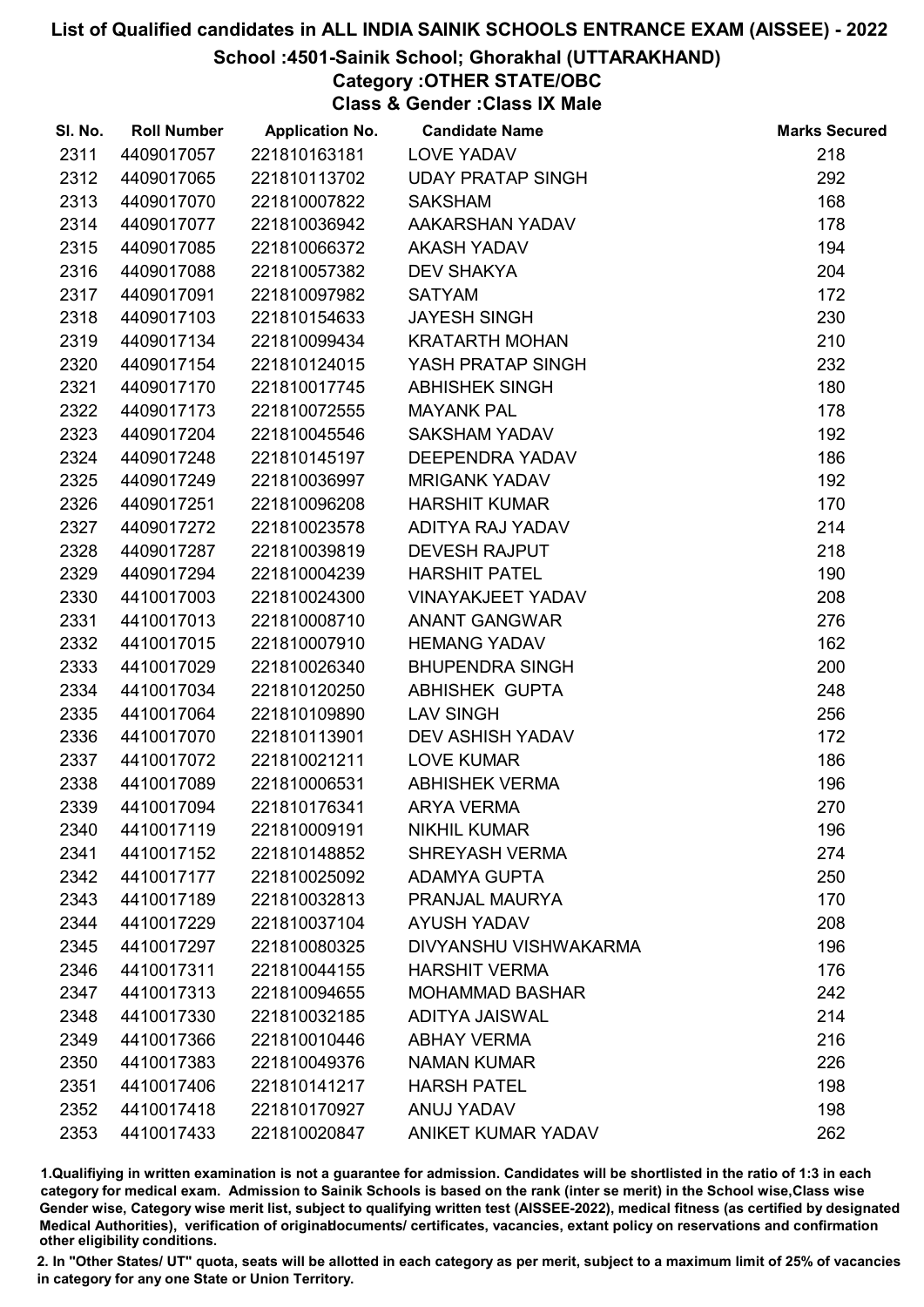## School :4501-Sainik School; Ghorakhal (UTTARAKHAND)

# Category :OTHER STATE/OBC

Class & Gender :Class IX Male

| SI. No. | <b>Roll Number</b> | <b>Application No.</b> | <b>Candidate Name</b>      | <b>Marks Secured</b> |
|---------|--------------------|------------------------|----------------------------|----------------------|
| 2354    | 4410017443         | 221810005567           | PIYUSH YADAV               | 166                  |
| 2355    | 4410017464         | 221810015308           | <b>UTSAV GUPTA</b>         | 260                  |
| 2356    | 4410017475         | 221810189518           | <b>VIASHAL MAURYA</b>      | 202                  |
| 2357    | 4410017476         | 221810022618           | <b>ASHMIT SINGH</b>        | 214                  |
| 2358    | 4410017486         | 221810111238           | <b>SHREYANSH VERMA</b>     | 204                  |
| 2359    | 4410017507         | 221810177958           | <b>VAIBHAV PATEL</b>       | 252                  |
| 2360    | 4410017516         | 221810097968           | <b>MUBASSHIR AHMAD</b>     | 234                  |
| 2361    | 4410017550         | 221810040309           | <b>DIVYANSHU</b>           | 214                  |
| 2362    | 4410017566         | 221810005939           | <b>TARUN YADAV</b>         | 186                  |
| 2363    | 4410017567         | 221810155349           | <b>SWAPNIL VERMA</b>       | 262                  |
| 2364    | 4410017574         | 221810137559           | <b>DHAIRYA</b>             | 290                  |
| 2365    | 4411017009         | 221810185140           | <b>PRINCE</b>              | 222                  |
| 2366    | 4411017023         | 221810169451           | <b>PRIYANSHU</b>           | 160                  |
| 2367    | 4411017027         | 221810064571           | PRATHAM YADAV              | 288                  |
| 2368    | 4411017032         | 221810075222           | PRANJUL SHARMA             | 200                  |
| 2369    | 4411017033         | 221810050522           | <b>ABHISHEK KUMAR</b>      | 194                  |
| 2370    | 4411017034         | 221810098922           | <b>UWAISH</b>              | 206                  |
| 2371    | 4411017042         | 221810146672           | <b>FARAZ ALAM</b>          | 202                  |
| 2372    | 4411017050         | 221810197482           | <b>ASIT PRATAP SINGH</b>   | 160                  |
| 2373    | 4411017053         | 221810030192           | <b>AYUSH KUMAR</b>         | 182                  |
| 2374    | 4411017054         | 221810011992           | <b>UTKARSH YADAV</b>       | 176                  |
| 2375    | 4411017057         | 221810006603           | <b>RUDRA PRATAP</b>        | 326                  |
| 2376    | 4411017063         | 221810168933           | <b>DEVANSH</b>             | 260                  |
| 2377    | 4411017064         | 221810151143           | NISHANT YADAV              | 160                  |
| 2378    | 4411017075         | 221810145304           | <b>NISHANT</b>             | 256                  |
| 2379    | 4411017079         | 221810049054           | KUSHAGRA YADAV             | 236                  |
| 2380    | 4411017092         | 221810098115           | PRIYANSHU YADAV            | 168                  |
| 2381    | 4411017106         | 221810104075           | <b>RESHAV KUMAR</b>        | 176                  |
| 2382    | 4411017107         | 221810129375           | <b>RISHABH</b>             | 198                  |
| 2383    | 4411017131         | 221810172407           | <b>ABHAY YADAV</b>         | 166                  |
| 2384    | 4411017136         | 221810186947           | PRASHANT YADAV             | 220                  |
| 2385    | 4411017169         | 221810012339           | <b>MO. ANAS ASLAM</b>      | 212                  |
| 2386    | 4412017046         | 221810120621           | <b>SHIKHAR KUMAR</b>       | 270                  |
| 2387    | 4412017047         | 221810196621           | PRAKHAR GUPTA              | 228                  |
| 2388    | 4412017087         | 221810174132           | <b>SHASHANK YADAV</b>      | 190                  |
| 2389    | 4412017100         | 221810158682           | <b>VINEET YADAV</b>        | 180                  |
| 2390    | 4412017110         | 221810139013           | <b>TEJ PRATAP SINGH</b>    | 326                  |
| 2391    | 4412017113         | 221810024813           | <b>ANKUR GUPTA</b>         | 172                  |
| 2392    | 4412017121         | 221810183033           | <b>KRISHNA MAURYA</b>      | 202                  |
| 2393    | 4412017136         | 221810071263           | <b>HIMANSHU PATEL</b>      | 170                  |
| 2394    | 4412017140         | 221810025863           | <b>KRISHNA SINGH YADAV</b> | 186                  |
| 2395    | 4412017145         | 221810001373           | <b>AKASH PATEL</b>         | 186                  |
| 2396    | 4412017154         | 221810153393           | <b>ANURAG YADAV</b>        | 258                  |

1.Qualifiying in written examination is not a guarantee for admission. Candidates will be shortlisted in the ratio of 1:3 in each category for medical exam. Admission to Sainik Schools is based on the rank (inter se merit) in the School wise,Class wise Gender wise, Category wise merit list, subject to qualifying written test (AISSEE-2022), medical fitness (as certified by designated Medical Authorities), verification of originablocuments/ certificates, vacancies, extant policy on reservations and confirmation other eligibility conditions.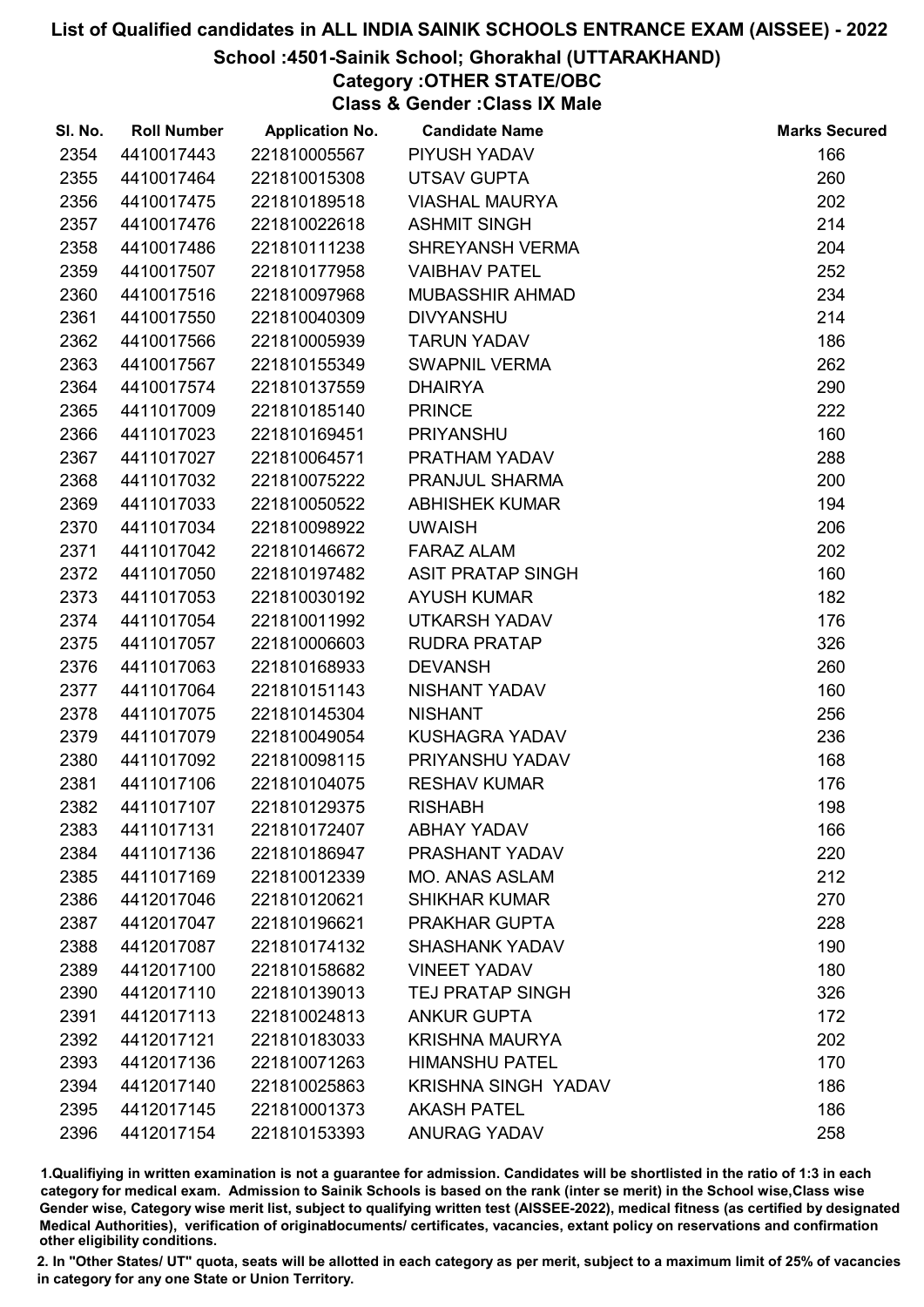## School :4501-Sainik School; Ghorakhal (UTTARAKHAND)

# Category :OTHER STATE/OBC

Class & Gender :Class IX Male

| SI. No. | <b>Roll Number</b> | <b>Application No.</b> | <b>Candidate Name</b>      | <b>Marks Secured</b> |
|---------|--------------------|------------------------|----------------------------|----------------------|
| 2397    | 4412017156         | 221810049493           | <b>PIYUSH PATEL</b>        | 164                  |
| 2398    | 4412017163         | 221810003224           | <b>ADARSH YADAV</b>        | 222                  |
| 2399    | 4412017180         | 221810116874           | ATULYA JAISWAL             | 234                  |
| 2400    | 4412017195         | 221810151015           | <b>VINAY YADAV</b>         | 166                  |
| 2401    | 4412017231         | 221810151206           | <b>ANURAG YADAV</b>        | 186                  |
| 2402    | 4412017240         | 221810070126           | OM KUSHWAHA                | 174                  |
| 2403    | 4412017266         | 221810082896           | <b>ISHAN SINGH</b>         | 246                  |
| 2404    | 4412017296         | 221810040867           | SHIKHAR YADAV              | 218                  |
| 2405    | 4412017300         | 221810119577           | PRIYANSHU GUPTA            | 194                  |
| 2406    | 4412017305         | 221810049187           | <b>SHIVAM PRAJAPATI</b>    | 196                  |
| 2407    | 4412017306         | 221810141287           | <b>NIKHIL YADAV</b>        | 222                  |
| 2408    | 4412017315         | 221810113108           | ADITYA MAURYA              | 162                  |
| 2409    | 4412017320         | 221810098508           | MOHIT YADAV                | 194                  |
| 2410    | 4412017334         | 221810187658           | PRASHANT YADAV             | 184                  |
| 2411    | 4412017342         | 221810143778           | <b>KARTIK YADAV</b>        | 214                  |
| 2412    | 4412017361         | 221810109209           | AMAN KUMAR YADAV           | 186                  |
| 2413    | 4501017027         | 221810162881           | <b>PRANSHU</b>             | 172                  |
| 2414    | 4502017037         | 221810097930           | PRATEEK CHAUDHRAY          | 186                  |
| 2415    | 4502017134         | 221810169971           | <b>SAURABH YADAV</b>       | 224                  |
| 2416    | 4502017171         | 221810126632           | ADITYA YADAV               | 246                  |
| 2417    | 4502017262         | 221810045173           | <b>HIMESH PAL</b>          | 272                  |
| 2418    | 4502017350         | 221810122094           | <b>SHAHID MALIK</b>        | 164                  |
| 2419    | 4502017412         | 221810028955           | PULKIT CHOUDHARY           | 224                  |
| 2420    | 4502017481         | 221810057636           | <b>SARTHAK LODHI</b>       | 160                  |
| 2421    | 4502017581         | 221810049447           | ROSHAN KUMAR PAL           | 166                  |
| 2422    | 4502017628         | 221810020718           | <b>VASHU PRAJAPATI</b>     | 234                  |
| 2423    | 4502017681         | 221810061288           | <b>ADITYA PAL</b>          | 192                  |
| 2424    | 4502017752         | 221810176679           | <b>ARSH MALIK</b>          | 188                  |
| 2425    | 4504017162         | 221810021813           | <b>ABHIJEET KATIYAR</b>    | 188                  |
| 2426    | 4504017177         | 221810026733           | <b>ANUBHAV SINGH</b>       | 282                  |
| 2427    | 4504017186         | 221810014353           | <b>TOSHAN SINGH PATEL</b>  | 184                  |
| 2428    | 4504017258         | 221810013874           | <b>SAHIB SINGH JUBBAL</b>  | 332                  |
| 2429    | 4504017296         | 221810051135           | <b>UJJAWAL KUMAR SINGH</b> | 196                  |
| 2430    | 4504017340         | 221810012485           | <b>DHRUV SAINI</b>         | 188                  |
| 2431    | 4505017067         | 221810134212           | <b>ANIKET PAL</b>          | 196                  |
| 2432    | 4505017163         | 221810013146           | <b>VARN CHAUDHARY</b>      | 208                  |
| 2433    | 4505017175         | 221810093396           | <b>MOHAMMAD ZAFEER</b>     | 246                  |
| 2434    | 4505017193         | 221810124197           | <b>ABHINAV KUMAR</b>       | 206                  |
| 2435    | 4505017195         | 221810117518           | <b>SATYAM YADAV</b>        | 188                  |
| 2436    | 4505017238         | 221810063099           | <b>UJJWAL KUMAR</b>        | 182                  |
| 2437    | 4507017007         | 221810061010           | <b>HARSH SINGH DHANKAR</b> | 176                  |
| 2438    | 4507017025         | 221810066150           | UJJWAL YADAV               | 230                  |
| 2439    | 4507017033         | 221810081360           | <b>DEEPANSHU</b>           | 276                  |

1.Qualifiying in written examination is not a guarantee for admission. Candidates will be shortlisted in the ratio of 1:3 in each category for medical exam. Admission to Sainik Schools is based on the rank (inter se merit) in the School wise,Class wise Gender wise, Category wise merit list, subject to qualifying written test (AISSEE-2022), medical fitness (as certified by designated Medical Authorities), verification of originablocuments/ certificates, vacancies, extant policy on reservations and confirmation other eligibility conditions.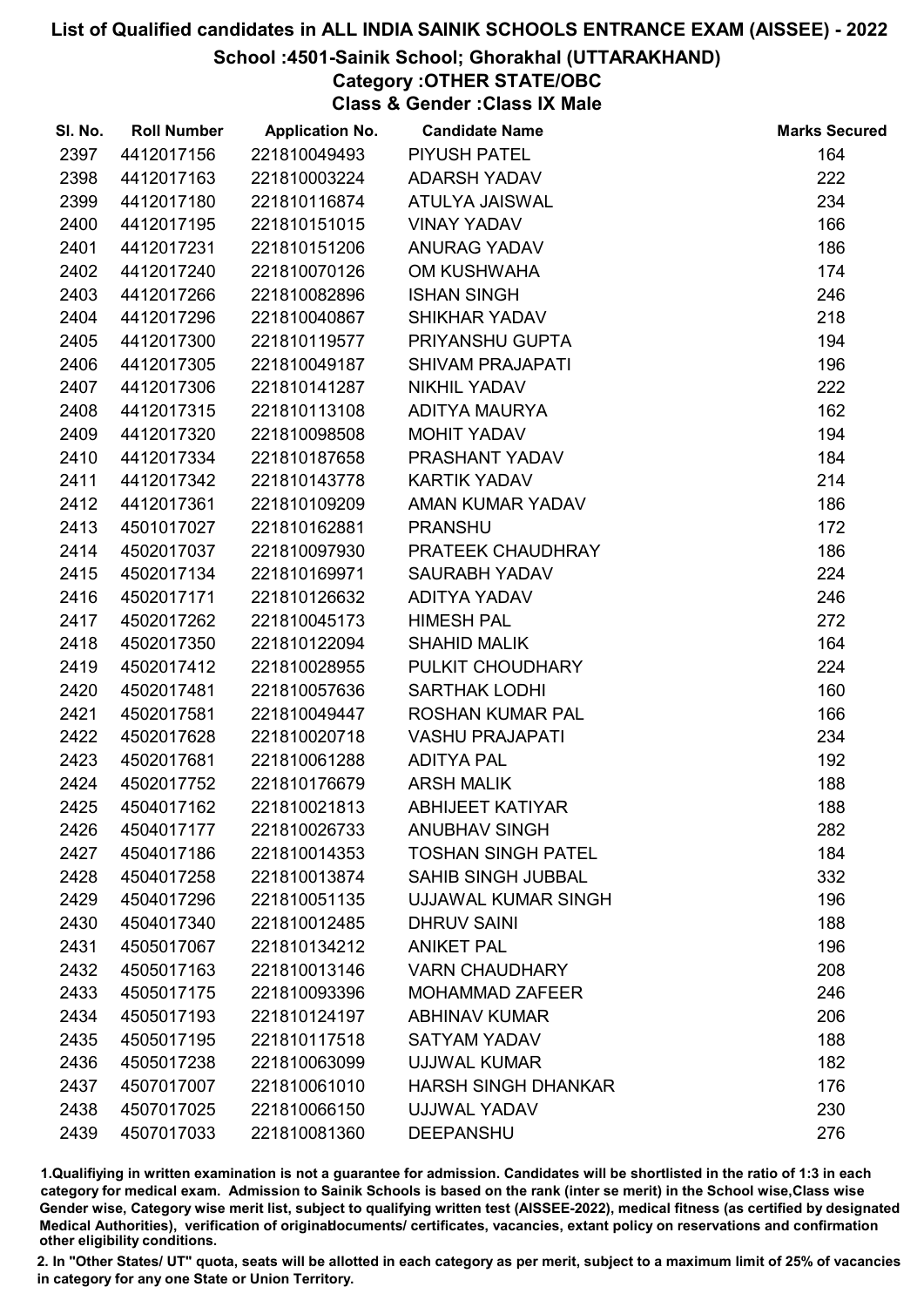## School :4501-Sainik School; Ghorakhal (UTTARAKHAND)

# Category :OTHER STATE/OBC

Class & Gender :Class IX Male

| SI. No. | <b>Roll Number</b> | <b>Application No.</b> | <b>Candidate Name</b>      | <b>Marks Secured</b> |
|---------|--------------------|------------------------|----------------------------|----------------------|
| 2440    | 4507017048         | 221810105590           | <b>ADAMYA RUHELA</b>       | 308                  |
| 2441    | 4507017079         | 221810061991           | <b>SHIVANK RATHOUR</b>     | 188                  |
| 2442    | 4507017108         | 221810125052           | <b>NARESH KUMAR</b>        | 246                  |
| 2443    | 4507017124         | 221810173503           | <b>KUNAL PANWAR</b>        | 200                  |
| 2444    | 4507017164         | 221810013404           | <b>ARJUN RANA</b>          | 204                  |
| 2445    | 4507017166         | 221810196014           | <b>ABHIMANYU</b>           | 176                  |
| 2446    | 4507017180         | 221810085254           | <b>VIBHOR VISHWAKARMA</b>  | 208                  |
| 2447    | 4507017198         | 221810016505           | <b>MAYANK</b>              | 260                  |
| 2448    | 4507017209         | 221810015625           | <b>JITANDER KUMAR</b>      | 164                  |
| 2449    | 4507017227         | 221810039085           | <b>VINOD KUMAR</b>         | 164                  |
| 2450    | 4507017229         | 221810016185           | ABHAY CHOUDHARY            | 188                  |
| 2451    | 4507017249         | 221810051056           | <b>RAJAT PAL</b>           | 204                  |
| 2452    | 4507017259         | 221810092076           | <b>NISHANT KUMAR</b>       | 182                  |
| 2453    | 4507017260         | 221810132476           | <b>TEJAS CHOUDHARY</b>     | 182                  |
| 2454    | 4507017267         | 221810069586           | ANUKALP SHIRUSHWAL         | 292                  |
| 2455    | 4507017283         | 221810034837           | <b>VISHESH VISHWAKARMA</b> | 174                  |
| 2456    | 4507017313         | 221810146728           | <b>PARITOSH PANWAR</b>     | 274                  |
| 2457    | 4507017323         | 221810135448           | YATHANSH PRATAP SINGH      | 210                  |
| 2458    | 4507017324         | 221810120548           | PRINCE CHOUDHARY           | 242                  |
| 2459    | 4507017343         | 221810069098           | <b>ASHUTOSH CHAUHAN</b>    | 188                  |
| 2460    | 4507017352         | 221810013829           | <b>VARUN TOMAR</b>         | 206                  |
| 2461    | 4507017357         | 221810041459           | <b>PARIKSHIT</b>           | 172                  |
| 2462    | 4507017375         | 221810041089           | <b>OMANSH YADAV</b>        | 166                  |
| 2463    | 4507017382         | 221810002299           | <b>SARTHAK VERMA</b>       | 174                  |
| 2464    | 4508017038         | 221810009311           | <b>DIVYANSH SAHANI</b>     | 182                  |
| 2465    | 4508017057         | 221810145091           | UJJAWAL VIVEK KUSHWAHA     | 190                  |
| 2466    | 4508017067         | 221810112412           | <b>ARADHYA PRATAP</b>      | 210                  |
| 2467    | 4508017248         | 221810162929           | <b>ADITYA RANA</b>         | 192                  |
| 2468    | 4508017252         | 221810015939           | <b>MOHIT KUMAR</b>         | 216                  |
| 2469    | 4508017260         | 221810176769           | <b>AADESH</b>              | 214                  |
| 2470    | 4509017010         | 221810123470           | <b>HARSH KUMAR</b>         | 204                  |

<sup>1.</sup>Qualifiying in written examination is not a guarantee for admission. Candidates will be shortlisted in the ratio of 1:3 in each category for medical exam. Admission to Sainik Schools is based on the rank (inter se merit) in the School wise,Class wise Gender wise, Category wise merit list, subject to qualifying written test (AISSEE-2022), medical fitness (as certified by designated Medical Authorities), verification of originablocuments/ certificates, vacancies, extant policy on reservations and confirmation other eligibility conditions.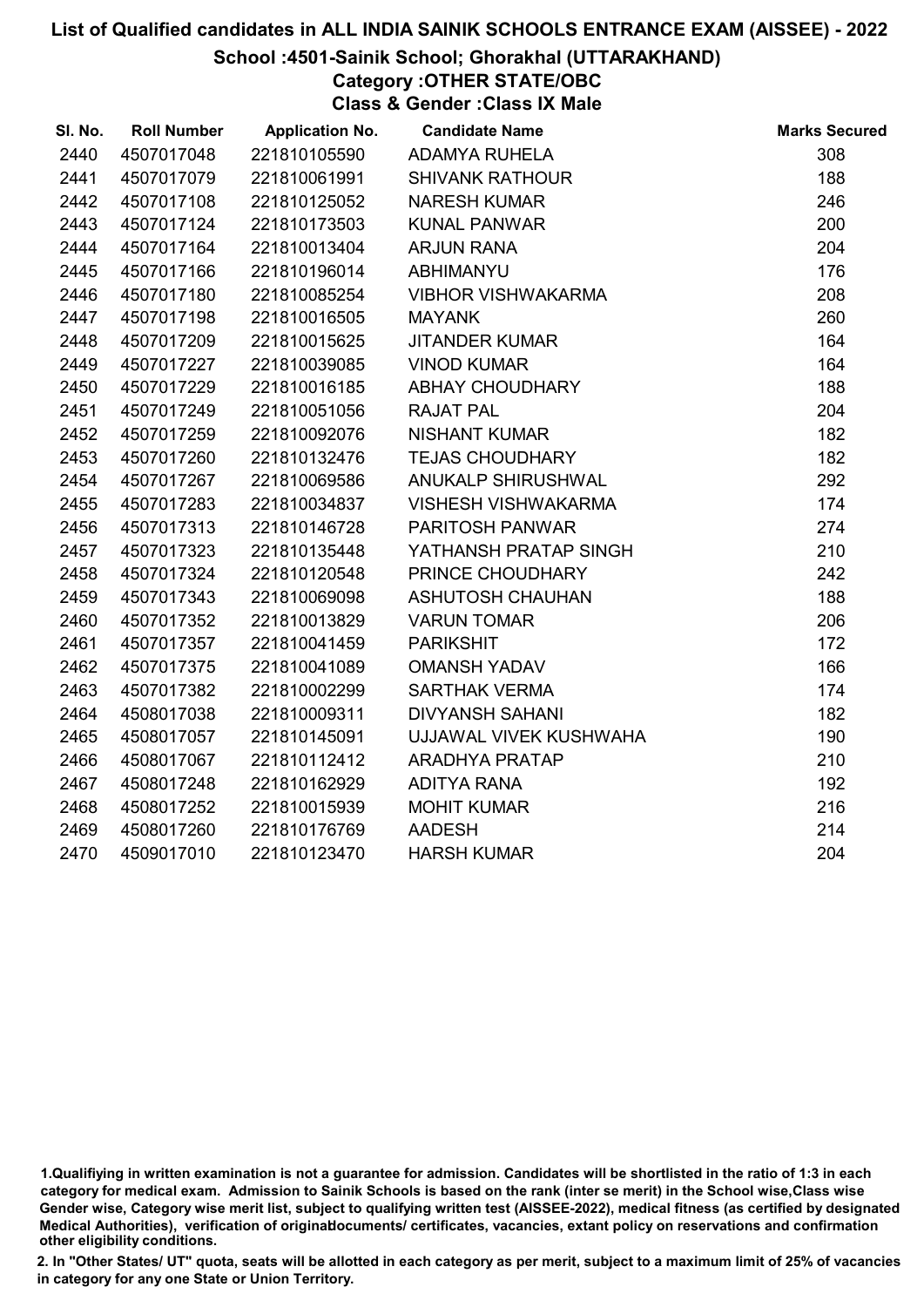## School :4501-Sainik School; Ghorakhal (UTTARAKHAND)

# Category :OTHER STATE/DEF

Class & Gender :Class IX Male

| SI. No. | <b>Roll Number</b> | <b>Application No.</b> | <b>Candidate Name</b>       | <b>Marks Secured</b> |
|---------|--------------------|------------------------|-----------------------------|----------------------|
| 2471    | 1212017575         | 221810076839           | OM NARAYAN TRIPATHI         | 184                  |
| 2472    | 1501017109         | 221810183266           | <b>ANSHU KUMAR</b>          | 262                  |
| 2473    | 1502017046         | 221810065254           | <b>RAJ</b>                  | 194                  |
| 2474    | 1505017168         | 221810096785           | PRAKHAR SHAURYA             | 252                  |
| 2475    | 1505017223         | 221810084208           | <b>SHIRSH</b>               | 256                  |
| 2476    | 1511017046         | 221810027580           | <b>ROHAN KUMAR</b>          | 214                  |
| 2477    | 1511017171         | 221810049472           | <b>SHAKET KUMAR SINGH</b>   | 216                  |
| 2478    | 1511017235         | 221810008873           | <b>SURYAKANT KUMAR</b>      | 172                  |
| 2479    | 2001017087         | 221810174930           | NISCHAY KUMAR RANA          | 260                  |
| 2480    | 2001017254         | 221810139241           | <b>RAHUL</b>                | 164                  |
| 2481    | 2001017282         | 221810037261           | <b>RANVEER SOM</b>          | 162                  |
| 2482    | 2001017463         | 221810092562           | <b>ARPIT DHAMA</b>          | 196                  |
| 2483    | 2001017532         | 221810037303           | PRIYANSHU JHA               | 194                  |
| 2484    | 2001017683         | 221810102104           | <b>JAI MISHRA</b>           | 184                  |
| 2485    | 2001017714         | 221810076914           | <b>KRISHNA PRIYAM SINGH</b> | 162                  |
| 2486    | 2001017801         | 221810000164           | <b>DEV PUNDIR</b>           | 170                  |
| 2487    | 2001017804         | 221810136364           | <b>SHARANG RANA</b>         | 166                  |
| 2488    | 2001017818         | 221810049864           | SHIKHER CHATURVEDI          | 170                  |
| 2489    | 2001017850         | 221810176184           | <b>OMKAR RAJ</b>            | 216                  |
| 2490    | 2001017859         | 221810009094           | <b>NIKHIL</b>               | 330                  |
| 2491    | 2001017906         | 221810000825           | <b>ABHISAR RANA</b>         | 176                  |
| 2492    | 2001017928         | 221810140045           | <b>SAHIL PATEL</b>          | 172                  |
| 2493    | 2001017939         | 221810112545           | <b>PRAKHAR TIWARI</b>       | 190                  |
| 2494    | 2001027012         | 221810177265           | <b>DEEPAK</b>               | 164                  |
| 2495    | 2001027079         | 221810163106           | PIYUSH KUMAR SINGH          | 240                  |
| 2496    | 2001027120         | 221810070826           | <b>NIKHIL</b>               | 166                  |
| 2497    | 2001027130         | 221810020046           | <b>KRISH</b>                | 202                  |
| 2498    | 2001027230         | 221810070396           | <b>ADARSH MISHRA</b>        | 310                  |
| 2499    | 2001027253         | 221810163707           | <b>RIJU KUMAR</b>           | 164                  |
| 2500    | 2001027265         | 221810071717           | <b>DAKSH BHATI</b>          | 166                  |
| 2501    | 2001027387         | 221810030597           | <b>PRIYANSHU</b>            | 210                  |
| 2502    | 2001027442         | 221810084828           | <b>SAKSHAM TYAGI</b>        | 178                  |
| 2503    | 2001027515         | 221810114478           | PRANSHU RAO                 | 228                  |
| 2504    | 2001027648         | 221810159359           | PREM RAJ                    | 228                  |
| 2505    | 2001027675         | 221810079769           | <b>MANSIV S</b>             | 224                  |
| 2506    | 2001027691         | 221810140979           | <b>ANSH KUMAR TEOTIA</b>    | 228                  |
| 2507    | 2301017265         | 221810046594           | <b>ANMOL</b>                | 278                  |
| 2508    | 2301017306         | 221810104375           | <b>ANSH</b>                 | 246                  |
| 2509    | 2301017478         | 221810051319           | <b>SURYANSH YADAV</b>       | 304                  |
| 2510    | 2301017490         | 221810051539           | <b>TANISH KUMAR</b>         | 232                  |
| 2511    | 2302017100         | 221810010622           | <b>ARPIT</b>                | 196                  |
| 2512    | 2302017256         | 221810148835           | <b>ANSHUMAN</b>             | 210                  |
| 2513    | 2302017374         | 221810068187           | <b>VANSH</b>                | 306                  |

1.Qualifiying in written examination is not a guarantee for admission. Candidates will be shortlisted in the ratio of 1:3 in each category for medical exam. Admission to Sainik Schools is based on the rank (inter se merit) in the School wise,Class wise Gender wise, Category wise merit list, subject to qualifying written test (AISSEE-2022), medical fitness (as certified by designated Medical Authorities), verification of originablocuments/ certificates, vacancies, extant policy on reservations and confirmation other eligibility conditions.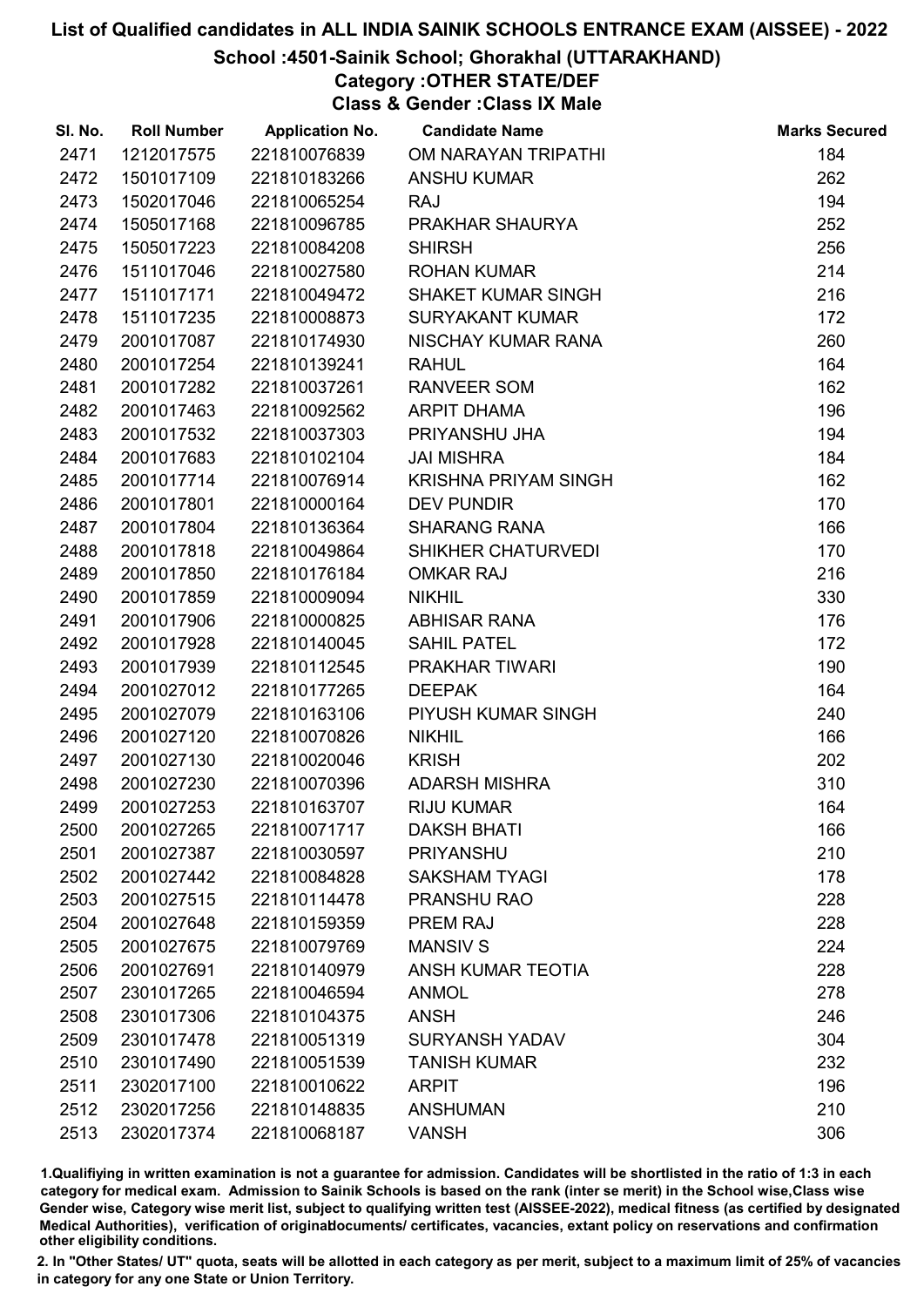## School :4501-Sainik School; Ghorakhal (UTTARAKHAND)

# Category :OTHER STATE/DEF

Class & Gender :Class IX Male

| SI. No. | <b>Roll Number</b> | <b>Application No.</b> | <b>Candidate Name</b>      | <b>Marks Secured</b> |
|---------|--------------------|------------------------|----------------------------|----------------------|
| 2514    | 2303017136         | 221810048531           | <b>MAYANK</b>              | 310                  |
| 2515    | 2303017234         | 221810044512           | YASH LAMBA                 | 278                  |
| 2516    | 2303017383         | 221810011583           | <b>DEVASHISH SHARMA</b>    | 202                  |
| 2517    | 2303017586         | 221810019955           | <b>SARTHAK</b>             | 210                  |
| 2518    | 2303027103         | 221810072619           | LILESH SINGH DUDI          | 196                  |
| 2519    | 2303027109         | 221810068919           | <b>GAURAV SAINI</b>        | 186                  |
| 2520    | 2303027119         | 221810030039           | <b>HARSH SINGH</b>         | 206                  |
| 2521    | 2303027138         | 221810120249           | <b>TUSHAR</b>              | 218                  |
| 2522    | 2303027150         | 221810078749           | <b>VISHAL TANWAR</b>       | 240                  |
| 2523    | 2303027202         | 221810078299           | SANJEET YADAV              | 172                  |
| 2524    | 2304017004         | 221810048200           | <b>ANSH</b>                | 290                  |
| 2525    | 2304017046         | 221810015540           | <b>HARSH NEHRA</b>         | 220                  |
| 2526    | 2304017050         | 221810124150           | <b>NIKET</b>               | 196                  |
| 2527    | 2304017067         | 221810042760           | <b>MUNESH</b>              | 220                  |
| 2528    | 2304017116         | 221810147031           | <b>ANSHU</b>               | 212                  |
| 2529    | 2304017144         | 221810071051           | <b>CHIRAG BUDHERIYA</b>    | 194                  |
| 2530    | 2304017185         | 221810114902           | <b>KUNAL CHAUHAN</b>       | 244                  |
| 2531    | 2304017257         | 221810018192           | <b>MOHD JAMIL</b>          | 174                  |
| 2532    | 2304017506         | 221810169355           | <b>MANISH KUMAR</b>        | 308                  |
| 2533    | 2304017627         | 221810047976           | <b>HARSH</b>               | 190                  |
| 2534    | 2304017871         | 221810086359           | <b>SANKALP</b>             | 174                  |
| 2535    | 2304017912         | 221810118399           | <b>DIVYANSH CHATURVEDI</b> | 250                  |
| 2536    | 2405017012         | 221810169983           | <b>KUSHAGAR</b>            | 208                  |
| 2537    | 2501017049         | 221810072201           | ADITYA KUMAR VERMA         | 196                  |
| 2538    | 2502017066         | 221810001796           | AMAN KUMAR YADAV           | 248                  |
| 2539    | 2701017079         | 221810002262           | ABHINAV CHAUDHARY          | 172                  |
| 2540    | 2701017097         | 221810009133           | <b>SHAURYA GUPTA</b>       | 220                  |
| 2541    | 2701017152         | 221810007805           | SIDDHARTH ANAND            | 318                  |
| 2542    | 2801017202         | 221810084896           | <b>KUMAR SHIVANSH</b>      | 242                  |
| 2543    | 3001017687         | 221810020729           | <b>RAJ SINGH</b>           | 236                  |
| 2544    | 3002017074         | 221810043071           | <b>AYUSH PANDEY</b>        | 286                  |
| 2545    | 3002017099         | 221810153732           | PRADHUMAN SINGH YADAV      | 194                  |
| 2546    | 3002017143         | 221810092233           | <b>LOVE KUSH SINGH</b>     | 198                  |
| 2547    | 3002017305         | 221810071276           | <b>ADARSH BHADOURIA</b>    | 352                  |
| 2548    | 3002017307         | 221810021776           | <b>DEEPANSHU</b>           | 200                  |
| 2549    | 3002017316         | 221810025207           | <b>RAHUL SINGH</b>         | 238                  |
| 2550    | 3002017446         | 221810156569           | <b>ADARSH</b>              | 182                  |
| 2551    | 3003017234         | 221810001109           | <b>ARUSH PRAJAPATI</b>     | 248                  |
| 2552    | 3003017265         | 221810045389           | ADITYA NARAYAN DIWAKAR     | 216                  |
| 2553    | 3004017040         | 221810158831           | <b>ANUBHAV MISHRA</b>      | 198                  |
| 2554    | 3004017074         | 221810010162           | AJEET SINGH                | 186                  |
| 2555    | 3004017082         | 221810001692           | <b>GAURAV SINGH TOMAR</b>  | 210                  |
| 2556    | 3004017194         | 221810093286           | <b>TRISHAV PATEL</b>       | 220                  |

1.Qualifiying in written examination is not a guarantee for admission. Candidates will be shortlisted in the ratio of 1:3 in each category for medical exam. Admission to Sainik Schools is based on the rank (inter se merit) in the School wise,Class wise Gender wise, Category wise merit list, subject to qualifying written test (AISSEE-2022), medical fitness (as certified by designated Medical Authorities), verification of originablocuments/ certificates, vacancies, extant policy on reservations and confirmation other eligibility conditions.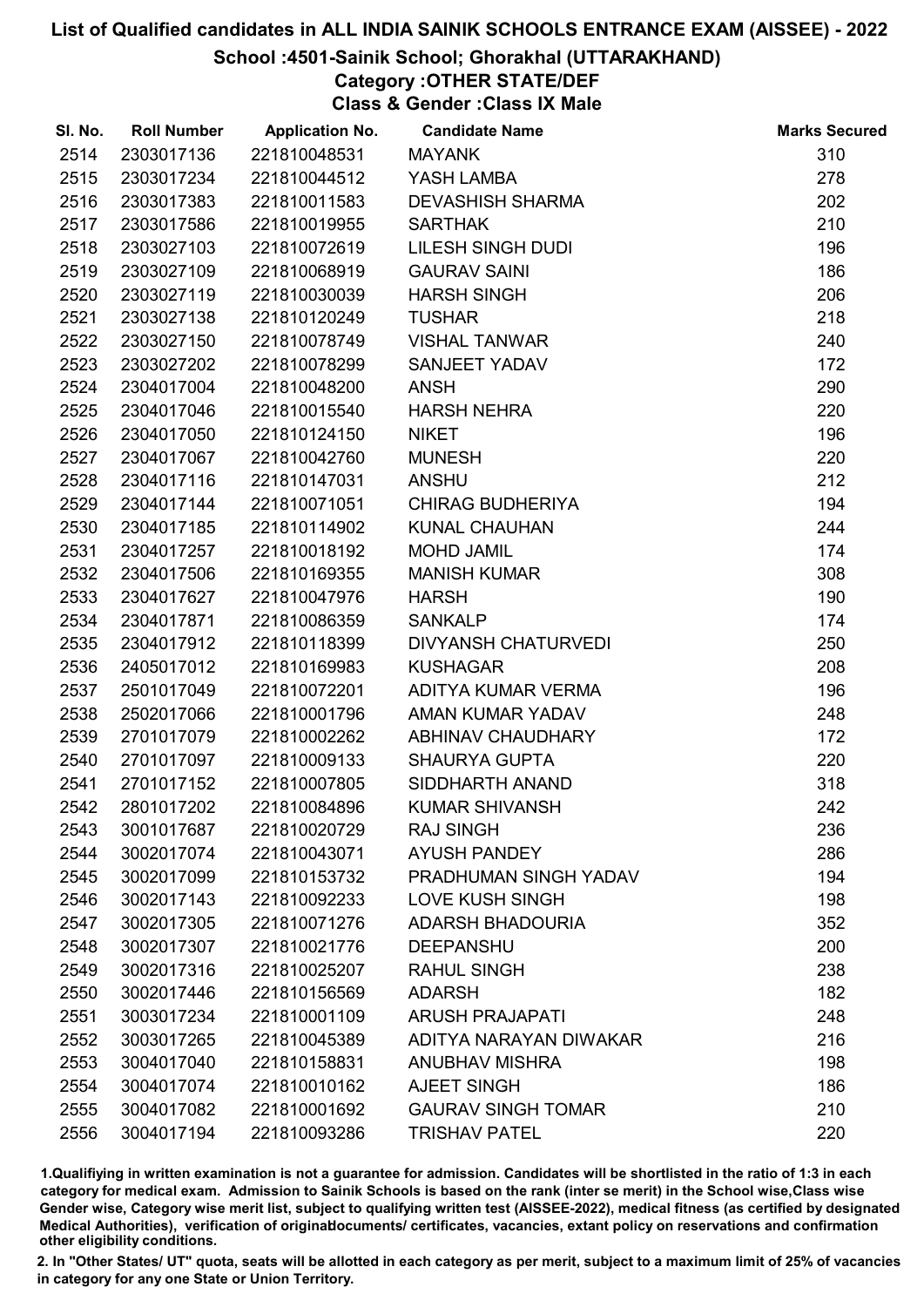## School :4501-Sainik School; Ghorakhal (UTTARAKHAND)

# Category :OTHER STATE/DEF

Class & Gender :Class IX Male

| SI. No. | <b>Roll Number</b> | <b>Application No.</b> | <b>Candidate Name</b>      |    | <b>Marks Secured</b> |
|---------|--------------------|------------------------|----------------------------|----|----------------------|
| 2557    | 3802017071         | 221810075536           | <b>TANISHK NEGI</b>        |    | 174                  |
| 2558    | 3805017146         | 221810100959           | <b>ABHINAV NIRWAN</b>      |    | 206                  |
| 2559    | 3901017103         | 221810061627           | <b>HARVENDER SINGH</b>     |    | 240                  |
| 2560    | 3901017122         | 221810062208           | <b>SUBHAM SINGH</b>        |    | 204                  |
| 2561    | 3902017017         | 221810039561           | <b>DEVRAAJ SINGH BHATI</b> |    | 252                  |
| 2562    | 3902017040         | 221810026315           | <b>HIMANSHU</b>            |    | 216                  |
| 2563    | 3904017079         | 221810087031           | HARSH SINGH SHEKHAWAT      |    | 206                  |
| 2564    | 3904017100         | 221810182751           | SOURABH SINGH SHEKHAWAT    |    | 166                  |
| 2565    | 3904017136         | 221810043402           | <b>CHAITANYA MISHRA</b>    |    | 210                  |
| 2566    | 3904017454         | 221810025576           | <b>PARIKSHIT</b>           |    | 166                  |
| 2567    | 3904017505         | 221810190847           | <b>DEVESH KUMAR SAINI</b>  |    | 160                  |
| 2568    | 3904017652         | 221810012379           | <b>JAY KUMAR PANCHOLI</b>  |    | 208                  |
| 2569    | 3905017145         | 221810059003           | <b>ABHINAV NIRWAN</b>      |    | 260                  |
| 2570    | 3905017280         | 221810059055           | <b>UTSAV YADAV</b>         |    | 186                  |
| 2571    | 3905017333         | 221810057446           | <b>PRIYANSHU</b>           |    | 166                  |
| 2572    | 3906017311         | 221810044249           | <b>DIPENDRA SINGH</b>      |    | 226                  |
| 2573    | 3906017329         | 221810151899           | MOHIT CHOUDHARY            |    | 204                  |
| 2574    | 3907017021         | 221810071641           | <b>HITESH KUMAR</b>        |    | 188                  |
| 2575    | 3908017018         | 221810063242           | <b>GURWINDER SINGH</b>     |    | 162                  |
| 2576    | 4103017501         | 221810108867           | BHAKTI VASHYA VERMA        |    | 198                  |
| 2577    | 4401017088         | 221810085131           | <b>DEEPAK KUMAR</b>        |    | 162                  |
| 2578    | 4401017121         | 221810002171           | <b>HARSHIT RAJPUT</b>      |    | 250                  |
| 2579    | 4401017124         | 221810085571           | <b>ADITYA SINGH</b>        |    | 236                  |
| 2580    | 4401017231         | 221810067143           | PEEYUSH KUMAR CHAUDHARY    |    | 206                  |
| 2581    | 4401017301         | 221810012234           | <b>SHRIKRISHNA</b>         |    | 186                  |
| 2582    | 4401017358         | 221810071615           | <b>MOHIT KUMAR</b>         |    | 182                  |
| 2583    | 4401017376         | 221810089635           | PRINCE KUMAR CHOUDHARY     |    | 206                  |
| 2584    | 4401017397         | 221810055765           | ANUBHAV CHAUDHARY          |    | 172                  |
| 2585    | 4401017440         | 221810051036           | <b>ISHANT BHADAURIA</b>    |    | 198                  |
| 2586    | 4401017474         | 221810096976           | PRAVEEN KUMAR SINGH        |    | 286                  |
| 2587    | 4401017552         | 221810119428           | <b>KRISH TOMAR</b>         |    | 170                  |
| 2588    | 4401017594         | 221810121788           | <b>AFZAL KHAN</b>          | CG | 178                  |
| 2589    | 4401017615         | 221810012429           | <b>DHRUV SHARMA</b>        |    | 260                  |
| 2590    | 4401017647         | 221810008579           | <b>MUDEET CHAUHAN</b>      |    | 256                  |
| 2591    | 4402017031         | 221810036990           | <b>KRISHNA YADAV</b>       |    | 208                  |
| 2592    | 4402017078         | 221810073942           | ANUBHAW KUMAR YADAV        |    | 198                  |
| 2593    | 4402017185         | 221810137926           | <b>HARSHIT KUMAR</b>       |    | 174                  |
| 2594    | 4405017011         | 221810109561           | <b>ASHUTOSH YADAV</b>      |    | 196                  |
| 2595    | 4405017046         | 221810058144           | <b>DIVYANSH SINGH</b>      |    | 212                  |
| 2596    | 4405017079         | 221810060176           | <b>JIGYAS</b>              |    | 160                  |
| 2597    | 4406017043         | 221810056780           | <b>MOHD EHTESHAM</b>       |    | 254                  |
| 2598    | 4406017068         | 221810053341           | <b>DHRUV KUMAR SINGH</b>   |    | 226                  |
| 2599    | 4406017166         | 221810182883           | <b>ANURAG SIROHI</b>       |    | 166                  |

1.Qualifiying in written examination is not a guarantee for admission. Candidates will be shortlisted in the ratio of 1:3 in each category for medical exam. Admission to Sainik Schools is based on the rank (inter se merit) in the School wise,Class wise Gender wise, Category wise merit list, subject to qualifying written test (AISSEE-2022), medical fitness (as certified by designated Medical Authorities), verification of originablocuments/ certificates, vacancies, extant policy on reservations and confirmation other eligibility conditions.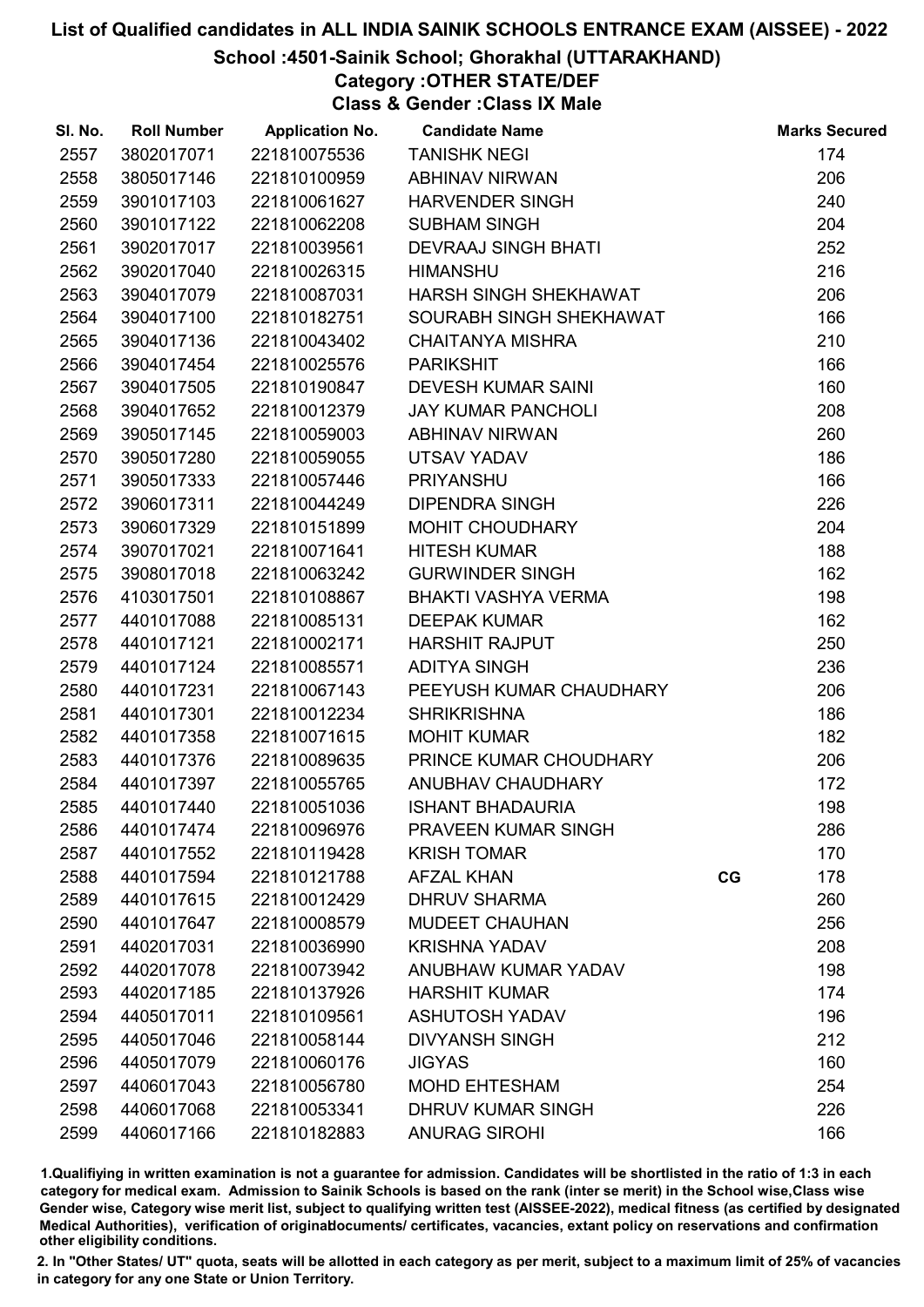## School :4501-Sainik School; Ghorakhal (UTTARAKHAND)

# Category :OTHER STATE/DEF

Class & Gender :Class IX Male

| SI. No. | <b>Roll Number</b> | <b>Application No.</b> | <b>Candidate Name</b>      | <b>Marks Secured</b> |
|---------|--------------------|------------------------|----------------------------|----------------------|
| 2600    | 4406017182         | 221810150614           | <b>LAKSHYA KUMAR</b>       | 274                  |
| 2601    | 4406017197         | 221810053444           | HARSHVARDHAN SINGH         | 200                  |
| 2602    | 4406017342         | 221810146497           | <b>SARTHAK SHARMA</b>      | 186                  |
| 2603    | 4406017420         | 221810021279           | <b>RAJAT SINGH</b>         | 218                  |
| 2604    | 4407017105         | 221810184352           | ARYAVARDHAN SINGH          | 190                  |
| 2605    | 4407017152         | 221810025163           | <b>SHORYA KHOKHER</b>      | 262                  |
| 2606    | 4407017199         | 221810063894           | ACHINTYA KUMAR MISHRA      | 234                  |
| 2607    | 4407017267         | 221810114896           | <b>ABHIMAN KUMAR</b>       | 246                  |
| 2608    | 4407017275         | 221810071917           | <b>ADITYA GUPTA</b>        | 216                  |
| 2609    | 4407017288         | 221810061667           | <b>ABHIJEET YADAV</b>      | 174                  |
| 2610    | 4407017359         | 221810191959           | ADITYA CHOUDHARY           | 230                  |
| 2611    | 4408017026         | 221810003180           | <b>NAMAN KALYAN</b>        | 282                  |
| 2612    | 4408017131         | 221810053544           | <b>KRISHNA YADAV</b>       | 232                  |
| 2613    | 4408017175         | 221810109295           | <b>SURYA NARAYAN</b>       | 208                  |
| 2614    | 4408017201         | 221810027686           | <b>KARAN CHAUDHARY</b>     | 212                  |
| 2615    | 4408017225         | 221810092497           | <b>AYUSH KUMAR</b>         | 184                  |
| 2616    | 4409017060         | 221810003291           | <b>ACHINTYA MISRA</b>      | 238                  |
| 2617    | 4409017062         | 221810163591           | PRANSHU VISHWAKARMA        | 164                  |
| 2618    | 4409017069         | 221810159212           | <b>RAVISHEK TIWARI</b>     | 184                  |
| 2619    | 4409017104         | 221810071733           | <b>AYUSH YADAV</b>         | 168                  |
| 2620    | 4409017164         | 221810096735           | <b>HARSHIT UPADHYAY</b>    | 168                  |
| 2621    | 4409017232         | 221810068247           | <b>PARTH</b>               | 170                  |
| 2622    | 4409017265         | 221810081748           | <b>ARNAV SAINI</b>         | 162                  |
| 2623    | 4409017304         | 221810003659           | <b>ABHINAY SINGH</b>       | 206                  |
| 2624    | 4410017176         | 221810000782           | <b>PALASH TIWARI</b>       | 272                  |
| 2625    | 4410017230         | 221810043604           | <b>UDIT TIWARI</b>         | 200                  |
| 2626    | 4410017336         | 221810001295           | ADITYA YADAV               | 226                  |
| 2627    | 4410017381         | 221810161376           | <b>ABHISHEK KUMAR</b>      | 214                  |
| 2628    | 4410017417         | 221810157627           | <b>RISHIT YADAV</b>        | 290                  |
| 2629    | 4410017429         | 221810018247           | <b>SHASHWAT PANDEY</b>     | 162                  |
| 2630    | 4410017439         | 221810013957           | <b>HARSH GUPTA</b>         | 240                  |
| 2631    | 4410017488         | 221810000638           | <b>TARUN KUMAR</b>         | 260                  |
| 2632    | 4410017489         | 221810000738           | <b>KAUSHAL KUMAR</b>       | 192                  |
| 2633    | 4410017517         | 221810189078           | ANURAG VISHWAKARMA         | 184                  |
| 2634    | 4410017556         | 221810153419           | <b>ABHISHEK SINGH</b>      | 280                  |
| 2635    | 4411017078         | 221810119424           | RAGHAVENDRA SINGH          | 198                  |
| 2636    | 4411017141         | 221810025667           | <b>MOHIT KUMAR</b>         | 294                  |
| 2637    | 4412017014         | 221810045630           | <b>ANKIT YADAV</b>         | 192                  |
| 2638    | 4412017045         | 221810083521           | <b>SAHIL BIND</b>          | 178                  |
| 2639    | 4412017062         | 221810121381           | <b>VAIBHAV SINGH</b>       | 184                  |
| 2640    | 4412017239         | 221810026026           | <b>AADARSH MISHRA</b>      | 164                  |
| 2641    | 4412017321         | 221810007608           | <b>AKHIL CHAUBEY</b>       | 170                  |
| 2642    | 4412017377         | 221810123159           | <b>KUSHAGRA CHATURVEDI</b> | 236                  |

1.Qualifiying in written examination is not a guarantee for admission. Candidates will be shortlisted in the ratio of 1:3 in each category for medical exam. Admission to Sainik Schools is based on the rank (inter se merit) in the School wise,Class wise Gender wise, Category wise merit list, subject to qualifying written test (AISSEE-2022), medical fitness (as certified by designated Medical Authorities), verification of originablocuments/ certificates, vacancies, extant policy on reservations and confirmation other eligibility conditions.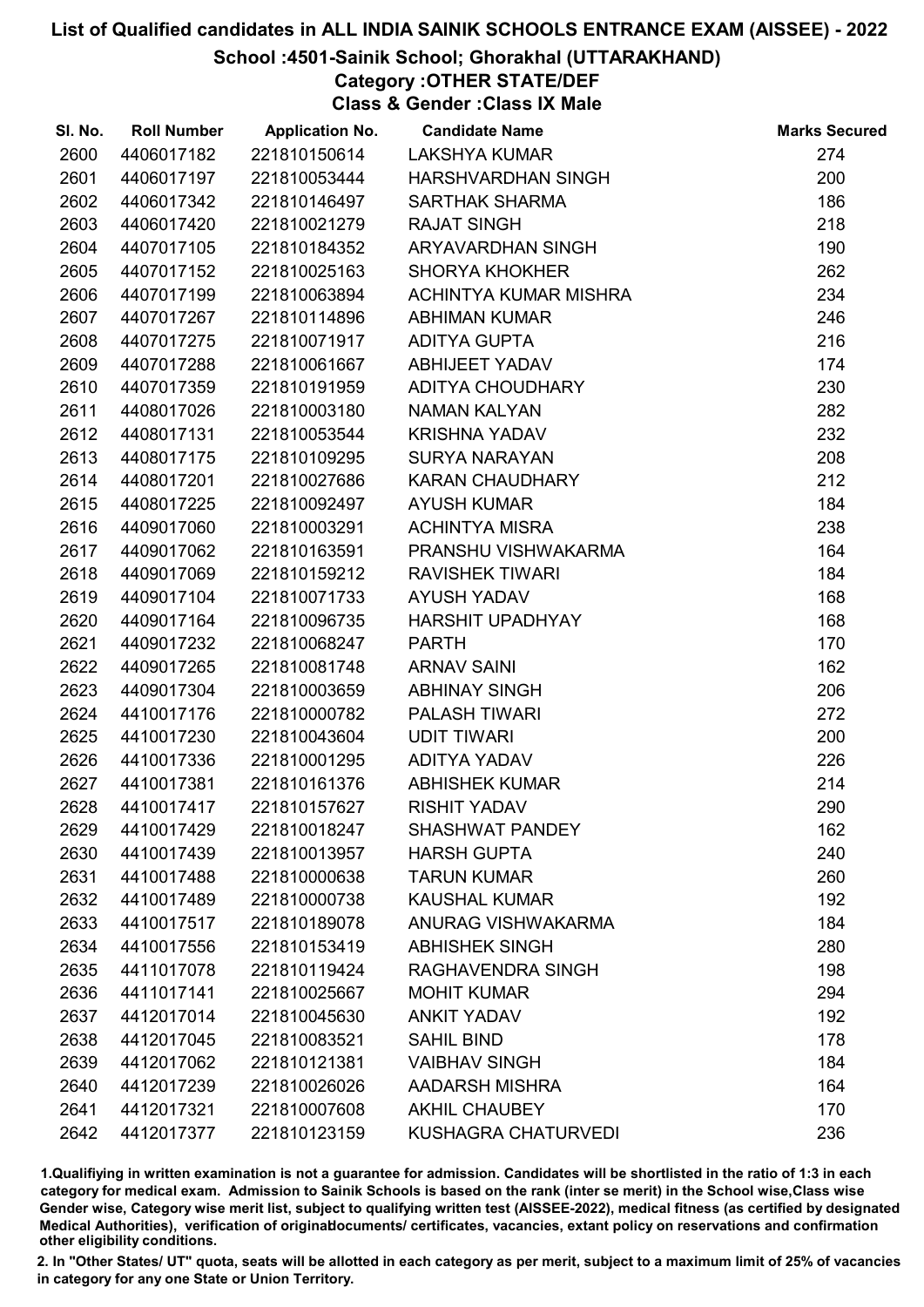## School :4501-Sainik School; Ghorakhal (UTTARAKHAND)

# Category :OTHER STATE/DEF

Class & Gender :Class IX Male

| SI. No. | <b>Roll Number</b> | <b>Application No.</b> | <b>Candidate Name</b>       |    | <b>Marks Secured</b> |
|---------|--------------------|------------------------|-----------------------------|----|----------------------|
| 2643    | 4412017381         | 221810024479           | <b>GOPAL YADAV</b>          |    | 296                  |
| 2644    | 4502017014         | 221810023410           | <b>ANSH SINGH CHAUHAN</b>   |    | 224                  |
| 2645    | 4502017065         | 221810050580           | <b>ARYAN SHARMA</b>         |    | 176                  |
| 2646    | 4502017404         | 221810047155           | <b>ABHIRAJ</b>              |    | 166                  |
| 2647    | 4502017770         | 221810013899           | <b>HEMANT SHARMA</b>        |    | 234                  |
| 2648    | 4504017255         | 221810097674           | <b>NISHCHAL TIWARI</b>      |    | 228                  |
| 2649    | 4504017303         | 221810163635           | <b>UJJAWAL MISHRA</b>       |    | 184                  |
| 2650    | 4505017202         | 221810111468           | <b>RUCHIR RAJPUT</b>        |    | 260                  |
| 2651    | 4506017111         | 221810116987           | <b>ANKIT YADAV</b>          | CG | 164                  |
| 2652    | 4506017117         | 221810193928           | <b>ADITYA PAL</b>           |    | 270                  |
| 2653    | 4507017038         | 221810053070           | <b>VANSH PANWAR</b>         |    | 196                  |
| 2654    | 4507017044         | 221810073180           | <b>ARPIT KUMAR</b>          |    | 188                  |
| 2655    | 4507017105         | 221810008542           | <b>AJAY KUMAR</b>           |    | 160                  |
| 2656    | 4507017132         | 221810000133           | <b>KRISHNA</b>              |    | 252                  |
| 2657    | 4507017171         | 221810175224           | <b>KESHAV CHAUHAN</b>       |    | 174                  |
| 2658    | 4507017174         | 221810110924           | <b>BHAVISHYA KUMAR</b>      |    | 178                  |
| 2659    | 4507017179         | 221810068054           | KUNAL CHOUDHARY             |    | 244                  |
| 2660    | 4507017263         | 221810097776           | <b>ARYAN TYAGI</b>          |    | 192                  |
| 2661    | 4507017306         | 221810054508           | PRIYANSHU SINHA             |    | 172                  |
| 2662    | 4507017315         | 221810046638           | <b>KARAN PRATAP SINGH</b>   |    | 262                  |
| 2663    | 4507017347         | 221810077898           | <b>NIKHIL</b>               |    | 206                  |
| 2664    | 4507017354         | 221810005149           | MANU BHARDWAJ               |    | 174                  |
| 2665    | 4507017356         | 221810117259           | <b>SHUBHAM GUPTA</b>        |    | 256                  |
| 2666    | 4601017004         | 221810080961           | <b>AYUSH KUMAR</b>          |    | 162                  |
| 2667    | 4602017083         | 221810130434           | PRAKHAR SHUKLA              |    | 234                  |
| 2668    | 4602017108         | 221810097475           | <b>BIPRAJIT CHAKRABORTY</b> |    | 216                  |
| 2669    | 4604017027         | 221810003902           | SATYAM KUMAR SHARMA         |    | 270                  |
| 2670    | 4604017036         | 221810067403           | <b>ASIF JISHAN MONDAL</b>   |    | 182                  |
| 2671    | 4701017016         | 221810057858           | <b>TSEWANG JIGMETH</b>      |    | 172                  |

<sup>1.</sup>Qualifiying in written examination is not a guarantee for admission. Candidates will be shortlisted in the ratio of 1:3 in each category for medical exam. Admission to Sainik Schools is based on the rank (inter se merit) in the School wise,Class wise Gender wise, Category wise merit list, subject to qualifying written test (AISSEE-2022), medical fitness (as certified by designated Medical Authorities), verification of originablocuments/ certificates, vacancies, extant policy on reservations and confirmation other eligibility conditions.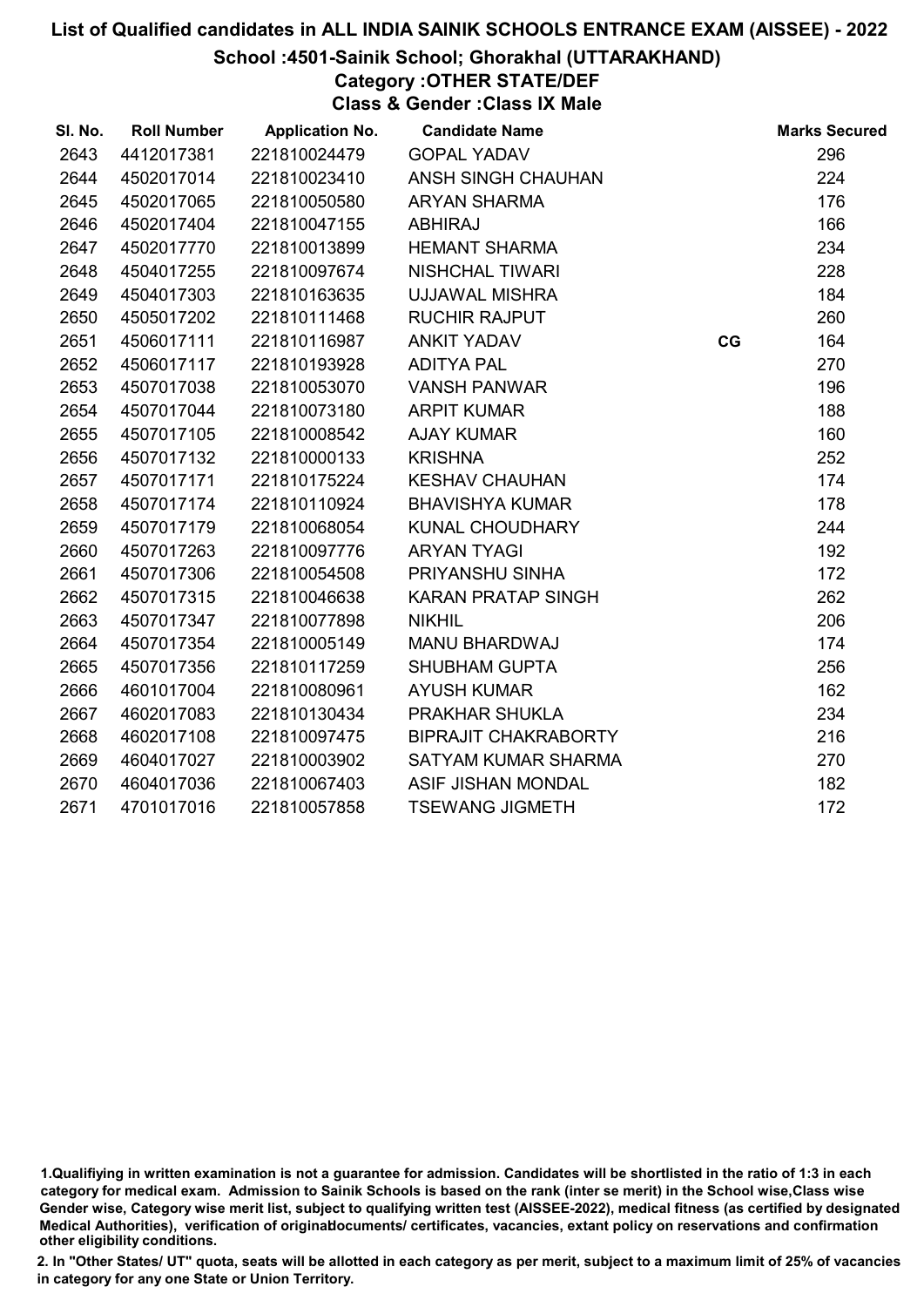## School :4501-Sainik School; Ghorakhal (UTTARAKHAND)

Category :OTHER STATE/GEN Class & Gender :Class IX Male

| SI. No. | <b>Roll Number</b> | <b>Application No.</b> | <b>Candidate Name</b>    | <b>Marks Secured</b> |
|---------|--------------------|------------------------|--------------------------|----------------------|
| 2672    | 1501017030         | 221810068361           | <b>PAWAN KUMAR</b>       | 294                  |
| 2673    | 1501017137         | 221810029977           | ADITYA KUMAR SINGH       | 216                  |
| 2674    | 1504017014         | 221810035340           | LAKSHYA KUMAR SINGH      | 200                  |
| 2675    | 1505017208         | 221810030637           | <b>PAWAN KUMAR</b>       | 202                  |
| 2676    | 1506017009         | 221810187290           | <b>KUMAR SAKSHAM</b>     | 202                  |
| 2677    | 1506017026         | 221810082252           | <b>AYUSH VERMA</b>       | 260                  |
| 2678    | 1506017072         | 221810124365           | ASHUTOSH KUMAR TIWARI    | 202                  |
| 2679    | 1506017096         | 221810164519           | <b>KINSHU KUMAR</b>      | 236                  |
| 2680    | 1509017082         | 221810080642           | <b>ANAND RAJ</b>         | 294                  |
| 2681    | 1509017125         | 221810122683           | <b>ANUJ GUPTA</b>        | 176                  |
| 2682    | 1509017178         | 221810061645           | <b>SHUBHAM SINGH</b>     | 264                  |
| 2683    | 1509017231         | 221810110617           | <b>SHREYANSH</b>         | 290                  |
| 2684    | 1509017246         | 221810064967           | <b>KRISH</b>             | 230                  |
| 2685    | 1509017266         | 221810024338           | PRATYUSH KUMAR SINGH     | 232                  |
| 2686    | 1509017299         | 221810149449           | <b>AMIT KUMAR</b>        | 292                  |
| 2687    | 1511017098         | 221810146961           | RAUNAK RAJ JEET          | 174                  |
| 2688    | 1511017146         | 221810046532           | <b>ASHISH KUMAR</b>      | 242                  |
| 2689    | 1511017172         | 221810031872           | <b>ADARSH RAJ</b>        | 222                  |
| 2690    | 1511017191         | 221810019403           | <b>JAYANSH SAWARN</b>    | 246                  |
| 2691    | 1511017223         | 221810068853           | SHREEHAN JYOTI           | 178                  |
| 2692    | 1511017232         | 221810064573           | <b>ADITYA ANAND</b>      | 194                  |
| 2693    | 1511017385         | 221810008206           | <b>NIKHIL RAJ</b>        | 176                  |
| 2694    | 1511017578         | 221810023598           | <b>PRIYANSHU KUMAR</b>   | 288                  |
| 2695    | 1513017028         | 221810181102           | <b>SANCHIT JAIN</b>      | 210                  |
| 2696    | 1701017009         | 221810130102           | <b>HARSHIT PATRA</b>     | 186                  |
| 2697    | 1702017026         | 221810079341           | <b>SURYANSH MISHRA</b>   | 210                  |
| 2698    | 1702017072         | 221810160065           | SOHAM DUTT PANDEY        | 182                  |
| 2699    | 1702017092         | 221810037207           | <b>ARIHANT TIWARI</b>    | 164                  |
| 2700    | 1702017094         | 221810112707           | <b>DEEP SINGH BHATIA</b> | 184                  |
| 2701    | 1702017106         | 221810125518           | <b>AVIYANSH PANDEY</b>   | 182                  |
| 2702    | 1704017030         | 221810096557           | PIYUSH SHARMA            | 162                  |
| 2703    | 1705017029         | 221810012501           | <b>KALASH SHARMA</b>     | 180                  |
| 2704    | 1705017053         | 221810104212           | DHANRAJ PUNJ             | 180                  |
| 2705    | 1705017079         | 221810112213           | <b>AVIRAL MISHRA</b>     | 266                  |
| 2706    | 1705017114         | 221810000554           | AMOGH ANUDEEPAK          | 290                  |
| 2707    | 1705017120         | 221810183074           | <b>AURAV RAJPUT</b>      | 166                  |
| 2708    | 1705017123         | 221810023684           | <b>M MOHNISH</b>         | 176                  |
| 2709    | 1705017126         | 221810040494           | <b>MIHIR SHARMA</b>      | 200                  |
| 2710    | 1706017047         | 221810000778           | PARESH ARORA             | 278                  |
| 2711    | 1706017050         | 221810002519           | <b>DIVYANSH MITTAL</b>   | 202                  |
| 2712    | 2001017005         | 221810118200           | <b>DEEPANSH SHARMA</b>   | 192                  |
| 2713    | 2001017012         | 221810180800           | <b>ABHINAV CHAUDHARY</b> | 194                  |
| 2714    | 2001017016         | 221810116010           | <b>DHRUV DAGAR</b>       | 218                  |

1.Qualifiying in written examination is not a guarantee for admission. Candidates will be shortlisted in the ratio of 1:3 in each category for medical exam. Admission to Sainik Schools is based on the rank (inter se merit) in the School wise,Class wise Gender wise, Category wise merit list, subject to qualifying written test (AISSEE-2022), medical fitness (as certified by designated Medical Authorities), verification of originablocuments/ certificates, vacancies, extant policy on reservations and confirmation other eligibility conditions.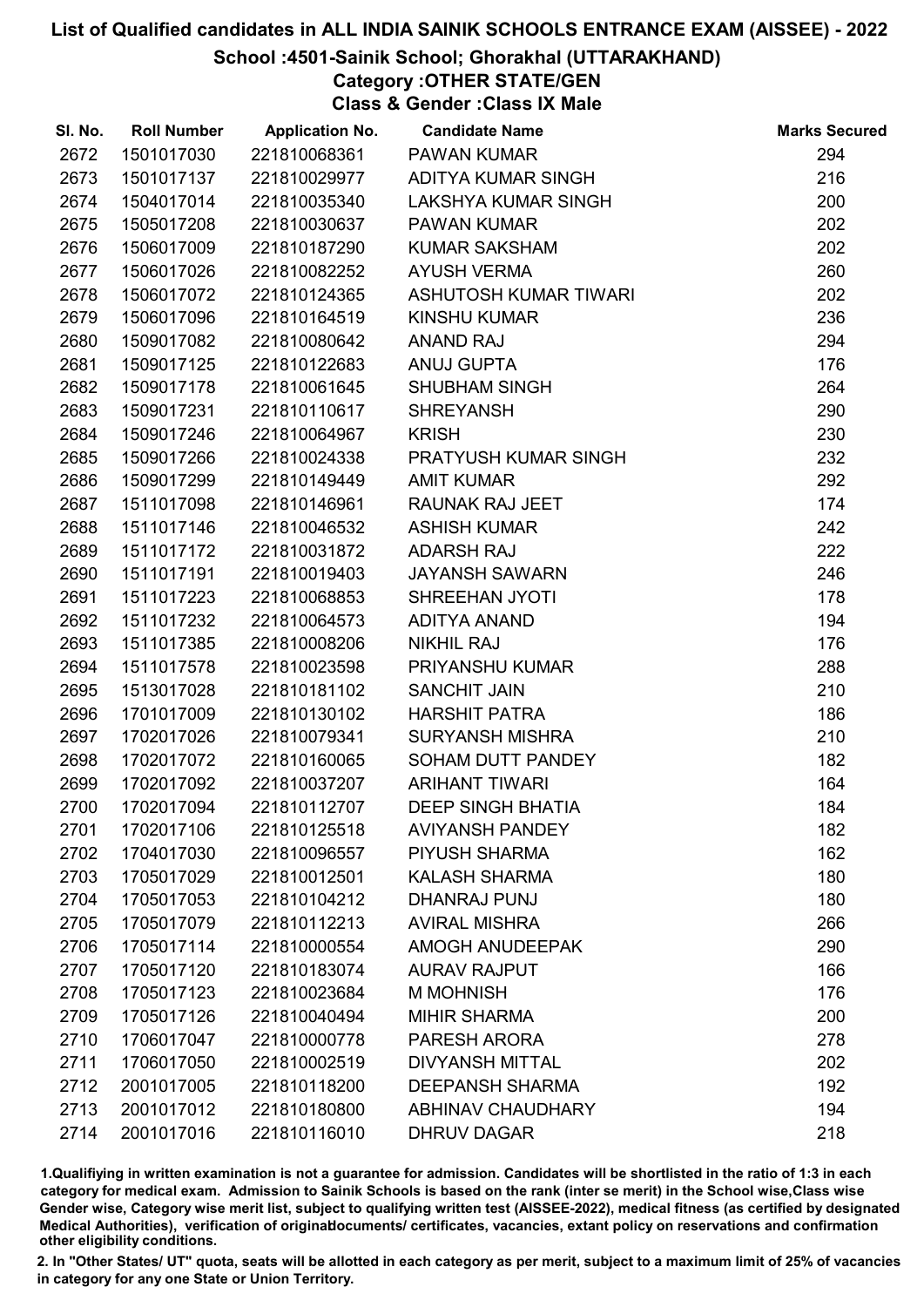## School :4501-Sainik School; Ghorakhal (UTTARAKHAND)

Category :OTHER STATE/GEN Class & Gender :Class IX Male

| SI. No. | <b>Roll Number</b> | <b>Application No.</b> | <b>Candidate Name</b>       | <b>Marks Secured</b> |
|---------|--------------------|------------------------|-----------------------------|----------------------|
| 2715    | 2001017020         | 221810019110           | <b>MAYUK CHAUHAN</b>        | 230                  |
| 2716    | 2001017025         | 221810141410           | <b>DARSH TOMAR</b>          | 230                  |
| 2717    | 2001017028         | 221810029410           | <b>AYUSH TYAGI</b>          | 186                  |
| 2718    | 2001017039         | 221810054020           | <b>DIVYANSH SINGH</b>       | 200                  |
| 2719    | 2001017040         | 221810055020           | <b>ADHVIK SHARMA</b>        | 238                  |
| 2720    | 2001017062         | 221810035620           | <b>AKSHAT PUNIA</b>         | 194                  |
| 2721    | 2001017072         | 221810042130           | <b>ISHAN UPADHYAY</b>       | 224                  |
| 2722    | 2001017076         | 221810081430           | <b>KAVYA BANYAL</b>         | 206                  |
| 2723    | 2001017082         | 221810170730           | <b>NIKUNJ SINGH</b>         | 314                  |
| 2724    | 2001017089         | 221810147930           | PRANJAL KUMAR               | 228                  |
| 2725    | 2001017092         | 221810113140           | <b>DEV TRIPATHI</b>         | 222                  |
| 2726    | 2001017095         | 221810018440           | <b>MANAN SACHDEVA</b>       | 180                  |
| 2727    | 2001017106         | 221810013150           | <b>ARNAV PRATAP SINGH</b>   | 282                  |
| 2728    | 2001017109         | 221810195150           | <b>PARTH</b>                | 178                  |
| 2729    | 2001017127         | 221810053160           | <b>ABHILAKSH GOLIYAN</b>    | 202                  |
| 2730    | 2001017128         | 221810084160           | <b>ARADHYA KUMAR</b>        | 294                  |
| 2731    | 2001017131         | 221810017360           | <b>KARTIK</b>               | 232                  |
| 2732    | 2001017141         | 221810003860           | <b>ESHAN BISHT</b>          | 222                  |
| 2733    | 2001017155         | 221810145470           | ANIRUDH CHATURVEDI          | 222                  |
| 2734    | 2001017159         | 221810033670           | RITOBRATO BHAUMIK           | 276                  |
| 2735    | 2001017164         | 221810015870           | <b>RATTANJEET SINGH</b>     | 168                  |
| 2736    | 2001017170         | 221810150380           | <b>ADIT GARG</b>            | 184                  |
| 2737    | 2001017176         | 221810111090           | YASH SHARMA                 | 218                  |
| 2738    | 2001017179         | 221810121290           | <b>TEJAS</b>                | 208                  |
| 2739    | 2001017186         | 221810026590           | <b>NAVNEET BISHT</b>        | 194                  |
| 2740    | 2001017206         | 221810181311           | <b>MAYANK SINGH CHAUHAN</b> | 174                  |
| 2741    | 2001017215         | 221810062811           | SIDDHARTHA KUMAR OJHA       | 278                  |
| 2742    | 2001017218         | 221810007811           | <b>VAIBHAV PUNIA</b>        | 234                  |
| 2743    | 2001017224         | 221810016021           | <b>NAYAN SAINI</b>          | 200                  |
| 2744    | 2001017226         | 221810009021           | <b>ARADHYA SHARMA</b>       | 206                  |
| 2745    | 2001017233         | 221810181321           | PARTH CHAUDHARY             | 192                  |
| 2746    | 2001017242         | 221810000921           | <b>NIKHIL SHARMA</b>        | 212                  |
| 2747    | 2001017266         | 221810100151           | <b>DHAIRYA KHURANA</b>      | 222                  |
| 2748    | 2001017278         | 221810004751           | <b>DEV SHARMA</b>           | 296                  |
| 2749    | 2001017291         | 221810062861           | <b>DIPENDRA SINGH</b>       | 192                  |
| 2750    | 2001017293         | 221810004961           | <b>HARDIK BHARDWAJ</b>      | 262                  |
| 2751    | 2001017295         | 221810101171           | <b>AMAN SHARMA</b>          | 226                  |
| 2752    | 2001017302         | 221810052471           | <b>YUVRAJ SINGH</b>         | 278                  |
| 2753    | 2001017303         | 221810185471           | <b>DARSH SHUKLA</b>         | 168                  |
| 2754    | 2001017310         | 221810095871           | <b>CHITRAKSH TEOTIA</b>     | 210                  |
| 2755    | 2001017316         | 221810031281           | <b>ARMAAN BANSAL</b>        | 226                  |
| 2756    | 2001017325         | 221810059981           | <b>BHAVISHYA CHAUHAN</b>    | 172                  |
| 2757    | 2001017328         | 221810008091           | <b>VANSH SINGH</b>          | 180                  |

1.Qualifiying in written examination is not a guarantee for admission. Candidates will be shortlisted in the ratio of 1:3 in each category for medical exam. Admission to Sainik Schools is based on the rank (inter se merit) in the School wise,Class wise Gender wise, Category wise merit list, subject to qualifying written test (AISSEE-2022), medical fitness (as certified by designated Medical Authorities), verification of originablocuments/ certificates, vacancies, extant policy on reservations and confirmation other eligibility conditions.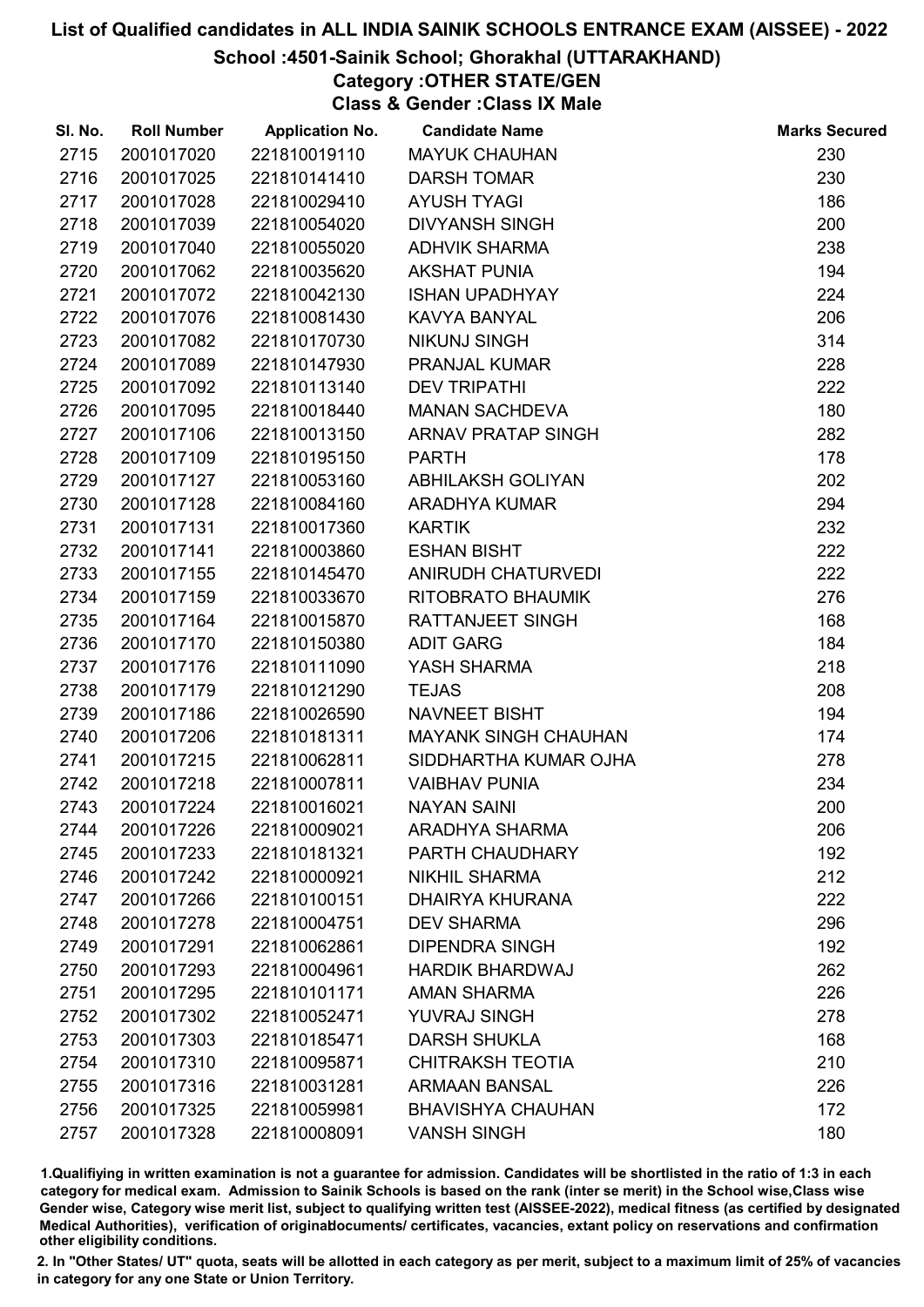## School :4501-Sainik School; Ghorakhal (UTTARAKHAND)

# Category :OTHER STATE/GEN

Class & Gender :Class IX Male

| SI. No. | <b>Roll Number</b> | <b>Application No.</b> | <b>Candidate Name</b>         | <b>Marks Secured</b> |
|---------|--------------------|------------------------|-------------------------------|----------------------|
| 2758    | 2001017335         | 221810124391           | <b>BRAHMANSH LAMBA</b>        | 190                  |
| 2759    | 2001017351         | 221810082302           | <b>MAYANK BHATT</b>           | 174                  |
| 2760    | 2001017353         | 221810183402           | ANIRUDH KUMAR CHANDRAYAN      | 222                  |
| 2761    | 2001017359         | 221810188402           | <b>SOUMIL DAHIYA</b>          | 222                  |
| 2762    | 2001017365         | 221810076802           | NONGPOKNGANBA SOUBAM          | 196                  |
| 2763    | 2001017372         | 221810075112           | <b>BHAGYA DADVANSHI</b>       | 162                  |
| 2764    | 2001017381         | 221810116812           | <b>RISHABH MISHRA</b>         | 172                  |
| 2765    | 2001017387         | 221810148122           | <b>SWARNIM GUPTA</b>          | 230                  |
| 2766    | 2001017392         | 221810130622           | <b>ADITYA SINGH</b>           | 166                  |
| 2767    | 2001017405         | 221810084132           | RUDRAKSH YOGESH SINGH         | 166                  |
| 2768    | 2001017414         | 221810067732           | <b>BHAVISHYA MISHRA</b>       | 170                  |
| 2769    | 2001017420         | 221810081142           | <b>DHRUV PALIWAL</b>          | 194                  |
| 2770    | 2001017438         | 221810138252           | PULKIT SEHRAWAT               | 196                  |
| 2771    | 2001017447         | 221810032952           | <b>PRIYANS</b>                | 184                  |
| 2772    | 2001017451         | 221810115062           | RAUNAQ VERMA                  | 166                  |
| 2773    | 2001017459         | 221810184362           | <b>HARSHIT NEGI</b>           | 200                  |
| 2774    | 2001017464         | 221810168562           | VIHAAN S. AZAD                | 210                  |
| 2775    | 2001017469         | 221810190862           | <b>DIVYANSH SHARMA</b>        | 238                  |
| 2776    | 2001017473         | 221810043172           | <b>MAYANK MANI</b>            | 206                  |
| 2777    | 2001017474         | 221810098172           | SARTHAK KAUSHAL               | 170                  |
| 2778    | 2001017488         | 221810075282           | <b>LAKSHMAN TOMAR</b>         | 184                  |
| 2779    | 2001017489         | 221810001382           | <b>SAKSHAM SHARMA</b>         | 170                  |
| 2780    | 2001017515         | 221810132792           | SIDDHARTH SHARMA              | 238                  |
| 2781    | 2001017517         | 221810008792           | <b>JATIN MALIK</b>            | 216                  |
| 2782    | 2001017522         | 221810154992           | <b>MANAS BASERA</b>           | 184                  |
| 2783    | 2001017528         | 221810078103           | <b>ARYAN VISHNOI</b>          | 212                  |
| 2784    | 2001017546         | 221810035113           | <b>ISHAAN</b>                 | 358                  |
| 2785    | 2001017550         | 221810060413           | <b>ANMOL KAUSHIK</b>          | 184                  |
| 2786    | 2001017562         | 221810030323           | <b>DAKSH GEMINI</b>           | 184                  |
| 2787    | 2001017566         | 221810067323           | <b>MOHIT SATYA RAJ SHARMA</b> | 192                  |
| 2788    | 2001017568         | 221810006623           | <b>SURYANSH SHUKLA</b>        | 260                  |
| 2789    | 2001017574         | 221810062923           | <b>ANURAG SARASWAT</b>        | 204                  |
| 2790    | 2001017577         | 221810107923           | <b>KESHAV CHAUHAN</b>         | 260                  |
| 2791    | 2001017589         | 221810025733           | <b>ARYAN SAROHA</b>           | 180                  |
| 2792    | 2001017590         | 221810124833           | <b>ARYAN THAKUR</b>           | 216                  |
| 2793    | 2001017598         | 221810084343           | <b>ATHARVA TIWARI</b>         | 204                  |
| 2794    | 2001017599         | 221810096443           | <b>DIVYANSH SINGH</b>         | 238                  |
| 2795    | 2001017604         | 221810175743           | <b>VAIBHAV BHANDARI</b>       | 296                  |
| 2796    | 2001017606         | 221810097843           | <b>LAKSHAY TOMAR</b>          | 172                  |
| 2797    | 2001017620         | 221810123853           | <b>NAITIK</b>                 | 162                  |
| 2798    | 2001017632         | 221810089663           | <b>DIVYANSHU PAL</b>          | 166                  |
| 2799    | 2001017633         | 221810014763           | <b>ISHAN DHALL</b>            | 230                  |
| 2800    | 2001017634         | 221810066763           | <b>HARSH BAGHEL</b>           | 228                  |

1.Qualifiying in written examination is not a guarantee for admission. Candidates will be shortlisted in the ratio of 1:3 in each category for medical exam. Admission to Sainik Schools is based on the rank (inter se merit) in the School wise,Class wise Gender wise, Category wise merit list, subject to qualifying written test (AISSEE-2022), medical fitness (as certified by designated Medical Authorities), verification of originablocuments/ certificates, vacancies, extant policy on reservations and confirmation other eligibility conditions.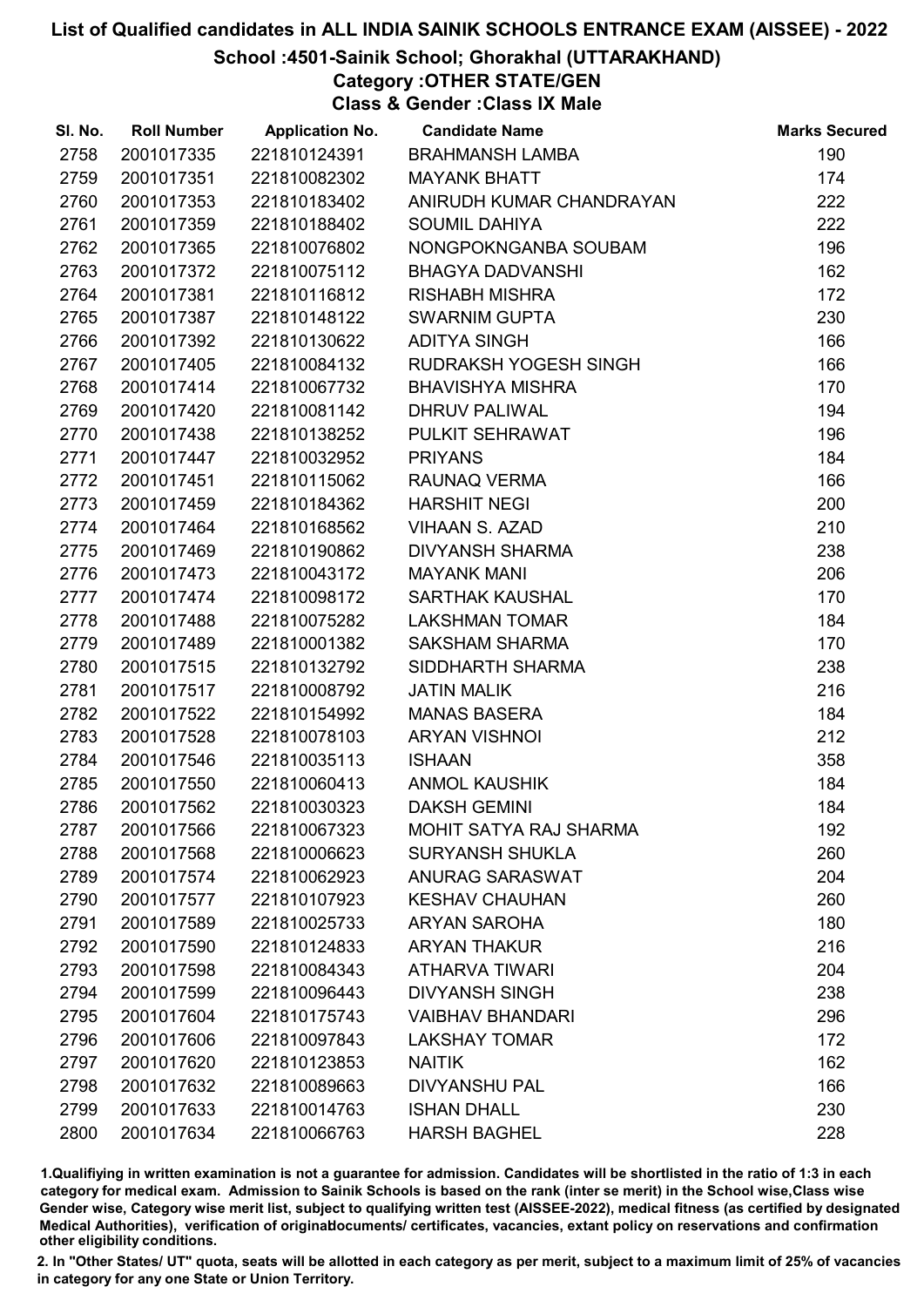## School :4501-Sainik School; Ghorakhal (UTTARAKHAND)

# Category :OTHER STATE/GEN

Class & Gender :Class IX Male

| SI. No. | <b>Roll Number</b> | <b>Application No.</b> | <b>Candidate Name</b>         | <b>Marks Secured</b> |
|---------|--------------------|------------------------|-------------------------------|----------------------|
| 2801    | 2001017640         | 221810044173           | <b>MOHIT</b>                  | 242                  |
| 2802    | 2001017642         | 221810196173           | <b>AMAN KUMAR</b>             | 204                  |
| 2803    | 2001017647         | 221810110673           | <b>DHRUV</b>                  | 172                  |
| 2804    | 2001017653         | 221810045283           | <b>MUKUL KUMAR</b>            | 264                  |
| 2805    | 2001017657         | 221810030583           | DEEPANSHU CHAUDHARY           | 356                  |
| 2806    | 2001017668         | 221810098393           | <b>ANSH KUMAR SINGH</b>       | 196                  |
| 2807    | 2001017673         | 221810023793           | <b>KAPISH SINGH</b>           | 190                  |
| 2808    | 2001017674         | 221810008793           | <b>GITESH</b>                 | 176                  |
| 2809    | 2001017681         | 221810013004           | ARNAV CHAUDHARY               | 214                  |
| 2810    | 2001017686         | 221810059104           | <b>KESAV SINGH</b>            | 172                  |
| 2811    | 2001017695         | 221810070504           | <b>VARUN SHARMA</b>           | 168                  |
| 2812    | 2001017702         | 221810023904           | <b>GAUTAM GUPTA</b>           | 236                  |
| 2813    | 2001017703         | 221810195014           | UDIT SHANKAR GUPTA            | 230                  |
| 2814    | 2001017708         | 221810039514           | <b>DEEPAK</b>                 | 222                  |
| 2815    | 2001017716         | 221810169914           | PARTH AHLAWAT                 | 200                  |
| 2816    | 2001017720         | 221810106124           | <b>BHAVIK AILAWADI</b>        | 194                  |
| 2817    | 2001017726         | 221810081324           | <b>NAMIT</b>                  | 258                  |
| 2818    | 2001017728         | 221810015324           | PARTHA TEOTIA                 | 264                  |
| 2819    | 2001017742         | 221810105824           | <b>JAYANT CHAUDHARY</b>       | 166                  |
| 2820    | 2001017750         | 221810002334           | ABHINAV CHOHDHARY             | 170                  |
| 2821    | 2001017751         | 221810012334           | PURVANSH VARSHNEY             | 226                  |
| 2822    | 2001017758         | 221810075834           | <b>RAJGURU KHOKHAR</b>        | 206                  |
| 2823    | 2001017772         | 221810127544           | SHIVRAM AHLUWALIA             | 240                  |
| 2824    | 2001017781         | 221810021254           | <b>SHAURYA SAXENA</b>         | 220                  |
| 2825    | 2001017814         | 221810100764           | <b>AKUL BISHT</b>             | 278                  |
| 2826    | 2001017820         | 221810012964           | <b>VIVEK JOSHI</b>            | 228                  |
| 2827    | 2001017824         | 221810077964           | <b>SHLOK JHA</b>              | 164                  |
| 2828    | 2001017825         | 221810176174           | YASHVARDHAN SINGH             | 206                  |
| 2829    | 2001017834         | 221810157474           | <b>ARNAB TIWARI</b>           | 226                  |
| 2830    | 2001017839         | 221810176774           | <b>VAIBHAV</b>                | 204                  |
| 2831    | 2001017844         | 221810006084           | <b>AVIRAL SHARMA</b>          | 176                  |
| 2832    | 2001017846         | 221810022184           | <b>HIMANK BUTOLA</b>          | 280                  |
| 2833    | 2001017849         | 221810075184           | <b>GAURAV KRISHN TRIPATHI</b> | 244                  |
| 2834    | 2001017854         | 221810190784           | <b>PARTH</b>                  | 194                  |
| 2835    | 2001017855         | 221810031784           | <b>ARYAVEER SINGH</b>         | 174                  |
| 2836    | 2001017857         | 221810085784           | <b>HEMANSH VERMA</b>          | 208                  |
| 2837    | 2001017863         | 221810049594           | <b>SHOURYA CHAUHAN</b>        | 186                  |
| 2838    | 2001017869         | 221810074005           | AADI RAWAT                    | 174                  |
| 2839    | 2001017882         | 221810025015           | <b>AARSH GUPTA</b>            | 200                  |
| 2840    | 2001017888         | 221810000415           | <b>RANVEER KUMAR</b>          | 254                  |
| 2841    | 2001017889         | 221810161715           | <b>MAYANK TEOTIA</b>          | 254                  |
| 2842    | 2001017892         | 221810040915           | <b>SHIVANSH RAWAT</b>         | 204                  |
| 2843    | 2001017894         | 221810084125           | PRANAY AHUJA                  | 188                  |

1.Qualifiying in written examination is not a guarantee for admission. Candidates will be shortlisted in the ratio of 1:3 in each category for medical exam. Admission to Sainik Schools is based on the rank (inter se merit) in the School wise,Class wise Gender wise, Category wise merit list, subject to qualifying written test (AISSEE-2022), medical fitness (as certified by designated Medical Authorities), verification of originablocuments/ certificates, vacancies, extant policy on reservations and confirmation other eligibility conditions.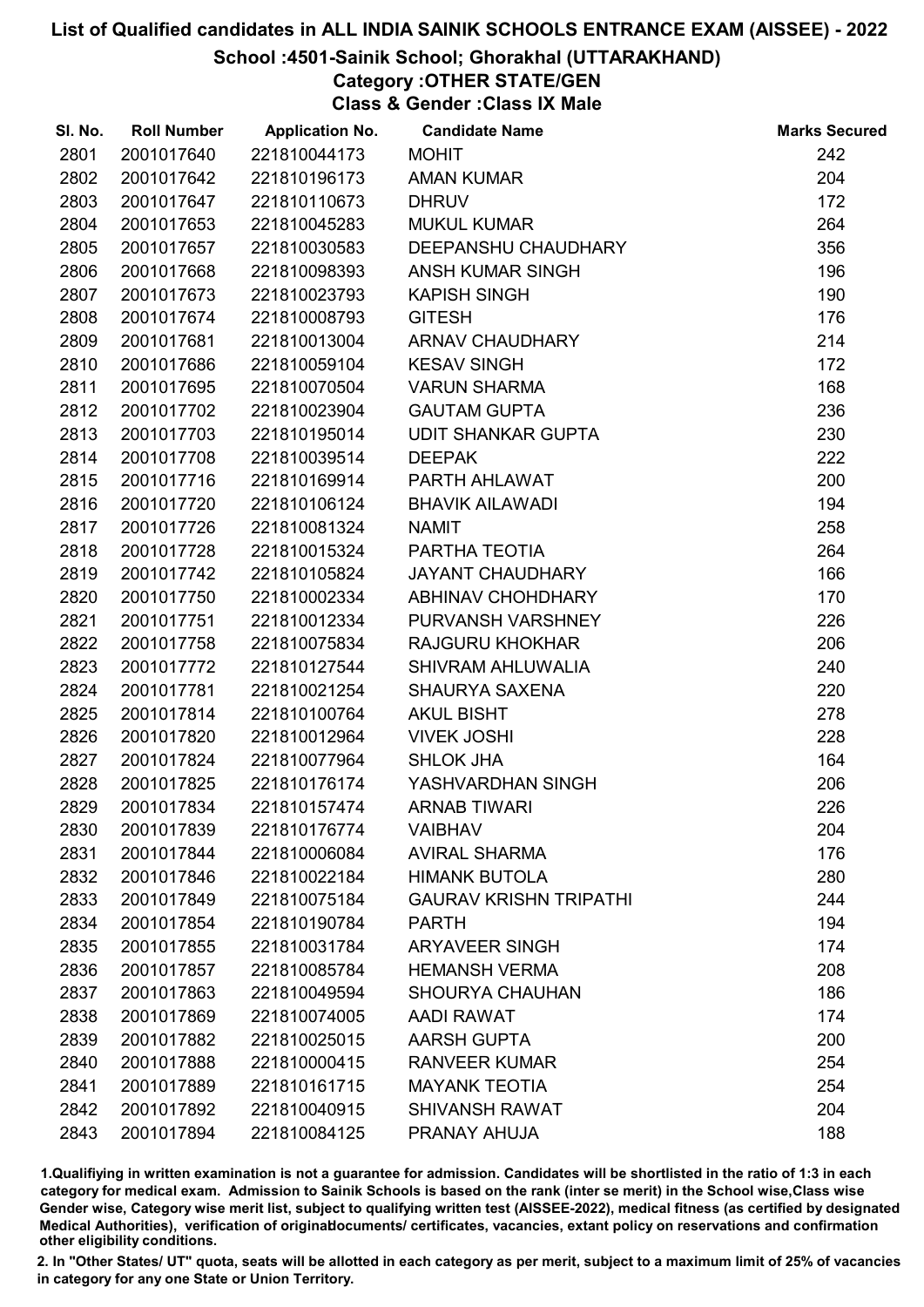## School :4501-Sainik School; Ghorakhal (UTTARAKHAND)

Category :OTHER STATE/GEN Class & Gender :Class IX Male

| 2844<br>2001017897<br>221810048325<br><b>NAMIT KHATRI</b><br>2845<br>2001017905<br>221810179725<br><b>DEVYANSH SHARMA</b><br>2001017918<br>2846<br>221810050535<br><b>LAKSHAY RAGHAV</b><br>2847<br>2001017920<br>221810054535<br>UTSAV LAL<br>2001017925<br><b>KARTIK MITTAL</b><br>2848<br>221810006835<br><b>DAKSH SONAK</b><br>2849<br>2001017952<br>221810164055<br>PRANAV PANDEY<br>2850<br>2001017953<br>221810117155<br>2851<br>2001017955<br>221810145255<br><b>HARSHUL CHAND</b><br>2852<br>2001017956<br>221810075255<br><b>ARNAV MITTAL</b><br>2853<br>2001027008<br>221810078065<br>PRIYANSHU RANAKOTI | 202<br>198<br>212<br>280<br>180<br>222<br>258<br>170<br>196<br>196<br>176<br>166<br>174 |
|---------------------------------------------------------------------------------------------------------------------------------------------------------------------------------------------------------------------------------------------------------------------------------------------------------------------------------------------------------------------------------------------------------------------------------------------------------------------------------------------------------------------------------------------------------------------------------------------------------------------|-----------------------------------------------------------------------------------------|
|                                                                                                                                                                                                                                                                                                                                                                                                                                                                                                                                                                                                                     |                                                                                         |
|                                                                                                                                                                                                                                                                                                                                                                                                                                                                                                                                                                                                                     |                                                                                         |
|                                                                                                                                                                                                                                                                                                                                                                                                                                                                                                                                                                                                                     |                                                                                         |
|                                                                                                                                                                                                                                                                                                                                                                                                                                                                                                                                                                                                                     |                                                                                         |
|                                                                                                                                                                                                                                                                                                                                                                                                                                                                                                                                                                                                                     |                                                                                         |
|                                                                                                                                                                                                                                                                                                                                                                                                                                                                                                                                                                                                                     |                                                                                         |
|                                                                                                                                                                                                                                                                                                                                                                                                                                                                                                                                                                                                                     |                                                                                         |
|                                                                                                                                                                                                                                                                                                                                                                                                                                                                                                                                                                                                                     |                                                                                         |
|                                                                                                                                                                                                                                                                                                                                                                                                                                                                                                                                                                                                                     |                                                                                         |
|                                                                                                                                                                                                                                                                                                                                                                                                                                                                                                                                                                                                                     |                                                                                         |
| <b>TANISH VASHIST</b><br>2854<br>2001027009<br>221810189065                                                                                                                                                                                                                                                                                                                                                                                                                                                                                                                                                         |                                                                                         |
| 2855<br>2001027017<br>221810075465<br>DIVYANSHU JADON                                                                                                                                                                                                                                                                                                                                                                                                                                                                                                                                                               |                                                                                         |
| 2856<br>2001027018<br>221810060565<br><b>PRATEEK</b>                                                                                                                                                                                                                                                                                                                                                                                                                                                                                                                                                                |                                                                                         |
| 2857<br>2001027031<br>221810051075<br><b>KARTIK TYAGI</b>                                                                                                                                                                                                                                                                                                                                                                                                                                                                                                                                                           | 178                                                                                     |
| 2001027032<br>2858<br>221810005075<br><b>JIVESH</b>                                                                                                                                                                                                                                                                                                                                                                                                                                                                                                                                                                 | 232                                                                                     |
| 2859<br>2001027034<br>221810068075<br>SIDDHARTH SINGH                                                                                                                                                                                                                                                                                                                                                                                                                                                                                                                                                               | 198                                                                                     |
| 2001027036<br><b>ISHITWA NEGI</b><br>2860<br>221810011575                                                                                                                                                                                                                                                                                                                                                                                                                                                                                                                                                           | 212                                                                                     |
| 2001027048<br>PIYUSH VERMA<br>2861<br>221810081385                                                                                                                                                                                                                                                                                                                                                                                                                                                                                                                                                                  | 178                                                                                     |
| 2862<br>2001027052<br><b>KRISHNA VIG</b><br>221810026485                                                                                                                                                                                                                                                                                                                                                                                                                                                                                                                                                            | 164                                                                                     |
| 2863<br>2001027056<br>221810000685<br>PRATHAM DANGWAL                                                                                                                                                                                                                                                                                                                                                                                                                                                                                                                                                               | 180                                                                                     |
| 2864<br>2001027059<br>221810125685<br><b>DAKSH LAKRA</b>                                                                                                                                                                                                                                                                                                                                                                                                                                                                                                                                                            | 218                                                                                     |
| 2865<br>2001027072<br>221810004395<br>ARPIT CHAUDHARY                                                                                                                                                                                                                                                                                                                                                                                                                                                                                                                                                               | 244                                                                                     |
| <b>AKSHAT ARORA</b><br>2866<br>2001027089<br>221810145906                                                                                                                                                                                                                                                                                                                                                                                                                                                                                                                                                           | 208                                                                                     |
| 2867<br>2001027098<br>221810085416<br><b>VIDIT CHAUDHARY</b>                                                                                                                                                                                                                                                                                                                                                                                                                                                                                                                                                        | 194                                                                                     |
| 2868<br>2001027099<br>221810000516<br><b>DEV KUHAR</b>                                                                                                                                                                                                                                                                                                                                                                                                                                                                                                                                                              | 270                                                                                     |
| 2869<br>2001027101<br>221810071716<br><b>SOUMIL DHIMAN</b>                                                                                                                                                                                                                                                                                                                                                                                                                                                                                                                                                          | 186                                                                                     |
| <b>GAURVADITYA</b><br>2870<br>2001027111<br>221810006226                                                                                                                                                                                                                                                                                                                                                                                                                                                                                                                                                            | 266                                                                                     |
| 2871<br>2001027115<br>221810048326<br><b>TUSHAR AGGARWAL</b>                                                                                                                                                                                                                                                                                                                                                                                                                                                                                                                                                        | 294                                                                                     |
| 2872<br>2001027118<br>221810010726<br><b>RISHABH TIWARI</b>                                                                                                                                                                                                                                                                                                                                                                                                                                                                                                                                                         | 180                                                                                     |
| 2873<br>2001027119<br><b>JATIN KAPOOR</b><br>221810024726                                                                                                                                                                                                                                                                                                                                                                                                                                                                                                                                                           | 246                                                                                     |
| 2874<br>2001027123<br>221810189136<br><b>VAIBHAV RATHORE</b>                                                                                                                                                                                                                                                                                                                                                                                                                                                                                                                                                        | 168                                                                                     |
| 2875<br>2001027135<br>221810036246<br><b>SHIV KUMAR BHATI</b>                                                                                                                                                                                                                                                                                                                                                                                                                                                                                                                                                       | 198                                                                                     |
| <b>SHREYANSH BISHT</b><br>2876<br>2001027137<br>221810000346                                                                                                                                                                                                                                                                                                                                                                                                                                                                                                                                                        | 176                                                                                     |
| 2877<br>2001027140<br>221810008346<br><b>MIVAAN SINGH BISHT</b>                                                                                                                                                                                                                                                                                                                                                                                                                                                                                                                                                     | 210                                                                                     |
| 2878<br>2001027151<br>221810098156<br>SHANTANU CHAKRABORTY                                                                                                                                                                                                                                                                                                                                                                                                                                                                                                                                                          | 200                                                                                     |
| 2879<br>2001027153<br>221810058256<br><b>KARTIK CHAUHAN</b>                                                                                                                                                                                                                                                                                                                                                                                                                                                                                                                                                         | 170                                                                                     |
| 2880<br>2001027168<br>221810085166<br><b>ISHANSH CHAUHAN</b>                                                                                                                                                                                                                                                                                                                                                                                                                                                                                                                                                        | 160                                                                                     |
| 2881<br>2001027169<br>221810038166<br><b>RISHI SHEKHAR</b>                                                                                                                                                                                                                                                                                                                                                                                                                                                                                                                                                          | 234                                                                                     |
| 2882<br>2001027172<br>221810150466<br>AADITYA RAJPUT                                                                                                                                                                                                                                                                                                                                                                                                                                                                                                                                                                | 192                                                                                     |
| 2883<br>2001027173<br>221810063466<br><b>ADHAYAN SHARMA</b>                                                                                                                                                                                                                                                                                                                                                                                                                                                                                                                                                         | 162                                                                                     |
| 2884<br>2001027174<br>221810007566<br><b>NAMAN SHARMA</b>                                                                                                                                                                                                                                                                                                                                                                                                                                                                                                                                                           | 184                                                                                     |
| 2885<br>2001027194<br>221810149676<br><b>AARUSH KAUSHIK</b>                                                                                                                                                                                                                                                                                                                                                                                                                                                                                                                                                         | 192                                                                                     |
| 254<br>2886<br>2001027195<br>221810088776<br><b>TEJAS CHAUDHARY</b>                                                                                                                                                                                                                                                                                                                                                                                                                                                                                                                                                 |                                                                                         |

1.Qualifiying in written examination is not a guarantee for admission. Candidates will be shortlisted in the ratio of 1:3 in each category for medical exam. Admission to Sainik Schools is based on the rank (inter se merit) in the School wise,Class wise Gender wise, Category wise merit list, subject to qualifying written test (AISSEE-2022), medical fitness (as certified by designated Medical Authorities), verification of originablocuments/ certificates, vacancies, extant policy on reservations and confirmation other eligibility conditions.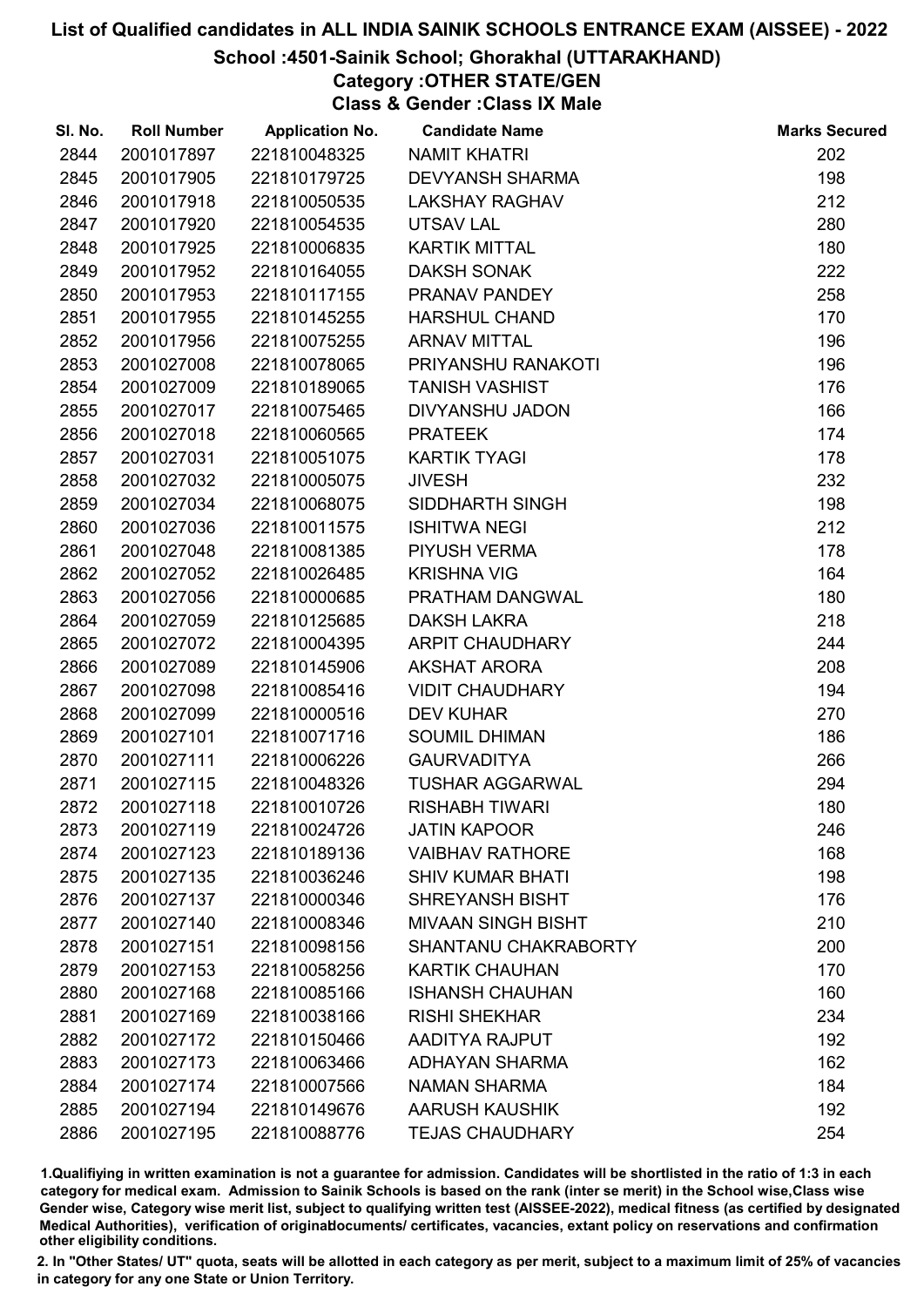## School :4501-Sainik School; Ghorakhal (UTTARAKHAND)

# Category :OTHER STATE/GEN

Class & Gender :Class IX Male

| SI. No. | <b>Roll Number</b> | <b>Application No.</b> | <b>Candidate Name</b>     | <b>Marks Secured</b> |
|---------|--------------------|------------------------|---------------------------|----------------------|
| 2887    | 2001027198         | 221810154876           | <b>ANSH TEOTIA</b>        | 162                  |
| 2888    | 2001027203         | 221810189186           | <b>DAKSH GHANGHAS</b>     | 172                  |
| 2889    | 2001027208         | 221810018386           | PRATYAKSH RAWAT           | 168                  |
| 2890    | 2001027227         | 221810042196           | <b>SURYANSH SINGH</b>     | 218                  |
| 2891    | 2001027229         | 221810019296           | <b>SUBHAM</b>             | 322                  |
| 2892    | 2001027242         | 221810102996           | <b>SHAURYA CHOUDHARY</b>  | 196                  |
| 2893    | 2001027243         | 221810054007           | <b>VIBHU MITTAL</b>       | 168                  |
| 2894    | 2001027248         | 221810038207           | PRABHAT KUMAR NADAR       | 160                  |
| 2895    | 2001027269         | 221810012027           | PRERAK CHAUDHARY          | 196                  |
| 2896    | 2001027271         | 221810097127           | <b>SHIVANSH SINGH</b>     | 246                  |
| 2897    | 2001027281         | 221810021827           | AVISHKRAT CHOUDHARY       | 194                  |
| 2898    | 2001027283         | 221810197927           | PRATYAKSH TOMAR           | 210                  |
| 2899    | 2001027290         | 221810041537           | <b>VAIBHAV RAUTHAN</b>    | 192                  |
| 2900    | 2001027291         | 221810037737           | <b>VEER ANANT SHARMA</b>  | 180                  |
| 2901    | 2001027318         | 221810011857           | <b>SIDDHI VINAYAK</b>     | 226                  |
| 2902    | 2001027322         | 221810001957           | ARYA PRATAP SINGH         | 234                  |
| 2903    | 2001027325         | 221810016067           | <b>TANISH</b>             | 196                  |
| 2904    | 2001027331         | 221810055467           | <b>LXMAN JOSHI</b>        | 188                  |
| 2905    | 2001027336         | 221810046667           | SHAURYA DANDOTIYA         | 230                  |
| 2906    | 2001027343         | 221810022177           | <b>MAARUL DABRAL</b>      | 304                  |
| 2907    | 2001027344         | 221810044177           | <b>MANISH KUMAR</b>       | 238                  |
| 2908    | 2001027352         | 221810067377           | SHREYANSH AHLAWAT         | 170                  |
| 2909    | 2001027355         | 221810035477           | <b>UDBHAV AGARWAL</b>     | 280                  |
| 2910    | 2001027362         | 221810061977           | <b>NIKHIL TYAGI</b>       | 192                  |
| 2911    | 2001027366         | 221810001187           | <b>JITESH SHARMA</b>      | 172                  |
| 2912    | 2001027370         | 221810078787           | <b>TANUJ</b>              | 224                  |
| 2913    | 2001027372         | 221810061887           | <b>DEVANSH GUPTA</b>      | 282                  |
| 2914    | 2001027386         | 221810137497           | <b>VIVEK TEWATIA</b>      | 222                  |
| 2915    | 2001027402         | 221810029308           | <b>DIKSHANT CHAUDHARY</b> | 322                  |
| 2916    | 2001027413         | 221810020118           | <b>AYUSH MISHRA</b>       | 192                  |
| 2917    | 2001027425         | 221810109618           | <b>ADITYA RATHOR</b>      | 188                  |
| 2918    | 2001027438         | 221810078428           | <b>VIBHU AGARWAL</b>      | 214                  |
| 2919    | 2001027444         | 221810020038           | <b>SUMIT KUMAR</b>        | 204                  |
| 2920    | 2001027472         | 221810122948           | <b>GEETANK GOYAL</b>      | 268                  |
| 2921    | 2001027474         | 221810115158           | AYUSH KUMAR SHARMA        | 182                  |
| 2922    | 2001027483         | 221810023658           | AARUSH AGARWAL            | 230                  |
| 2923    | 2001027492         | 221810197268           | <b>HEMANT</b>             | 184                  |
| 2924    | 2001027507         | 221810072178           | <b>LAKSH KEDIA</b>        | 212                  |
| 2925    | 2001027523         | 221810021088           | <b>DEV SINGH</b>          | 226                  |
| 2926    | 2001027530         | 221810057288           | <b>ANKIT RANJAN</b>       | 174                  |
| 2927    | 2001027532         | 221810189388           | <b>SHUBH SHARMA</b>       | 198                  |
| 2928    | 2001027535         | 221810043488           | <b>VIRAAT PUNDIR</b>      | 188                  |
| 2929    | 2001027552         | 221810112298           | <b>KAPISH THAKUR</b>      | 164                  |

1.Qualifiying in written examination is not a guarantee for admission. Candidates will be shortlisted in the ratio of 1:3 in each category for medical exam. Admission to Sainik Schools is based on the rank (inter se merit) in the School wise,Class wise Gender wise, Category wise merit list, subject to qualifying written test (AISSEE-2022), medical fitness (as certified by designated Medical Authorities), verification of originablocuments/ certificates, vacancies, extant policy on reservations and confirmation other eligibility conditions.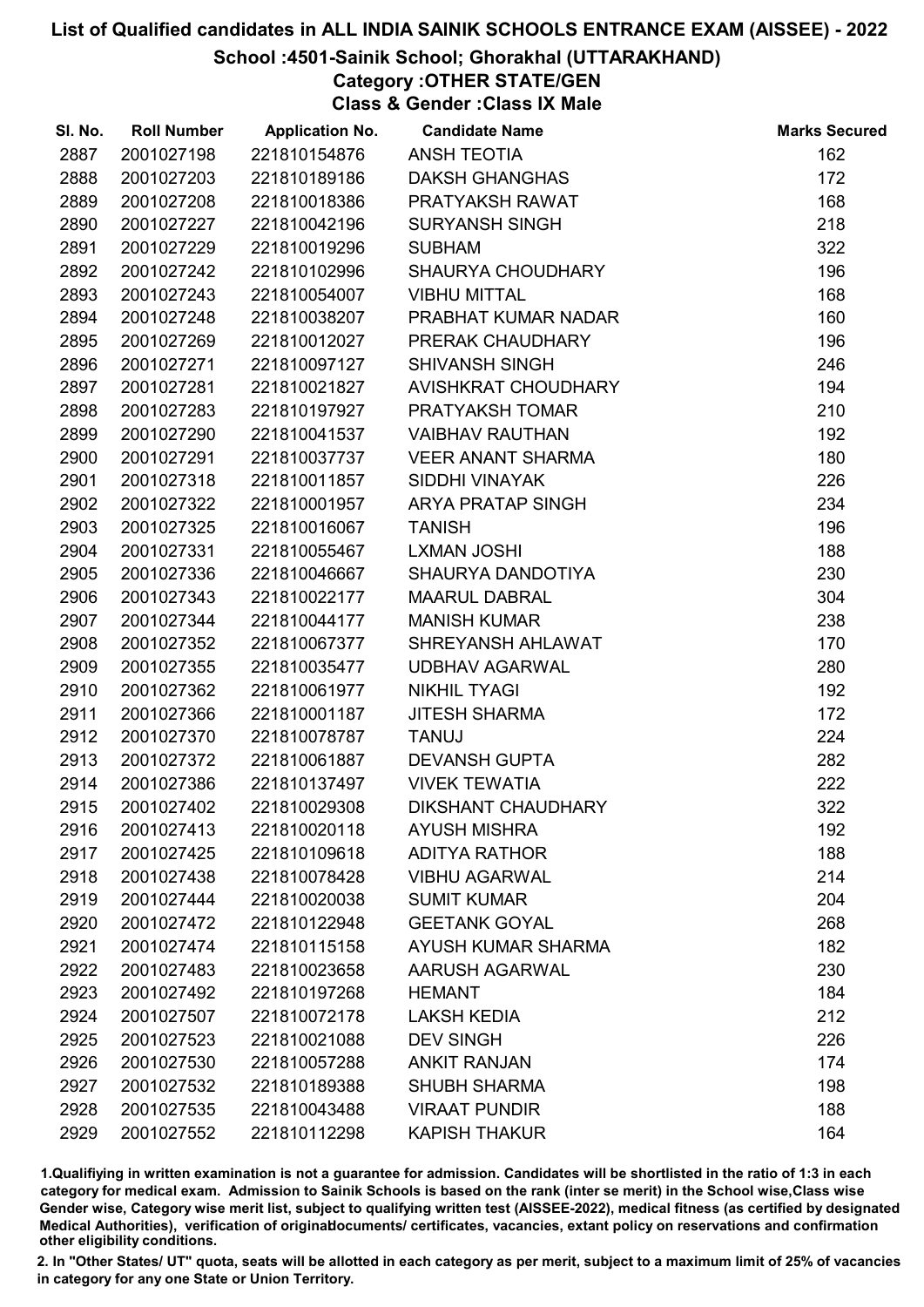## School :4501-Sainik School; Ghorakhal (UTTARAKHAND)

# Category :OTHER STATE/GEN

Class & Gender :Class IX Male

| SI. No. | <b>Roll Number</b> | <b>Application No.</b> | <b>Candidate Name</b>           | <b>Marks Secured</b> |
|---------|--------------------|------------------------|---------------------------------|----------------------|
| 2930    | 2001027573         | 221810121709           | <b>SHIVANG SHARMA</b>           | 182                  |
| 2931    | 2001027575         | 221810003709           | <b>DEVANSH SHARMA</b>           | 218                  |
| 2932    | 2001027586         | 221810060219           | <b>ABHINAV KUMAR</b>            | 184                  |
| 2933    | 2001027592         | 221810000719           | <b>SAMYAX DIXIT</b>             | 178                  |
| 2934    | 2001027599         | 221810175129           | AYUSHMAAN DEV SINGH             | 262                  |
| 2935    | 2001027601         | 221810150229           | <b>ABHIVANDAN SETHI</b>         | 208                  |
| 2936    | 2001027607         | 221810080429           | <b>SHABDANSH RAI</b>            | 168                  |
| 2937    | 2001027610         | 221810002629           | PRATHAM PANDEY                  | 166                  |
| 2938    | 2001027622         | 221810149239           | <b>DHRUV RATHORE</b>            | 254                  |
| 2939    | 2001027625         | 221810073539           | <b>HARSHIT RATHORE</b>          | 230                  |
| 2940    | 2001027632         | 221810170249           | <b>AYUSH BHATI</b>              | 178                  |
| 2941    | 2001027658         | 221810171859           | <b>ASHISH SAROHA</b>            | 182                  |
| 2942    | 2001027661         | 221810019169           | <b>ARYAN PAL</b>                | 204                  |
| 2943    | 2001027673         | 221810104769           | <b>JOY JUSTIN SINGH</b>         | 198                  |
| 2944    | 2001027674         | 221810109769           | <b>YASH</b>                     | 194                  |
| 2945    | 2001027687         | 221810023879           | <b>VEDANT SHARMA</b>            | 220                  |
| 2946    | 2001027700         | 221810034489           | <b>SAKSHAM GUPTA</b>            | 254                  |
| 2947    | 2001027705         | 221810062789           | <b>MANN SINDHU</b>              | 216                  |
| 2948    | 2001027707         | 221810000889           | <b>DIVYANSH BISHT</b>           | 174                  |
| 2949    | 2001027716         | 221810048299           | SHRIMAN BHARDWAJ                | 184                  |
| 2950    | 2001027726         | 221810020899           | <b>JAYANT TEWATIA</b>           | 306                  |
| 2951    | 2001027731         | 221810125999           | <b>PRIKSHIT VATS</b>            | 186                  |
| 2952    | 2201017092         | 221810035343           | <b>JAIWARDHAN DILIP KAMNANI</b> | 238                  |
| 2953    | 2201017149         | 221810099135           | DHAIRYA D. SAINI                | 186                  |
| 2954    | 2202017034         | 221810030422           | PRASHANT MISHRA                 | 212                  |
| 2955    | 2301017006         | 221810073920           | <b>SATYAM SINGH</b>             | 166                  |
| 2956    | 2301017076         | 221810115351           | <b>CHIRAG YADAV</b>             | 296                  |
| 2957    | 2301017090         | 221810170471           | <b>SAWAN KUMAR</b>              | 166                  |
| 2958    | 2301017144         | 221810071792           | <b>DIPESH</b>                   | 162                  |
| 2959    | 2301017168         | 221810051333           | SACHCHIT KUMAR SHARMA           | 266                  |
| 2960    | 2301017186         | 221810012963           | <b>ATHARV TRIPATHI</b>          | 182                  |
| 2961    | 2301017187         | 221810131073           | <b>KESHAV GOYAL</b>             | 164                  |
| 2962    | 2301017199         | 221810050393           | <b>BHAVISHYA YADAV</b>          | 178                  |
| 2963    | 2301017203         | 221810002104           | <b>AKSHAT ASHISH HOPPER</b>     | 172                  |
| 2964    | 2301017228         | 221810039544           | <b>MAYANK CHAUDHARY</b>         | 164                  |
| 2965    | 2301017239         | 221810016954           | ARIHANT GANESH SRIVASTAVA       | 230                  |
| 2966    | 2301017240         | 221810075164           | <b>HARSHIT</b>                  | 306                  |
| 2967    | 2301017271         | 221810069905           | PRABHAT KUMAR TIWARI            | 268                  |
| 2968    | 2301017278         | 221810072125           | <b>CHIRANJEEV PARASHAR</b>      | 190                  |
| 2969    | 2301017285         | 221810064135           | <b>HARSH BALYAN</b>             | 220                  |
| 2970    | 2301017385         | 221810151707           | <b>VIRENDER PARTAP SINGH</b>    | 168                  |
| 2971    | 2301017428         | 221810058497           | <b>HIMANSHU</b>                 | 164                  |
| 2972    | 2301017447         | 221810146838           | <b>ROHIT SINGH</b>              | 176                  |

1.Qualifiying in written examination is not a guarantee for admission. Candidates will be shortlisted in the ratio of 1:3 in each category for medical exam. Admission to Sainik Schools is based on the rank (inter se merit) in the School wise,Class wise Gender wise, Category wise merit list, subject to qualifying written test (AISSEE-2022), medical fitness (as certified by designated Medical Authorities), verification of originablocuments/ certificates, vacancies, extant policy on reservations and confirmation other eligibility conditions.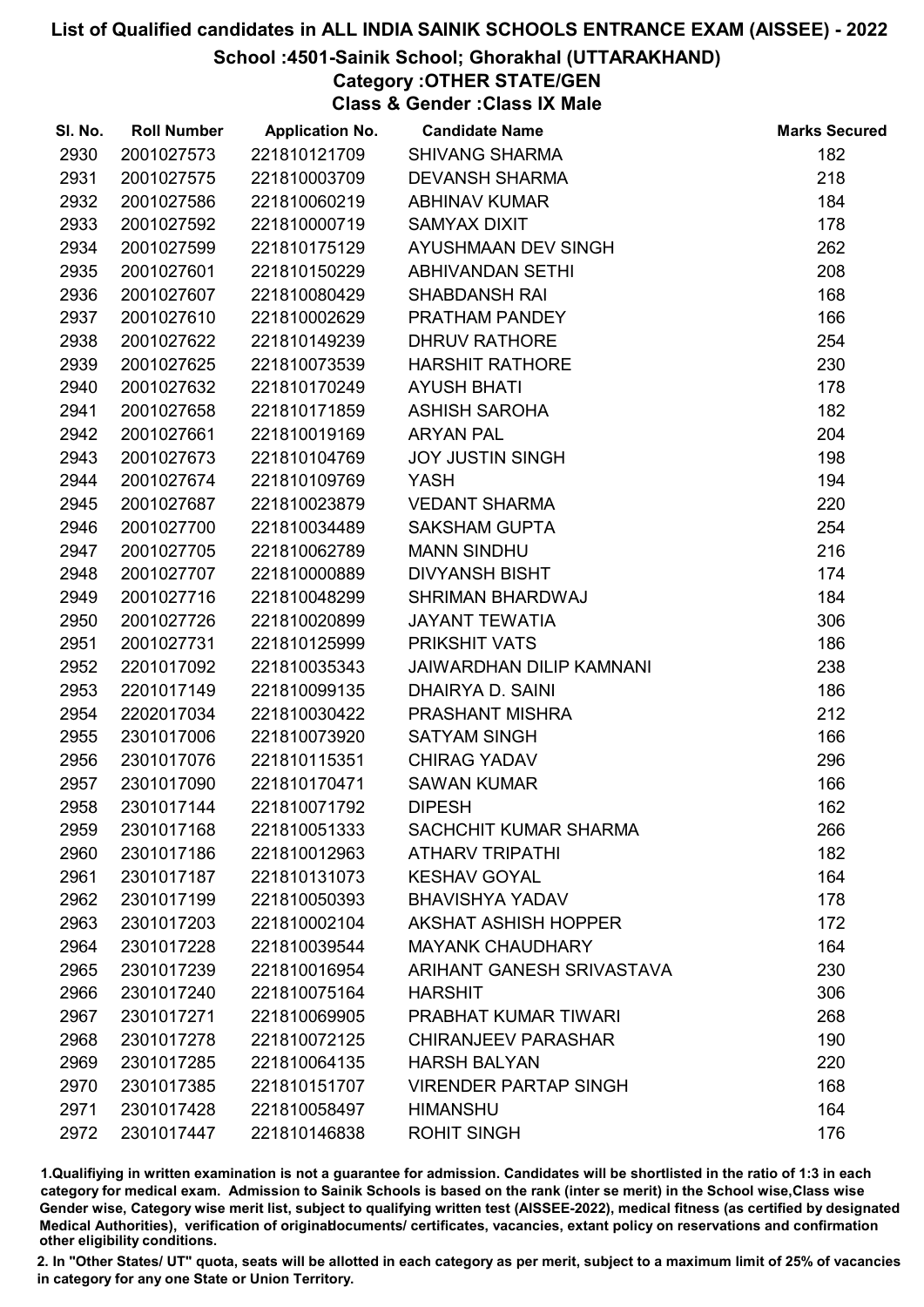## School :4501-Sainik School; Ghorakhal (UTTARAKHAND)

# Category :OTHER STATE/GEN

Class & Gender :Class IX Male

| SI. No. | <b>Roll Number</b> | <b>Application No.</b> | <b>Candidate Name</b>     | <b>Marks Secured</b> |
|---------|--------------------|------------------------|---------------------------|----------------------|
| 2973    | 2301017468         | 221810000088           | <b>GARVIT</b>             | 266                  |
| 2974    | 2301017471         | 221810097798           | <b>HARSHIL BANSAL</b>     | 196                  |
| 2975    | 2301017482         | 221810020529           | <b>LOKENDER TIWARI</b>    | 220                  |
| 2976    | 2302017004         | 221810149110           | <b>PRATEEK</b>            | 220                  |
| 2977    | 2302017006         | 221810161510           | <b>RUBAL SINGH</b>        | 174                  |
| 2978    | 2302017028         | 221810005860           | <b>RUDRA PRATAP SINGH</b> | 240                  |
| 2979    | 2302017065         | 221810098251           | <b>MADHAV GUPTA</b>       | 260                  |
| 2980    | 2302017073         | 221810080261           | <b>HARSH</b>              | 178                  |
| 2981    | 2302017120         | 221810020562           | <b>HARDEEP DESWAL</b>     | 186                  |
| 2982    | 2302017122         | 221810097662           | <b>TEJVEER RANA</b>       | 212                  |
| 2983    | 2302017129         | 221810151672           | <b>HARSH AHLAWAT</b>      | 186                  |
| 2984    | 2302017139         | 221810104892           | <b>NAITIK</b>             | 182                  |
| 2985    | 2302017161         | 221810112633           | AAYUSH MALIK              | 210                  |
| 2986    | 2302017173         | 221810122263           | YUGAM KALIRAMNA           | 196                  |
| 2987    | 2302017177         | 221810153863           | <b>SAHIL SHARMA</b>       | 168                  |
| 2988    | 2302017181         | 221810098873           | <b>DEEPANSHU</b>          | 168                  |
| 2989    | 2302017189         | 221810061593           | PRIYANSH BHARDWAJ         | 212                  |
| 2990    | 2302017192         | 221810139204           | <b>ARSH KHAN</b>          | 218                  |
| 2991    | 2302017200         | 221810103814           | <b>VINAYAK BANSAL</b>     | 160                  |
| 2992    | 2302017211         | 221810148254           | <b>RIYAN</b>              | 324                  |
| 2993    | 2302017222         | 221810084274           | AAYUSH OJHA               | 276                  |
| 2994    | 2302017227         | 221810096674           | <b>VIVEK</b>              | 164                  |
| 2995    | 2302017254         | 221810130635           | <b>MILAN</b>              | 186                  |
| 2996    | 2302017255         | 221810056635           | <b>SHANKAR SHARMA</b>     | 198                  |
| 2997    | 2302017268         | 221810052065           | <b>ADITYA</b>             | 196                  |
| 2998    | 2302017284         | 221810138306           | <b>VASUDEV RAWAL</b>      | 224                  |
| 2999    | 2302017294         | 221810002216           | <b>DISHANT</b>            | 210                  |
| 3000    | 2302017301         | 221810038626           | <b>SARTIK SANDHU</b>      | 216                  |
| 3001    | 2302017318         | 221810103366           | <b>KULWANT KHATRI</b>     | 224                  |
| 3002    | 2302017323         | 221810101276           | <b>EKANSH</b>             | 236                  |
| 3003    | 2302017348         | 221810039327           | <b>NAMAN</b>              | 216                  |
| 3004    | 2302017357         | 221810104547           | <b>VANDIT GARG</b>        | 200                  |
| 3005    | 2302017365         | 221810005667           | <b>NATIN</b>              | 202                  |
| 3006    | 2302017376         | 221810098287           | <b>JATISH</b>             | 316                  |
| 3007    | 2302017403         | 221810020138           | <b>SARTAJ</b>             | 264                  |
| 3008    | 2302017404         | 221810044438           | <b>SAKSHAM MANN</b>       | 240                  |
| 3009    | 2302017407         | 221810162348           | <b>NAMAN SHARMA</b>       | 186                  |
| 3010    | 2302017411         | 221810064948           | <b>DRON SANDHU</b>        | 238                  |
| 3011    | 2302017442         | 221810037309           | <b>AVI KHOKHAR</b>        | 234                  |
| 3012    | 2302017448         | 221810124739           | RAKSHIT DHANDA            | 196                  |
| 3013    | 2302017449         | 221810038839           | PRIKSHIT SANDHU           | 248                  |
| 3014    | 2302017467         | 221810012699           | <b>HITESH KHARB</b>       | 246                  |
| 3015    | 2303017040         | 221810029830           | <b>VIHAN SINGH</b>        | 180                  |

1.Qualifiying in written examination is not a guarantee for admission. Candidates will be shortlisted in the ratio of 1:3 in each category for medical exam. Admission to Sainik Schools is based on the rank (inter se merit) in the School wise,Class wise Gender wise, Category wise merit list, subject to qualifying written test (AISSEE-2022), medical fitness (as certified by designated Medical Authorities), verification of originablocuments/ certificates, vacancies, extant policy on reservations and confirmation other eligibility conditions.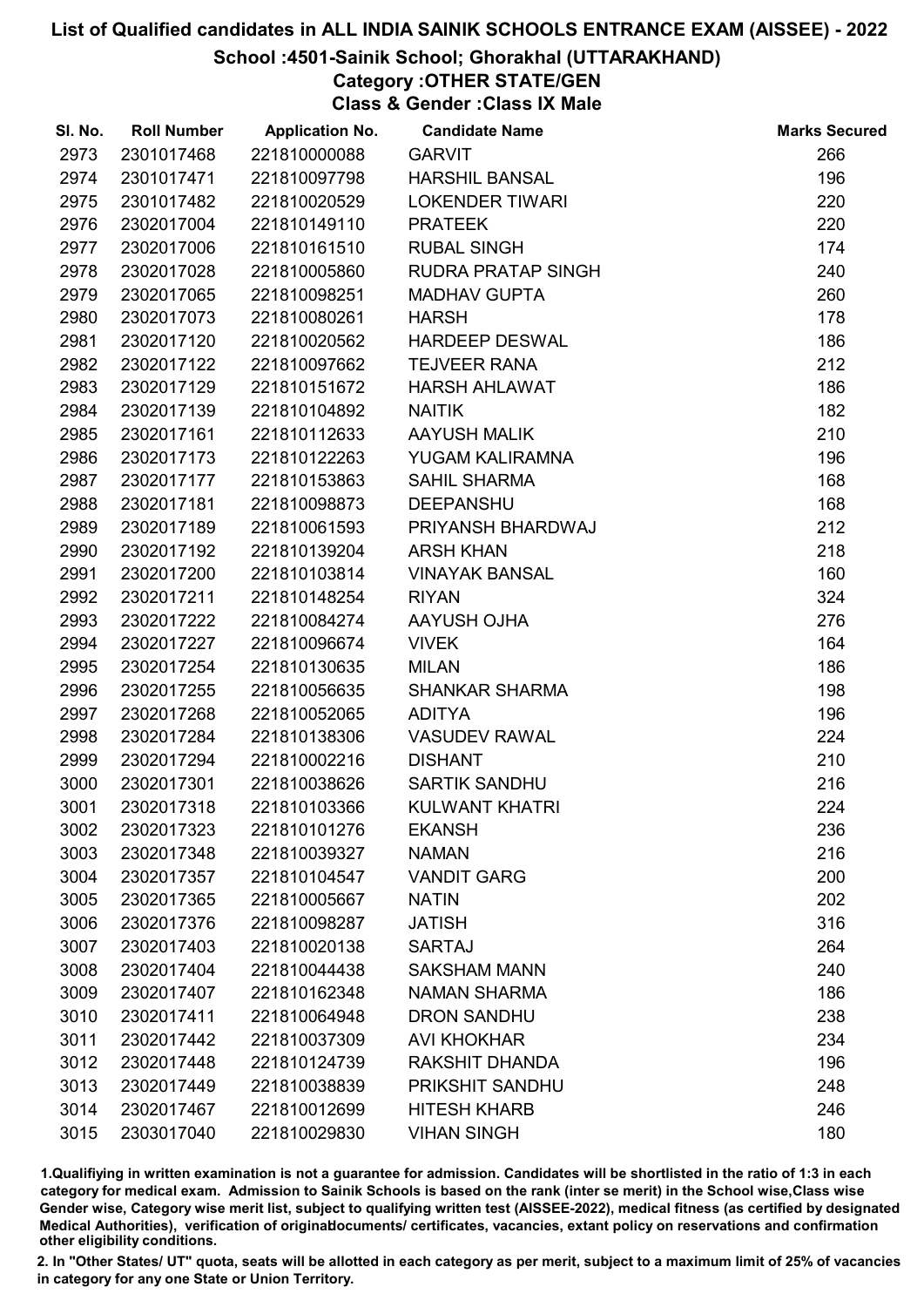## School :4501-Sainik School; Ghorakhal (UTTARAKHAND)

# Category :OTHER STATE/GEN

Class & Gender :Class IX Male

| SI. No. | <b>Roll Number</b> | <b>Application No.</b> | <b>Candidate Name</b>       |    | <b>Marks Secured</b> |
|---------|--------------------|------------------------|-----------------------------|----|----------------------|
| 3016    | 2303017050         | 221810008050           | <b>GOURAV</b>               |    | 174                  |
| 3017    | 2303017089         | 221810017190           | <b>SAGAR THAKURAL</b>       |    | 226                  |
| 3018    | 2303017121         | 221810050521           | <b>NIRANJAN</b>             | CG | 180                  |
| 3019    | 2303017138         | 221810100831           | <b>NARDEEP DHILLAN</b>      |    | 208                  |
| 3020    | 2303017167         | 221810107861           | <b>PRIYANSHU</b>            |    | 232                  |
| 3021    | 2303017188         | 221810064081           | <b>GAUTAM</b>               |    | 186                  |
| 3022    | 2303017194         | 221810088381           | <b>DHRUV RAWAT</b>          |    | 162                  |
| 3023    | 2303017229         | 221810123212           | <b>SHAURYA THAKUR</b>       |    | 240                  |
| 3024    | 2303017235         | 221810152912           | <b>NIMISH RAWAT</b>         |    | 176                  |
| 3025    | 2303017240         | 221810080222           | <b>SARTHAK YADAV</b>        |    | 264                  |
| 3026    | 2303017249         | 221810018132           | <b>ARJUN RANA</b>           |    | 204                  |
| 3027    | 2303017250         | 221810122232           | <b>DUSHYANT GUPTA</b>       |    | 284                  |
| 3028    | 2303017294         | 221810156282           | <b>ARYAN GUPTA</b>          |    | 180                  |
| 3029    | 2303017311         | 221810114892           | <b>DHAIRYA GULATI</b>       |    | 278                  |
| 3030    | 2303017346         | 221810051443           | <b>SUMIT</b>                |    | 180                  |
| 3031    | 2303017359         | 221810161953           | <b>HEMANT KUMAR</b>         |    | 210                  |
| 3032    | 2303017373         | 221810038673           | <b>ANKUR</b>                |    | 210                  |
| 3033    | 2303017382         | 221810087483           | <b>AKSHAJ</b>               |    | 180                  |
| 3034    | 2303017384         | 221810020683           | <b>ABHINAV SHARMA</b>       |    | 252                  |
| 3035    | 2303017391         | 221810095293           | <b>HIMANSHU</b>             |    | 190                  |
| 3036    | 2303017398         | 221810072793           | <b>RITIK</b>                |    | 216                  |
| 3037    | 2303017401         | 221810097893           | <b>TUSHAR YADAV</b>         |    | 178                  |
| 3038    | 2303017411         | 221810047604           | <b>JEET SINGH</b>           |    | 304                  |
| 3039    | 2303017462         | 221810026254           | <b>TANISH KUMAR</b>         |    | 174                  |
| 3040    | 2303017492         | 221810028874           | YASH YADAV                  | CG | 232                  |
| 3041    | 2303017502         | 221810088584           | <b>DEV PANDEY</b>           |    | 320                  |
| 3042    | 2303017506         | 221810087884           | <b>LOKESH KUMAR</b>         |    | 194                  |
| 3043    | 2303017522         | 221810090894           | <b>NITIN GULIA</b>          |    | 178                  |
| 3044    | 2303017529         | 221810013905           | <b>JATIN GAUR</b>           |    | 242                  |
| 3045    | 2303017561         | 221810096935           | <b>ADITYA NARWAL</b>        |    | 212                  |
| 3046    | 2303017658         | 221810129636           | <b>RAHUL</b>                |    | 170                  |
| 3047    | 2303017661         | 221810006936           | <b>KUNAL</b>                |    | 200                  |
| 3048    | 2303017698         | 221810101476           | PRINCE MITTAL               |    | 180                  |
| 3049    | 2303017744         | 221810069727           | <b>CHIRAG</b>               |    | 238                  |
| 3050    | 2303017767         | 221810097247           | <b>SAHIL UPADHYAYA</b>      |    | 290                  |
| 3051    | 2303017782         | 221810128157           | <b>ANKIT KHATRI</b>         |    | 270                  |
| 3052    | 2303017787         | 221810085657           | <b>PARTH SOROUT</b>         |    | 232                  |
| 3053    | 2303027016         | 221810088928           | <b>GAUTAM SHARMA</b>        |    | 250                  |
| 3054    | 2303027070         | 221810073188           | PRIYAVARDHAN SINGH          |    | 222                  |
| 3055    | 2303027078         | 221810117888           | PRIYANSHU VERMA             |    | 236                  |
| 3056    | 2303027085         | 221810168298           | <b>ARNAV JAKHAR</b>         |    | 168                  |
| 3057    | 2303027124         | 221810131239           | <b>DUSHYANT SINGH RAWAT</b> |    | 348                  |
| 3058    | 2303027127         | 221810128339           | <b>GAURAV</b>               |    | 232                  |

1.Qualifiying in written examination is not a guarantee for admission. Candidates will be shortlisted in the ratio of 1:3 in each category for medical exam. Admission to Sainik Schools is based on the rank (inter se merit) in the School wise,Class wise Gender wise, Category wise merit list, subject to qualifying written test (AISSEE-2022), medical fitness (as certified by designated Medical Authorities), verification of originablocuments/ certificates, vacancies, extant policy on reservations and confirmation other eligibility conditions.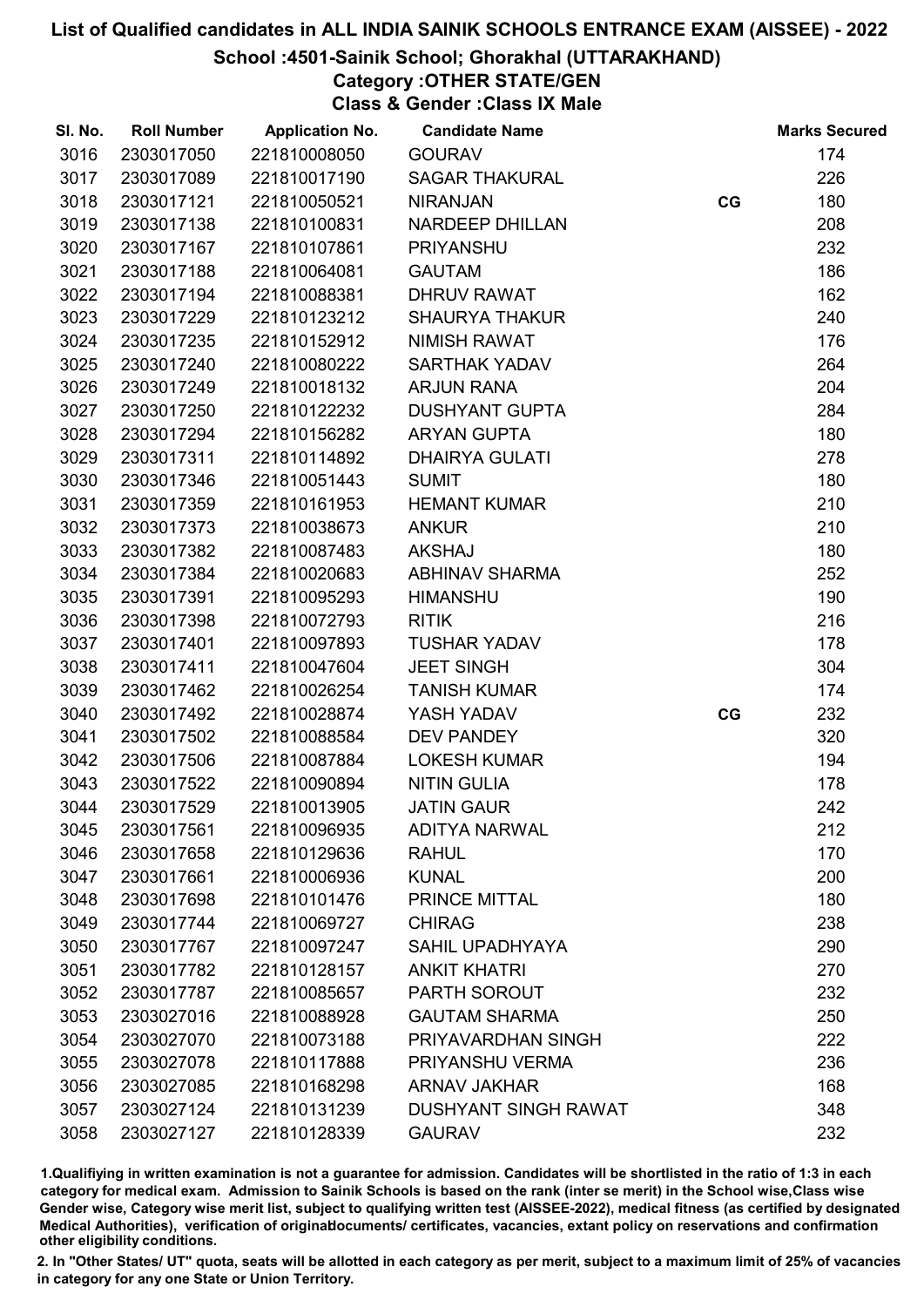## School :4501-Sainik School; Ghorakhal (UTTARAKHAND)

# Category :OTHER STATE/GEN

Class & Gender :Class IX Male

| SI. No. | <b>Roll Number</b> | <b>Application No.</b> | <b>Candidate Name</b>        | <b>Marks Secured</b> |
|---------|--------------------|------------------------|------------------------------|----------------------|
| 3059    | 2303027198         | 221810143199           | <b>BRIJESH KUMAR</b>         | 200                  |
| 3060    | 2304017016         | 221810103610           | <b>SHAURYA GREWAL</b>        | 198                  |
| 3061    | 2304017025         | 221810127320           | <b>MOULIK TIWARI</b>         | 234                  |
| 3062    | 2304017095         | 221810117901           | <b>VIREN</b>                 | 212                  |
| 3063    | 2304017096         | 221810142011           | JAI                          | 236                  |
| 3064    | 2304017103         | 221810060711           | <b>ROHIT</b>                 | 178                  |
| 3065    | 2304017166         | 221810165981           | <b>ANISH</b>                 | 208                  |
| 3066    | 2304017169         | 221810018191           | <b>MAYANK</b>                | 168                  |
| 3067    | 2304017179         | 221810056991           | <b>VAIDIK DHANKHAR</b>       | 236                  |
| 3068    | 2304017180         | 221810045002           | ANUJ KADIAN                  | 222                  |
| 3069    | 2304017226         | 221810099552           | <b>CHIRAG</b>                | 164                  |
| 3070    | 2304017227         | 221810111652           | <b>MEET KADIAN</b>           | 252                  |
| 3071    | 2304017252         | 221810094182           | <b>NIKHIL</b>                | 182                  |
| 3072    | 2304017256         | 221810063092           | <b>MUKUL</b>                 | 226                  |
| 3073    | 2304017299         | 221810052933           | <b>NIKHIL</b>                | 248                  |
| 3074    | 2304017304         | 221810043443           | DHEERAJ SHARMA               | 302                  |
| 3075    | 2304017347         | 221810018193           | <b>SHISHIT</b>               | 160                  |
| 3076    | 2304017357         | 221810132104           | <b>DEV</b>                   | 216                  |
| 3077    | 2304017378         | 221810022924           | <b>ANANT</b>                 | 312                  |
| 3078    | 2304017390         | 221810081344           | HARSHVARDHAN                 | 226                  |
| 3079    | 2304017393         | 221810157544           | <b>SWASTIK JAKHAR</b>        | 200                  |
| 3080    | 2304017394         | 221810112644           | <b>ROBIN</b>                 | 226                  |
| 3081    | 2304017445         | 221810052494           | <b>ABHINAV MALIK</b>         | 194                  |
| 3082    | 2304017478         | 221810196325           | <b>GOURAV KHARB</b>          | 164                  |
| 3083    | 2304017484         | 221810082725           | RAHUL JYANI                  | 218                  |
| 3084    | 2304017498         | 221810148245           | <b>DAKSH KHATRI</b>          | 220                  |
| 3085    | 2304017503         | 221810064845           | <b>SHUBHAM</b>               | 178                  |
| 3086    | 2304017504         | 221810030055           | <b>SHUBHAM</b>               | 172                  |
| 3087    | 2304017513         | 221810166365           | <b>MOHIT SHARMA SOPARANA</b> | 188                  |
| 3088    | 2304017518         | 221810039275           | <b>HIMESH</b>                | 234                  |
| 3089    | 2304017531         | 221810031985           | <b>RITESH</b>                | 248                  |
| 3090    | 2304017532         | 221810092095           | <b>RINKU</b>                 | 182                  |
| 3091    | 2304017545         | 221810000895           | <b>ARYAN</b>                 | 240                  |
| 3092    | 2304017556         | 221810188406           | <b>MIHIR</b>                 | 192                  |
| 3093    | 2304017571         | 221810067516           | ADITYA SINGH DHANKHAR        | 206                  |
| 3094    | 2304017597         | 221810036936           | <b>VINEET DESHWAL</b>        | 220                  |
| 3095    | 2304017611         | 221810177066           | <b>SURAJ KAUSHIK</b>         | 186                  |
| 3096    | 2304017716         | 221810018187           | <b>ROHIT SHARMA</b>          | 290                  |
| 3097    | 2304017725         | 221810018197           | <b>RAHUL</b>                 | 178                  |
| 3098    | 2304017748         | 221810052718           | <b>NIHAL</b>                 | 206                  |
| 3099    | 2304017773         | 221810170648           | <b>ARYAN</b>                 | 246                  |
| 3100    | 2304017779         | 221810082358           | YASH KUMAR                   | 210                  |
| 3101    | 2304017781         | 221810018458           | <b>AMAN</b>                  | 180                  |

1.Qualifiying in written examination is not a guarantee for admission. Candidates will be shortlisted in the ratio of 1:3 in each category for medical exam. Admission to Sainik Schools is based on the rank (inter se merit) in the School wise,Class wise Gender wise, Category wise merit list, subject to qualifying written test (AISSEE-2022), medical fitness (as certified by designated Medical Authorities), verification of originablocuments/ certificates, vacancies, extant policy on reservations and confirmation other eligibility conditions.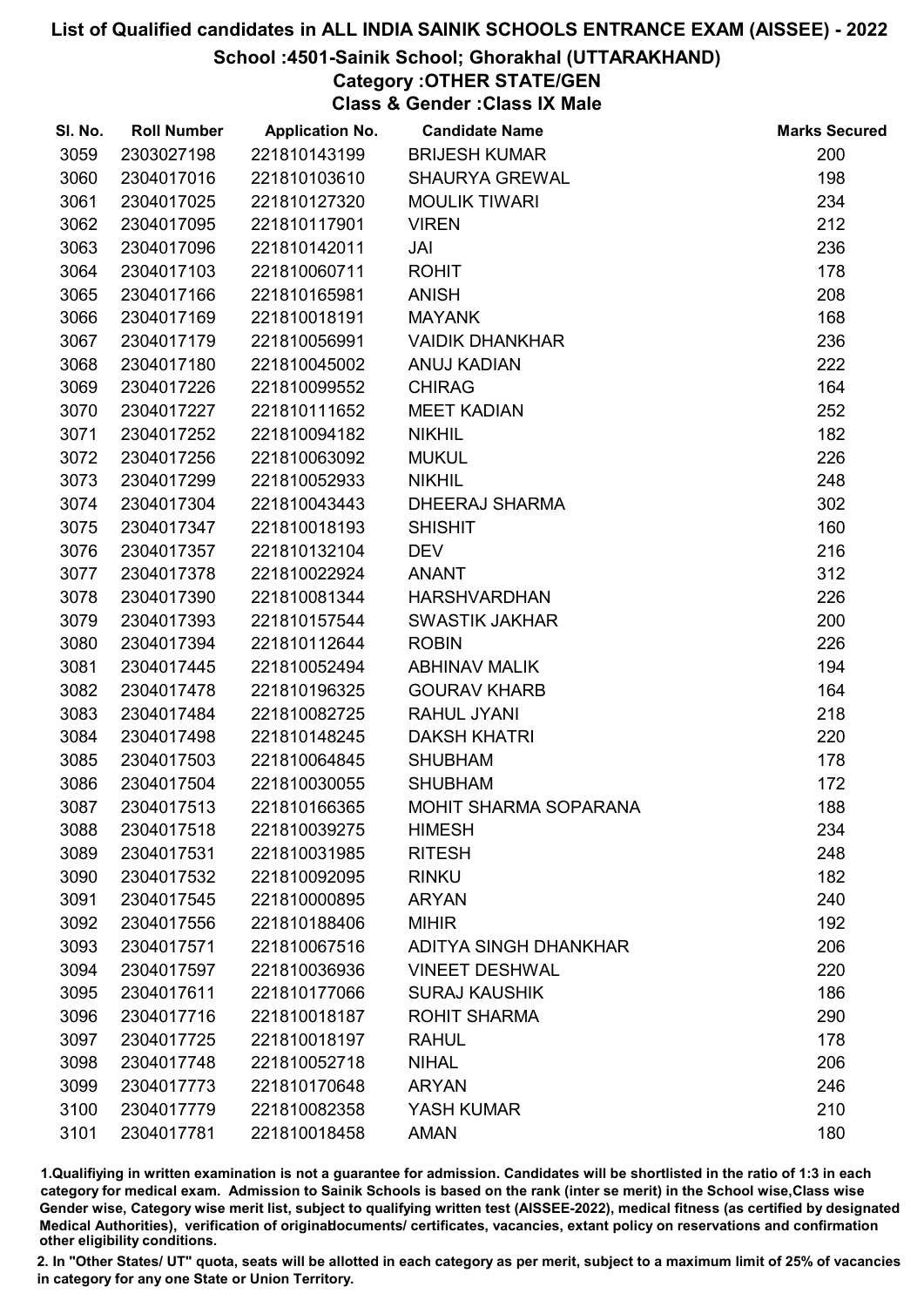## School :4501-Sainik School; Ghorakhal (UTTARAKHAND)

# Category :OTHER STATE/GEN

Class & Gender :Class IX Male

| SI. No. | <b>Roll Number</b> | <b>Application No.</b> | <b>Candidate Name</b>         | <b>Marks Secured</b> |
|---------|--------------------|------------------------|-------------------------------|----------------------|
| 3102    | 2304017784         | 221810052858           | <b>PUNEET</b>                 | 274                  |
| 3103    | 2304017788         | 221810086168           | <b>MOHIT</b>                  | 242                  |
| 3104    | 2304017789         | 221810090268           | <b>SANYAM</b>                 | 212                  |
| 3105    | 2304017800         | 221810018278           | RAGHWANDER DAHIYA             | 244                  |
| 3106    | 2304017807         | 221810018188           | <b>ROHIT</b>                  | 254                  |
| 3107    | 2304017819         | 221810149698           | <b>TANUJ SANGWAN</b>          | 350                  |
| 3108    | 2304017824         | 221810107109           | <b>ARYAN</b>                  | 278                  |
| 3109    | 2304017840         | 221810052719           | <b>DINESH KUMAR</b>           | 198                  |
| 3110    | 2304017861         | 221810181249           | YASHVARDHAN KHOKHAR           | 228                  |
| 3111    | 2304017867         | 221810176949           | PARTEEK GULIA                 | 210                  |
| 3112    | 2304017882         | 221810020569           | <b>KESHAV SEHRAWAT</b>        | 208                  |
| 3113    | 2304017884         | 221810149869           | <b>DEV MOR</b>                | 318                  |
| 3114    | 2304017887         | 221810109079           | <b>ARMAN</b>                  | 170                  |
| 3115    | 2304017891         | 221810111579           | <b>RAJAT SINGH</b>            | 184                  |
| 3116    | 2304017904         | 221810080489           | <b>TUSHAR</b>                 | 230                  |
| 3117    | 2304017910         | 221810018199           | <b>SUMIT</b>                  | 166                  |
| 3118    | 2401017081         | 221810028309           | <b>MAULIN CHANDEL</b>         | 234                  |
| 3119    | 2401017086         | 221810021689           | <b>ARNAV SHARMA</b>           | 218                  |
| 3120    | 2403017022         | 221810083221           | <b>AMAY THAKUR</b>            | 170                  |
| 3121    | 2403017038         | 221810041491           | <b>ARCHIT GAUTAM</b>          | 188                  |
| 3122    | 2403017116         | 221810071784           | <b>AYUSH RANA</b>             | 196                  |
| 3123    | 2403017139         | 221810187395           | <b>SURYANSH RANA</b>          | 194                  |
| 3124    | 2404017029         | 221810002462           | <b>SHIVANSH KUMAR</b>         | 202                  |
| 3125    | 2404017085         | 221810166818           | <b>NIKHIL PRASHAR</b>         | 174                  |
| 3126    | 2405017002         | 221810118450           | YASHASVI SHANDIL              | 214                  |
| 3127    | 2405017003         | 221810060780           | <b>JAI INDER SINGH THAKUR</b> | 228                  |
| 3128    | 2405017019         | 221810018007           | <b>VEERANSH SAINI</b>         | 182                  |
| 3129    | 2406017002         | 221810128010           | <b>MADHAV BEDI</b>            | 254                  |
| 3130    | 2406017024         | 221810082491           | <b>ABHINAV JAIN</b>           | 232                  |
| 3131    | 2406017045         | 221810018704           | <b>AKRAANT SINGH</b>          | 170                  |
| 3132    | 2406017071         | 221810082696           | <b>VIHAN ZINTA</b>            | 214                  |
| 3133    | 2406017072         | 221810024507           | <b>SHASHANK SHARMA</b>        | 222                  |
| 3134    | 2406017116         | 221810099899           | <b>SHIVANSH CHAUHAN</b>       | 160                  |
| 3135    | 2407017015         | 221810018570           | <b>ARYAN RANA</b>             | 162                  |
| 3136    | 2407017096         | 221810136315           | <b>SHAURYA SHARMA</b>         | 210                  |
| 3137    | 2407017149         | 221810014677           | PRASHANT CHOWDHARY            | 174                  |
| 3138    | 2408017099         | 221810043828           | PRANAV CHAUHAN                | 214                  |
| 3139    | 2501017003         | 221810187110           | <b>SUMUKH BHAT</b>            | 238                  |
| 3140    | 2501017031         | 221810010150           | <b>DUSHYANT CHAHAR</b>        | 160                  |
| 3141    | 2501017092         | 221810045091           | <b>SHORYA WALI</b>            | 166                  |
| 3142    | 2501017104         | 221810148222           | <b>PULKIT SINGH</b>           | 260                  |
| 3143    | 2501017265         | 221810067375           | <b>MOHITPAL SINGH</b>         | 182                  |
| 3144    | 2501017282         | 221810035606           | <b>ABHAY PARTAP SINGH</b>     | 168                  |

1.Qualifiying in written examination is not a guarantee for admission. Candidates will be shortlisted in the ratio of 1:3 in each category for medical exam. Admission to Sainik Schools is based on the rank (inter se merit) in the School wise,Class wise Gender wise, Category wise merit list, subject to qualifying written test (AISSEE-2022), medical fitness (as certified by designated Medical Authorities), verification of originablocuments/ certificates, vacancies, extant policy on reservations and confirmation other eligibility conditions.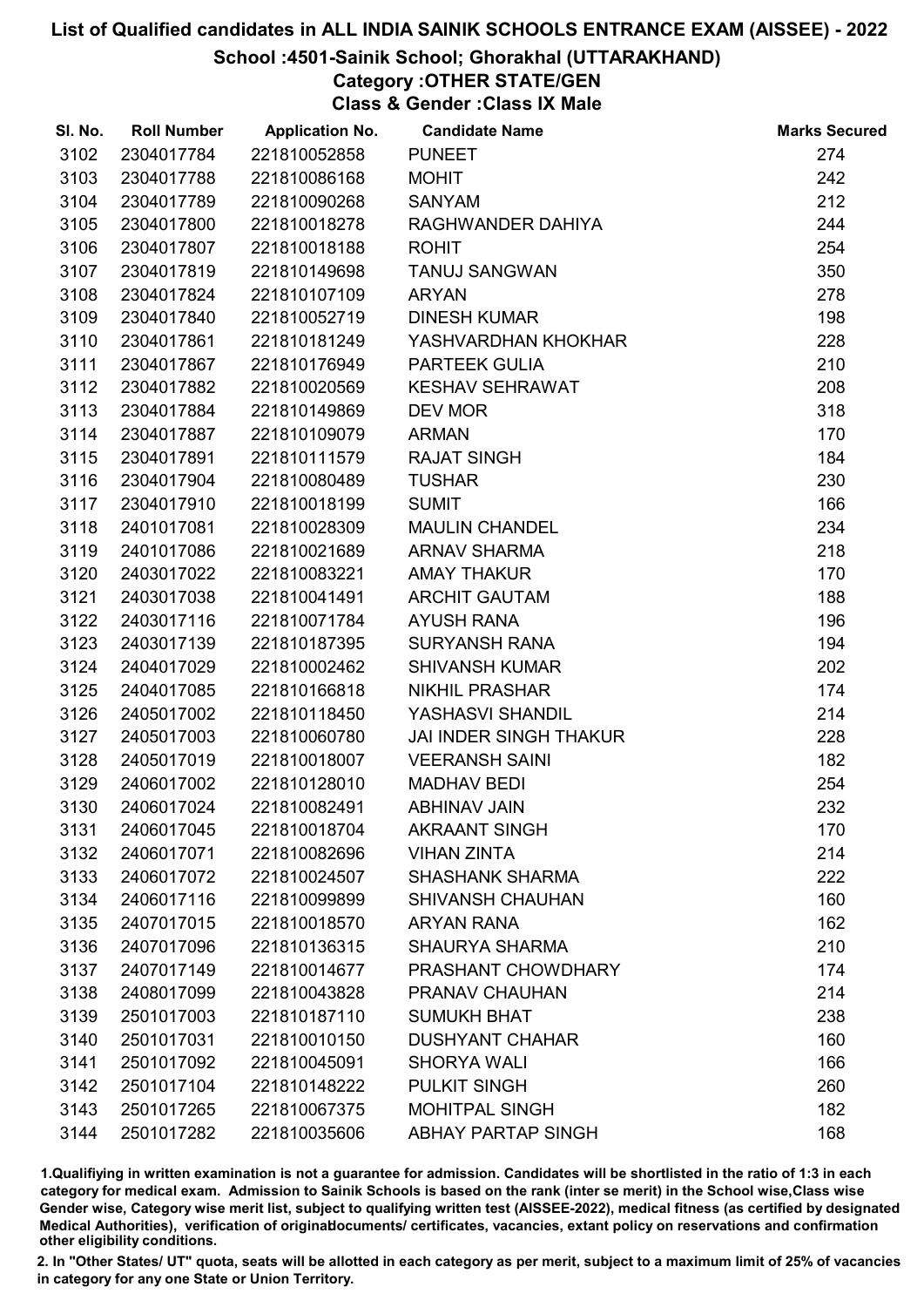## School :4501-Sainik School; Ghorakhal (UTTARAKHAND)

# Category :OTHER STATE/GEN

Class & Gender :Class IX Male

| SI. No. | <b>Roll Number</b> | <b>Application No.</b> | <b>Candidate Name</b>         | <b>Marks Secured</b> |
|---------|--------------------|------------------------|-------------------------------|----------------------|
| 3145    | 2501017290         | 221810005716           | <b>SAMRAT SINGH</b>           | 324                  |
| 3146    | 2501017312         | 221810196456           | KHAWAJA HUZAIF BIN RASIK WANI | 174                  |
| 3147    | 2501017356         | 221810110957           | <b>VIDHANT SINGH BANDRAL</b>  | 196                  |
| 3148    | 2501017370         | 221810012487           | <b>RUDRA GUPTA</b>            | 194                  |
| 3149    | 2501017407         | 221810159758           | ARNAV MALHOTRA                | 198                  |
| 3150    | 2501017409         | 221810042958           | ANSHUL SINGH PARIHAR          | 318                  |
| 3151    | 2501017448         | 221810052079           | <b>SHIVANG SIRJAM TIWARI</b>  | 204                  |
| 3152    | 2601017002         | 221810145140           | <b>AKSHAY RANJAN</b>          | 210                  |
| 3153    | 2601017032         | 221810014408           | SHREEKESHAV CHOUDHARY         | 174                  |
| 3154    | 2605017062         | 221810085859           | <b>ASHISH KUMAR SINGH</b>     | 254                  |
| 3155    | 2612017126         | 221810166657           | <b>MANAV MOKSH</b>            | 162                  |
| 3156    | 2701017035         | 221810081601           | <b>GARV JADON</b>             | 312                  |
| 3157    | 2701017112         | 221810049873           | MANOVIRAJ MAHESH PANT         | 226                  |
| 3158    | 2702017057         | 221810191796           | <b>ADVAIT TOMAR</b>           | 190                  |
| 3159    | 2710017009         | 221810067386           | <b>SARTHAK SINGH</b>          | 172                  |
| 3160    | 3001017047         | 221810041060           | <b>SAMIK KHARE</b>            | 176                  |
| 3161    | 3001017052         | 221810116460           | ADITYA RAGHUWANSHI            | 198                  |
| 3162    | 3001017170         | 221810046622           | <b>SAKSHAM SINGH</b>          | 294                  |
| 3163    | 3001017260         | 221810092353           | ARINDAM BARTHWAL              | 204                  |
| 3164    | 3001017263         | 221810026653           | <b>ABHISHEK KUMAR</b>         | 200                  |
| 3165    | 3001017268         | 221810049063           | <b>HARSH PANDEY</b>           | 174                  |
| 3166    | 3001017306         | 221810122804           | <b>VIKRAM KHER</b>            | 238                  |
| 3167    | 3001017505         | 221810003666           | <b>SHASHWAT SHUKLA</b>        | 208                  |
| 3168    | 3001017518         | 221810017686           | RAGHVENDRA SINGH JAIWAR       | 236                  |
| 3169    | 3001017619         | 221810121128           | DEVENDRA SINGH RAJPUT         | 178                  |
| 3170    | 3001017644         | 221810004178           | <b>SHUBH CHATURVEDI</b>       | 168                  |
| 3171    | 3001017661         | 221810090209           | SMARTH SHRIVASTAVA            | 260                  |
| 3172    | 3001017696         | 221810009239           | <b>ISHANT SARASWAT</b>        | 254                  |
| 3173    | 3001017702         | 221810054049           | <b>RISHIT ANTHONY</b>         | 192                  |
| 3174    | 3002017059         | 221810021021           | <b>ADITYA</b>                 | 206                  |
| 3175    | 3002017076         | 221810060671           | RUDRA PRATAP SINGH KUSHWAH    | 190                  |
| 3176    | 3002017089         | 221810033691           | <b>KRISHNA SHARMA</b>         | 248                  |
| 3177    | 3002017188         | 221810161804           | <b>ROHIT SINGH SIKARWAR</b>   | 170                  |
| 3178    | 3002017255         | 221810128265           | <b>SHUBHAM RAGHAV</b>         | 188                  |
| 3179    | 3002017258         | 221810156275           | <b>ANKIT BHADORIYA</b>        | 198                  |
| 3180    | 3002017268         | 221810091495           | <b>SURYANSH SINGH</b>         | 204                  |
| 3181    | 3002017281         | 221810126126           | HARSHWARDHAN CHOUDHARY        | 168                  |
| 3182    | 3002017309         | 221810086876           | <b>SHIVSUMAN SHUKLA</b>       | 188                  |
| 3183    | 3002017378         | 221810028228           | <b>KRISHNA BHADORIA</b>       | 268                  |
| 3184    | 3002017408         | 221810164498           | <b>ABHISHEK SINGH</b>         | 164                  |
| 3185    | 3002017433         | 221810042339           | PRAKHAR SHARMA                | 254                  |
| 3186    | 3002017451         | 221810127179           | <b>PARTH KUMAR</b>            | 176                  |
| 3187    | 3003017039         | 221810136771           | <b>BIGUL SINGH JADON</b>      | 208                  |

1.Qualifiying in written examination is not a guarantee for admission. Candidates will be shortlisted in the ratio of 1:3 in each category for medical exam. Admission to Sainik Schools is based on the rank (inter se merit) in the School wise,Class wise Gender wise, Category wise merit list, subject to qualifying written test (AISSEE-2022), medical fitness (as certified by designated Medical Authorities), verification of originablocuments/ certificates, vacancies, extant policy on reservations and confirmation other eligibility conditions.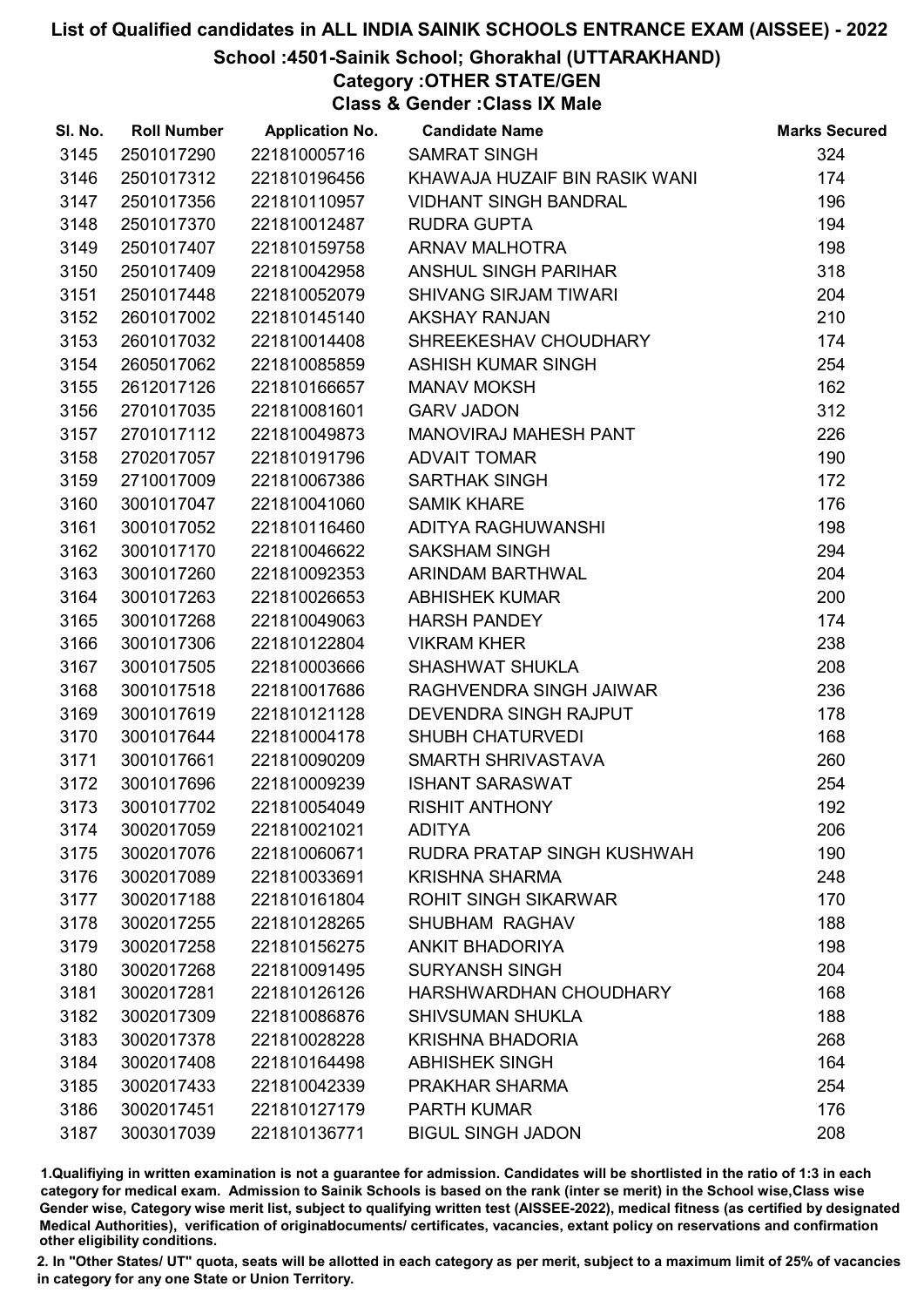## School :4501-Sainik School; Ghorakhal (UTTARAKHAND)

Category :OTHER STATE/GEN

Class & Gender :Class IX Male

| SI. No. | <b>Roll Number</b> | <b>Application No.</b> | <b>Candidate Name</b>       | <b>Marks Secured</b> |
|---------|--------------------|------------------------|-----------------------------|----------------------|
| 3188    | 3003017043         | 221810074881           | ARNAV SINGH RAJPUT          | 194                  |
| 3189    | 3003017088         | 221810045883           | <b>ATHARV TIWARI</b>        | 260                  |
| 3190    | 3003017130         | 221810015645           | <b>ARJUN TIWARI</b>         | 232                  |
| 3191    | 3003017175         | 221810160596           | <b>SOMYA SINGH BIST</b>     | 204                  |
| 3192    | 3003017205         | 221810144187           | HARSHWARDHAN CHOUHAN        | 286                  |
| 3193    | 3003017228         | 221810051858           | <b>AKSHANSH KASERA</b>      | 198                  |
| 3194    | 3004017018         | 221810023850           | NAYAN WARDHAN SINGH         | 252                  |
| 3195    | 3004017080         | 221810070972           | <b>ASHISH PRATAP SINGH</b>  | 268                  |
| 3196    | 3004017089         | 221810118813           | <b>VAIBHAV TRIPATHI</b>     | 162                  |
| 3197    | 3004017114         | 221810062114           | <b>VIKALP TIWARI</b>        | 172                  |
| 3198    | 3004017165         | 221810033285           | <b>AVIJIT SHRIVASTAVA</b>   | 192                  |
| 3199    | 3004017202         | 221810125717           | <b>SWAYAM PANDEY</b>        | 332                  |
| 3200    | 3004017210         | 221810059537           | <b>AYUSH PUNIA</b>          | 308                  |
| 3201    | 3004017250         | 221810050188           | <b>KUSHAGRA MISHRA</b>      | 264                  |
| 3202    | 3110017010         | 221810053620           | <b>VEDANT RUPESH SHIRKE</b> | 312                  |
| 3203    | 3110017062         | 221810023481           | <b>ARPIT DABAS</b>          | 246                  |
| 3204    | 3110017083         | 221810072442           | <b>VIJAY VANSH</b>          | 200                  |
| 3205    | 3110017089         | 221810107752           | <b>SHAURYA RANJAN</b>       | 180                  |
| 3206    | 3110017109         | 221810059503           | <b>SHASHWAT AGNIHOTRI</b>   | 192                  |
| 3207    | 3110017165         | 221810028254           | SAHIL ASHWINI KUMAR SINGH   | 220                  |
| 3208    | 3110017283         | 221810118637           | KAUSTUBH VALLABH            | 240                  |
| 3209    | 3110017328         | 221810053558           | RUDRAKSH MANISH KUMAR       | 212                  |
| 3210    | 3113017141         | 221810170646           | UTKARSH SINGH TOMAR         | 196                  |
| 3211    | 3114017025         | 221810051360           | <b>KUNAL SHARMA</b>         | 178                  |
| 3212    | 3114017040         | 221810021090           | AKSHAJ SRIVASTAVA           | 186                  |
| 3213    | 3115017067         | 221810182251           | DURGAVALE VIRAJ PRAMOD      | 198                  |
| 3214    | 3201017024         | 221810155906           | KHUNDRAKPAM IMONS MANGANG   | 160                  |
| 3215    | 3603017025         | 221810055514           | <b>OMMKAR BEHERA</b>        | 200                  |
| 3216    | 3603017049         | 221810033888           | <b>DEEPANKAR JENA</b>       | 190                  |
| 3217    | 3603017052         | 221810067139           | <b>VINAY KUMAR</b>          | 182                  |
| 3218    | 3801017024         | 221810075311           | <b>ABHIMANYU SINGH</b>      | 232                  |
| 3219    | 3801017152         | 221810025308           | <b>ARYAN PAL</b>            | 190                  |
| 3220    | 3803017219         | 221810074809           | <b>SHAURYA</b>              | 182                  |
| 3221    | 3805017047         | 221810017482           | <b>VIVEK SHARMA</b>         | 182                  |
| 3222    | 3805017104         | 221810100786           | <b>ADITYA SINGH VISEN</b>   | 168                  |
| 3223    | 3805017105         | 221810000007           | <b>ASHISH CHAHAR</b>        | 174                  |
| 3224    | 3901017020         | 221810044780           | <b>PRATYUSH SHARMA</b>      | 212                  |
| 3225    | 3901017031         | 221810141451           | <b>LOKENDRA SINGH</b>       | 186                  |
| 3226    | 3901017044         | 221810189742           | <b>TEJAS SHARMA</b>         | 214                  |
| 3227    | 3901017062         | 221810021024           | <b>ARJUN SHARMA</b>         | 220                  |
| 3228    | 3901017116         | 221810100487           | ADITYA NARAYAN PAREEK       | 332                  |
| 3229    | 3901017118         | 221810107987           | DHEERAJ SINGH TANWAR        | 230                  |
| 3230    | 3901017127         | 221810089128           | <b>JAGADISH PATEL</b>       | 172                  |

1.Qualifiying in written examination is not a guarantee for admission. Candidates will be shortlisted in the ratio of 1:3 in each category for medical exam. Admission to Sainik Schools is based on the rank (inter se merit) in the School wise,Class wise Gender wise, Category wise merit list, subject to qualifying written test (AISSEE-2022), medical fitness (as certified by designated Medical Authorities), verification of originablocuments/ certificates, vacancies, extant policy on reservations and confirmation other eligibility conditions.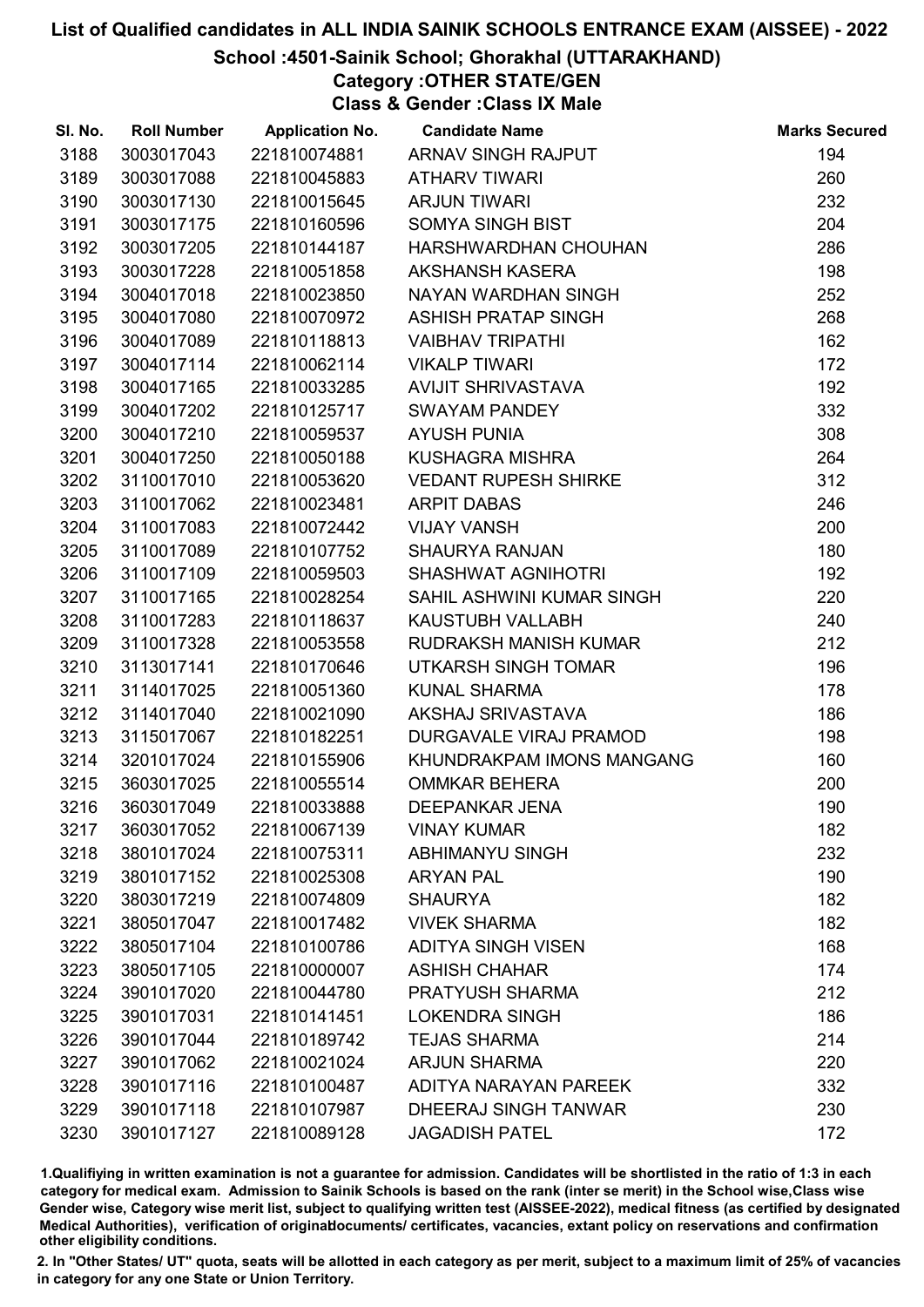## School :4501-Sainik School; Ghorakhal (UTTARAKHAND)

Category :OTHER STATE/GEN

Class & Gender :Class IX Male

| SI. No. | <b>Roll Number</b> | <b>Application No.</b> | <b>Candidate Name</b>        | <b>Marks Secured</b> |
|---------|--------------------|------------------------|------------------------------|----------------------|
| 3231    | 3902017018         | 221810072871           | <b>AYUSH</b>                 | 174                  |
| 3232    | 3902017031         | 221810082104           | YUVRAJ SINGH SISODIYA        | 178                  |
| 3233    | 3903017045         | 221810154591           | RANVEER SINGH RANAWAT        | 176                  |
| 3234    | 3903017051         | 221810097412           | PRATYUSH DAIYA               | 230                  |
| 3235    | 3903017153         | 221810184317           | <b>KESHAV MANGAL</b>         | 316                  |
| 3236    | 3903017180         | 221810033828           | YASHVARDHAN SINGH            | 304                  |
| 3237    | 3904017035         | 221810003840           | <b>NAMAN RAWAT</b>           | 232                  |
| 3238    | 3904017099         | 221810129551           | <b>GAURAV</b>                | 272                  |
| 3239    | 3904017116         | 221810005371           | <b>CHIRAYU SHARMA</b>        | 164                  |
| 3240    | 3904017145         | 221810005212           | <b>MAYANK SINGH</b>          | 210                  |
| 3241    | 3904017184         | 221810149682           | <b>ANIRUDH SINGH</b>         | 248                  |
| 3242    | 3904017205         | 221810134513           | <b>NAVEEN KUMAR JAT</b>      | 244                  |
| 3243    | 3904017207         | 221810077613           | MANVENERDEEP SINGH RATHORE   | 314                  |
| 3244    | 3904017256         | 221810178983           | KULDEEP SINGH RATHORE        | 214                  |
| 3245    | 3904017264         | 221810147693           | <b>RISHIT GANDHI</b>         | 284                  |
| 3246    | 3904017342         | 221810146725           | ADITYA BHARDWAJ              | 294                  |
| 3247    | 3904017379         | 221810038885           | DEVRAJ SINGH SHEKHAWAT       | 272                  |
| 3248    | 3904017413         | 221810044936           | <b>ARNAV MATHUR</b>          | 212                  |
| 3249    | 3904017425         | 221810149846           | <b>SHUBHAM SINGH</b>         | 186                  |
| 3250    | 3904017472         | 221810017007           | <b>KUSHAL KOCHAR</b>         | 270                  |
| 3251    | 3904017475         | 221810147207           | <b>JAYANSH SHARMA</b>        | 182                  |
| 3252    | 3904017556         | 221810121328           | <b>DIGVIJAY SINGH</b>        | 174                  |
| 3253    | 3904017587         | 221810047578           | <b>RAVI SHEKHAWAT</b>        | 160                  |
| 3254    | 3904017642         | 221810035659           | <b>VINAY KAMVAR</b>          | 204                  |
| 3255    | 3904017654         | 221810073979           | <b>PARAM SANGWAN</b>         | 304                  |
| 3256    | 3904017661         | 221810122199           | HARSHVARDHAN SINGH RATHORE   | 222                  |
| 3257    | 3905017001         | 221810124100           | <b>AYUSH RUKWAL</b>          | 224                  |
| 3258    | 3905017036         | 221810116290           | <b>JATIN</b>                 | 320                  |
| 3259    | 3905017056         | 221810051431           | <b>AVANSH AWASTHI</b>        | 330                  |
| 3260    | 3905017104         | 221810129612           | <b>BAJRANG GURJAR</b>        | 274                  |
| 3261    | 3905017181         | 221810024753           | <b>ARYAN</b>                 | 314                  |
| 3262    | 3905017213         | 221810011504           | <b>VADIK</b>                 | 250                  |
| 3263    | 3905017303         | 221810046185           | <b>KUNAL</b>                 | 352                  |
| 3264    | 3905017344         | 221810032176           | <b>GURWINDER SINGH KULAR</b> | 176                  |
| 3265    | 3905017411         | 221810062408           | <b>DEVRAJ SINGH</b>          | 320                  |
| 3266    | 3905017452         | 221810065178           | <b>JEET SHARMA</b>           | 160                  |
| 3267    | 3905017480         | 221810058049           | <b>MAYANK FOUJDAR</b>        | 166                  |
| 3268    | 3906017119         | 221810017443           | <b>HARDIK JAKHAR</b>         | 186                  |
| 3269    | 3906017126         | 221810104063           | <b>HIMANSHU POONIA</b>       | 204                  |
| 3270    | 3906017133         | 221810032573           | ANUGRAH DANIEL THOMAS        | 166                  |
| 3271    | 3906017231         | 221810150386           | <b>VANSH VAIDWAN</b>         | 204                  |
| 3272    | 3906017238         | 221810019396           | <b>HARSH SHEKHAWAT</b>       | 164                  |
| 3273    | 3907017008         | 221810079560           | <b>DIVYAM TIWARI</b>         | 196                  |

1.Qualifiying in written examination is not a guarantee for admission. Candidates will be shortlisted in the ratio of 1:3 in each category for medical exam. Admission to Sainik Schools is based on the rank (inter se merit) in the School wise,Class wise Gender wise, Category wise merit list, subject to qualifying written test (AISSEE-2022), medical fitness (as certified by designated Medical Authorities), verification of originablocuments/ certificates, vacancies, extant policy on reservations and confirmation other eligibility conditions.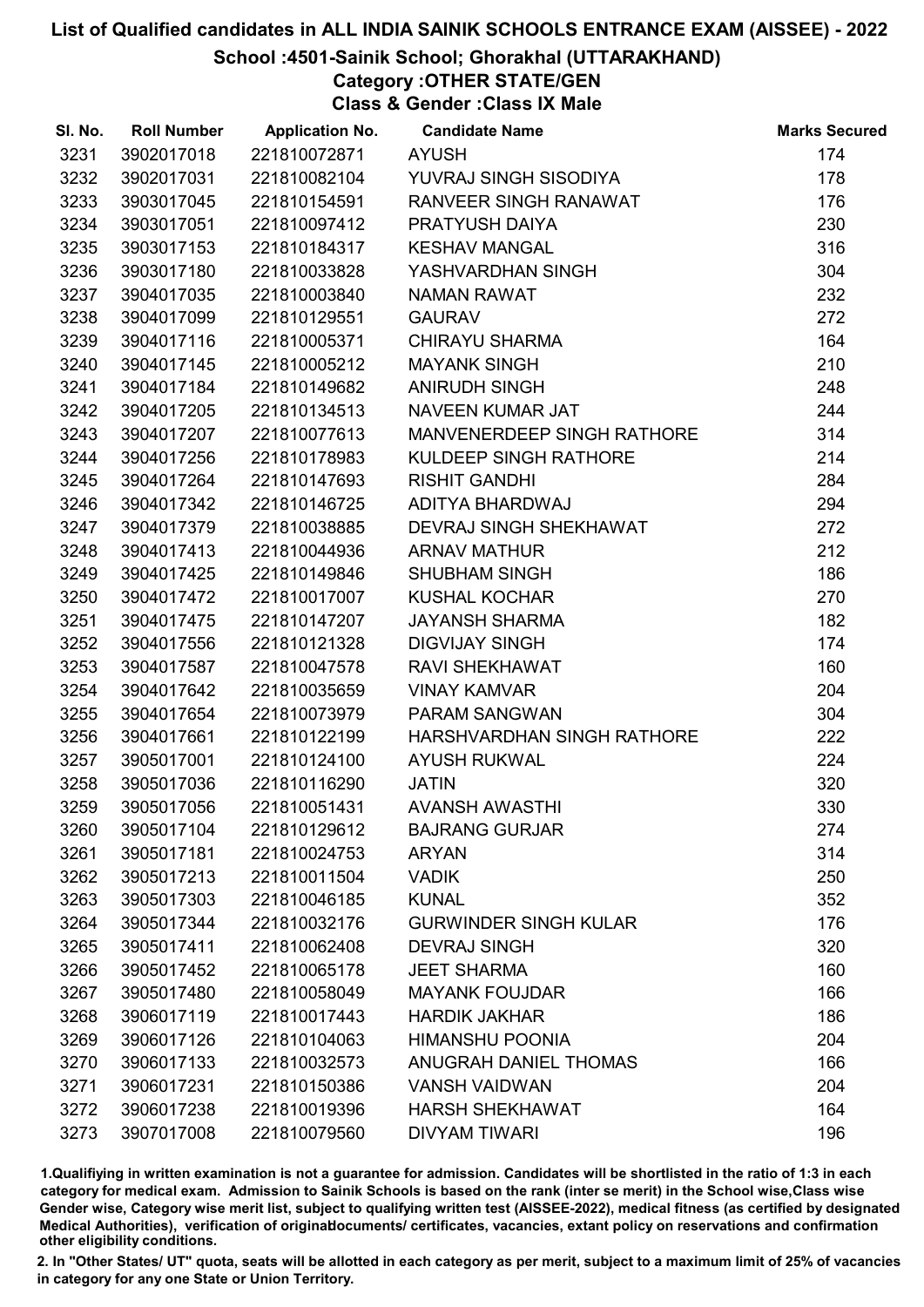## School :4501-Sainik School; Ghorakhal (UTTARAKHAND)

Category :OTHER STATE/GEN Class & Gender :Class IX Male

| SI. No. | <b>Roll Number</b> | <b>Application No.</b> | <b>Candidate Name</b>        | <b>Marks Secured</b> |
|---------|--------------------|------------------------|------------------------------|----------------------|
| 3274    | 3907017011         | 221810084980           | <b>JASWANT SINGH RATHORE</b> | 210                  |
| 3275    | 3907017043         | 221810003624           | <b>VISHAL SINGH REDU</b>     | 202                  |
| 3276    | 3908017006         | 221810127660           | <b>VIKRAM GHANGHAS</b>       | 202                  |
| 3277    | 4102017207         | 221810011556           | ARNAV N RAYATHATHA           | 164                  |
| 3278    | 4201027009         | 221810047047           | AAYUSH RAWAT                 | 184                  |
| 3279    | 4301017015         | 221810018035           | <b>SARTHAK OJHA</b>          | 262                  |
| 3280    | 4301017025         | 221810033289           | SHIBDEEP SAHA                | 230                  |
| 3281    | 4401017012         | 221810059320           | <b>VEDHAS KUSHWANSHI</b>     | 176                  |
| 3282    | 4401017016         | 221810002030           | KARTIK SINGH INDAULIA        | 182                  |
| 3283    | 4401017053         | 221810085480           | <b>TUSHAR KAUSHIK</b>        | 198                  |
| 3284    | 4401017059         | 221810115980           | MANU CHAUDHARY               | 164                  |
| 3285    | 4401017064         | 221810126490           | <b>BACHAN BHARDWAJ</b>       | 320                  |
| 3286    | 4401017085         | 221810114031           | <b>DEVANSH TYAGI</b>         | 190                  |
| 3287    | 4401017094         | 221810038631           | <b>SHANTANU TOMAR</b>        | 230                  |
| 3288    | 4401017095         | 221810023831           | <b>ARNAV SAXENA</b>          | 182                  |
| 3289    | 4401017106         | 221810024841           | <b>VANSH AGRAWAL</b>         | 186                  |
| 3290    | 4401017108         | 221810026151           | <b>SACHIN SHARMA</b>         | 166                  |
| 3291    | 4401017113         | 221810178751           | <b>GRACY GUPTA</b>           | 196                  |
| 3292    | 4401017142         | 221810037502           | <b>ANANT PRATAP SINGH</b>    | 296                  |
| 3293    | 4401017166         | 221810051732           | <b>SAMARTH GAUTAM</b>        | 180                  |
| 3294    | 4401017177         | 221810162252           | <b>MOHIT BHAGOUR</b>         | 214                  |
| 3295    | 4401017191         | 221810050562           | <b>ANSHUL SHARMA</b>         | 208                  |
| 3296    | 4401017228         | 221810145633           | <b>HARSHIT SINGH</b>         | 248                  |
| 3297    | 4401017247         | 221810069953           | <b>VANSH JAIN</b>            | 210                  |
| 3298    | 4401017267         | 221810035683           | ANUJ PRATAP SINGH            | 326                  |
| 3299    | 4401017317         | 221810072364           | NITIN KUMAR SHARMA           | 336                  |
| 3300    | 4401017334         | 221810196884           | <b>MADHAV VERMA</b>          | 162                  |
| 3301    | 4401017346         | 221810026005           | <b>ADITYA SHARMA</b>         | 178                  |
| 3302    | 4401017353         | 221810162905           | <b>GHANISTH MALIK</b>        | 334                  |
| 3303    | 4401017355         | 221810049015           | <b>ISHAN JAIN</b>            | 306                  |
| 3304    | 4401017364         | 221810124425           | <b>SOHAM MISHRA</b>          | 194                  |
| 3305    | 4401017396         | 221810045765           | <b>ABHISHEK SINGH</b>        | 174                  |
| 3306    | 4401017412         | 221810041785           | <b>YUG RANA</b>              | 164                  |
| 3307    | 4401017439         | 221810069926           | ARJUN MADNAWAT               | 216                  |
| 3308    | 4401017463         | 221810074766           | PRINCE JADAUN                | 216                  |
| 3309    | 4401017473         | 221810012976           | <b>SHAURYA PRATAP SINGH</b>  | 230                  |
| 3310    | 4401017476         | 221810044286           | <b>BHANU PRATAP SINGH</b>    | 174                  |
| 3311    | 4401017494         | 221810124407           | <b>SHAURYA CHAUDHARY</b>     | 236                  |
| 3312    | 4401017503         | 221810012127           | <b>KARTIK DEV</b>            | 186                  |
| 3313    | 4401017545         | 221810036018           | <b>SHUBHAM TYAGI</b>         | 186                  |
| 3314    | 4401017559         | 221810118338           | <b>JAY MADHAV SHARMA</b>     | 184                  |
| 3315    | 4401017579         | 221810052378           | <b>NIKIL</b>                 | 206                  |
| 3316    | 4401017582         | 221810026478           | <b>ABHINAV THAKUR</b>        | 186                  |

1.Qualifiying in written examination is not a guarantee for admission. Candidates will be shortlisted in the ratio of 1:3 in each category for medical exam. Admission to Sainik Schools is based on the rank (inter se merit) in the School wise,Class wise Gender wise, Category wise merit list, subject to qualifying written test (AISSEE-2022), medical fitness (as certified by designated Medical Authorities), verification of originablocuments/ certificates, vacancies, extant policy on reservations and confirmation other eligibility conditions.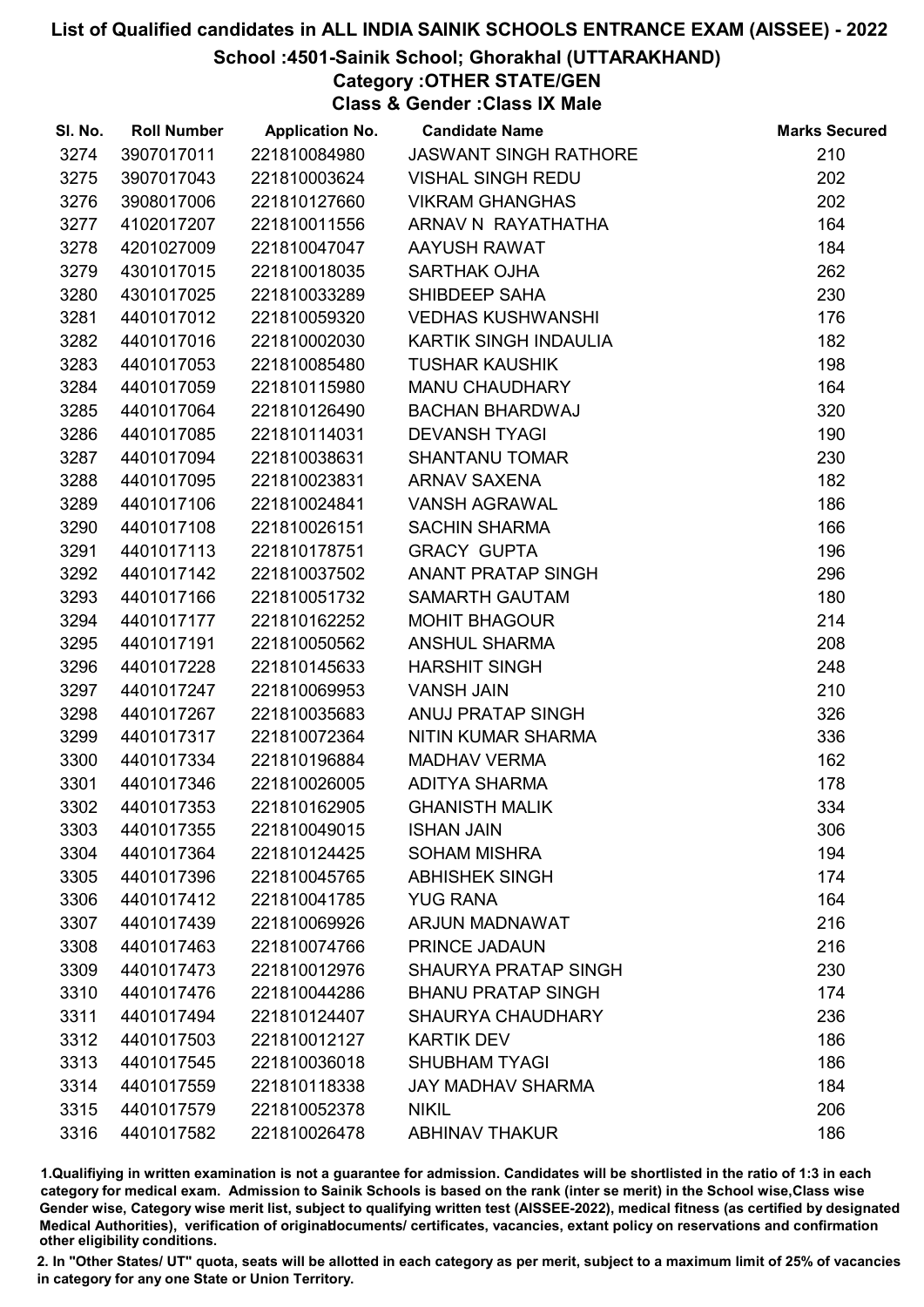## School :4501-Sainik School; Ghorakhal (UTTARAKHAND)

## Category :OTHER STATE/GEN

Class & Gender :Class IX Male

| SI. No. | <b>Roll Number</b> | <b>Application No.</b> | <b>Candidate Name</b>    |    | <b>Marks Secured</b> |
|---------|--------------------|------------------------|--------------------------|----|----------------------|
| 3317    | 4401017601         | 221810031498           | <b>MOHIT CHAUDHARY</b>   |    | 210                  |
| 3318    | 4401017649         | 221810195879           | ANUJ                     | CG | 222                  |
| 3319    | 4401017656         | 221810006299           | <b>HEMANG AGRAWAL</b>    |    | 242                  |
| 3320    | 4402017005         | 221810036410           | <b>AATMIK MALVIYA</b>    |    | 196                  |
| 3321    | 4402017010         | 221810138930           | <b>KRISHNA BARANWAL</b>  |    | 214                  |
| 3322    | 4402017012         | 221810091640           | <b>ARYAN MISHRA</b>      |    | 292                  |
| 3323    | 4402017035         | 221810116501           | <b>HARSH TRIPATHI</b>    |    | 180                  |
| 3324    | 4402017050         | 221810114361           | <b>ANKUSH TRIPATHI</b>   |    | 232                  |
| 3325    | 4402017057         | 221810005081           | DIVYANSH PANDEY          |    | 160                  |
| 3326    | 4402017063         | 221810018991           | <b>RUDRANSH PANDEY</b>   |    | 186                  |
| 3327    | 4402017070         | 221810195522           | <b>DEVANSH RAO</b>       |    | 174                  |
| 3328    | 4402017101         | 221810014943           | <b>SHREYANSH TIWARI</b>  |    | 210                  |
| 3329    | 4402017113         | 221810126493           | <b>SHASHANK SINGH</b>    |    | 272                  |
| 3330    | 4402017124         | 221810193444           | SAUMYA SINGH BHADOURIA   |    | 182                  |
| 3331    | 4402017127         | 221810022544           | AARAV SHANDILYA          |    | 250                  |
| 3332    | 4402017132         | 221810149674           | <b>SANYAM PANDEY</b>     |    | 244                  |
| 3333    | 4402017150         | 221810177735           | ADITYA OJHA              |    | 178                  |
| 3334    | 4402017152         | 221810062145           | <b>KUNAL SINGH</b>       |    | 228                  |
| 3335    | 4402017160         | 221810062965           | SURYODAY PRATAP SINGH    |    | 206                  |
| 3336    | 4402017186         | 221810129926           | <b>ARYAMAN SINGH</b>     |    | 164                  |
| 3337    | 4402017200         | 221810145966           | <b>SHREYANSH MISHRA</b>  |    | 198                  |
| 3338    | 4402017231         | 221810113877           | <b>RISHABH DEV</b>       |    | 242                  |
| 3339    | 4402017285         | 221810051769           | AADITYA PANDEY           |    | 250                  |
| 3340    | 4403017047         | 221810195404           | <b>ARNAV SINGH</b>       |    | 182                  |
| 3341    | 4403017068         | 221810033995           | ADITYA BARANWAL          |    | 190                  |
| 3342    | 4403017073         | 221810045926           | <b>UTKARSH SINGH</b>     |    | 206                  |
| 3343    | 4404017007         | 221810109701           | YASHODAY SINGH           |    | 182                  |
| 3344    | 4404017033         | 221810147428           | <b>VATSAL TIWARI</b>     |    | 164                  |
| 3345    | 4404017036         | 221810068939           | <b>DEVESH PANDEY</b>     |    | 188                  |
| 3346    | 4405017030         | 221810043703           | <b>KRISH KESHARI</b>     |    | 208                  |
| 3347    | 4405017057         | 221810141094           | <b>AGREEM SINGH</b>      |    | 164                  |
| 3348    | 4405017118         | 221810063919           | <b>AKSHAT SINGH</b>      |    | 222                  |
| 3349    | 4406017002         | 221810073100           | <b>ANSH KUMAR</b>        |    | 206                  |
| 3350    | 4406017003         | 221810146100           | KUNWAR ANANT ANAND SINGH |    | 192                  |
| 3351    | 4406017012         | 221810018810           | <b>ARYAVEER SANDHU</b>   |    | 198                  |
| 3352    | 4406017037         | 221810090270           | <b>ARISH KHAN</b>        |    | 198                  |
| 3353    | 4406017039         | 221810023970           | <b>HARDIK GUPTA</b>      |    | 208                  |
| 3354    | 4406017040         | 221810045180           | <b>HIMANSHU DAGUR</b>    |    | 196                  |
| 3355    | 4406017042         | 221810037680           | <b>KRISHNA MAHAJAN</b>   |    | 188                  |
| 3356    | 4406017048         | 221810007990           | YASHRAJ SINGH            |    | 178                  |
| 3357    | 4406017049         | 221810127990           | <b>FAIZAN RAZA KHAN</b>  |    | 184                  |
| 3358    | 4406017057         | 221810031911           | <b>VIJAY SINGH</b>       |    | 160                  |
| 3359    | 4406017062         | 221810093421           | YATHARTH VARSHNEY        |    | 172                  |

1.Qualifiying in written examination is not a guarantee for admission. Candidates will be shortlisted in the ratio of 1:3 in each category for medical exam. Admission to Sainik Schools is based on the rank (inter se merit) in the School wise,Class wise Gender wise, Category wise merit list, subject to qualifying written test (AISSEE-2022), medical fitness (as certified by designated Medical Authorities), verification of originablocuments/ certificates, vacancies, extant policy on reservations and confirmation other eligibility conditions.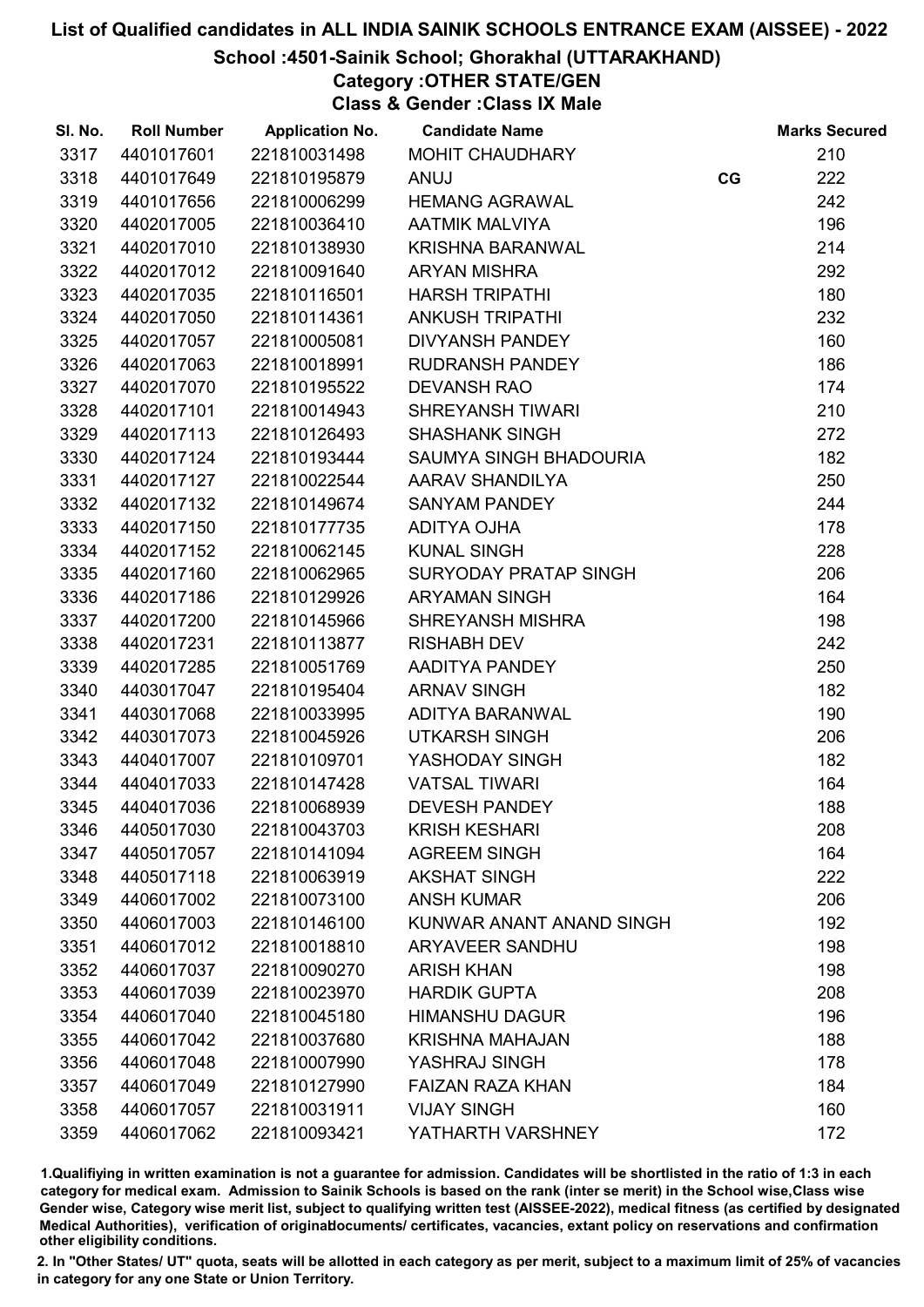## School :4501-Sainik School; Ghorakhal (UTTARAKHAND)

Category :OTHER STATE/GEN

Class & Gender :Class IX Male

| SI. No. | <b>Roll Number</b> | <b>Application No.</b> | <b>Candidate Name</b>          | <b>Marks Secured</b> |
|---------|--------------------|------------------------|--------------------------------|----------------------|
| 3360    | 4406017071         | 221810017351           | PRAKHAR JOHARI                 | 212                  |
| 3361    | 4406017106         | 221810162432           | <b>VINAYAK SHARMA</b>          | 346                  |
| 3362    | 4406017115         | 221810177152           | <b>SAVANT</b>                  | 198                  |
| 3363    | 4406017127         | 221810065072           | <b>VEDANK KAUSHIK</b>          | 160                  |
| 3364    | 4406017130         | 221810189572           | <b>VINAYAK SHARMA</b>          | 188                  |
| 3365    | 4406017136         | 221810011613           | PULKIT SHARMA                  | 174                  |
| 3366    | 4406017147         | 221810194243           | SARTHAK CHAUDHARY              | 198                  |
| 3367    | 4406017173         | 221810037204           | <b>SHAURYAS CHAUHAN</b>        | 164                  |
| 3368    | 4406017181         | 221810019214           | DHAIRYA PRATAP SINGH           | 196                  |
| 3369    | 4406017221         | 221810017494           | <b>VYANKTESH PRATAP SINGH</b>  | 226                  |
| 3370    | 4406017222         | 221810063794           | <b>ADHIKANSH MITTAL</b>        | 214                  |
| 3371    | 4406017231         | 221810125235           | PRAKHAR PRAKASH                | 182                  |
| 3372    | 4406017239         | 221810007745           | <b>AKSHAT MOHAN</b>            | 240                  |
| 3373    | 4406017255         | 221810136085           | <b>DARPAN VARSHNEY</b>         | 212                  |
| 3374    | 4406017295         | 221810191486           | <b>SANSKAAR TIWARI</b>         | 210                  |
| 3375    | 4406017297         | 221810016486           | <b>MITUSH GUPTA</b>            | 180                  |
| 3376    | 4406017304         | 221810167507           | <b>AMAAN ALI</b>               | 206                  |
| 3377    | 4406017309         | 221810014127           | SAKSHAM PRATAP SINGH           | 194                  |
| 3378    | 4406017331         | 221810025567           | <b>ABHINAV GANGWAR</b>         | 312                  |
| 3379    | 4406017351         | 221810005918           | <b>UTSAV MISHRA</b>            | 234                  |
| 3380    | 4406017368         | 221810038848           | <b>TAHZEEB KHAN</b>            | 176                  |
| 3381    | 4406017381         | 221810106378           | <b>MANAN BANSAL</b>            | 170                  |
| 3382    | 4406017384         | 221810022878           | <b>DHAIRYA SAXENA</b>          | 200                  |
| 3383    | 4406017387         | 221810079488           | <b>GOLDY GAHLOT</b>            | 246                  |
| 3384    | 4406017397         | 221810115319           | <b>ADITYA PANDEY</b>           | 190                  |
| 3385    | 4406017408         | 221810049039           | ANSH PRATAP SINGH              | 206                  |
| 3386    | 4406017414         | 221810020949           | <b>HARSH KUMAR SINGH</b>       | 170                  |
| 3387    | 4406017422         | 221810127979           | <b>VARUN RAWAT</b>             | 224                  |
| 3388    | 4407017002         | 221810105500           | <b>ARNAV SINGH</b>             | 198                  |
| 3389    | 4407017007         | 221810065010           | <b>ALOK MISHRA</b>             | 160                  |
| 3390    | 4407017012         | 221810191810           | AARUSH JAIN                    | 166                  |
| 3391    | 4407017026         | 221810047060           | <b>KISHAN TIWARI</b>           | 184                  |
| 3392    | 4407017028         | 221810112560           | <b>NAMAN BHARDWAJ</b>          | 190                  |
| 3393    | 4407017047         | 221810020701           | <b>UTSAV PANDEY</b>            | 176                  |
| 3394    | 4407017061         | 221810141431           | <b>SHAURYA PRATAP MALL</b>     | 192                  |
| 3395    | 4407017092         | 221810165132           | <b>VACHASPATI RAM TRIPATHI</b> | 184                  |
| 3396    | 4407017094         | 221810112832           | SAMEER NANDAN UPADHYAY         | 168                  |
| 3397    | 4407017102         | 221810047052           | <b>JASH MRIGWANI</b>           | 160                  |
| 3398    | 4407017144         | 221810003543           | <b>KAOSTUBH TIWARI</b>         | 178                  |
| 3399    | 4407017159         | 221810075863           | <b>VAIBHAV OJHA</b>            | 292                  |
| 3400    | 4407017171         | 221810136604           | <b>ANUJ DUBEY</b>              | 172                  |
| 3401    | 4407017176         | 221810051824           | <b>ANAND GUPTA</b>             | 188                  |
| 3402    | 4407017178         | 221810186334           | SWATANTRA PRATAP SINGH         | 182                  |

1.Qualifiying in written examination is not a guarantee for admission. Candidates will be shortlisted in the ratio of 1:3 in each category for medical exam. Admission to Sainik Schools is based on the rank (inter se merit) in the School wise,Class wise Gender wise, Category wise merit list, subject to qualifying written test (AISSEE-2022), medical fitness (as certified by designated Medical Authorities), verification of originablocuments/ certificates, vacancies, extant policy on reservations and confirmation other eligibility conditions.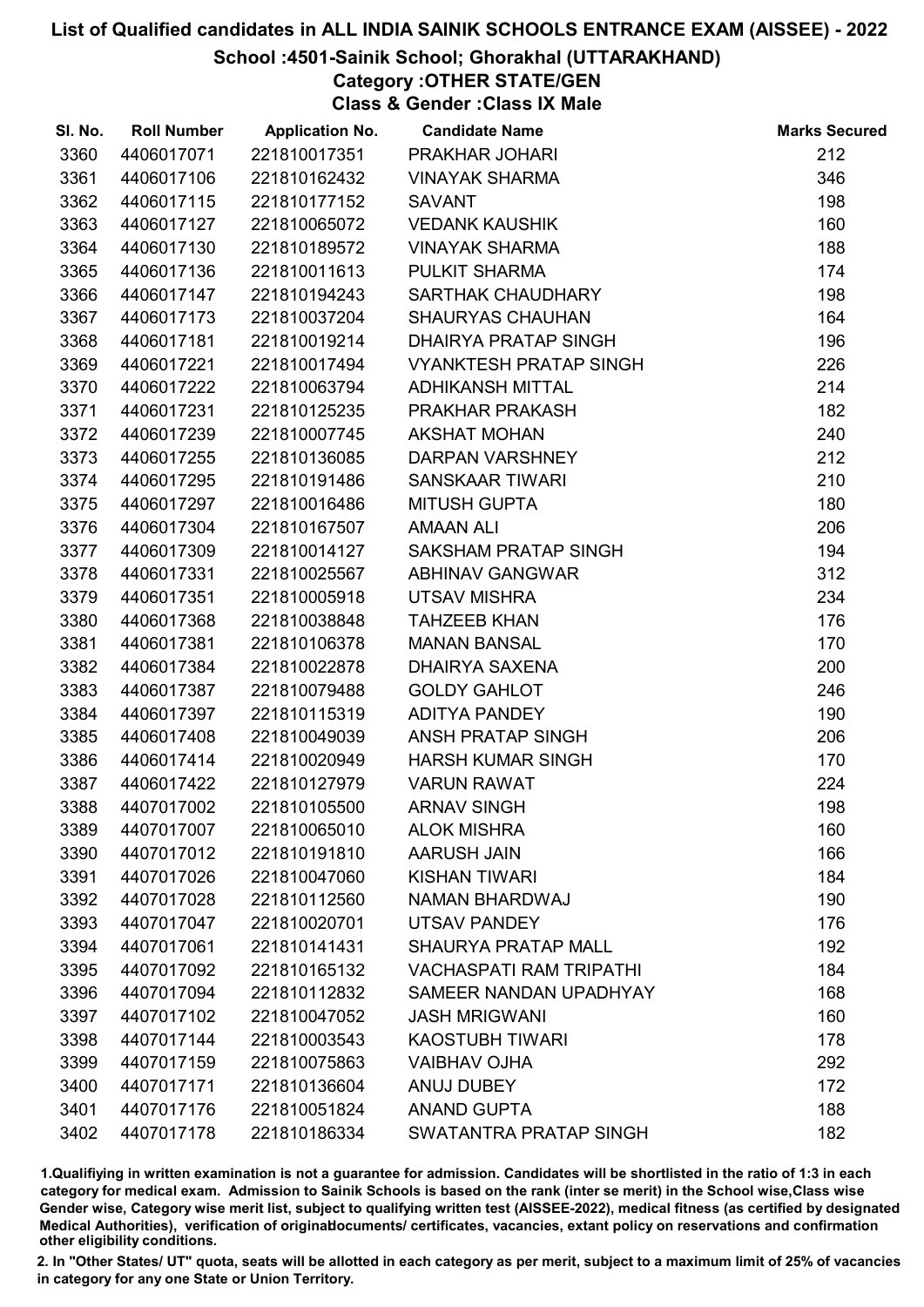## School :4501-Sainik School; Ghorakhal (UTTARAKHAND)

# Category :OTHER STATE/GEN

Class & Gender :Class IX Male

| SI. No. | <b>Roll Number</b> | <b>Application No.</b> | <b>Candidate Name</b>       | <b>Marks Secured</b> |
|---------|--------------------|------------------------|-----------------------------|----------------------|
| 3403    | 4407017182         | 221810121044           | <b>KSHITIZ RAJ RAI</b>      | 262                  |
| 3404    | 4407017210         | 221810169915           | KARTIKEY SHANKAR PANDEY     | 238                  |
| 3405    | 4407017224         | 221810115565           | PRINCE MISHRA               | 264                  |
| 3406    | 4407017227         | 221810007275           | SARTHAK KUMAR GUPTA         | 298                  |
| 3407    | 4407017244         | 221810059326           | PRAJWAL SHUKLA              | 190                  |
| 3408    | 4407017246         | 221810074826           | <b>SHASWAT TIWARI</b>       | 196                  |
| 3409    | 4407017251         | 221810013556           | ANUJ KUMAR SINGH            | 206                  |
| 3410    | 4407017268         | 221810005996           | <b>HARSHIT SHARMA</b>       | 218                  |
| 3411    | 4407017269         | 221810042007           | KUSHAL PATI TRIPATHI        | 214                  |
| 3412    | 4407017270         | 221810068307           | <b>ANKUR SINGH</b>          | 320                  |
| 3413    | 4407017300         | 221810170187           | <b>AKSHAT SINGH</b>         | 206                  |
| 3414    | 4407017302         | 221810176787           | SUYASH SHUKLA               | 224                  |
| 3415    | 4407017323         | 221810142648           | <b>NEELABH RAI</b>          | 192                  |
| 3416    | 4407017336         | 221810187598           | <b>TANVEER ALI</b>          | 164                  |
| 3417    | 4407017338         | 221810184109           | <b>HARDIK</b>               | 188                  |
| 3418    | 4407017342         | 221810080219           | <b>YUGANK SINGH</b>         | 184                  |
| 3419    | 4407017344         | 221810049419           | <b>OM SINGH</b>             | 174                  |
| 3420    | 4407017349         | 221810010439           | SANDARBH TRIPATHI           | 232                  |
| 3421    | 4407017352         | 221810030249           | <b>ACHINTYA SINGH</b>       | 200                  |
| 3422    | 4408017005         | 221810053020           | <b>VIPUL UPADHYAY</b>       | 332                  |
| 3423    | 4408017029         | 221810137090           | <b>RITIK GAUR</b>           | 218                  |
| 3424    | 4408017034         | 221810152911           | AKSHAY KASTWAR              | 324                  |
| 3425    | 4408017071         | 221810010032           | ANANT GUBRELEY              | 240                  |
| 3426    | 4408017075         | 221810066252           | <b>DEVANSH TRIPATHI</b>     | 180                  |
| 3427    | 4408017088         | 221810081503           | <b>OM GUPTA</b>             | 208                  |
| 3428    | 4408017144         | 221810040684           | <b>BHASKAR PRATAP SINGH</b> | 176                  |
| 3429    | 4408017172         | 221810126385           | <b>MEET CHAUDHARY</b>       | 228                  |
| 3430    | 4408017199         | 221810160586           | <b>MANAS AGRAWAL</b>        | 278                  |
| 3431    | 4408017200         | 221810047586           | <b>ARVA AGARWAL</b>         | 254                  |
| 3432    | 4408017210         | 221810089827           | <b>RAM SINGH RAJAWAT</b>    | 180                  |
| 3433    | 4408017238         | 221810122048           | <b>KSHITIJ SINGH</b>        | 196                  |
| 3434    | 4408017250         | 221810044698           | <b>ABHAY SINGH</b>          | 248                  |
| 3435    | 4409017001         | 221810146000           | <b>ALOK VARDHAN SINGH</b>   | 214                  |
| 3436    | 4409017007         | 221810095810           | AMRENDRA PRATAP SINGH       | 210                  |
| 3437    | 4409017008         | 221810183120           | <b>ANANT SHUKLA</b>         | 200                  |
| 3438    | 4409017027         | 221810042480           | <b>SATWICK VISHNOI</b>      | 174                  |
| 3439    | 4409017097         | 221810009203           | <b>RUDRA PRATAP SINGH</b>   | 280                  |
| 3440    | 4409017100         | 221810022713           | <b>GARVIT SINGH</b>         | 236                  |
| 3441    | 4409017101         | 221810012523           | <b>TANMAY SINGH</b>         | 242                  |
| 3442    | 4409017109         | 221810062353           | <b>ADITYA MISHRA</b>        | 216                  |
| 3443    | 4409017126         | 221810056614           | SHREESH KUMAR PANDEY        | 358                  |
| 3444    | 4409017132         | 221810076134           | <b>ABHINAV SINGH</b>        | 194                  |
| 3445    | 4409017141         | 221810073644           | AARAV BAGGA                 | 278                  |

1.Qualifiying in written examination is not a guarantee for admission. Candidates will be shortlisted in the ratio of 1:3 in each category for medical exam. Admission to Sainik Schools is based on the rank (inter se merit) in the School wise,Class wise Gender wise, Category wise merit list, subject to qualifying written test (AISSEE-2022), medical fitness (as certified by designated Medical Authorities), verification of originablocuments/ certificates, vacancies, extant policy on reservations and confirmation other eligibility conditions.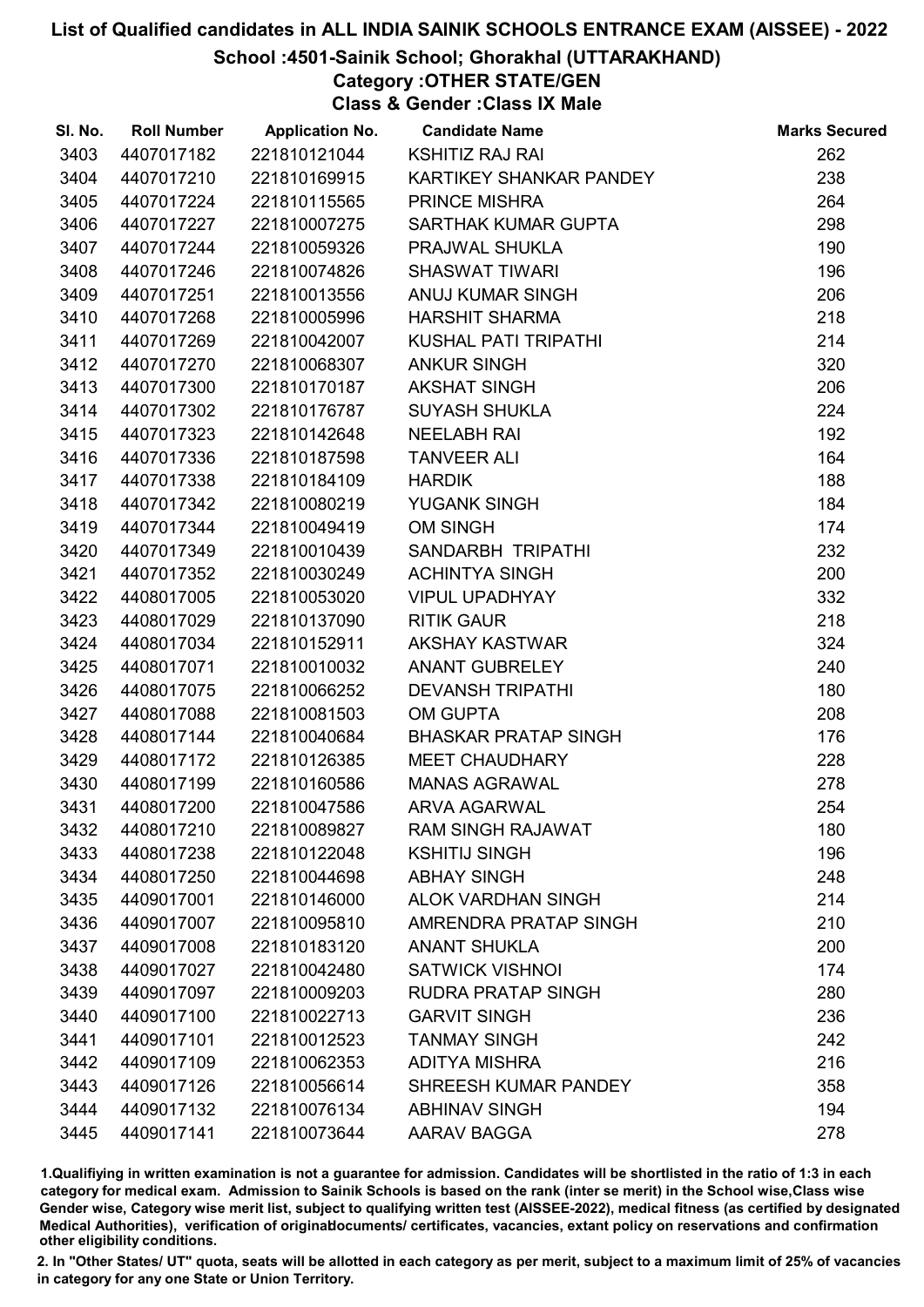## School :4501-Sainik School; Ghorakhal (UTTARAKHAND)

Category :OTHER STATE/GEN

Class & Gender :Class IX Male

| SI. No. | <b>Roll Number</b> | <b>Application No.</b> | <b>Candidate Name</b>     | <b>Marks Secured</b> |
|---------|--------------------|------------------------|---------------------------|----------------------|
| 3446    | 4409017142         | 221810061944           | <b>AKSHAT GUPTA</b>       | 206                  |
| 3447    | 4409017181         | 221810107775           | APURWA UPADHYAY           | 194                  |
| 3448    | 4409017222         | 221810028307           | <b>ANURAG RAI</b>         | 214                  |
| 3449    | 4409017237         | 221810025557           | <b>MOHD FAIZ</b>          | 266                  |
| 3450    | 4409017284         | 221810097219           | EKLAVYA SINGH CHAUHAN     | 254                  |
| 3451    | 4409017286         | 221810026319           | <b>ISHAN TIWARI</b>       | 312                  |
| 3452    | 4409017289         | 221810000529           | <b>LAKSHYA</b>            | 230                  |
| 3453    | 4409017296         | 221810170449           | <b>DEERGHANSH AWASTHI</b> | 244                  |
| 3454    | 4410017006         | 221810032600           | <b>NAMAN SACHAN</b>       | 188                  |
| 3455    | 4410017039         | 221810026850           | <b>MANAS SHUKLA</b>       | 168                  |
| 3456    | 4410017049         | 221810001670           | <b>TEJAS MISHRA</b>       | 300                  |
| 3457    | 4410017069         | 221810016701           | LAKSHYA SRIVASTAVA        | 228                  |
| 3458    | 4410017076         | 221810092711           | <b>SATVIK SHARMA</b>      | 250                  |
| 3459    | 4410017078         | 221810188811           | <b>SWAPNIL GUPTA</b>      | 262                  |
| 3460    | 4410017086         | 221810015331           | <b>BHARAT GUPTA</b>       | 208                  |
| 3461    | 4410017123         | 221810050891           | <b>ADITYA MISHRA</b>      | 176                  |
| 3462    | 4410017126         | 221810196202           | <b>AMBER TRIPATHI</b>     | 162                  |
| 3463    | 4410017128         | 221810112302           | <b>SHUBHAM NAYAK</b>      | 190                  |
| 3464    | 4410017133         | 221810085422           | <b>UTKARSH SINGH</b>      | 162                  |
| 3465    | 4410017138         | 221810042132           | RUDRAKSHA BHARDWAJ        | 164                  |
| 3466    | 4410017172         | 221810066972           | PRATEEK SINGH             | 162                  |
| 3467    | 4410017173         | 221810042082           | HARSH VARDHAN MISHRA      | 240                  |
| 3468    | 4410017205         | 221810067743           | <b>VIDIT SRIVASTAVA</b>   | 214                  |
| 3469    | 4410017220         | 221810038383           | <b>AYUSH SINGH</b>        | 186                  |
| 3470    | 4410017226         | 221810137193           | <b>ISHAAN YADAV</b>       | 244                  |
| 3471    | 4410017240         | 221810186614           | <b>AVI SRIVASTAVA</b>     | 196                  |
| 3472    | 4410017257         | 221810013144           | <b>DIVYANSH TIWARI</b>    | 248                  |
| 3473    | 4410017260         | 221810133844           | <b>MAYANK PANDEY</b>      | 188                  |
| 3474    | 4410017279         | 221810017974           | <b>KRISHNA DEV PANDEY</b> | 194                  |
| 3475    | 4410017282         | 221810090294           | RANENDRA ADITYA PARIHAR   | 166                  |
| 3476    | 4410017293         | 221810039015           | PIYUSH KUMAR PANDEY       | 208                  |
| 3477    | 4410017301         | 221810000735           | PRATHAM PANDEY            | 272                  |
| 3478    | 4410017307         | 221810180445           | <b>PARAS SINGH</b>        | 178                  |
| 3479    | 4410017328         | 221810037875           | <b>KUSHAGRA VATS</b>      | 206                  |
| 3480    | 4410017343         | 221810095806           | <b>ANADI SHUKLA</b>       | 166                  |
| 3481    | 4410017361         | 221810037936           | <b>SHIVANK THAKUR</b>     | 280                  |
| 3482    | 4410017372         | 221810119256           | <b>ANKIT KUMAR SINGH</b>  | 182                  |
| 3483    | 4410017374         | 221810051356           | <b>AVIRAL SINGH</b>       | 198                  |
| 3484    | 4410017375         | 221810009366           | <b>AARUSH SINGH</b>       | 216                  |
| 3485    | 4410017377         | 221810097566           | <b>AKUL GUPTA</b>         | 220                  |
| 3486    | 4410017379         | 221810106666           | <b>AMBER TRIVEDI</b>      | 182                  |
| 3487    | 4410017387         | 221810141876           | <b>AYAN AHMAD</b>         | 168                  |
| 3488    | 4410017395         | 221810043596           | <b>ADITYA SHUKLA</b>      | 232                  |

1.Qualifiying in written examination is not a guarantee for admission. Candidates will be shortlisted in the ratio of 1:3 in each category for medical exam. Admission to Sainik Schools is based on the rank (inter se merit) in the School wise,Class wise Gender wise, Category wise merit list, subject to qualifying written test (AISSEE-2022), medical fitness (as certified by designated Medical Authorities), verification of originablocuments/ certificates, vacancies, extant policy on reservations and confirmation other eligibility conditions.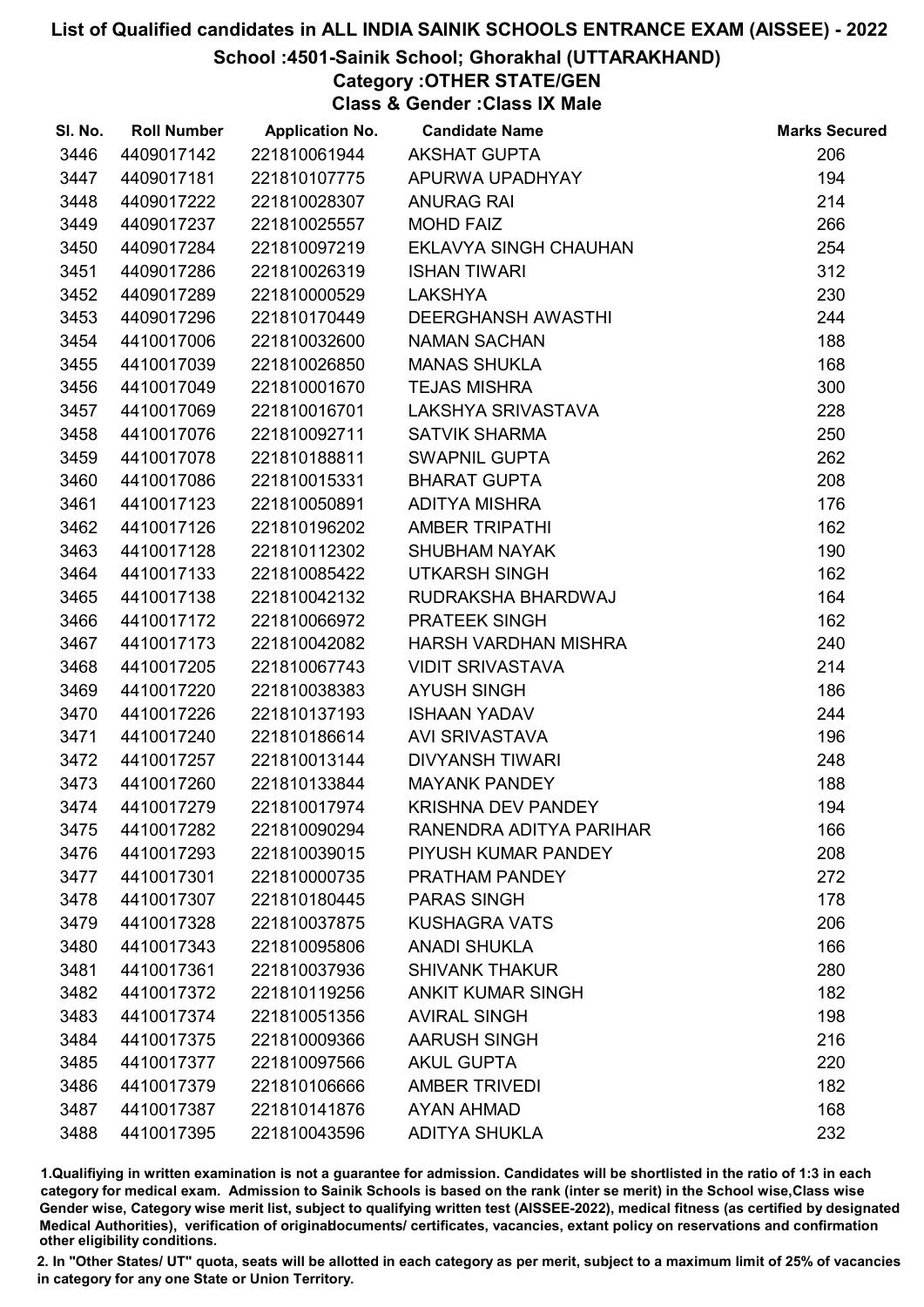## School :4501-Sainik School; Ghorakhal (UTTARAKHAND)

Category :OTHER STATE/GEN Class & Gender :Class IX Male

| SI. No. | <b>Roll Number</b> |              | <b>Application No. Candidate Name</b> | <b>Marks Secured</b> |
|---------|--------------------|--------------|---------------------------------------|----------------------|
| 3489    | 4410017398         | 221810063896 | AKSHAY KUMAR SHUKLA                   | 204                  |
| 3490    | 4410017403         | 221810040707 | <b>ESHAN MISHRA</b>                   | 232                  |
| 3491    | 4410017416         | 221810003627 | <b>MOHIT SAMANT</b>                   | 160                  |
| 3492    | 4410017422         | 221810058437 | <b>SHIKHAR MISHRA</b>                 | 174                  |
| 3493    | 4410017423         | 221810085637 | <b>RAJVEER SINGH</b>                  | 266                  |
| 3494    | 4410017438         | 221810111457 | NAVNIT PANDEY                         | 170                  |
| 3495    | 4410017455         | 221810024597 | <b>ARNAV JOSHI</b>                    | 188                  |
| 3496    | 4410017465         | 221810149308 | ANIRUDDH VARDHAN SINGH                | 162                  |
| 3497    | 4410017466         | 221810016508 | <b>SASHYAM SINGH</b>                  | 212                  |
| 3498    | 4410017480         | 221810066028 | ANAND PRAKASH TIWARI                  | 186                  |
| 3499    | 4410017513         | 221810023668 | <b>SUYASH DWIVEDI</b>                 | 326                  |
| 3500    | 4410017518         | 221810032178 | <b>ARNAV MITTAL</b>                   | 226                  |
| 3501    | 4410017540         | 221810058498 | <b>PRAKHAR MISHRA</b>                 | 192                  |
| 3502    | 4410017554         | 221810131809 | ADITYA BHADOURIYA                     | 202                  |
| 3503    | 4410017570         | 221810066949 | PRAFUL PANDEY                         | 242                  |
| 3504    | 4410017578         | 221810059959 | <b>ARPIT PANDEY</b>                   | 162                  |
| 3505    | 4410017583         | 221810039269 | AYUSH KUMAR PANDEY                    | 192                  |
| 3506    | 4410017592         | 221810001189 | SAMARTH RAMA PRASAD                   | 160                  |
| 3507    | 4410017598         | 221810056789 | <b>KSHITIJ SHUKLA</b>                 | 210                  |
| 3508    | 4411017010         | 221810087140 | <b>BIJWAL GUPTA</b>                   | 178                  |
| 3509    | 4411017025         | 221810149751 | <b>TEJASHWA BHATNAGAR</b>             | 178                  |
| 3510    | 4411017071         | 221810051283 | <b>KRISHNA PANDEY</b>                 | 204                  |
| 3511    | 4411017102         | 221810139945 | YUVRAJ SHARMA                         | 266                  |
| 3512    | 4411017122         | 221810043866 | <b>TRISHIR DEV RATHORE</b>            | 178                  |
| 3513    | 4412017029         | 221810044960 | <b>SHREY</b>                          | 230                  |
| 3514    | 4412017067         | 221810102391 | <b>SHIVA SINGH</b>                    | 212                  |
| 3515    | 4412017068         | 221810134391 | <b>SATYAM PANDEY</b>                  | 278                  |
| 3516    | 4412017088         | 221810060732 | SHUBH SINGH                           | 178                  |
| 3517    | 4412017097         | 221810196962 | RAJESHWAR PRATAP SINGH                | 172                  |
| 3518    | 4412017177         | 221810121754 | SAATWIK DWIVEDI                       | 256                  |
| 3519    | 4412017237         | 221810011516 | <b>AKSHAT SINGH</b>                   | 238                  |
| 3520    | 4412017256         | 221810196466 | <b>SHUBHANG RAI</b>                   | 220                  |
| 3521    | 4412017264         | 221810103396 | <b>SHIVANSH SINGH</b>                 | 228                  |
| 3522    | 4412017288         | 221810064047 | <b>ANKIT KUMAR</b>                    | 282                  |
| 3523    | 4412017290         | 221810047547 | NIDHEESH SINGH                        | 182                  |
| 3524    | 4412017328         | 221810083228 | <b>MAYANK YADAV</b>                   | 168                  |
| 3525    | 4412017331         | 221810000248 | <b>KSHITIJ PANDEY</b>                 | 168                  |
| 3526    | 4412017333         | 221810053948 | AAYUSH SINGH                          | 214                  |
| 3527    | 4412017351         | 221810042598 | <b>ADWAIT KARTIK</b>                  | 322                  |
| 3528    | 4501017016         | 221810010631 | <b>RUHAN SARDANA</b>                  | 234                  |
| 3529    | 4502017007         | 221810003800 | <b>ISHAAN SINGH</b>                   | 258                  |
| 3530    | 4502017011         | 221810106210 | <b>ABHINAV KAUSHIK</b>                | 214                  |
| 3531    | 4502017020         | 221810005910 | <b>VIHAN SETHI</b>                    | 166                  |

1.Qualifiying in written examination is not a guarantee for admission. Candidates will be shortlisted in the ratio of 1:3 in each category for medical exam. Admission to Sainik Schools is based on the rank (inter se merit) in the School wise,Class wise Gender wise, Category wise merit list, subject to qualifying written test (AISSEE-2022), medical fitness (as certified by designated Medical Authorities), verification of originablocuments/ certificates, vacancies, extant policy on reservations and confirmation other eligibility conditions.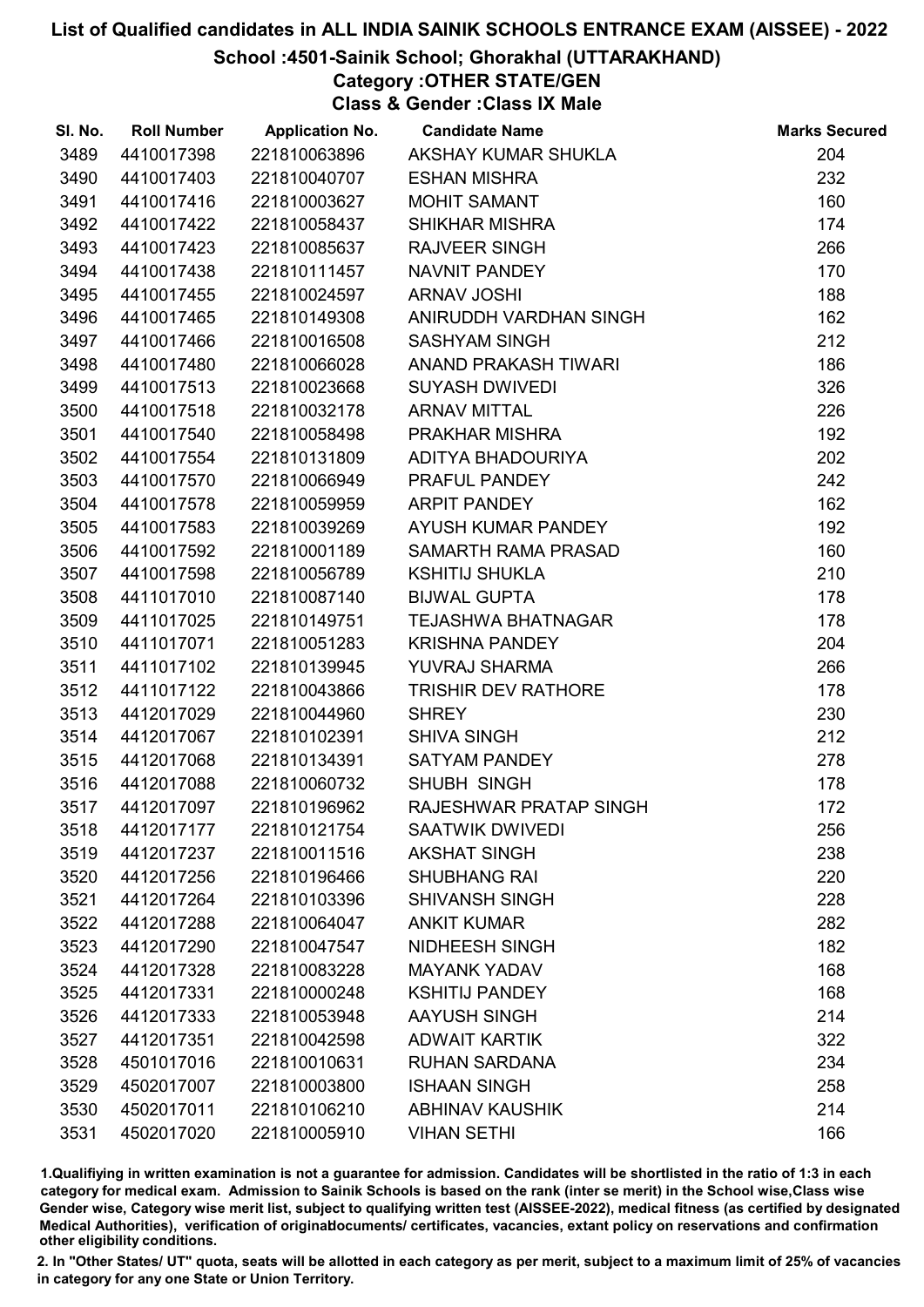## School :4501-Sainik School; Ghorakhal (UTTARAKHAND)

Category :OTHER STATE/GEN Class & Gender :Class IX Male

| SI. No. | <b>Roll Number</b> | <b>Application No.</b> | <b>Candidate Name</b>      | <b>Marks Secured</b> |
|---------|--------------------|------------------------|----------------------------|----------------------|
| 3532    | 4502017070         | 221810184390           | PRIYANSHU PATHAK           | 178                  |
| 3533    | 4502017077         | 221810044501           | <b>RAJ MANOHER PATIL</b>   | 182                  |
| 3534    | 4502017105         | 221810144631           | ATHARV RAJ BHARDWAJ        | 346                  |
| 3535    | 4502017176         | 221810116542           | <b>ATHARVA MISHRA</b>      | 190                  |
| 3536    | 4502017184         | 221810047262           | <b>TUSHANT</b>             | 262                  |
| 3537    | 4502017192         | 221810016272           | <b>TANMAY KAVARA</b>       | 262                  |
| 3538    | 4502017206         | 221810096782           | <b>KARTIKEY TRIPATHI</b>   | 276                  |
| 3539    | 4502017246         | 221810105743           | <b>TAPSVI KHAGTA</b>       | 266                  |
| 3540    | 4502017276         | 221810004193           | <b>VEER PRATAP SINGH</b>   | 220                  |
| 3541    | 4502017317         | 221810047544           | <b>DISHANT</b>             | 192                  |
| 3542    | 4502017373         | 221810052805           | SHIVANSH DUTT TYAGI        | 174                  |
| 3543    | 4502017417         | 221810053465           | ADITYA CHAKRABORTY         | 198                  |
| 3544    | 4502017444         | 221810004885           | <b>DEVRAJ CHAUDHARY</b>    | 214                  |
| 3545    | 4502017455         | 221810000006           | <b>KARTIK TYAGI</b>        | 170                  |
| 3546    | 4502017459         | 221810074506           | <b>ADITYA SINGH</b>        | 264                  |
| 3547    | 4502017512         | 221810069366           | <b>BADAL CHOUDHARY</b>     | 208                  |
| 3548    | 4502017527         | 221810122976           | <b>UJJAWAL GUPTA</b>       | 264                  |
| 3549    | 4502017612         | 221810092297           | <b>RISHABH DUBEY</b>       | 160                  |
| 3550    | 4502017613         | 221810030397           | <b>MAYANK RAJ</b>          | 218                  |
| 3551    | 4502017671         | 221810037768           | <b>VANSH GUPTA</b>         | 284                  |
| 3552    | 4502017677         | 221810010578           | <b>OJAS SINGH CHAUHAN</b>  | 246                  |
| 3553    | 4502017685         | 221810026688           | PARV TATRAN                | 286                  |
| 3554    | 4502017726         | 221810042549           | <b>DIXIT CHAUHAN</b>       | 188                  |
| 3555    | 4502017735         | 221810044859           | PRANJAL GOYAL              | 212                  |
| 3556    | 4502017773         | 221810165999           | <b>CHAITANYA CHAUDHARY</b> | 178                  |
| 3557    | 4504017113         | 221810016112           | AADITYA SINGH              | 260                  |
| 3558    | 4504017127         | 221810011632           | SAGAR DAYAL SAXENA         | 242                  |
| 3559    | 4504017197         | 221810024373           | ANIRUDH PRATAP SINGH       | 250                  |
| 3560    | 4504017262         | 221810047984           | <b>AVI AGARWAL</b>         | 354                  |
| 3561    | 4504017289         | 221810073525           | <b>DAKSH SINGH NEGI</b>    | 176                  |
| 3562    | 4504017292         | 221810122625           | <b>ARYAN SRIVASTAVA</b>    | 180                  |
| 3563    | 4504017331         | 221810045475           | <b>ASTITVA VARSHNEY</b>    | 308                  |
| 3564    | 4504017369         | 221810026746           | <b>IESH DWIVEDI</b>        | 196                  |
| 3565    | 4504017376         | 221810048356           | <b>ASHIRWAD TIWARI</b>     | 192                  |
| 3566    | 4504017379         | 221810035456           | <b>AYUSH BISHT</b>         | 190                  |
| 3567    | 4504017384         | 221810090866           | <b>MANAN TEJWANI</b>       | 258                  |
| 3568    | 4504017408         | 221810064317           | <b>BS TATHYA</b>           | 212                  |
| 3569    | 4504017410         | 221810102517           | PRANAV KUMAR KUNTAL        | 232                  |
| 3570    | 4504017422         | 221810169827           | <b>ADITYA CHAUHAN</b>      | 172                  |
| 3571    | 4504017483         | 221810099708           | <b>TANISHQ SAXENA</b>      | 164                  |
| 3572    | 4504017484         | 221810024808           | <b>KANISHK CHAUHAN</b>     | 188                  |
| 3573    | 4504017485         | 221810008808           | <b>ARYAN RAJ</b>           | 220                  |
| 3574    | 4504027001         | 221810187509           | <b>UNNAT UPADHYAY</b>      | 176                  |

1.Qualifiying in written examination is not a guarantee for admission. Candidates will be shortlisted in the ratio of 1:3 in each category for medical exam. Admission to Sainik Schools is based on the rank (inter se merit) in the School wise,Class wise Gender wise, Category wise merit list, subject to qualifying written test (AISSEE-2022), medical fitness (as certified by designated Medical Authorities), verification of originablocuments/ certificates, vacancies, extant policy on reservations and confirmation other eligibility conditions.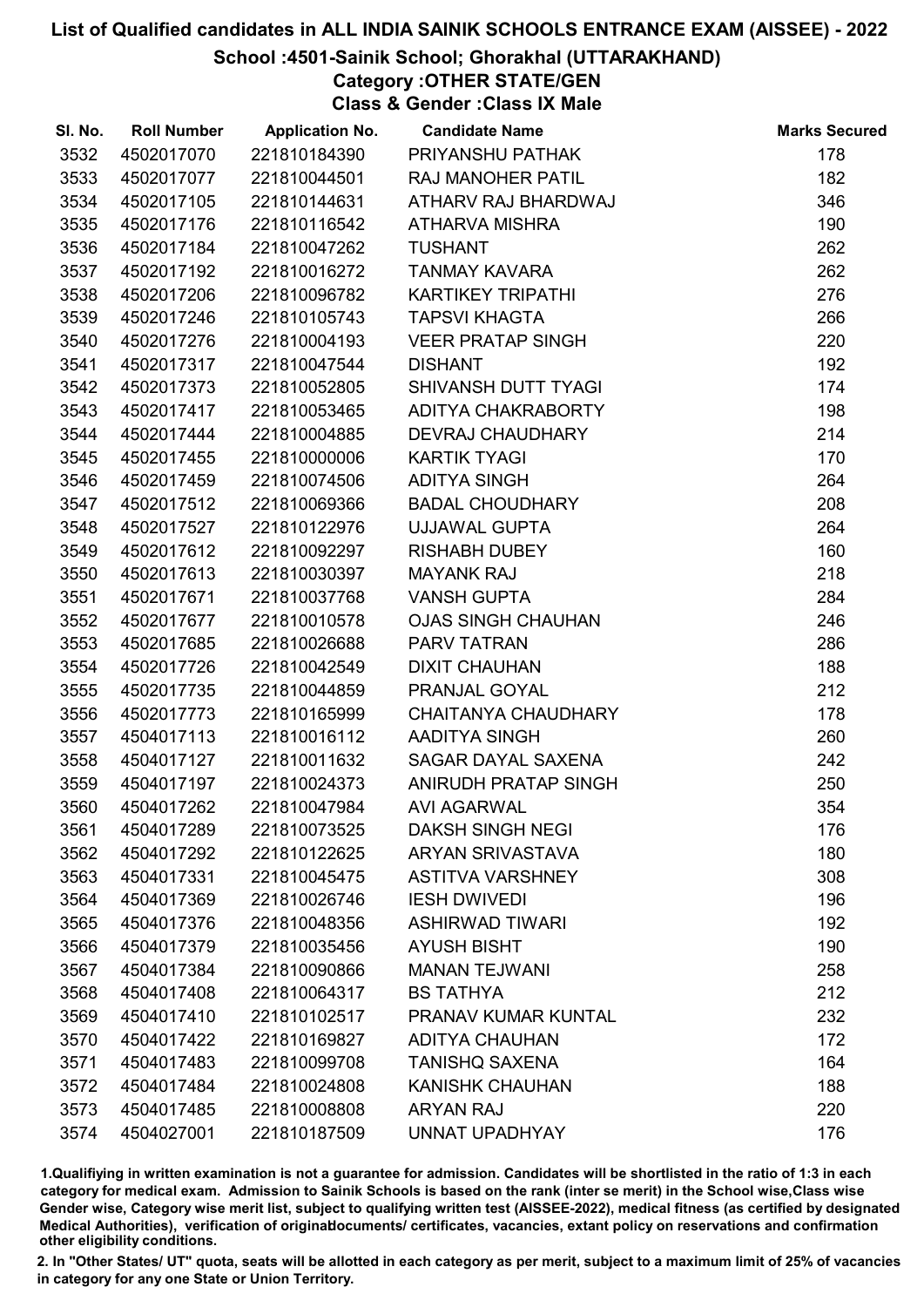## School :4501-Sainik School; Ghorakhal (UTTARAKHAND)

# Category :OTHER STATE/GEN

Class & Gender :Class IX Male

| SI. No. | <b>Roll Number</b> | <b>Application No.</b> | <b>Candidate Name</b>         | <b>Marks Secured</b> |
|---------|--------------------|------------------------|-------------------------------|----------------------|
| 3575    | 4505017004         | 221810047610           | <b>VANSH KUMAR</b>            | 232                  |
| 3576    | 4505017018         | 221810085070           | PRIYANSHU RAGHAV              | 204                  |
| 3577    | 4505017023         | 221810124580           | KAPISHVARYA SINGH PATEL       | 198                  |
| 3578    | 4505017083         | 221810172503           | <b>VEDANT SINGH SHEKHAVAT</b> | 160                  |
| 3579    | 4505017099         | 221810112383           | PARIKSHIT RAJVANSHI           | 192                  |
| 3580    | 4505017107         | 221810023444           | <b>AMRIT MALIK</b>            | 232                  |
| 3581    | 4505017115         | 221810118574           | AKSHIT DHAKA                  | 176                  |
| 3582    | 4505017117         | 221810106294           | YASH KUMAR                    | 200                  |
| 3583    | 4505017120         | 221810093405           | <b>SHUBH AGARWAL</b>          | 260                  |
| 3584    | 4505017123         | 221810127215           | <b>UMAR SAJID</b>             | 178                  |
| 3585    | 4505017144         | 221810118175           | UTKARSH CHAUHAN               | 208                  |
| 3586    | 4505017159         | 221810049436           | <b>UMANG SHARMA</b>           | 192                  |
| 3587    | 4505017162         | 221810115046           | <b>ADITYA TYAGI</b>           | 220                  |
| 3588    | 4505017204         | 221810142078           | <b>KULMEET SINGH</b>          | 208                  |
| 3589    | 4505017224         | 221810022359           | <b>CHINMAY TYAGI</b>          | 296                  |
| 3590    | 4505017233         | 221810095579           | <b>SPARSH RATHI</b>           | 214                  |
| 3591    | 4506017005         | 221810115210           | <b>TANISH RAJPUT</b>          | 258                  |
| 3592    | 4506017085         | 221810034395           | <b>ARYAN RAI</b>              | 196                  |
| 3593    | 4507017002         | 221810055300           | <b>VINAYAK SHARMA</b>         | 356                  |
| 3594    | 4507017022         | 221810038540           | <b>VED PRATAP SINGH</b>       | 204                  |
| 3595    | 4507017050         | 221810028890           | SURYANSH BANDHU TYAGI         | 298                  |
| 3596    | 4507017052         | 221810020101           | <b>KRISHNA MAHESHWARI</b>     | 238                  |
| 3597    | 4507017066         | 221810165341           | <b>NAMAN TYAGI</b>            | 210                  |
| 3598    | 4507017072         | 221810012061           | RUDDRA CHAUDHARY              | 184                  |
| 3599    | 4507017080         | 221810017002           | <b>HARSHIT RANA</b>           | 186                  |
| 3600    | 4507017081         | 221810000102           | <b>DEV CHAUDHARY</b>          | 282                  |
| 3601    | 4507017085         | 221810033802           | <b>HARSH</b>                  | 262                  |
| 3602    | 4507017096         | 221810031032           | <b>SUNNY KUMAR SINGH</b>      | 244                  |
| 3603    | 4507017099         | 221810172432           | <b>YASHVARDHAN</b>            | 200                  |
| 3604    | 4507017100         | 221810118432           | <b>AKSHAT KAJLA</b>           | 254                  |
| 3605    | 4507017111         | 221810101762           | <b>AXAT PUNDIR</b>            | 216                  |
| 3606    | 4507017119         | 221810020582           | <b>DHAIRYA MAHESHWARI</b>     | 296                  |
| 3607    | 4507017127         | 221810019713           | <b>HARSH VARDHAN SINGH</b>    | 218                  |
| 3608    | 4507017128         | 221810120813           | <b>BHANU PRATAP</b>           | 252                  |
| 3609    | 4507017135         | 221810073733           | <b>RAGHAV KAUSHIK</b>         | 212                  |
| 3610    | 4507017140         | 221810141053           | <b>AKSHIT DHAKA</b>           | 262                  |
| 3611    | 4507017142         | 221810180553           | <b>DEVANSH SHARMA</b>         | 190                  |
| 3612    | 4507017147         | 221810089563           | AAKARSH SAHARAWAT             | 182                  |
| 3613    | 4507017152         | 221810025673           | <b>SHASHWAT KUNTE</b>         | 166                  |
| 3614    | 4507017154         | 221810038083           | YASHVEER TYAGI                | 268                  |
| 3615    | 4507017156         | 221810074483           | <b>ANUBHAV SINGH</b>          | 164                  |
| 3616    | 4507017169         | 221810108714           | <b>AMAN SHARMA</b>            | 182                  |
| 3617    | 4507017175         | 221810052734           | <b>DHERYA JAIN</b>            | 196                  |

1.Qualifiying in written examination is not a guarantee for admission. Candidates will be shortlisted in the ratio of 1:3 in each category for medical exam. Admission to Sainik Schools is based on the rank (inter se merit) in the School wise,Class wise Gender wise, Category wise merit list, subject to qualifying written test (AISSEE-2022), medical fitness (as certified by designated Medical Authorities), verification of originablocuments/ certificates, vacancies, extant policy on reservations and confirmation other eligibility conditions.